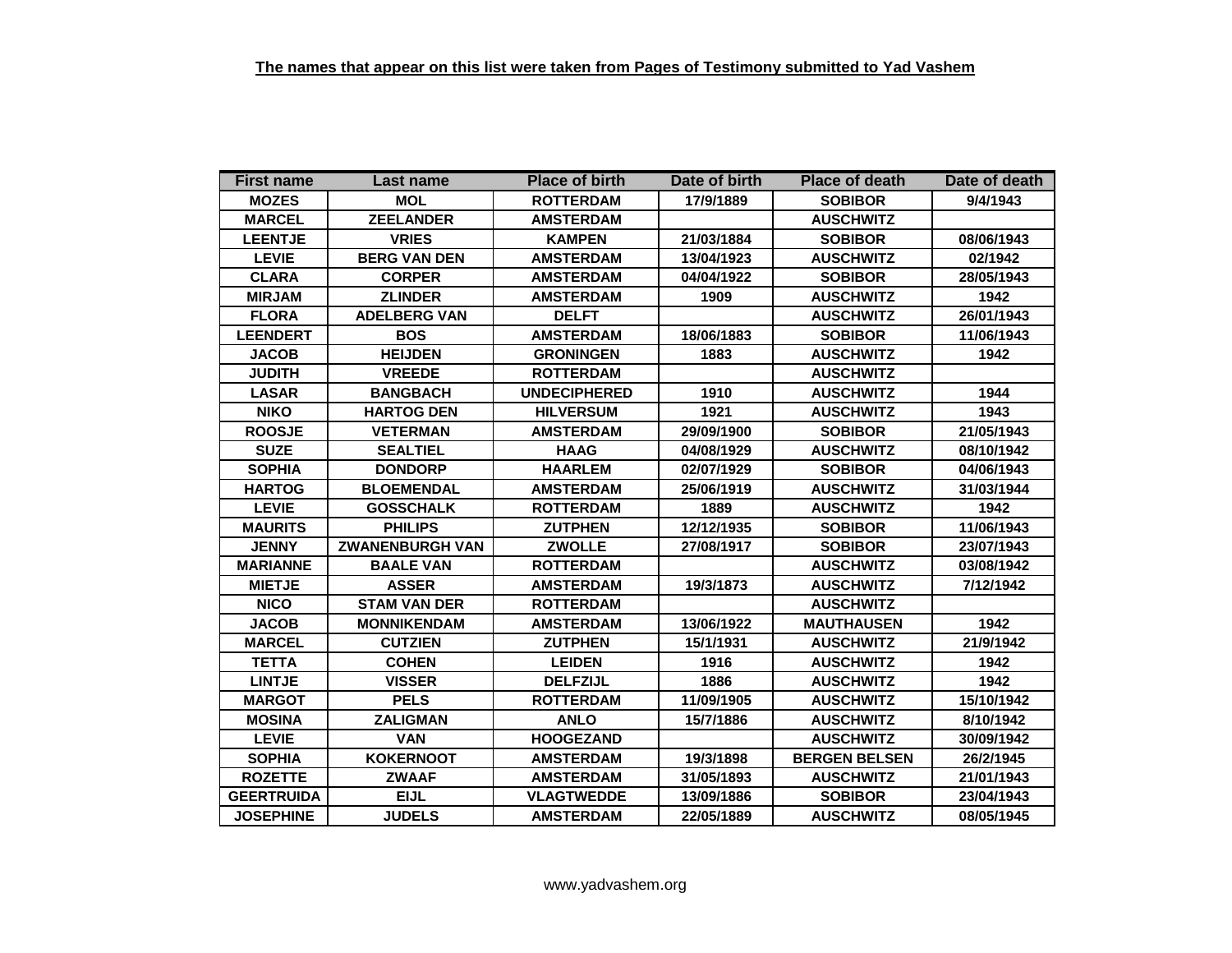| <b>First name</b> | Last name           | <b>Place of birth</b> | Date of birth | <b>Place of death</b> | Date of death |
|-------------------|---------------------|-----------------------|---------------|-----------------------|---------------|
| <b>BETJE</b>      | <b>DRUKKER</b>      | <b>AMSTERDAM</b>      | 11/12/1884    | <b>AUSCHWITZ</b>      | 14/08/1942    |
| <b>BETSIJ</b>     | DE JONG             | <b>AMSTERDAM</b>      | 22/12/1888    | <b>SOBIBOR</b>        | 04/06/1943    |
| <b>JOHAN</b>      | <b>KOOPMANN</b>     | <b>AMSTERDAM</b>      | 23/08/1930    | <b>AUSCHWITZ</b>      | 08/02/1944    |
| <b>ISAAC</b>      | <b>DE JONG</b>      | <b>ROTTERDAM</b>      | 23/12/1910    | <b>SOBIBOR</b>        | 16/07/1943    |
| <b>JACQUES</b>    | <b>GANS</b>         | <b>AMSTERDAM</b>      | 01/11/1921    | <b>AUSCHWITZ</b>      | 30/09/1942    |
| <b>HENRIETTE</b>  | <b>PRAAG VAN</b>    | <b>AMSTERDAM</b>      | 03/01/1927    | <b>AUSCHWITZ</b>      | 11/02/1944    |
| <b>MEIJER</b>     | <b>WOUDSTRA</b>     | <b>HOOGEVEEN</b>      | 23/06/1887    | <b>AUSCHWITZ</b>      | 12/10/1942    |
| <b>BLOEME</b>     | <b>BLOEMENDAL</b>   | <b>AMSTERDAM</b>      | 04/05/1920    | <b>AUSCHWITZ</b>      | 22/10/1943    |
| <b>HENDRINA</b>   | <b>BIERMAN</b>      | <b>AMSTERDAM</b>      | 08/10/1885    | <b>BIRKENAU</b>       | 09/1942       |
| <b>REBECCA</b>    | <b>SPETTER</b>      | <b>ROTTERDAM</b>      | 27/8/1908     | <b>SOBIBOR</b>        | 7/5/1943      |
| <b>FEMMA</b>      | <b>ZWAAF</b>        | <b>AMSTERDAM</b>      | 04/07/1910    | <b>SOBIBOR</b>        | 10/1942       |
| <b>HEINTJE</b>    | <b>LEEUWEN</b>      | <b>WASSENAAR</b>      | 15/06/1930    | <b>HAGUE</b>          | 10/08/1946    |
| <b>JETJE</b>      | <b>BOSBOOM</b>      | <b>HOORN</b>          | 31/10/1884    | <b>AUSCHWITZ</b>      | 03/03/1942    |
| <b>MECHIEL</b>    | <b>COHEN</b>        | <b>ANLOO</b>          | 24/06/1888    | <b>SOBIBOR</b>        | 23/07/1943    |
| <b>LOUIS</b>      | <b>DORMITS</b>      | <b>ZUTPHEN</b>        | 5/3/1921      | <b>SOBIBOR</b>        | 16/4/1943     |
| <b>BERTHA</b>     | <b>DE VRIES</b>     | <b>AMSTERDAM</b>      | 30/12/1913    | <b>SOBIBOR</b>        | 23/07/1943    |
| <b>CELINE</b>     | <b>SEALTIEL</b>     | <b>AMSTERDAM</b>      | 15/12/1902    | <b>AUSCHWITZ</b>      | 21/01/1943    |
| <b>MAURICE</b>    | <b>WINTER DE</b>    | <b>AMSTERDAM</b>      | 1932          | <b>AUSCHWITZ</b>      |               |
| <b>MARIE</b>      | <b>RHIJN VAN</b>    | <b>HILVERSUM</b>      | 14/07/1902    | <b>SOBIBOR</b>        | 04/06/1943    |
| <b>ANNIE</b>      | <b>STURKOP</b>      | <b>AMSTERDAM</b>      | 23/10/1863    | <b>SOBIBOR</b>        | 05/03/1943    |
| <b>GRIETJE</b>    | <b>LEZER</b>        | <b>WILDERVANK</b>     | 12/7/1895     | <b>SOBIBOR</b>        | 28/5/1943     |
| <b>JENNY</b>      | <b>AUSSEN</b>       | <b>STEENDEREN</b>     | 27/7/1932     | <b>AUSCHWITZ</b>      | 8/10/1942     |
| <b>JOZEPH</b>     | <b>KNORRINGA</b>    | <b>UITHUIZEN</b>      | 04/10/1921    | <b>SOBIBOR</b>        | 13/08/1942    |
| <b>ABRAHAM</b>    | <b>DUITSCHER</b>    | <b>ZUIDHORN</b>       | 13/12/1911    | <b>SOBIBOR</b>        | 21/5/1943     |
| <b>KAATJE</b>     | <b>GOEN VAN DER</b> | <b>AMSTERDAM</b>      | 26/05/1862    | <b>AUSCHWITZ</b>      | 05/02/1943    |
| <b>CATHARINA</b>  | <b>ESSEN VAN</b>    | <b>AMSTERDAM</b>      | 03/06/1914    | <b>AUSCHWITZ</b>      | 21/09/1942    |
| <b>MENNO</b>      | <b>TROOSTWIJK</b>   | <b>ZWOLLE</b>         | 13/04/1929    | <b>SOBIBOR</b>        | 13/03/1943    |
| <b>MIETJE</b>     | <b>DROOMER</b>      | <b>ROTTERDAM</b>      | 14/08/1918    | <b>SOBIBOR</b>        | 07/05/1943    |
| <b>MIETJE</b>     | <b>BLOEMKOPER</b>   | <b>ENSCHEDE</b>       | 28/10/1879    | <b>SOBIBOR</b>        | 28/05/1943    |
| <b>GEERTRUIDA</b> | <b>SMEER</b>        | <b>AMSTERDAM</b>      | 14/02/1918    | <b>AUSCHWITZ</b>      | 31/01/1944    |
| <b>ROOSJE</b>     | <b>JONG DE</b>      | <b>ROTTERDAM</b>      | 04/08/1936    | <b>AUSCHWITZ</b>      | 23/08/1942    |
| <b>MARIANNE</b>   | <b>LELIE</b>        | <b>AMSTERDAM</b>      | 13/05/1865    | <b>SOBIBOR</b>        | 05/03/1943    |
| <b>MARTHYN</b>    | <b>WYNBERG</b>      | <b>GRONINGEN</b>      | 1920          | <b>AUSCHWITZ</b>      | 1943          |
| <b>LOUIS</b>      | <b>WIND DE</b>      | <b>AMSTERDAM</b>      | 02/1901       | <b>AUSCHWITZ</b>      | 19/01/1945    |
| <b>CAROLINA</b>   | <b>KROPVELD</b>     | <b>VLAGTWEDDE</b>     | 08/04/1876    | <b>AUSCHWITZ</b>      | 29/10/1942    |
| <b>JOHANNA</b>    | <b>WEIJEL</b>       | <b>ZUTPHEN</b>        | 27/09/1889    | <b>AUSCHWITZ</b>      | 27/11/1942    |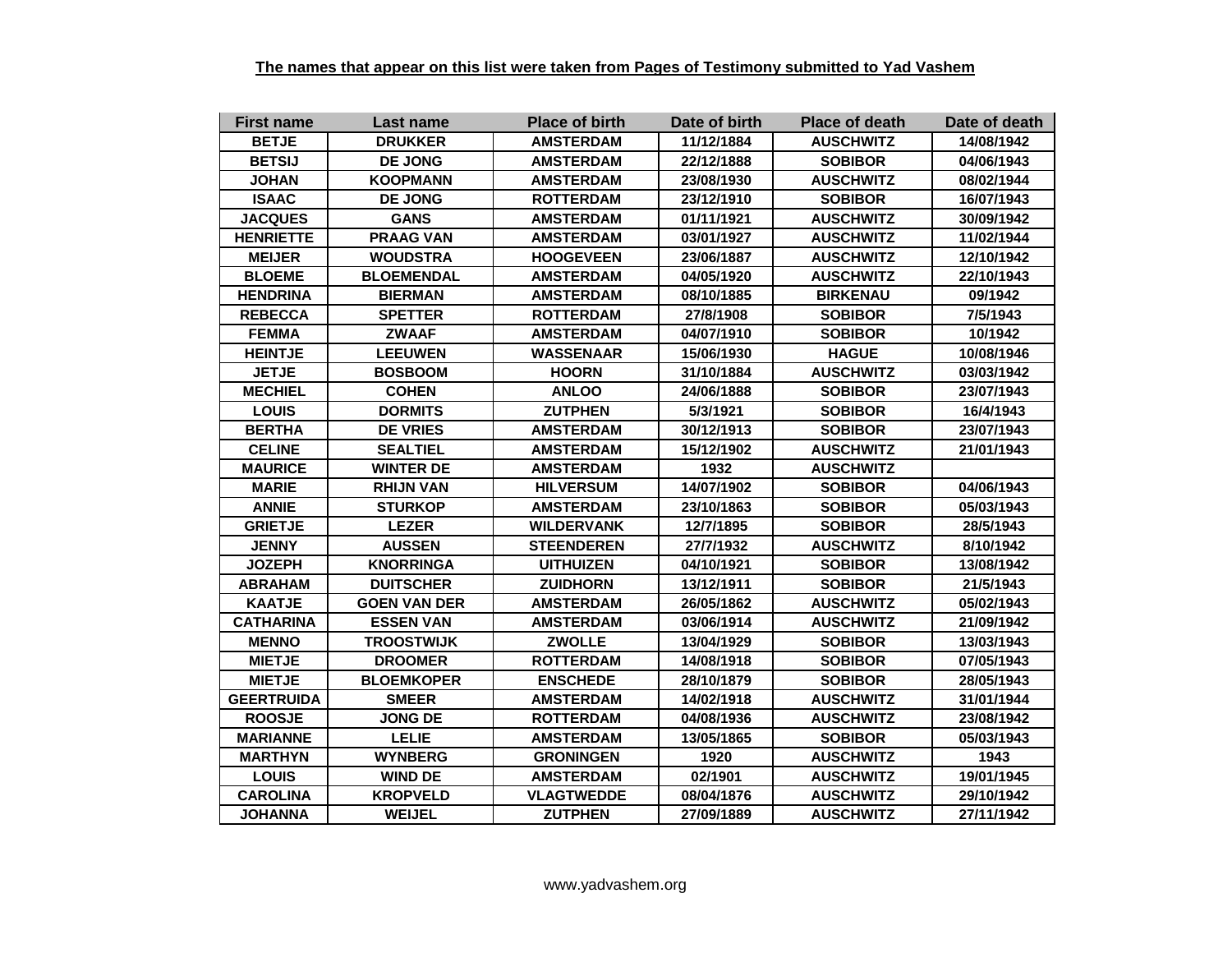| <b>First name</b> | Last name            | <b>Place of birth</b> | Date of birth | <b>Place of death</b> | Date of death |
|-------------------|----------------------|-----------------------|---------------|-----------------------|---------------|
| <b>PHILIP</b>     | <b>COHEN</b>         | <b>UTRECHT</b>        | 27/01/1907    | <b>AUSCHWITZ</b>      | 1945          |
| <b>ISAAC</b>      | <b>LEERAAR</b>       | <b>ZUTPHEN</b>        | 17/8/1919     | <b>CENTRAL EUROPE</b> | 31/3/1944     |
| <b>JUDA</b>       | <b>GOUDSMIT</b>      | <b>DEN HAAG</b>       | 17/10/1911    | <b>BERGEN BELSEN</b>  | 17/2/1945     |
| <b>JEANNETTE</b>  | KAMM                 | <b>DEN HAAG</b>       | 25/08/1933    | <b>AUSCHWITZ</b>      | 23/08/1942    |
| <b>BEREND</b>     | <b>BAREND</b>        | <b>AMSTERDAM</b>      | 1868          | <b>AMSTERDAM</b>      | 1942          |
| <b>JACOB</b>      | JONG DE              | <b>ROTTERDAM</b>      | 01/03/1938    | <b>AUSCHWITZ</b>      | 05/08/1942    |
| <b>ABRAHAM</b>    | <b>JUDELS</b>        | <b>AMSTERDAM</b>      | 06/06/1875    | <b>SOBIBOR</b>        | 30/04/1943    |
| <b>RACHEL</b>     | <b>BOS</b>           | <b>ZUTPHEN</b>        | 13/12/1904    | <b>AUSCHWITZ</b>      | 27/11/1942    |
| <b>LEENDERT</b>   | <b>SCHENKKAN</b>     | <b>AMSTERDAM</b>      | 26/12/1914    | <b>AUSCHWITZ</b>      | 30/09/1942    |
| <b>SIENTJE</b>    | <b>BEER DE</b>       | <b>AMSTERDAM</b>      | 22/03/1924    | <b>SOBIBOR</b>        | 23/07/1943    |
| <b>MAURITS</b>    | <b>LIPSCHIETS</b>    | <b>ROTTERDAM</b>      | 20/12/1920    | <b>AUSCHWITZ</b>      | 30/09/1942    |
| <b>HENRIETTE</b>  | <b>BOS</b>           | <b>ZUTPHEN</b>        | 20/12/1902    | <b>SOBIBOR</b>        | 16/4/1943     |
| <b>ABRAHAM</b>    | <b>WARRADIJN</b>     | <b>AMSTERDAM</b>      | 05/12/1885    | <b>AUSCHWITZ</b>      | 13/11/1942    |
| <b>NICO</b>       | <b>HERSCHEL</b>      | <b>ZWOLLE</b>         | 20/09/1915    | <b>SOBIBOR</b>        | 23/07/1943    |
| <b>MORDECHAI</b>  | <b>VAZ DIAS</b>      | <b>AMSTERDAM</b>      | 29/7/1917     | <b>DACHAU</b>         | 5/4/1945      |
| <b>CLARA</b>      | <b>DRUKKER</b>       | <b>HOORN</b>          | 31/08/1880    | <b>SOBIBOR</b>        | 26/03/1943    |
| <b>MEIJER</b>     | <b>SPETER</b>        | <b>ROTTERDAM</b>      | 09/07/1929    | <b>AUSCHWITZ</b>      | 23/04/1943    |
| <b>BRANCA</b>     | <b>HIJMAN</b>        | <b>AMSTERDAM</b>      | 01/12/1889    | <b>AUSCHWITZ</b>      | 27/08/1943    |
| <b>MOZES</b>      | <b>COEVERDEN VAN</b> | <b>COEVORDEN</b>      | 25/03/1903    | <b>SOBIBOR</b>        | 23/04/1943    |
| <b>SCHOONTJE</b>  | <b>COEVERDEN VAN</b> | <b>HOOGEVEEN</b>      | 21/09/1940    | <b>AUSCHWITZ</b>      | 26/10/1942    |
| <b>HENDRIKA</b>   | <b>MONNICKENDAM</b>  | <b>AMSTERDAM</b>      | 06/01/1895    | <b>SOBIBOR</b>        |               |
| <b>ABRAHAM</b>    | <b>DELFT VAN</b>     | <b>OUDE PEKELA*</b>   |               | <b>MITTELBAU</b>      | 28/01/1945    |
| <b>LENE</b>       | <b>HAAS</b>          | <b>BORNE</b>          | 05/11/1875    | <b>AUSCHWITZ</b>      | 12/10/1942    |
| <b>MOURITS</b>    | <b>WOLFF</b>         | <b>ARNHEM</b>         | 31/01/1871    | <b>AUSCHWITZ</b>      | 12/02/1942    |
| <b>ROOSJE</b>     | <b>JOSEP</b>         | <b>VLAGTWEDDE</b>     | 25/06/1870    | <b>SOBIBOR</b>        | 14/05/1943    |
| <b>FLORA</b>      | <b>COHEN</b>         | <b>ENSCHEDE</b>       | 03/10/1901    | <b>AUSCHWITZ</b>      | 22/10/1943    |
| <b>JUDA</b>       | <b>VANDER</b>        | <b>FRANEKER</b>       | 12/08/1880    | <b>SOBIBOR</b>        | 05/1943       |
| <b>RICHARD</b>    | <b>KOOPMAN</b>       | <b>AMSTERDAM</b>      | 29/07/1916    | <b>AUSCHWITZ</b>      |               |
| <b>MOZES</b>      | <b>COEVERDEN VAN</b> | <b>COEVORDEN</b>      | 25/03/1903    | <b>SOBIBOR</b>        | 23/04/1943    |
| <b>MICHAEL</b>    | <b>GOLDSTEEN</b>     | <b>HENGELO</b>        | 1875          | <b>AUSCHWITZ</b>      | 1942          |
| <b>GYSINA</b>     | <b>HAAN</b>          | <b>AMSTERDAM</b>      | 20/09/1915    | <b>SOBIBOR</b>        | 09/07/1943    |
| <b>ROOSJE</b>     | <b>SPEIJER</b>       | <b>AMSTERDAM</b>      | 1/9/1864      | <b>SOBIBOR</b>        | 26/3/1942     |
| <b>ROOSJE</b>     | <b>MAAS</b>          | <b>AMSTERDAM</b>      | 04/04/1891    | <b>SOBIBOR</b>        | 28/05/1943    |
| <b>RONNIE</b>     | <b>BUIJTEKANT</b>    | <b>AMSTERDAM</b>      |               | <b>AUSCHWITZ</b>      | 1942          |
| <b>MOZES</b>      | <b>ZWAAF</b>         | <b>AMSTERDAM</b>      | 09/11/1892    | <b>AUSCHWITZ</b>      | 21/01/1943    |
| <b>SOPHIE</b>     | <b>SPREEKMEESTER</b> | <b>AMSTERDAM</b>      | 28/02/1903    | <b>SOBIBOR</b>        | 11/06/1943    |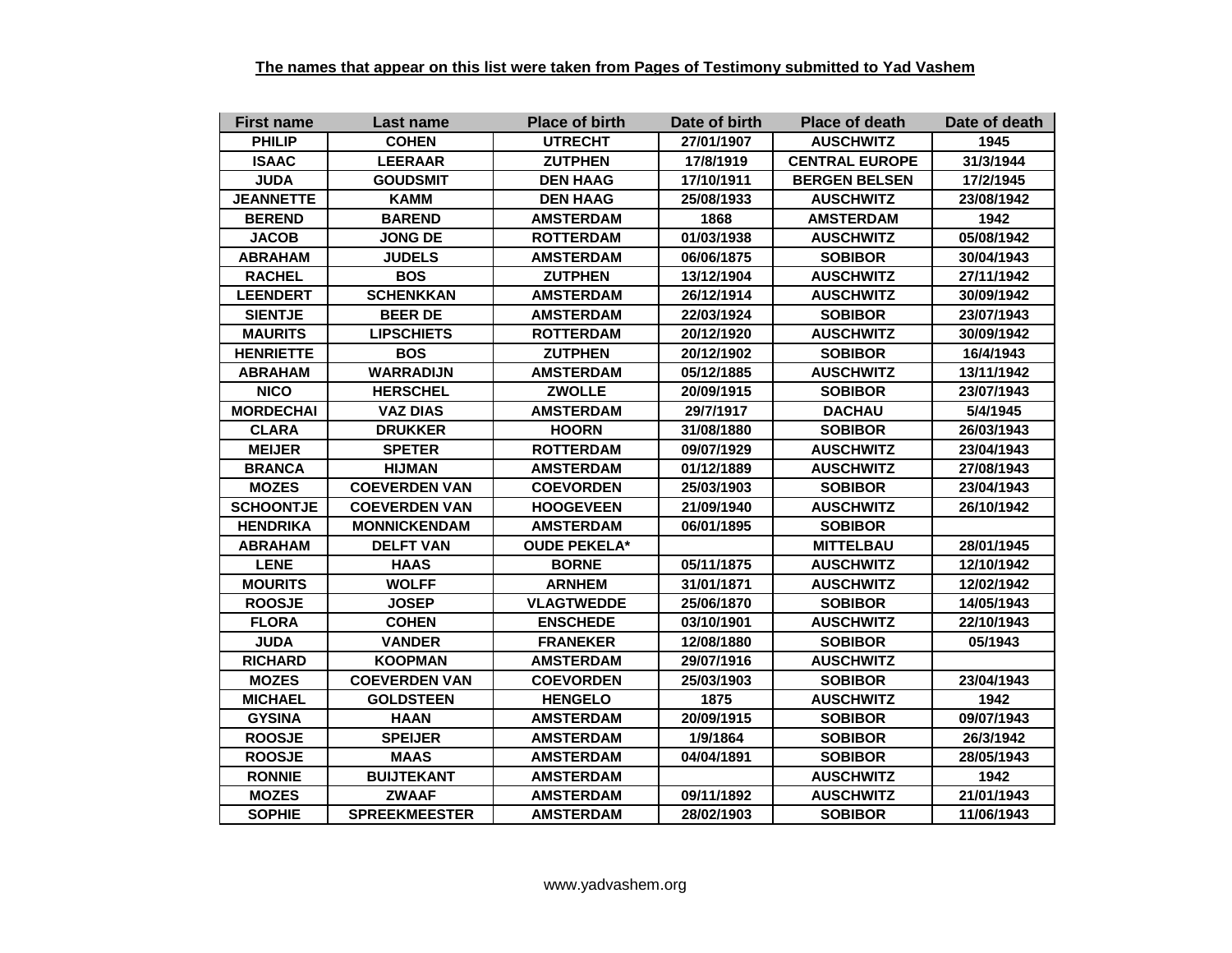| <b>First name</b> | Last name            | <b>Place of birth</b> | Date of birth | <b>Place of death</b> | Date of death |
|-------------------|----------------------|-----------------------|---------------|-----------------------|---------------|
| <b>KLAARTJE</b>   | <b>MENK</b>          | <b>ZWOLLE</b>         | 22/6/1887     | <b>AUSCHWITZ</b>      | 26/1/1943     |
| <b>MEIJER</b>     | <b>VETERMAN</b>      | <b>ZWOLLE</b>         | 20/09/1929    | <b>AUSCHWITZ</b>      | 22/10/1942    |
| <b>BENJAMIN</b>   | <b>TIJN VAN</b>      | <b>HAULERWIJK</b>     | 17/06/1880    | <b>SOBIBOR</b>        |               |
| <b>HEIKA</b>      | <b>VOS</b>           | STADSKANAAL           | 04/05/1911    | <b>SOBIBOR</b>        | 04/06/1943    |
| <b>MIETJE</b>     | <b>KOOPMAN</b>       | <b>AMSTERDAM</b>      | 27/03/1880    | <b>AUSCHWITZ</b>      | 22/09/1942    |
| <b>ISAAC</b>      | <b>SPEIER</b>        | <b>AMSTERDAM</b>      | 22/12/1935    | <b>AUSCHWITZ</b>      | 11/02/1944    |
| <b>ARON</b>       | <b>ENGERS</b>        | <b>WINSCHOTEN</b>     | 27/05/1854    | <b>THERESIENSTADT</b> | 10/11/1942    |
| <b>FRANCISCA</b>  | <b>LEVIE</b>         | <b>WINSCHOTEN</b>     | 20/11/1891    | <b>AUSCHWITZ</b>      | 18/02/1943    |
| <b>HENDERIKA</b>  | <b>KNORRINGA</b>     | <b>LEENS</b>          | 24/06/1884    | <b>AUSCHWITZ</b>      | 23/11/1942    |
| <b>JACQUES</b>    | <b>SCHENKKAN</b>     | <b>AMSTERDAM</b>      | 24/12/1913    | <b>AUSCHWITZ</b>      | 30/4/1945     |
| <b>MARIE</b>      | <b>AGSTERIBBE</b>    | <b>AMSTERDAM</b>      | 16/06/1904    | <b>SOBIBOR</b>        | 04/06/1943    |
| <b>SCHOONTJE</b>  | <b>DOOF</b>          | <b>AMSTERDAM</b>      | 23/04/1895    | <b>SOBIBOR</b>        | 28/05/1943    |
| <b>FREDERIQUE</b> | <b>GOSSCHALK</b>     | <b>MEPPEL</b>         | 12/6/1895     | <b>BERGEN BELSEN</b>  | 17/4/1945     |
| <b>SALOMON</b>    | <b>CUTZIEN</b>       | <b>OLDENZAAL</b>      | 24/12/1895    | <b>AUSCHWITZ</b>      | 31/12/1942    |
| <b>SALOMON</b>    | <b>LEEUW</b>         | <b>AMSTERDAM</b>      | 7/6/1935      | <b>AUSCHWITZ</b>      | 06/10/1944    |
| <b>ISAAK</b>      | <b>GOLDSTEEN</b>     | <b>ALMELO</b>         | 22/12/1916    | <b>MONOWITZ</b>       |               |
| <b>JANE</b>       | <b>KRUKZIENER</b>    | <b>ALMELO</b>         | 14/10/1866    | <b>SOBIBOR</b>        | 14/05/1943    |
| <b>RACHEL</b>     | <b>LOCHER</b>        | <b>AMSTERDAM</b>      | 27/08/1887    | <b>SOBIBOR</b>        | 23/07/1943    |
| <b>ABRAHAM</b>    | <b>HANOUWER</b>      | <b>ZUTPHEN</b>        | 16/10/1916    | <b>SCHOPPENITZ</b>    | 31/10/1943    |
| <b>GERSON</b>     | <b>VOMBERG</b>       | <b>ZUTPHEN</b>        | 18/08/1896    | <b>AUSCHWITZ</b>      | 25/01/1943    |
| <b>JENETTA</b>    | <b>HANOUWER</b>      | <b>ZUTPHEN</b>        | 27/3/1920     | <b>AUSCHWITZ</b>      | 31/10/1944    |
| <b>SIENTJE</b>    | <b>KATTENBURG</b>    | <b>AMSTERDAM</b>      | 28/02/1930    | <b>AUSCHWITZ</b>      | 18/09/1942    |
| <b>LENA</b>       | <b>ZWAAF</b>         | <b>AMSTERDAM</b>      | 17/03/1925    | <b>AUSCHWITZ</b>      | 10/1942       |
| <b>SIENTJE</b>    | <b>GOSSCHALK</b>     | <b>HILVERSUM</b>      | 28/08/1891    | <b>AUSCHWITZ</b>      | 1942          |
| <b>SONJA</b>      | <b>PARSER</b>        | <b>AMSTERDAM</b>      | 7/10/1923     | <b>TROBITZ</b>        |               |
| <b>BELITJE</b>    | <b>KEIJSER</b>       | <b>HOORN</b>          | 11/04/1857    | <b>WESTERBORK</b>     | 07/12/1942    |
| <b>RO</b>         | <b>MEYERS</b>        | <b>AMSTERDAM</b>      | 1890          | <b>SOBIBOR</b>        | 1943          |
| <b>IZAAK</b>      | <b>GELDER</b>        | <b>ZUTPHEN</b>        | 20/03/1887    | <b>AUSCHWITZ</b>      | 15/12/1942    |
| <b>JONAS</b>      | <b>FRESCO</b>        | <b>HAGUE</b>          | 23/5/1929     | <b>SOBIBOR</b>        | 20/5/1943     |
| <b>NATHAN</b>     | <b>WOUDE VAN DER</b> | <b>LEEUWARDEN</b>     | 08/08/1905    | <b>STUTTHOF</b>       | 15/03/1945    |
| <b>CILLY</b>      | <b>RECHTER</b>       | <b>AMSTERDAM</b>      | 16/06/1937    | <b>SOBIBOR</b>        | 09/07/1943    |
| <b>JETJE</b>      | <b>LIPSCHITS</b>     | <b>ZUTPHEN</b>        | 22/2/1933     | <b>AUSCHWITZ</b>      | 27/11/1942    |
| <b>LODEWIJK</b>   | <b>DRUKKER</b>       | <b>WINTERSWIJK</b>    | 24/04/1911    | <b>SOBIBOR</b>        | 02/07/1943    |
| <b>LEENDERT</b>   | <b>GOUDSMIT</b>      | <b>AMSTERDAM</b>      | 17/08/1914    | <b>LANGENBIELAU</b>   | 23/02/1945    |
| <b>KLAARTJE</b>   | <b>NIEWEG</b>        | <b>ONSTWEDDE</b>      | 10/12/1869    | <b>SOBIBOR</b>        | 20/03/1943    |
| <b>MATTJE</b>     | <b>PRAAGA VAN</b>    | <b>ROTTERDAM</b>      | 11/08/1909    | <b>AUSCHWITZ</b>      | 12/02/1943    |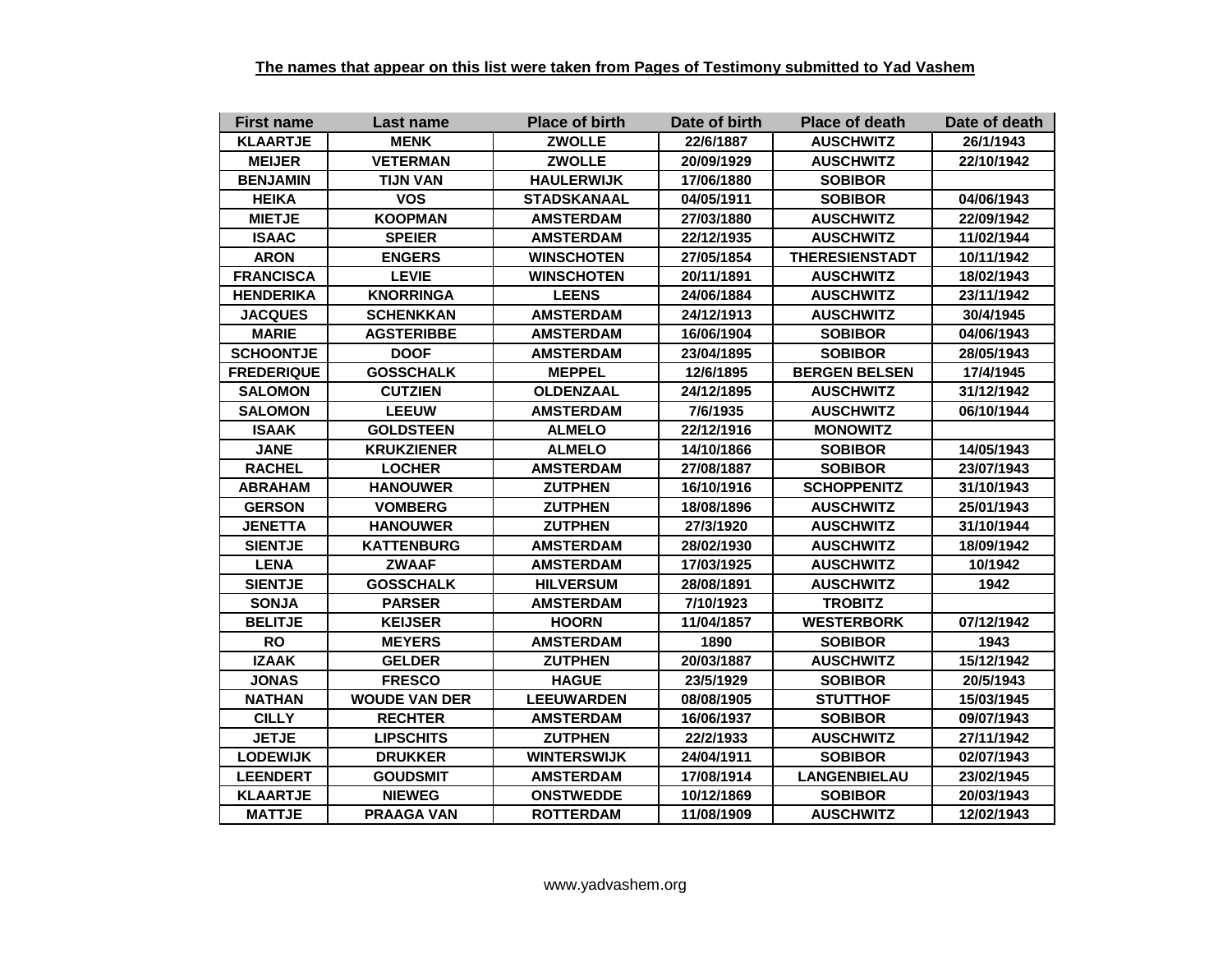| <b>First name</b> | Last name            | <b>Place of birth</b> | Date of birth | <b>Place of death</b> | Date of death |
|-------------------|----------------------|-----------------------|---------------|-----------------------|---------------|
| <b>SOPHIA</b>     | <b>SEALTIEL</b>      | <b>AMSTERDAM</b>      | 17/12/1892    | <b>AUSCHWITZ</b>      | 07/12/1942    |
| <b>SOPHIA</b>     | <b>MAINZER</b>       | <b>ENSCHEDE</b>       | 13/9/1853     | <b>SOBIBOR</b>        | 5/3/1944      |
| <b>HARTOG</b>     | <b>MENDELS</b>       | <b>AMSTERDAM</b>      | 17/06/1890    | <b>AUSCHWITZ</b>      | 05/11/1942    |
| <b>MARCEL</b>     | <b>CUTZIEN</b>       | <b>ZUTPHEN</b>        | 15/01/1931    | <b>AUSCHWITZ</b>      | 21/09/1942    |
| <b>SALOMON</b>    | <b>POPPELSDORF</b>   | <b>AMSTERDAM</b>      | 20/04/1906    | <b>AUSCHWITZ</b>      | 30/09/1942    |
| <b>JIKKE</b>      | <b>MODIJEFSKY</b>    | <b>LEEUWARDEN</b>     | 30/03/1889    | <b>SOBIBOR</b>        | 23/07/1943    |
| <b>RACHEL</b>     | <b>GEUNS VAN</b>     | <b>EENRUM</b>         | 14/12/1877    | <b>AUSCHWITZ</b>      | 23/11/1942    |
| <b>MAURITS</b>    | <b>JUDELS</b>        | <b>AMSTERDAM</b>      | 16/02/1869    | <b>AUSCHWITZ</b>      | 07/12/1942    |
| <b>NATHAN</b>     | <b>HIJMAN</b>        | <b>AMSTERDAM</b>      | 07/12/1909    | <b>AUSCHWITZ</b>      | 31/01/1943    |
| <b>MARIANNE</b>   | <b>MEIJER</b>        | <b>HILVERSUM</b>      |               | <b>GERMANY</b>        |               |
| <b>ANTOINETTE</b> | <b>DENNEBOOM</b>     | <b>ZWOLLE</b>         | 10/01/1937    | <b>AUSCHWITZ</b>      |               |
| <b>JONA</b>       | <b>PACH</b>          | <b>AMSTERDAM</b>      | 1921          | <b>AUSCHWITZ</b>      | 1943          |
| <b>MOZES</b>      | <b>EMBDEN VAN</b>    | <b>HOOGEVEEN</b>      | 31/10/1864    | <b>SOBIBOR</b>        | 13/03/1943    |
| <b>GOMPEL</b>     | <b>RABBIE</b>        | <b>AMSTERDAM</b>      | 26/01/1917    | <b>MAUTHAUSEN</b>     | 19/09/1941    |
| <b>JOSEPH</b>     | <b>LEESER</b>        | <b>VLAGTWEDDE</b>     | 13/01/1874    | <b>SOBIBOR</b>        | 23/04/1943    |
| <b>ABRAHAM</b>    | <b>HIEGENTLICH</b>   | <b>AMSTERDAM</b>      | 03/12/1917    | <b>SOBIBOR</b>        | 07/05/1943    |
| <b>ANTJE</b>      | <b>SLUYTER</b>       | <b>AMSTERDAM</b>      | 27/10/1893    | <b>SOBIBOR</b>        | 13/10/1943    |
| <b>ABRAHAM</b>    | <b>MOFFIE</b>        | <b>AMSTERDAM</b>      | 14/04/1869    | <b>AUSCHWITZ</b>      | 14/01/1943    |
| <b>SHMON</b>      | <b>THJN VAN</b>      | <b>AMSTERDAM</b>      | 18/05/1874    | <b>AUSCHWITZ</b>      | 27/11/1942    |
| <b>ANNEKE</b>     | <b>WEIJEL</b>        | <b>ZUTPHEN</b>        | 20/12/1938    | <b>SOBIBOR</b>        | 09/07/1943    |
| <b>MEIJER</b>     | <b>VETERMAN</b>      | <b>ZWOLLE</b>         | 06/11/1920    | <b>AUSCHWITZ</b>      | 28/02/1943    |
| <b>MARIE</b>      | <b>WOLF</b>          | <b>ZUTPHEN</b>        | 1908          | <b>SOBIBOR</b>        | 1943          |
| <b>LION</b>       | <b>MEIJERS</b>       | <b>BRUMMEN</b>        | 28/6/1917     | <b>GLEIWITZ</b>       | 18/1/1945     |
| <b>WALTER</b>     | <b>ROSEBOOM</b>      | <b>FRISIA</b>         |               | <b>AUSCHWITZ</b>      |               |
| <b>SCHOONTJE</b>  | <b>COEVERDEN VAN</b> | <b>OUDE PEKELA*</b>   | 14/01/1876    | <b>AUSCHWITZ</b>      | 09/11/1942    |
| <b>MORDECHAI</b>  | <b>VAZ DIAS</b>      | <b>AMSTERDAM</b>      | 29/7/1917     | <b>DACHAU</b>         | 5/4/1945      |
| <b>MIETJE</b>     | <b>VAN</b>           | <b>WILDERVANK</b>     | 22/11/1894    | <b>AUSCHWITZ</b>      | 23/11/1943    |
| <b>ABRAHAM</b>    | <b>MOL</b>           | <b>AMSTERDAM</b>      | 28/4/1896     | <b>BLECHHAMMER</b>    | 31/3/1943     |
| <b>JACOBA</b>     | <b>WALLAGE</b>       | <b>ONSTWEDDE</b>      | 26/07/1876    | <b>SOBIBOR</b>        | 30/07/1943    |
| <b>JOZEF</b>      | <b>KOPPELS</b>       | <b>HAAG</b>           | 30/03/1897    | <b>SOBIBOR</b>        |               |
| <b>AARON</b>      | <b>MEIJERS</b>       | <b>BRUMMEN</b>        | 22/4/1917     | <b>BUCHENWALD</b>     | 26/2/1945     |
| <b>JUDIC</b>      | <b>GELDER VAN</b>    | <b>AMSTERDAM</b>      | 12/06/1898    | <b>AUSCHWITZ</b>      | 05/02/1943    |
| <b>SAARTJE</b>    | <b>POTS</b>          | <b>AMSTERDAM</b>      | 19/02/1899    | <b>SOBIBOR</b>        | 02/02/1943    |
| <b>ISRAEL</b>     | <b>HAMMEL</b>        | <b>AMSTERDAM</b>      | 03/04/1890    | <b>AUSCHWITZ</b>      | 30/09/1942    |
| <b>ASSER</b>      | <b>MOL</b>           | <b>DEN HAAG</b>       | 20/4/1875     | <b>SOBIBOR</b>        | 23/4/1943     |
| <b>RACHEL</b>     | <b>GELDEREN VAN</b>  | <b>ENSCHEDE</b>       | 11/06/1898    | <b>SOBIBOR</b>        | 11/06/1943    |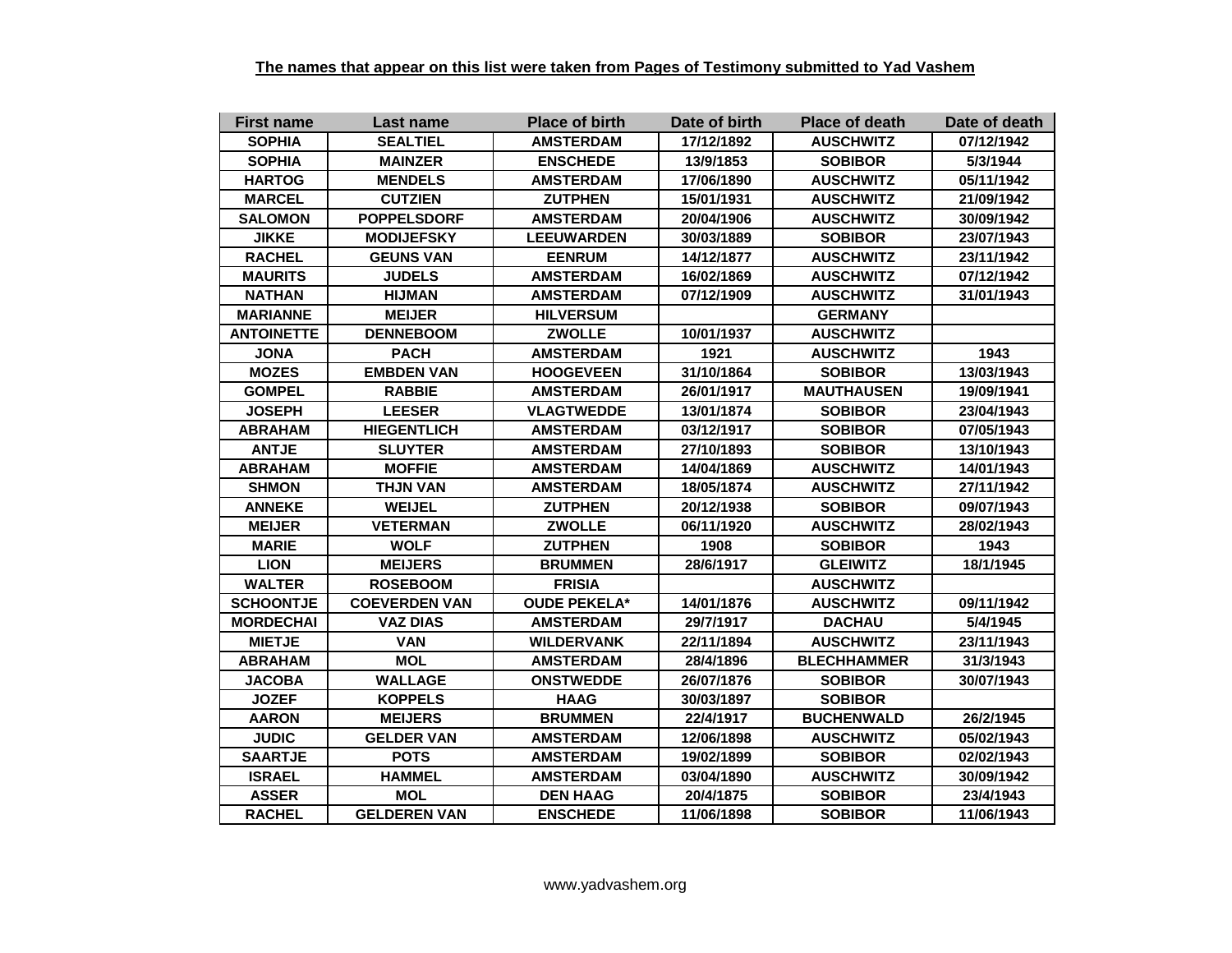| <b>First name</b> | Last name                | <b>Place of birth</b> | Date of birth | <b>Place of death</b> | Date of death |
|-------------------|--------------------------|-----------------------|---------------|-----------------------|---------------|
| <b>HARTOG</b>     | <b>BERLIJN</b>           | <b>ZUTPHEN</b>        | 15/1/1884     | <b>AUSCHWITZ</b>      | 14/1/1943     |
| <b>MARCUS</b>     | <b>MENK</b>              | <b>ZUTPHEN</b>        | 30/5/1871     | <b>AUSCHWITZ</b>      | 26/1/1943     |
| <b>LENA</b>       | <b>FRANK VAN</b>         | <b>AMSTERDAM</b>      | 28/05/1919    | <b>SOBIBOR</b>        | 28/05/1943    |
| <b>MIETJE</b>     | <b>PRIJS</b>             | <b>AMSTERDAM</b>      | 28/2/1864     | <b>SOBIBOR</b>        | 9/4/1943      |
| <b>HEINTJE</b>    | <b>WALVIS</b>            | <b>AMSTERDAM</b>      | 16/06/1901    | <b>SOBIBOR</b>        | 26/03/1943    |
| <b>ABRAHAM</b>    | <b>KOPMAN</b>            | <b>AMSTERDAM</b>      | 11/1903       | <b>AUSCHWITZ</b>      | 1943          |
| <b>ADOLFINA</b>   | <b>MEIBOOM</b>           | <b>VLAGTWEDDE</b>     | 21/01/1878    | <b>AUSCHWITZ</b>      | 05/10/1942    |
| <b>MARTIJN</b>    | <b>KOPPEL</b>            | <b>ZUTPHEN</b>        | 1924          | <b>SOBIBOR</b>        |               |
| <b>LODEWIJK</b>   | <b>BLIK</b>              | <b>S GRAVENHAGE</b>   | 29/1/1914     | <b>SOBIBOR</b>        | 5/3/1943      |
| <b>BLOEMINE</b>   | <b>SPIERO</b>            | <b>AMSTERDAM</b>      | 22/06/1919    | <b>THERESIENSTADT</b> |               |
| <b>NETTA</b>      | <b>MOL</b>               | <b>COEVORDEN</b>      | 12/5/1911     | <b>AUSCHWITZ</b>      | 15/12/1942    |
| <b>MICHEL</b>     | <b>MAAS</b>              | <b>ROTTERDAM</b>      | 15/02/1926    | <b>AUSCHWITZ</b>      |               |
| <b>BETJE</b>      | <b>MULLER</b>            | <b>HOORN</b>          | 21/02/1887    | <b>SOBIBOR</b>        | 09/04/1943    |
| <b>JACOB</b>      | <b>SWAEP</b>             | <b>ROTTERDAM</b>      | 07/10/1917    | <b>AUSCHWITZ</b>      | 25/01/1943    |
| <b>SOLOMON</b>    | <b>JUDELS</b>            | <b>AMSTERDAM</b>      | 13/10/1938    | <b>AUSCHWITZ</b>      | 19/02/1943    |
| <b>SUSANNA</b>    | <b>SEALTIEL</b>          | <b>AMSTERDAM</b>      | 10/01/1876    | <b>AUSCHWITZ</b>      | 05/02/1943    |
| <b>MARIANNA</b>   | <b>MEERLOO</b>           | <b>HAG</b>            | 1887          | <b>AUSCHWITZ</b>      | 22/04/1943    |
| <b>MARIE</b>      | <b>GELDER</b>            | <b>ZUTPHEN</b>        | 31/12/1897    | <b>AUSCHWITZ</b>      | 15/12/1942    |
| <b>REBECCA</b>    | <b>LIPSCHITS</b>         | <b>ARNHEM</b>         | 4/10/1867     | <b>AUSCHWITZ</b>      | 14/1/1943     |
| <b>JETTE</b>      | <b>OUDGENOEG</b>         | <b>ONSTWEDDE</b>      | 16/11/1894    | <b>AUSCHWITZ</b>      | 19/11/1942    |
| <b>ANTJE</b>      | YONGH DE                 | <b>HAAG</b>           | 1875          | <b>SOBIBOR</b>        | 02/1943       |
| <b>SALOMON</b>    | <b>MINDE VAN</b>         | <b>AMSTERDAM</b>      | 1864          | <b>SOBIBOR</b>        | 1943          |
| <b>GHOLINA</b>    | <b>JACOBSON</b>          | <b>VLAGTWEDDE</b>     | 17/04/1894    | <b>AUSCHWITZ</b>      | 10/09/1943    |
| <b>ALEXANDER</b>  | <b>KOLLEM VAN</b>        | <b>AMSTERDAM</b>      | 08/03/1906    | <b>SOBIBOR</b>        | 07/05/1943    |
| <b>PHILIP</b>     | <b>LEEUW DE</b>          | <b>ARNHEM</b>         | 07/07/1912    | <b>BERGEN BELSEN</b>  | 05/1945       |
| <b>FIEKA</b>      | <b>BARGEBOER</b>         | <b>STADSKANAAL</b>    | 10/11/1894    | <b>AUSCHWITZ</b>      | 15/12/1942    |
| <b>MAURITS</b>    | <b>POOL</b>              | <b>AMSTERDAM</b>      | 07/02/1900    | <b>SOBIBOR</b>        | 09/04/1943    |
| <b>BENJAMIN</b>   | <b>BAARS</b>             | <b>AMSTERDAM</b>      | 05/02/1880    | <b>AUSCHWITZ</b>      | 10/09/1942    |
| <b>FREERK</b>     | <b>ENGERS</b>            | <b>WINSCHOTEN</b>     | 04/07/1882    | <b>AUSCHWITZ</b>      | 28/08/1943    |
| <b>JACOB</b>      | <b>WOUDE VAN DER</b>     | <b>LEEUWARDEN</b>     | 09/05/1872    | <b>AUSCHWITZ</b>      | 16/09/1943    |
| <b>HENRI</b>      | <b>BUENO DE MESQUITA</b> | <b>DEN HAAG</b>       | 07/01/1943    | <b>AUSCHWITZ</b>      | 08/10/1944    |
| <b>JACOB</b>      | <b>MEIJER</b>            | <b>WINTERSWIJK</b>    | 10/09/1889    | <b>AUSCHWITZ</b>      | 17/11/1942    |
| <b>BETJE</b>      | <b>COSTER</b>            | <b>ROTTERDAM</b>      | 1870          | <b>SOBIBOR</b>        | 1943          |
| <b>LOUISE</b>     | <b>GOUDSMIT</b>          | <b>SCHEVENINGEN</b>   | 22/02/1931    | <b>AUSCHWITZ</b>      |               |
| <b>JACOB</b>      | <b>WIJNSCHENK</b>        | <b>AMSTERDAM</b>      | 05/08/1920    | <b>TREBLINKA</b>      | 04/1943       |
| <b>SALINE</b>     | <b>HAK VAN DER</b>       | <b>GRONINGEN</b>      | 26/01/1887    | <b>AUSCHWITZ</b>      | 29/10/1942    |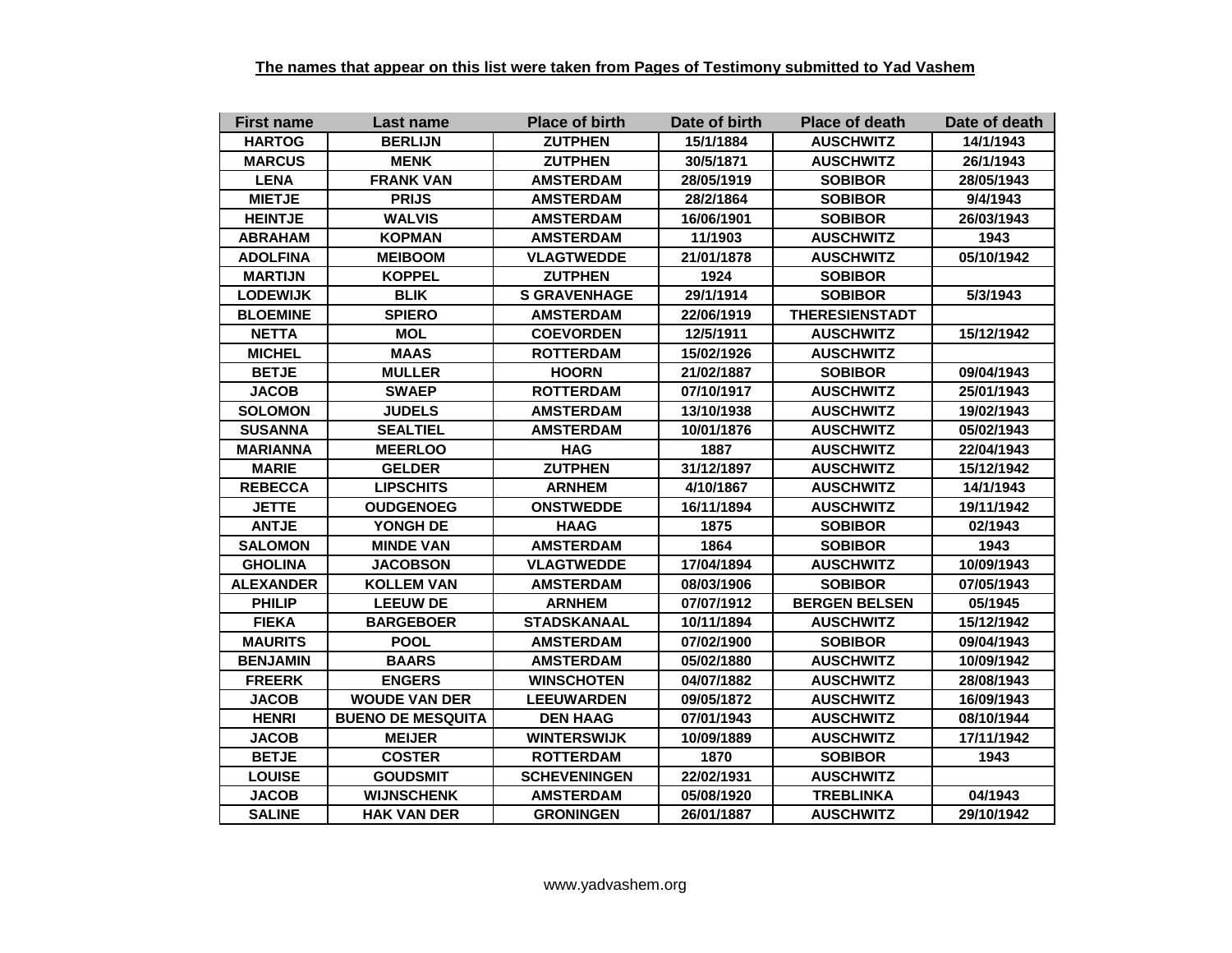| <b>First name</b> | Last name                | <b>Place of birth</b> | Date of birth | <b>Place of death</b> | Date of death |
|-------------------|--------------------------|-----------------------|---------------|-----------------------|---------------|
| <b>JOSUA</b>      | <b>ROOS</b>              | <b>AMSTERDAM</b>      | 01/03/1888    | <b>SOBIBOR</b>        | 03/1943       |
| <b>IZAAC</b>      | <b>LEVIE</b>             | <b>DIEREN</b>         | 10/4/1907     | <b>AUSCHWITZ</b>      | 30/4/1943     |
| <b>KLAARTJE</b>   | <b>WEIJEL</b>            | <b>ZUTPHEN</b>        | 26/12/1879    | <b>SOBIBOR</b>        | 16/4/1943     |
| <b>SOPHIA</b>     | JONG DE                  | <b>ROTTERDAM</b>      | 30/09/1914    | <b>AUSCHWITZ</b>      | 23/08/1942    |
| <b>ARON</b>       | <b>SEALTIEL</b>          | <b>AMSTERDAM</b>      | 03/12/1896    | <b>SOBIBOR</b>        | 23/07/1943    |
| <b>MIETJE</b>     | <b>WONDER</b>            | <b>DELDEN</b>         | 10/03/1890    | <b>SOBIBOR</b>        | 1943          |
| <b>JOEL</b>       | <b>DELFT VAN</b>         | <b>GRONINGEN</b>      | 09/09/1924    | <b>AUSCHWITZ</b>      | 28/02/1943    |
| <b>NOACH</b>      | <b>LEVIE DE</b>          | <b>BEERTA</b>         | 04/06/1885    | <b>AUSCHWITZ</b>      |               |
| <b>MARCUS</b>     | <b>LOEN VAN</b>          | <b>AMSTERDAM</b>      | 21/04/1921    | <b>DOROHUCZA</b>      | 07/1943       |
| <b>SALOMON</b>    | <b>VELLEMAN</b>          | <b>AMSTERDAM</b>      | 05/02/1881    | <b>AUSCHWITZ</b>      | 05/11/1942    |
| <b>BETSIE</b>     | <b>COEVERDEN VAN</b>     | <b>COEVORDEN</b>      | 17/03/1915    | <b>AUSCHWITZ</b>      | 09/11/1942    |
| <b>CHRIT</b>      | <b>SWAN DE</b>           | <b>UTRECHT</b>        |               | <b>UNKNOWN</b>        | 1941          |
| <b>HENRI</b>      | <b>KOPPEL</b>            | <b>ZUTPHEN</b>        | 27/11/1889    | <b>MAUTHAUSEN</b>     | 17/7/1942     |
| <b>NATHAN</b>     | <b>PELS</b>              | <b>DELFZIJL</b>       | 19/10/1872    | <b>AUSCHWITZ</b>      | 15/10/1942    |
| <b>MIETJE</b>     | <b>DORMITS</b>           | <b>ZUTPHEN</b>        | 17/7/1914     | <b>AUSCHWITZ</b>      | 1/2/1943      |
| <b>FRED</b>       | <b>GOLDWASSER</b>        | <b>AMSTERDAM</b>      | 11/02/1933    | <b>AUSCHWITZ</b>      | 1944          |
| <b>SARAH</b>      | <b>GRAND LE</b>          | <b>HILVERSUM</b>      | 17/04/1905    | <b>BERGEN BELSEN</b>  | 1944          |
| <b>LENA</b>       | <b>DE VRIES</b>          | <b>AMSTERDAM</b>      | 20/10/1926    | <b>SOBIBOR</b>        | 26/03/1943    |
| <b>MOZES</b>      | <b>JAS</b>               | <b>AMSTERDAM</b>      | 27/01/1881    | <b>AUSCHWITZ</b>      | 19/11/1942    |
| <b>CAREL</b>      | <b>HANOUWER</b>          | <b>ZUTPHEN</b>        | 27/11/1880    | <b>AUSCHWITZ</b>      | 6/9/1944      |
| <b>JACOB</b>      | <b>WOLF</b>              | <b>ZUTPHEN</b>        | 24/10/1915    | <b>AUSCHWITZ</b>      | 30/04/1943    |
| <b>MARTIJN</b>    | <b>BERG VAN DEN</b>      | <b>ROTTERDAM</b>      | 12/02/1923    | <b>SOBIBOR</b>        |               |
| <b>ABRAHAM</b>    | <b>COHEN</b>             | <b>DOESBURG</b>       | 02/07/1879    | <b>WESTERBORK</b>     | 13/06/1944    |
| <b>NAATJE</b>     | <b>SCHEFFER</b>          | <b>AMSTERDAM</b>      | 15/10/1922    | <b>AUSCHWITZ</b>      | 30/11/1943    |
| <b>LOUIS</b>      | <b>LEYDEN VAN AMSTEL</b> | <b>AMSTERDAM</b>      | 1914          | <b>SOBIBOR</b>        | 1943          |
| <b>SUSANNA</b>    | <b>COHEN</b>             | <b>AMSTERDAM</b>      | 20/09/1889    | <b>AUSCHWITZ</b>      | 1943          |
| <b>BOENA</b>      | <b>LEEUW DE</b>          | <b>ENSCHEDE</b>       | 12/09/1913    | <b>AUSCHWITZ</b>      | 19/11/1943    |
| <b>MIETJE</b>     | <b>CHAPON</b>            | <b>COEVORDEN</b>      | 04/06/1881    | <b>BIRKENAU</b>       | 12/02/1943    |
| <b>AALTJE</b>     | <b>KOP VAN DER</b>       | <b>HOORN</b>          | 30/07/1861    | <b>AUSCHWITZ</b>      | 19/02/1943    |
| <b>SALOMON</b>    | <b>KESNER</b>            | <b>AMSTERDAM</b>      | 14/11/1888    | <b>AUSCHWITZ</b>      | 19/11/1943    |
| <b>VROUKJE</b>    | <b>COHEN</b>             | <b>LEEUWARDEN</b>     | 22/12/1883    | <b>AUSCHWITZ</b>      | 12/02/1943    |
| <b>MAURICE</b>    | <b>WINTER DE</b>         | <b>AMSTERDAM</b>      | 1932          | <b>AUSCHWITZ</b>      |               |
| <b>JACQUES</b>    | <b>VIEYRA</b>            | <b>AMSTERDAM</b>      | 11/01/1923    | <b>BOCHUM</b>         | 30/11/1942    |
| <b>MAURITS</b>    | <b>SCHATZ</b>            | <b>AMSTERDAM</b>      | 23/09/1879    | <b>AUSCHWITZ</b>      | 07/12/1942    |
| <b>BRANCA</b>     | <b>BENJAMINS</b>         | <b>AMSTERDAM</b>      | 10/02/1910    | <b>AUSCHWITZ</b>      | 1942          |
| <b>PHILIP</b>     | <b>VRIES</b>             | <b>EIBERGEN</b>       | 11/1/1889     | <b>AUSCHWITZ</b>      | 12/10/1942    |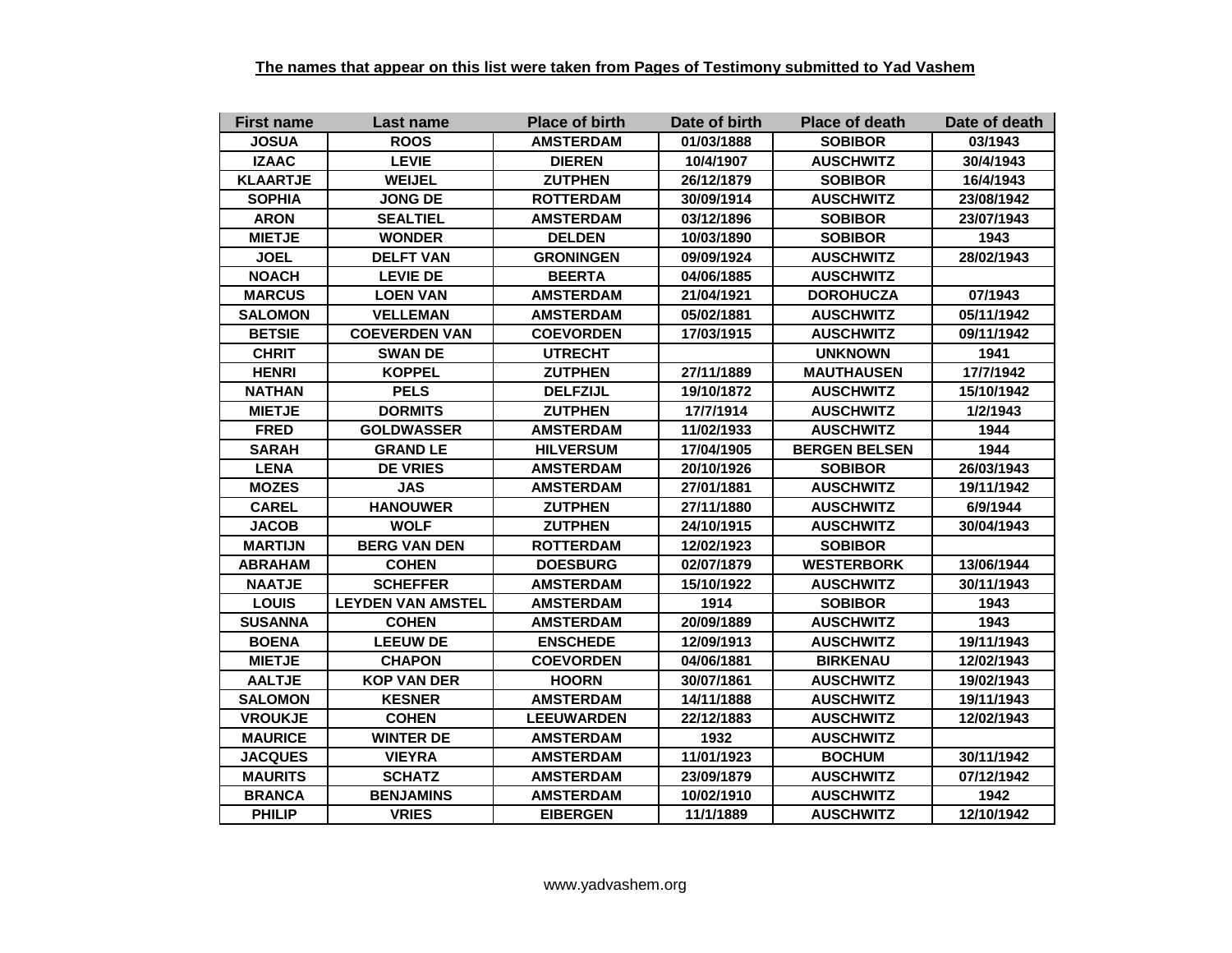| <b>First name</b> | Last name            | <b>Place of birth</b> | Date of birth | <b>Place of death</b> | Date of death |
|-------------------|----------------------|-----------------------|---------------|-----------------------|---------------|
| <b>MARCUS</b>     | <b>AGSTERIBBE</b>    | <b>AMSTERDAM</b>      | 24/07/1901    | <b>SOBIBOR</b>        | 04/06/1943    |
| <b>BETJE</b>      | <b>VAN TIJN</b>      | <b>GRONINGEN</b>      | 29/01/1881    | <b>SOBIBOR</b>        |               |
| <b>JUDA</b>       | <b>POPPELSDORF</b>   | <b>AMSTERDAM</b>      | 08/05/1870    | <b>SOBIBOR</b>        | 23/04/1943    |
| <b>TREESJE</b>    | <b>STER VAN DER</b>  | <b>ROTTERDAM</b>      |               | <b>AUSCHWITZ</b>      | 1942          |
| <b>STELLA</b>     | <b>VLIJMEN VAN</b>   | <b>HAARLEM</b>        | 27/5/1915     | <b>AUSCHWITZ</b>      | 19/11/1942    |
| <b>HENRI</b>      | <b>REYS</b>          | <b>AMSTERDAM</b>      | 23/02/1912    | <b>AUSCHWITZ</b>      | 30/09/1942    |
| <b>BENZION</b>    | <b>HIRSCH</b>        | <b>AMSTERDAM</b>      | 19/02/1890    | <b>AUSCHWITZ</b>      |               |
| <b>ROZETTE</b>    | <b>KOKER</b>         | <b>LEEK</b>           | 26/7/1856     | <b>AUSCHWITZ</b>      |               |
| <b>MORDECHAI</b>  | <b>VAZ DIAS</b>      | <b>AMSTERDAM</b>      | 29/07/1917    | <b>DACHAU</b>         | 05/04/1945    |
| <b>JACOB</b>      | <b>WOUDSTRA</b>      | <b>LEEUWARDEN</b>     | 02/07/1870    | <b>KATOWICE</b>       | 12/02/1943    |
| <b>MARIE</b>      | <b>WOLF</b>          | <b>ZUTPHEN</b>        | 1908          | <b>SOBIBOR</b>        | 1943          |
| <b>JACOB</b>      | <b>VETERMAN</b>      | <b>ZWOLLE</b>         | 03/10/1924    | <b>SOBIBOR</b>        | 30/04/1943    |
| <b>GRIETJE</b>    | <b>PRIJS</b>         | <b>AMSTERDAM</b>      | 9/11/1901     | <b>SOBIBOR</b>        | 4/6/1943      |
| <b>HENDRIKA</b>   | <b>ENGELSCHMAN</b>   | <b>AMSTERDAM</b>      | 31/03/1925    | <b>AUSCHWITZ</b>      | 21/09/1942    |
| <b>FROMINE</b>    | <b>LEVIE DE</b>      | <b>BEERTA</b>         | 30/04/1921    | <b>AUSCHWITZ</b>      |               |
| <b>JOSEF</b>      | <b>WAISVISZ</b>      | <b>DEN HAAG</b>       | 05/12/1894    | <b>SOBIBOR</b>        | 1943          |
| <b>SALOMON</b>    | <b>SARPHTIE</b>      | <b>AMSTERDAM</b>      | 20/03/1915    | <b>AUSCHWITZ</b>      | 28/02/1943    |
| <b>WOLF</b>       | <b>SCHAAP</b>        | <b>AMSTERDAM</b>      | 05/05/1882    | <b>AUSCHWITZ</b>      | 26/10/1943    |
| <b>JACOB</b>      | <b>COHEN</b>         | <b>ZUTPHEN</b>        | 22/11/1880    | <b>AUSCHWITZ</b>      | 15/10/1942    |
| <b>MIETJE</b>     | <b>CHASLER</b>       | <b>DORDRECHT</b>      | 8/02/1888     | <b>AUSCHWITZ</b>      | 01/10/1942    |
| <b>ROZALINA</b>   | <b>LEWI</b>          | <b>AMSTERDAM</b>      | 1920          | <b>MAUTHAUSEN</b>     | 1942          |
| <b>MEYER</b>      | <b>KELLERMAN</b>     | <b>ARNHEM</b>         | 12/09/1871    | <b>SOBIBOR</b>        | 23/07/1943    |
| <b>BETJE</b>      | <b>POPPELSDORF</b>   | <b>AMSTERDAM</b>      | 21/05/1881    | <b>AUSCHWITZ</b>      | 11/12/1942    |
| <b>SALOMON</b>    | <b>COHEN</b>         | <b>AMSTERDAM</b>      | 23/08/1936    | <b>SOBIBOR</b>        | 07/1943       |
| <b>MEYER</b>      | <b>NIEWEG</b>        | <b>DELFZIJL</b>       | 24/07/1905    | <b>AUSCHWITZ</b>      | 18/08/1942    |
| <b>RACHEL</b>     | <b>DOTSCH</b>        | <b>AMSTERDAM</b>      | 11/12/1911    | <b>SOBIBOR</b>        | 11/06/1943    |
| <b>REBECCA</b>    | <b>FORTUIN</b>       | <b>LEEUWARDEN</b>     | 30/04/1866    | <b>BERGEN BELSEN</b>  | 08/02/1945    |
| <b>MARCEL</b>     | <b>CUTZIEN</b>       | <b>ZUTPHEN</b>        | 15/1/1931     | <b>AUSCHWITZ</b>      | 21/9/1942     |
| <b>WILJAM</b>     | <b>SPAJER</b>        | <b>AMSTERDAM</b>      | 1880          | <b>AUSCHWITZ</b>      | 1944          |
| <b>KEETJE</b>     | <b>WORKUM</b>        | <b>AMSTERDAM</b>      | 20/04/1911    | <b>TREBLINKA</b>      | 05/1943       |
| <b>GEORGE</b>     | <b>LEVENBACH</b>     | <b>AMSTERDAM</b>      | 30/06/1886    | <b>BERGEN BELSEN</b>  | 24/12/1944    |
| <b>HENRIETTE</b>  | <b>BLOCQ</b>         | <b>AMSTERDAM</b>      | 08/11/1884    | <b>AUSCHWITZ</b>      | 1943          |
| <b>NATHAN</b>     | <b>WOUDE VAN DER</b> | <b>LEEUWARDEN</b>     | 08/08/1905    | <b>STUTTHOF</b>       | 15/03/1945    |
| <b>ABRAHAM</b>    | <b>FRESCO</b>        | <b>DEN HAAG</b>       | 23/10/1883    | <b>AUSCHWITZ</b>      |               |
| <b>BERTHA</b>     | <b>COSTER</b>        | <b>AMSTERDAM</b>      | 28/06/1882    | <b>AUSCHWITZ</b>      | 12/04/1942    |
| <b>MIETJE</b>     | <b>CHAPON</b>        | <b>COEVORDEN</b>      | 04/06/1881    | <b>BIRKENAU</b>       | 12/02/1943    |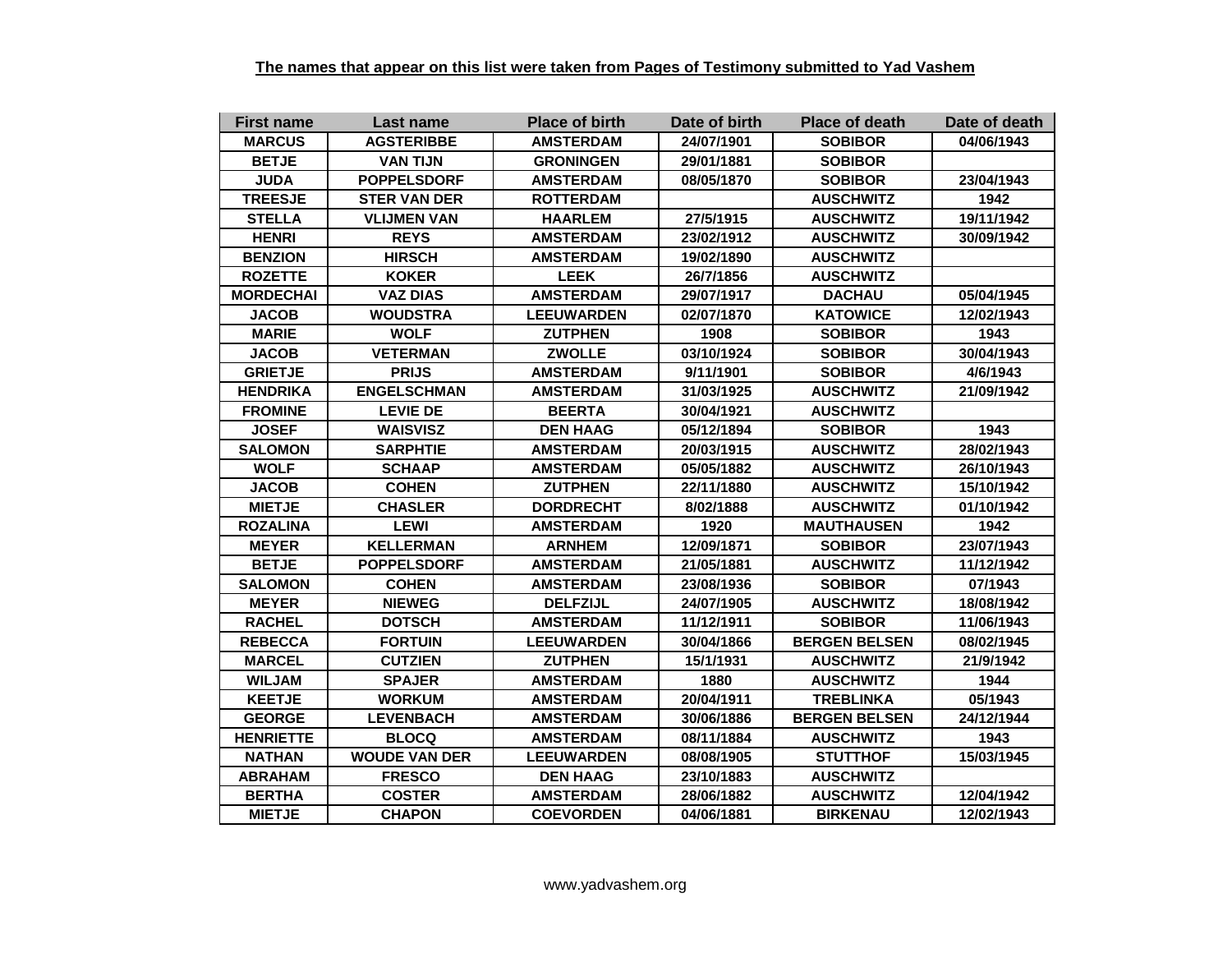| <b>First name</b> | Last name            | <b>Place of birth</b> | Date of birth | <b>Place of death</b> | Date of death                                            |  |
|-------------------|----------------------|-----------------------|---------------|-----------------------|----------------------------------------------------------|--|
| <b>ABRAHAM</b>    | <b>WEIJEL</b>        | <b>ENSCHEDE</b>       | 30/04/1919    | <b>AUSCHWITZ</b>      | 28/02/1943                                               |  |
| <b>YOSEPH</b>     | <b>DRUKKER</b>       | <b>ROTTERDAM</b>      | 12/03/1912    | <b>AUSCHWITZ</b>      | 03/08/1942                                               |  |
| <b>LOUIS</b>      | <b>EPHRAIM</b>       | <b>AMSTERDAM</b>      | 1929          | <b>AUSCHWITZ</b>      | 10/1942                                                  |  |
| <b>GEZIENA</b>    | <b>HONY</b>          | <b>APELDOORN</b>      | 16/08/1912    | <b>BIRKENAU</b>       | 1942                                                     |  |
| <b>GRIETJE</b>    | <b>LIPSCHITS</b>     | <b>ROTTERDAM</b>      | 05/02/1900    | <b>AUSCHWITZ</b>      | 15/01/1943                                               |  |
| <b>BETJE</b>      | <b>BAK</b>           | <b>AMSTERDAM</b>      | 18/10/1892    | <b>SOBIBOR</b>        | 9/4/1943                                                 |  |
| <b>JULIA</b>      | <b>WEIJEL</b>        | <b>DENEKAMP</b>       | 11/01/1893    | <b>AUSCHWITZ</b>      | 27/11/1942                                               |  |
| <b>NATHAN</b>     | <b>VOMBERG</b>       | <b>ZUTPHEN</b>        | 1944          | <b>CENTRAL EUROPE</b> | 1944                                                     |  |
| <b>MATHILDA</b>   | <b>GANS</b>          | <b>DIEMEN</b>         | 26/04/1895    | <b>SOBIBOR</b>        | 02/07/1943                                               |  |
| <b>JUDITH</b>     | <b>DRUKKER</b>       | <b>ZAANDAM</b>        | 10/04/1871    | <b>SOBIBOR</b>        | 04/06/1943                                               |  |
| <b>JOSEPH</b>     | <b>WEIJEL</b>        | <b>ZUTPHEN</b>        | 8/6/1930      | <b>AUSCHWITZ</b>      | 22/10/1942<br>11/1942<br>1942<br>31/3/1944<br>15/04/1945 |  |
| <b>SALOMON</b>    | <b>SLIER</b>         | <b>AMSTERDAM</b>      | 1875          | <b>AUSCHWITZ</b>      |                                                          |  |
| <b>SALOMON</b>    | <b>JONG DE</b>       | <b>AMSTERDAM</b>      | 16/09/1878    | <b>AUSCHWITZ</b>      |                                                          |  |
| <b>JACOB</b>      | <b>MOL</b>           | <b>DEN HAAG</b>       | 22/7/1925     | <b>AUSCHWITZ</b>      |                                                          |  |
| <b>PHILIP</b>     | <b>COHEN</b>         | <b>AMSTERDAM</b>      | 01/02/1913    | <b>BERGEN BELSEN</b>  |                                                          |  |
| <b>JETJE</b>      | <b>REIJS</b>         | <b>AMSTERDAM</b>      | 04/06/1882    | <b>AUSCHWITZ</b>      | 03/12/1942                                               |  |
| <b>SALOMON</b>    | <b>WIJLER</b>        | <b>LOCHEM</b>         | 15/06/1892    | <b>DOROHUSK</b>       | 30/11/1943                                               |  |
| <b>CLARA</b>      | <b>MOL</b>           | <b>DEN HAAG</b>       | 26/1/1906     | <b>AUSCHWITZ</b>      | 30/11/1943                                               |  |
| <b>LENI</b>       | <b>HUDEMACHER</b>    | <b>AMSTERDAM</b>      | 1921          | <b>AUSCHWITZ</b>      | 1943                                                     |  |
| <b>VOGELINA</b>   | <b>BERG VAN DEN</b>  | <b>AMSTERDAM</b>      | 21/05/1928    | <b>AUSCHWITZ</b>      | 15/10/1942                                               |  |
| <b>RACHEL</b>     | <b>STOUWER</b>       | <b>AMSTERDAM</b>      | 06/03/1896    | <b>BIRKENAU</b>       |                                                          |  |
| <b>ISAAK</b>      | <b>POPPELSDORF</b>   | <b>AMSTERDAM</b>      | 28/12/1904    | <b>SOBIBOR</b>        | 04/06/1943                                               |  |
| <b>ISAAC</b>      | <b>SEALTIEL</b>      | <b>AMSTERDAM</b>      | 08/01/1917    | <b>SOBIBOR</b>        | 30/09/1942                                               |  |
| <b>SALOMON</b>    | <b>KLEEF VAN</b>     | <b>AMSTERDAM</b>      | 1927          | <b>SOBIBOR</b>        | 1943                                                     |  |
| <b>ALEX</b>       | <b>WEIJEL</b>        | <b>ENSCHEDE</b>       | 24/11/1939    | <b>AUSCHWITZ</b>      | 12/10/1942                                               |  |
| <b>NAATJE</b>     | <b>SEALTIEL</b>      | <b>AMSTERDAM</b>      | 19/01/1889    | <b>SOBIBOR</b>        | 02/07/1943                                               |  |
| <b>NAATJE</b>     | <b>MEYER</b>         | <b>AMSTERDAM</b>      | 12/06/1881    | <b>AUSCHWITZ</b>      | 11/09/1942                                               |  |
| <b>HENRI</b>      | <b>REICHENBERGER</b> | <b>DOETINCHEM</b>     | 14/07/1896    | <b>BERGEN BELSEN</b>  | 12/02/1945                                               |  |
| <b>ABRAHAM</b>    | <b>NOACH</b>         | <b>DEVENTER</b>       | 06/12/1893    | <b>REICHENBACH</b>    | 01/1945                                                  |  |
| <b>WILLY</b>      | <b>BARZELAY</b>      | <b>AMSTERDAM</b>      | 07/07/1927    | <b>AUSCHWITZ</b>      | 1942                                                     |  |
| <b>RACHEL</b>     | <b>VELDE VAN DER</b> | <b>DEN HAAG</b>       | 8/8/1917      | <b>SOBIBOR</b>        | 20/3/1943                                                |  |
| <b>JOHANNA</b>    | <b>PHILIPS</b>       | <b>DOETINCHEM</b>     | 05/01/1901    | <b>SOBIBOR</b>        | 23/07/1943                                               |  |
| <b>ABRAHAM</b>    | <b>DELFT VAN</b>     | <b>WILDERVANK</b>     | 11/2/1897     | <b>SOBIBOR</b>        | 11/6/1943                                                |  |
| <b>ALEXANDER</b>  | <b>FRESCO</b>        | <b>THE HAGUE</b>      | 15/07/1927    | <b>SOBIBOR</b>        |                                                          |  |
| <b>MARIANNE</b>   | <b>WENNEK</b>        | <b>AMSTERDAM</b>      | 10/8/1881     | <b>SOBIBOR</b>        | 21/5/1943                                                |  |
| <b>SALOMON</b>    | <b>SEALTIEL</b>      | <b>AMSTERDAM</b>      | 18/07/1905    | <b>SOBIBOR</b>        | 16/07/1943                                               |  |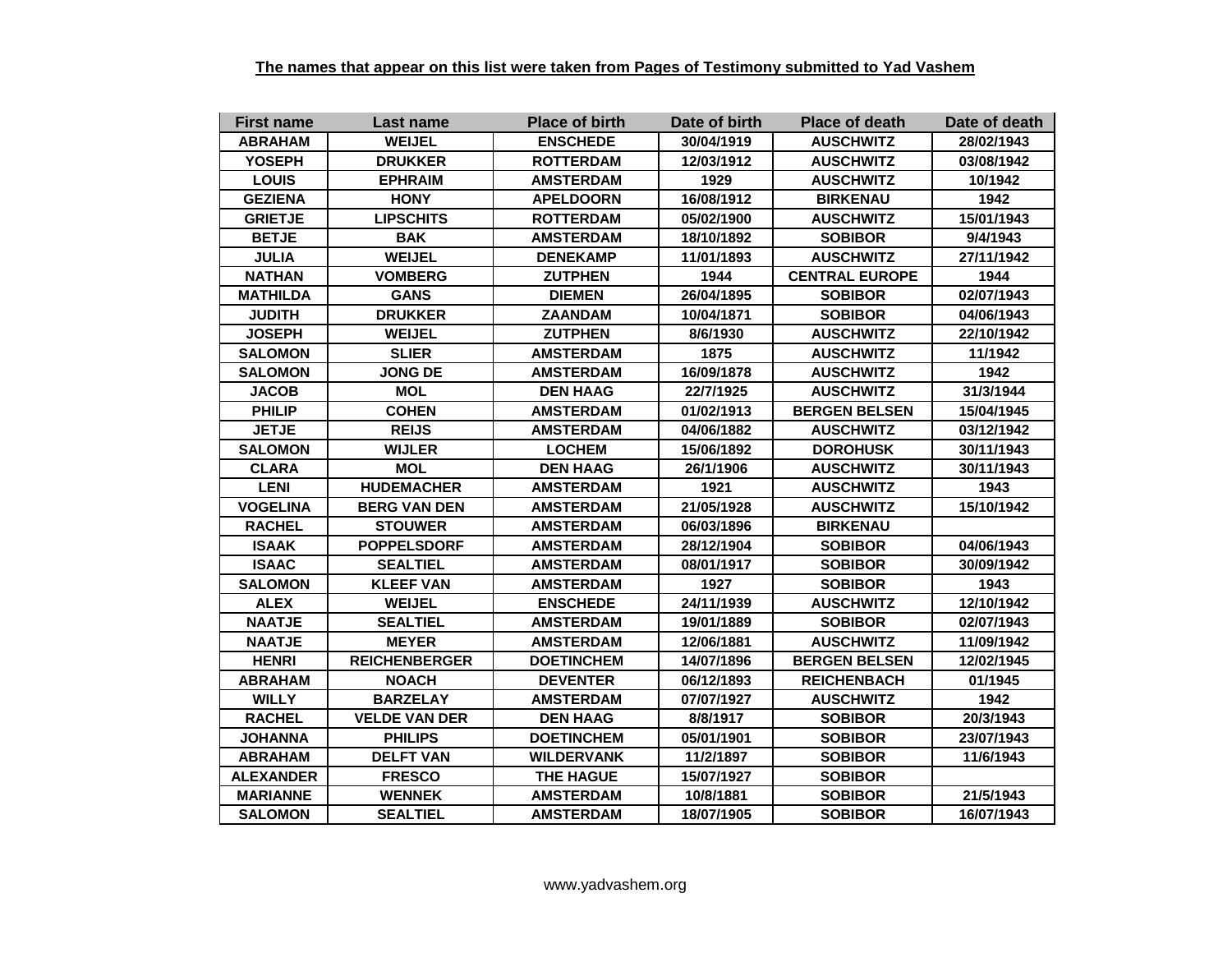| <b>First name</b> | Last name              | <b>Place of birth</b> | Date of birth | <b>Place of death</b> | Date of death |
|-------------------|------------------------|-----------------------|---------------|-----------------------|---------------|
| <b>JOEL</b>       | <b>VAN DELFT</b>       | <b>WILDERVANK</b>     | 23/03/1920    | <b>AUSCHWITZ</b>      | 30/09/1942    |
| <b>MIETJE</b>     | <b>WEST VAN</b>        | <b>AMSTERDAM</b>      | 17/04/1865    | <b>BERGEN BELSEN</b>  | 11/01/1944    |
| <b>JETJE</b>      | <b>LIPSCHITS</b>       | <b>ZUTPHEN</b>        | 17/3/1930     | <b>AUSCHWITZ</b>      | 27/11/1942    |
| <b>BERTHA</b>     | <b>SUSKIND</b>         | <b>VLAGTWEDDE</b>     | 18/01/1897    | <b>AUSCHWITZ</b>      | 27/11/1942    |
| <b>MARJANNA</b>   | <b>GERRITSE</b>        | <b>AMSTERDAM</b>      | 1892          | <b>AUSCHWITZ</b>      | 1942          |
| <b>AARON</b>      | <b>WEIJEL</b>          | <b>BRUMMEN</b>        | 18/02/1878    | <b>ENSCHEDE</b>       | 15/02/1943    |
| <b>VERONICA</b>   | <b>GOUDSMIT</b>        | <b>AMSTERDAM</b>      | 17/12/1924    | <b>SOBIBOR</b>        | 06/1943       |
| <b>IDA</b>        | <b>TIJN VAN</b>        | <b>NAALDWIJK</b>      | 09/08/1925    | <b>AUSCHWITZ</b>      |               |
| <b>JANNIE</b>     | <b>SLIER</b>           | <b>AMSTERDAM</b>      | 1918          | <b>BIRKENAU</b>       | 10/1942       |
| <b>HIRSCH</b>     | <b>KLEEREKOPER</b>     | <b>AMSTERDAM</b>      | 20/12/1873    | <b>SOBIBOR</b>        | 02/07/1943    |
| <b>ABRAHAM</b>    | <b>ADELSBERGEN VAN</b> | <b>TIEL</b>           | 18/09/1873    | <b>AUSCHWITZ</b>      | 10/09/1942    |
| <b>JOHANNA</b>    | <b>DELFT VAN</b>       | <b>HOOGEZAND</b>      |               | <b>AUSCHWITZ</b>      | 11/12/1942    |
| <b>BERNHARD</b>   | <b>COSTER</b>          | <b>UTRECHT</b>        | 1867          | <b>SOBIBOR</b>        | 1943          |
| <b>MIRJAM</b>     | <b>COUZIJN</b>         | <b>AMSTERDAM</b>      | 23/8/1941     | <b>AUSCHWITZ</b>      | 28/8/1942     |
| <b>JENNY</b>      | <b>WERTHEIM</b>        | <b>AMSTERDAM</b>      |               | <b>BERGEN BELSEN</b>  | 1943          |
| <b>MARY</b>       | <b>SCHENKKAN</b>       | <b>ZANDVOORT</b>      | 18/3/1928     | <b>AUSCHWITZ</b>      | 28/1/1944     |
| <b>SIENTJE</b>    | <b>WALVIS</b>          | <b>AMSTERDAM</b>      | 15/05/1910    | <b>AUSCHWITZ</b>      | 08/10/1942    |
| <b>ROOSJE</b>     | <b>SEALTIEL</b>        | <b>AMSTERDAM</b>      | 10/1/1876     | <b>AUSCHWITZ</b>      | 5/2/1943      |
| <b>IZA</b>        | <b>POONS</b>           | <b>HOORN</b>          | 08/02/1880    | <b>AUSCHWITZ</b>      | 27/10/1942    |
| <b>MARGARETHA</b> | <b>CUTZIEN</b>         | <b>ROTTERDAM</b>      | 1/2/1894      | <b>AUSCHWITZ</b>      | 21/9/1942     |
| <b>CAROLINA</b>   | <b>WEIJEL</b>          | <b>ZUTPHEN</b>        | 20/6/1936     | <b>AUSCHWITZ</b>      | 22/10/1942    |
| <b>HENRI</b>      | <b>MOL</b>             | <b>DEN HAAG</b>       | 29/9/1867     | <b>AUSCHWITZ</b>      | 26/2/1943     |
| <b>TOJBA</b>      | <b>WIZL</b>            | <b>WISCH</b>          | 1911          | <b>LUCZINETZ</b>      | 1941          |
| <b>ISAAK</b>      | <b>BERG VAN DER</b>    | <b>OUDE PEKELA*</b>   | 01/11/1886    | <b>AUSCHWITZ</b>      |               |
| <b>IZAAK</b>      | <b>GELDER</b>          | <b>ZUTPHEN</b>        | 20/3/1887     | <b>AUSCHWITZ</b>      | 15/12/1942    |
| <b>CHAJA</b>      | <b>LEEUWEN VAN</b>     | <b>HAG</b>            | 1920          | <b>AUSCHWITZ</b>      |               |
| <b>KATYA</b>      | <b>LEEUWEN VAN</b>     | <b>THE HAGUE</b>      |               | <b>BERGEN BELSEN</b>  |               |
| <b>LIEN</b>       | <b>KAR VAN DER</b>     | <b>AMSTERDAM</b>      | 1895          | <b>POLAND</b>         | 1942          |
| <b>NICO</b>       | <b>LINDEMAN</b>        | <b>HENGELO</b>        | 26/05/1910    | <b>UTYANY</b>         | 1944          |
| <b>MARIANNE</b>   | <b>THIJN VAN</b>       | <b>HOORN</b>          | 14/01/1871    | <b>AUSCHWITZ</b>      | 12/02/1943    |
| <b>HENRIETTE</b>  | <b>DRIEVOET</b>        | <b>GRONINGEN</b>      | 23/07/1862    | <b>BERGEN BELSEN</b>  | 03/05/1944    |
| <b>CAROLINA</b>   | <b>KATS</b>            | <b>VLAGTWEDDE</b>     | 16/05/1859    | <b>AUSCHWITZ</b>      | 03/03/1943    |
| <b>ROSA</b>       | <b>JACOBS</b>          | <b>AMSTERDAM</b>      | 02/11/1882    | <b>AUSCHWITZ</b>      | 26/02/1943    |
| <b>JACOB</b>      | <b>KOLLEM VAN</b>      | <b>AMSTERDAM</b>      | 29/01/1892    | <b>SOBIBOR</b>        | 23/07/1943    |
| <b>JANE</b>       | <b>KRUKZIENER</b>      | <b>ALMELO</b>         | 14/10/1866    | <b>SOBIBOR</b>        | 14/5/1943     |
| <b>TOOS</b>       | <b>TOFF</b>            | <b>AMSTERDAM</b>      | 14/10/1915    | <b>BIRKENAU</b>       | 29/10/1944    |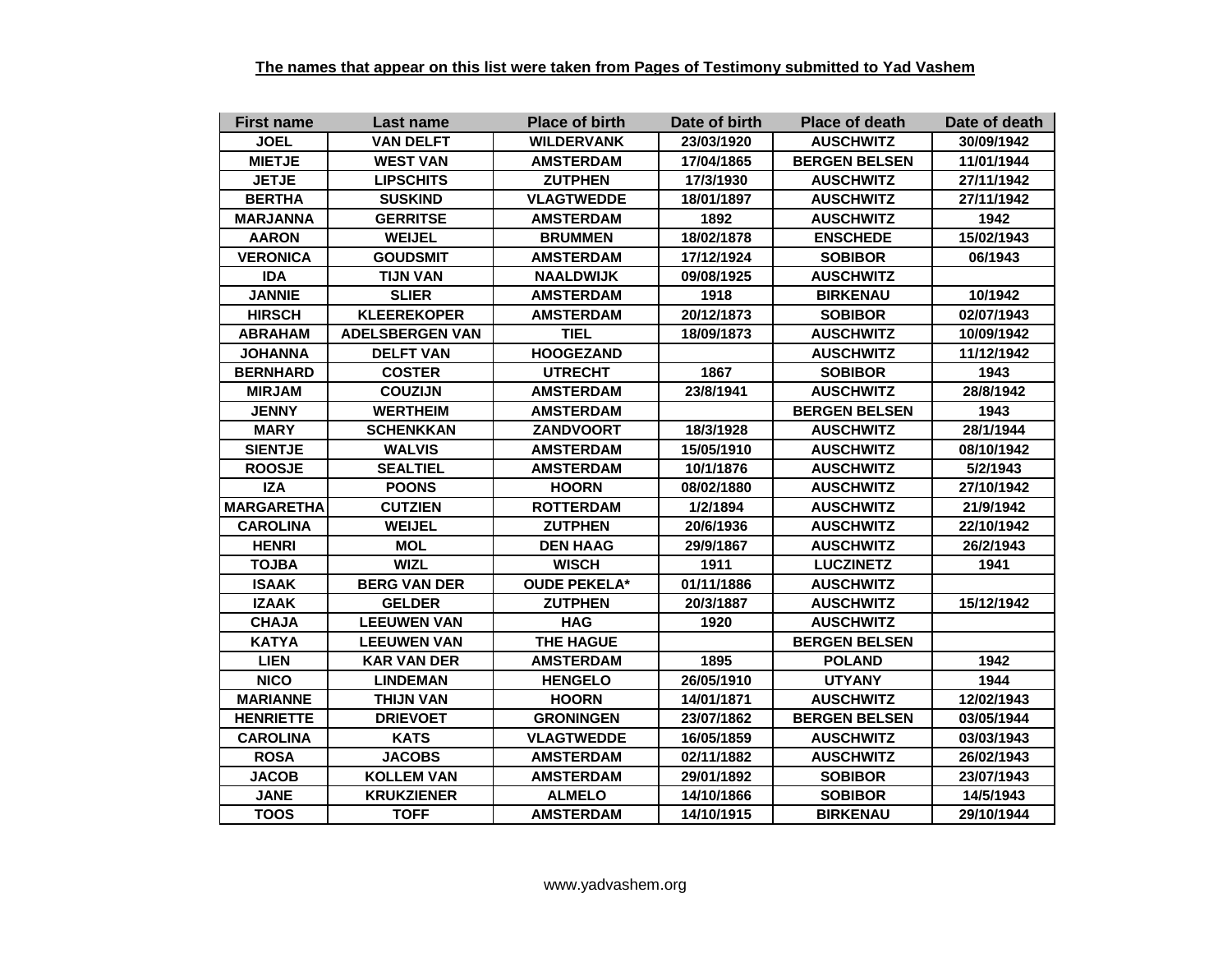| <b>First name</b> | Last name              | <b>Place of birth</b> | Date of birth | <b>Place of death</b>   | Date of death |
|-------------------|------------------------|-----------------------|---------------|-------------------------|---------------|
| <b>NICO</b>       | <b>COHEN</b>           | <b>WILDERVANK</b>     | 25/10/1925    | <b>AUSCHWITZ</b>        | 28/2/1943     |
| <b>MOZES</b>      | <b>SEALTIEL</b>        | <b>AMSTERDAM</b>      | 06/04/1922    | <b>AUSCHWITZ</b>        | 31/10/1943    |
| <b>RACHEL</b>     | <b>GANS</b>            | <b>AMSTERDAM</b>      | 01/05/1895    | <b>SOBIBOR</b>          | 02/04/1943    |
| <b>GRIETJE</b>    | <b>SEALTIEL</b>        | <b>ZWOLLE</b>         | 25/03/1899    | <b>AUSCHWITZ</b>        | 08/10/1942    |
| <b>BETSY</b>      | <b>PILLER</b>          | <b>AMSTERDAM</b>      | 17/07/1913    | <b>AUSCHWITZ</b>        |               |
| <b>NATHAN</b>     | <b>SEALTIEL</b>        | <b>DEN HAAG</b>       | 16/09/1898    | <b>AUSCHWITZ</b>        | 21/01/1943    |
| <b>MOZES</b>      | <b>RABBIE</b>          | <b>AMSTERDAM</b>      | 13/01/1928    | <b>SOBIBOR</b>          | 28/05/1943    |
| <b>MARION</b>     | <b>KAUFMANN</b>        | <b>AMSTERDAM</b>      | 13/07/1930    | <b>AUSCHWITZ</b>        |               |
| <b>JOSEPH</b>     | <b>LEON DE</b>         | <b>AMSTERDAM</b>      | 22/02/1927    | <b>SOBIBOR</b>          | 11/05/1943    |
| <b>MARIANNA</b>   | <b>GELDER</b>          | <b>CULEMBORG</b>      | 26/2/1873     | <b>SOBIBOR</b>          | 14/5/1943     |
| <b>MOZES</b>      | <b>ADELSBERGEN VAN</b> | <b>AMSTERDAM</b>      | 03/08/1912    | <b>SOBIBOR</b>          | 09/07/1943    |
| <b>SALLY</b>      | <b>PRAAGA VAN</b>      | <b>ROTTERDAM</b>      | 28/01/1933    | <b>AUSCHWITZ</b>        | 12/02/1943    |
| <b>HIJMAN</b>     | <b>GROOT</b>           | <b>AMERSFOORT</b>     | 28/4/1907     | <b>AUSCHWITZ</b>        | 30/4/1943     |
| <b>HEINTJE</b>    | <b>LANGE DE</b>        | <b>AMSTERDAM</b>      | 17/05/1872    | <b>SOBIBOR</b>          | 23/07/1943    |
| <b>MENNO</b>      | <b>TROOSTWIJK</b>      | <b>ZWOLLE</b>         | 13/04/1929    | <b>SOBIBOR</b>          | 13/03/1943    |
| <b>HARON</b>      | <b>GRAIBER</b>         | <b>AMSTERDAM</b>      |               | <b>AUSCHWITZ</b>        |               |
| <b>CHRISTINA</b>  | <b>JONG DE</b>         | <b>ROTTERDAM</b>      | 15/09/1910    | <b>SOBIBOR</b>          | 11/06/1943    |
| <b>JUDA</b>       | <b>WEYL</b>            | <b>ROTTERDAM</b>      | 1920          | <b>MECHELEN/MALINES</b> | 01/1942       |
| <b>BETJE</b>      | <b>COHEN</b>           | <b>ONSTWEDDE</b>      | 03/04/1902    | <b>SOBIBOR</b>          | 09/04/1943    |
| <b>SCHOONTJE</b>  | <b>SEALTIEL</b>        | <b>AMSTERDAM</b>      | 23/09/1928    | <b>AUSCHWITZ</b>        | 07/12/1942    |
| <b>BETTY</b>      | <b>KNEGJE</b>          | <b>AMSTERDAM</b>      | 29/10/1939    | <b>SOBIBOR</b>          | 28/05/1943    |
| <b>JACOB</b>      | <b>COHEN</b>           | <b>DELFZIJL</b>       | 12/10/1894    | <b>AUSCHWITZ</b>        | 21/9/1942     |
| <b>MIETJE</b>     | <b>POONS</b>           | <b>DEN HAAG</b>       | 24/06/1900    | <b>AUSCHWITZ</b>        | 22/10/1942    |
| <b>NATHAN</b>     | <b>VELLEMAN</b>        | <b>AMSTERDAM</b>      | 05/05/1915    | <b>AUSCHWITZ</b>        |               |
| <b>MARCEL</b>     | <b>ZEELANDER</b>       | <b>AMSTERDAM</b>      |               | <b>AUSCHWITZ</b>        |               |
| <b>BENJAMIN</b>   | <b>AHLBERG</b>         | <b>AMSTERDAM</b>      |               | <b>AUSCHWITZ</b>        |               |
| <b>GEERTJE</b>    | <b>PRINS</b>           | <b>COEVORDEN</b>      | 10/07/1905    | <b>AUSCHWITZ</b>        | 22/10/1942    |
| <b>BETSIJ</b>     | <b>COHEN</b>           | <b>MEPPEL</b>         | 8/6/1887      | <b>AUSCHWITZ</b>        | 26/02/1943    |
| <b>JOZEF</b>      | <b>DE VRIES</b>        | <b>ROTTERDAM</b>      | 20/3/1941     | <b>AUSCHWITZ</b>        | 3/3/1944      |
| <b>HARTOG</b>     | <b>SEALTIEL</b>        | <b>AMSTERDAM</b>      | 16/12/1891    | <b>FUERSTENGRUBE</b>    | 28/02/1943    |
| <b>BERTHA</b>     | <b>MEIJER</b>          | <b>ZUTPHEN</b>        | 1927          | <b>AUSCHWITZ</b>        | 1943          |
| <b>MARY</b>       | <b>SCHENKKAN</b>       | <b>ZANDVOORT</b>      | 18/3/1928     | <b>AUSCHWITZ</b>        | 28/1/1944     |
| <b>SUZANNA</b>    | <b>MESSEL</b>          | <b>LEEUWARDEN</b>     | 18/07/1873    | <b>SOBIBOR</b>          | 23/07/1943    |
| <b>MARIANNE</b>   | <b>DE VRIES</b>        | <b>AMSTERDAM</b>      | 11/10/1929    | <b>THERESIENSTADT</b>   | 1944          |
| <b>MARTYN</b>     | <b>COHEN</b>           | <b>AMSTERDAM</b>      | 04/1939       | <b>SOBIBOR</b>          | 07/1943       |
| <b>ABRAHAM</b>    | <b>FLESSCHEDRAGER</b>  | <b>AMSTERDAM</b>      | 07/02/1885    | <b>AUSCHWITZ</b>        | 05/10/1942    |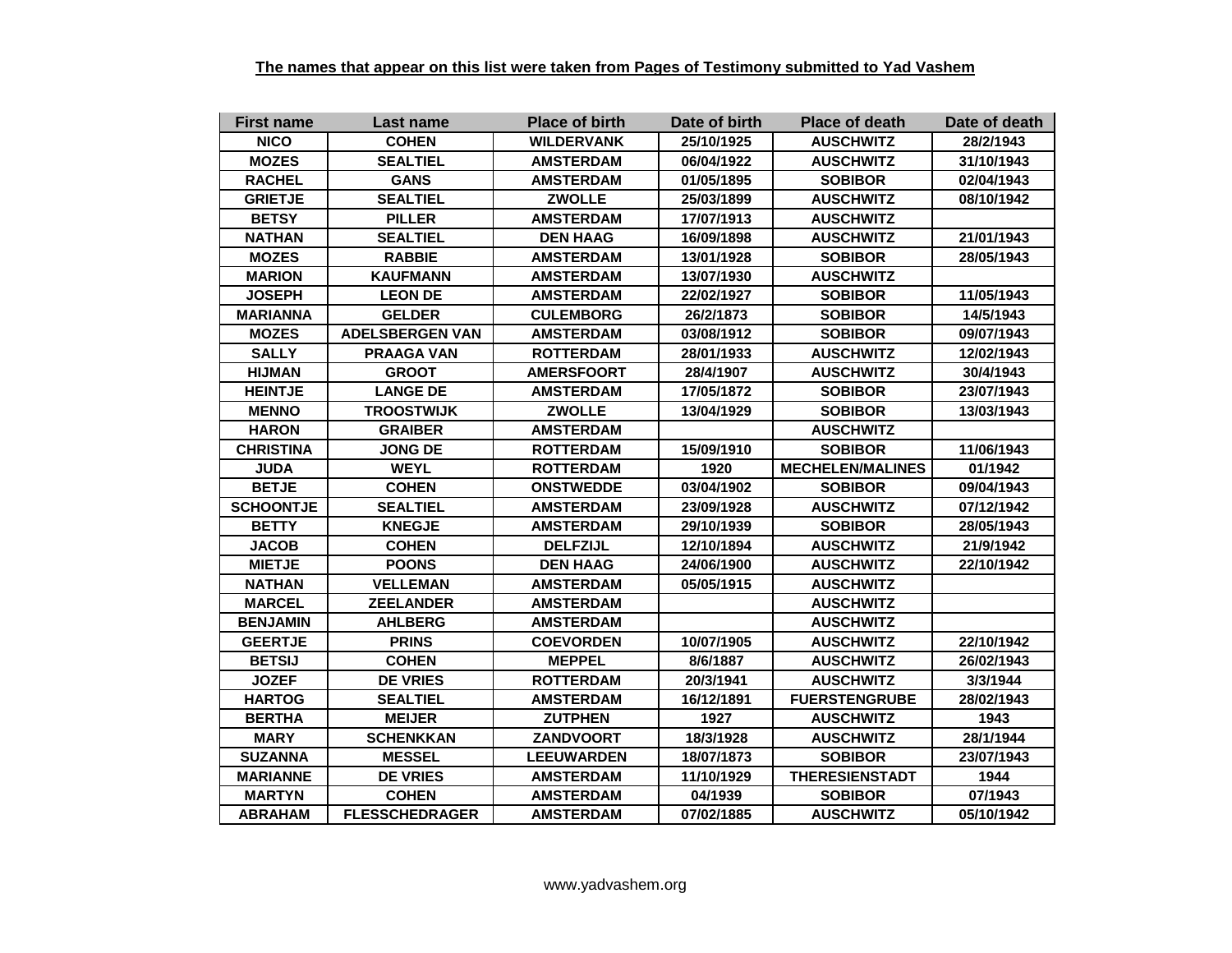| <b>First name</b> | Last name           | <b>Place of birth</b>     | Date of birth | <b>Place of death</b> | Date of death |
|-------------------|---------------------|---------------------------|---------------|-----------------------|---------------|
| <b>IZAK</b>       | <b>COHEN</b>        | <b>AMSTERDAM</b>          | 19/05/1917    | <b>UELZEN</b>         | 14/04/1945    |
| <b>SOPHIA</b>     | <b>HIJMAN</b>       | <b>AMSTERDAM</b>          | 15/02/1914    | <b>AUSCHWITZ</b>      | 27/08/1943    |
| <b>ISAAC</b>      | <b>OKKER</b>        | <b>WATERGRAAFSMEER</b>    | 26/09/1882    | <b>AUSCHWITZ</b>      | 14/09/1944    |
| <b>MEYER</b>      | <b>NIEWEG</b>       | <b>DELFZIJL</b>           | 24/07/1905    | <b>AUSCHWITZ</b>      | 18/08/1942    |
| <b>JOHANNA</b>    | <b>LEESER</b>       | <b>AALTEN</b>             | 25/05/1929    | <b>SOBIBOR</b>        | 09/04/1943    |
| <b>MARJANNA</b>   | <b>GERRITSE</b>     | <b>AMSTERDAM</b>          | 1892          | <b>AUSCHWITZ</b>      | 1942          |
| <b>JUDITH</b>     | <b>GELDEREN VAN</b> | <b>AMSTERDAM</b>          | 1895          | <b>POLAND</b>         | 1942          |
| <b>NAPHTALI</b>   | <b>SEALTIEL</b>     | <b>AMSTERDAM</b>          | 18/10/1934    | <b>SOBIBOR</b>        | 11/11/1943    |
| <b>BERTHA</b>     | <b>VOMBERG</b>      | <b>ZUTPHEN</b>            | 10/03/1925    | <b>AUSCHWITZ</b>      | 26/10/1942    |
| <b>NICO</b>       | <b>DIEN VAN</b>     | <b>ALPHEN AAN DE RIJN</b> | 1913          | <b>TREBLINKA</b>      | 1943          |
| <b>GEORGE</b>     | <b>LANGE DE</b>     | <b>AMSTERDAM</b>          | 01/07/1876    | <b>AUSCHWITZ</b>      | 23/07/1943    |
| <b>SALLY</b>      | <b>FRANK VAN</b>    | <b>AMSTERDAM</b>          | 25/11/1939    | <b>SOBIBOR</b>        | 28/05/1943    |
| <b>ABRAHAM</b>    | <b>SEALTIEL</b>     | <b>AMSTERDAM</b>          | 08/10/1923    | <b>SOBIBOR</b>        | 09/04/1943    |
| <b>JECHIEL</b>    | <b>ROSELAAR</b>     | <b>AMSTERDAM</b>          | 14/08/1920    | <b>SOBIBOR</b>        | 21/05/1943    |
| <b>MARIETJE</b>   | <b>JUDELS</b>       | <b>AMSTERDAM</b>          | 18/11/1912    | <b>AUSCHWITZ</b>      | 26/07/1942    |
| <b>MARIANNA</b>   | <b>LANGE DE</b>     | <b>AMSTERDAM</b>          | 12/09/1892    | <b>SOBIBOR</b>        | 21/05/1943    |
| <b>BENJAMIN</b>   | <b>STERN</b>        | <b>APPINGEDAM</b>         | 01/08/1880    | <b>SOBIBOR</b>        | 23/07/1943    |
| <b>MICHEL</b>     | <b>WELTEVREEDE</b>  | <b>AMSTERDAM</b>          | 23/12/1897    | <b>AUSCHWITZ</b>      | 18/09/1942    |
| <b>NAATJE</b>     | <b>TIJN VAN</b>     | <b>NAALDWIJK</b>          | 16/05/1886    | <b>AUSCHWITZ</b>      | 26/10/1942    |
| <b>MAURITS</b>    | <b>WYNSCHENK</b>    | <b>AMSTERDAM</b>          | 08/09/1921    | <b>FLOSSENBUERG</b>   | 21/03/1945    |
| <b>HANNY</b>      | <b>SWAAB</b>        | <b>UTRECHT</b>            | 1919          | <b>AUSCHWITZ</b>      | 1943          |
| <b>HENDRINA</b>   | <b>GOLDSMITH</b>    | <b>COEVORDEN</b>          | 5/1/1912      | <b>AUSCHWITZ</b>      | 17/7/1942     |
| <b>MARCUS</b>     | <b>MENK</b>         | <b>ZUTPHEN</b>            | 30/5/1871     | <b>AUSCHWITZ</b>      | 26/1/1943     |
| <b>MIETJE</b>     | <b>SEALTIEL</b>     | <b>AMSTERDAM</b>          | 08/10/1922    | <b>AUSCHWITZ</b>      | 07/09/1942    |
| <b>BERTHA</b>     | <b>SCHRIJVER</b>    | <b>ONSTWEDDE</b>          | 06/08/1915    | <b>AUSCHWITZ</b>      | 28/10/1942    |
| <b>FEMMINA</b>    | <b>KOKERNOOT</b>    | <b>AMSTERDAM</b>          | 19/08/1907    | <b>AUSCHWITZ</b>      | 05/11/1942    |
| <b>MARIANNE</b>   | <b>BLOEMENDAL</b>   | <b>AMSTERDAM</b>          | 22/07/1920    | <b>AUSCHWITZ</b>      | 27/08/1943    |
| <b>JACOB</b>      | <b>ESSO VAN</b>     | <b>MEPPEL</b>             | 15/7/1881     | <b>AUSCHWITZ</b>      | 28/9/1942     |
| <b>JOZEF</b>      | <b>MEYERS</b>       | <b>ALMELO</b>             | 1886          | <b>SOBIBOR</b>        | 1943          |
| <b>NAATJE</b>     | <b>SCHEFFER</b>     | <b>AMSTERDAM</b>          | 15/10/1922    | <b>AUSCHWITZ</b>      | 30/11/1943    |
| <b>LEHMAN</b>     | <b>HAAFF DE</b>     | <b>ROTTERDAM</b>          | 6/11/1879     | <b>AUSCHWITZ</b>      | 10/1942       |
| <b>JACOB</b>      | <b>ZANTEN</b>       | <b>AMSTERDAM</b>          | 23/07/1925    | <b>BUCHENWALD</b>     | 04/1945       |
| <b>CLARA</b>      | <b>BLOEMENDAL</b>   | <b>ROTTERDAM</b>          | 16/04/1905    | <b>AUSCHWITZ</b>      | 08/10/1942    |
| <b>HENRI</b>      | <b>DE VRIES</b>     | <b>AMSTERDAM</b>          | 18/09/1913    | <b>SOBIBOR</b>        | 30/04/1943    |
| <b>CHRISTINA</b>  | <b>REIJS</b>        | <b>AMSTERDAM</b>          | 16/11/1933    | <b>AUSCHWITZ</b>      | 02/08/1942    |
| <b>MOZES</b>      | <b>COHEN</b>        | <b>WILDERVANK</b>         | 21/9/1856     | <b>AUSCHWITZ</b>      | 26/1/1943     |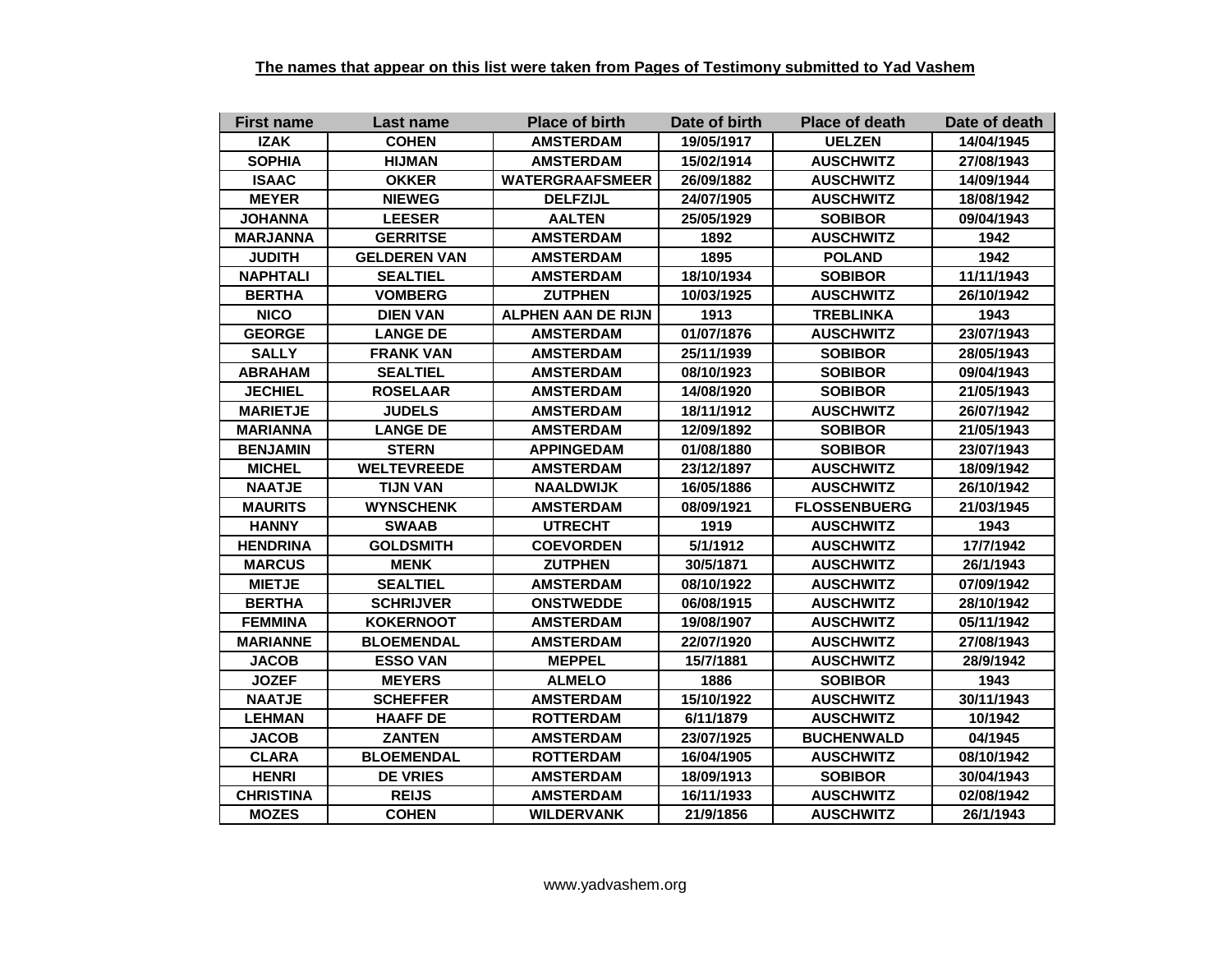| <b>First name</b> | Last name            | <b>Place of birth</b>   | Date of birth | <b>Place of death</b> | Date of death |
|-------------------|----------------------|-------------------------|---------------|-----------------------|---------------|
| <b>CLARA</b>      | <b>HANOUWER</b>      | <b>ZUTPHEN</b>          | 30/12/1890    | <b>SOBIBOR</b>        | 14/5/1943     |
| <b>RACHEL</b>     | <b>LIPSCHITS</b>     | <b>ARNHEM</b>           | 19/10/1908    | <b>AUSCHWITZ</b>      | 27/11/1942    |
| <b>STIENTJE</b>   | <b>GOLDSTEEN</b>     | <b>VLAGTWEDDE</b>       | 03/04/1881    | <b>AUSCHWITZ</b>      | 03/12/1942    |
| <b>SIEGFRIED</b>  | <b>FREDRIKSTADT</b>  | <b>AMSTERDAM</b>        | 26/10/1918    | <b>SOBIBOR</b>        | 11/06/1943    |
| <b>MAURITS</b>    | <b>JUDELS</b>        | <b>AMSTERDAM</b>        | 16/02/1869    | <b>AUSCHWITZ</b>      | 07/12/1942    |
| <b>NETTY</b>      | <b>LISSAUER</b>      | <b>AMSTERDAM</b>        | 19/06/1920    | <b>SOBIBOR</b>        | 4/06/1943     |
| <b>RACHEL</b>     | <b>SLIER</b>         | <b>AMSTERDAM</b>        | 1890          | <b>AUSCHWITZ</b>      | 10/1942       |
| <b>AARON</b>      | <b>VAZ</b>           | <b>AMSTERDAM</b>        |               | <b>WESTERBORK</b>     |               |
| <b>HYMAN</b>      | <b>SWALUW</b>        | <b>ROTTERDAM</b>        | 19/12/1904    | <b>SOBIBOR</b>        | 23/04/1943    |
| <b>BENJAMIN</b>   | <b>SOEP</b>          | <b>AMSTERDAM</b>        | 02/03/1919    | <b>MAUTHAUSEN</b>     | 09/1941       |
| <b>JAKOB</b>      | <b>WOUDSTRA</b>      | <b>OOSTSTELLINGWERF</b> | 10/10/1866    | <b>AUSCHWITZ</b>      | 11/12/1942    |
| <b>SARAH</b>      | <b>WOLF</b>          | <b>ZUTPHEN</b>          | 31/03/1886    | <b>SOBIBOR</b>        | 01/02/1943    |
| <b>GRIETJE</b>    | <b>COLTHOF</b>       | <b>ONSTWEDDE</b>        | 13/06/1898    | <b>AUSCHWITZ</b>      | 23/11/1942    |
| <b>SOPHIE</b>     | <b>SLUIJTER</b>      | <b>HOORN</b>            | 22/03/1865    | <b>THERESIENSTADT</b> | 12/08/1944    |
| <b>ISAAC</b>      | <b>MUG</b>           | <b>AMSTERDAM</b>        | 25/11/1939    | <b>AUSCHWITZ</b>      | 11/12/1942    |
| <b>JOSEPH</b>     | <b>BLOEMENDAL</b>    | <b>GRONINGEN</b>        | 09/05/1881    | <b>AUSCHWITZ</b>      | 30/10/1944    |
| <b>SARAH</b>      | <b>BUITENKANT</b>    | <b>AMSTERDAM</b>        | 23/04/1894    | <b>AUSCHWITZ</b>      | 14/09/1942    |
| <b>MIETJE</b>     | <b>ASSER</b>         | <b>AMSTERDAM</b>        | 19/3/1873     | <b>AUSCHWITZ</b>      | 7/12/1942     |
| <b>MOSES</b>      | <b>ROSEBOOM</b>      | <b>FRISIA</b>           | 26/12/1906    | <b>WOLFENBUETTEL</b>  | 05/03/1940    |
| <b>KARL</b>       | <b>COZIJN</b>        | <b>AMSTERDAM</b>        | 12/07/1911    | <b>POLAND</b>         | 20/03/1943    |
| <b>ROOSJE</b>     | <b>SARPHATI</b>      | <b>AMSTERDAM</b>        | 01/12/1916    | <b>AUSCHWITZ</b>      | 20/10/1942    |
| <b>MECHIEL</b>    | <b>COHEN</b>         | <b>ANLOO</b>            | 24/6/1888     | <b>SOBIBOR</b>        | 23/7/1943     |
| <b>CORNELIA</b>   | <b>WOODE VAN DER</b> | <b>TILBURG</b>          | 23/05/1916    | <b>SOBIBOR</b>        | 14/05/1943    |
| <b>SALOMEA</b>    | <b>CONES</b>         | <b>AMSTERDAM</b>        |               | <b>AUSCHWITZ</b>      |               |
| <b>COMPRECHT</b>  | <b>LEVIET</b>        | <b>UITHUIZEN</b>        |               | <b>AUSCHWITZ</b>      | 11/08/1942    |
| <b>ANNECHIENA</b> | <b>ESSO VAN</b>      | <b>MEPPEL</b>           | 21/10/1926    | <b>BIRKENAU</b>       | 1/2/1943      |
| <b>MATHILDA</b>   | <b>BOS</b>           | <b>AMSTERDAM</b>        | 15/6/1896     | <b>SOBIBOR</b>        | 23/7/1943     |
| <b>FROUKJE</b>    | <b>SWALF</b>         | <b>AMSTERDAM</b>        | 30/07/1892    | <b>AUSCHWITZ</b>      | 09/1942       |
| <b>MATHILDA</b>   | <b>BOS</b>           | <b>AMSTERDAM</b>        | 15/6/1896     | <b>SOBIBOR</b>        | 23/7/1943     |
| <b>REBECA</b>     | <b>WINIK</b>         | <b>AMSTERDAM</b>        | 1905          | <b>UTRECHT</b>        | 1943          |
| <b>ROSETTE</b>    | <b>PRAAGH VAN</b>    | <b>MEPPEL</b>           | 03/08/1907    | <b>SOBIBOR</b>        | 1943          |
| <b>LOUISE</b>     | <b>KNEGJE</b>        | <b>AMSTERDAM</b>        | 28/10/1933    | <b>AUSCHWITZ</b>      | 25/01/1943    |
| <b>ABRAHAM</b>    | <b>BOUWMAN</b>       | <b>DEN HAAG</b>         | 8/6/1931      | <b>AUSCHWITZ</b>      | 14/1/1943     |
| <b>JUDITH</b>     | <b>SCHENKKAN</b>     | <b>AMSTERDAM</b>        | 20/12/1876    | <b>SOBIBOR</b>        | 26/03/1943    |
| <b>MARIE</b>      | <b>AGSTERIBBE</b>    | <b>AMSTERDAM</b>        | 16/06/1904    | <b>SOBIBOR</b>        | 04/06/1943    |
| <b>IRENE</b>      | <b>LESSER</b>        | <b>AMSTERDAM</b>        | 10/1939       | <b>AUSCHWITZ</b>      | 07/1942       |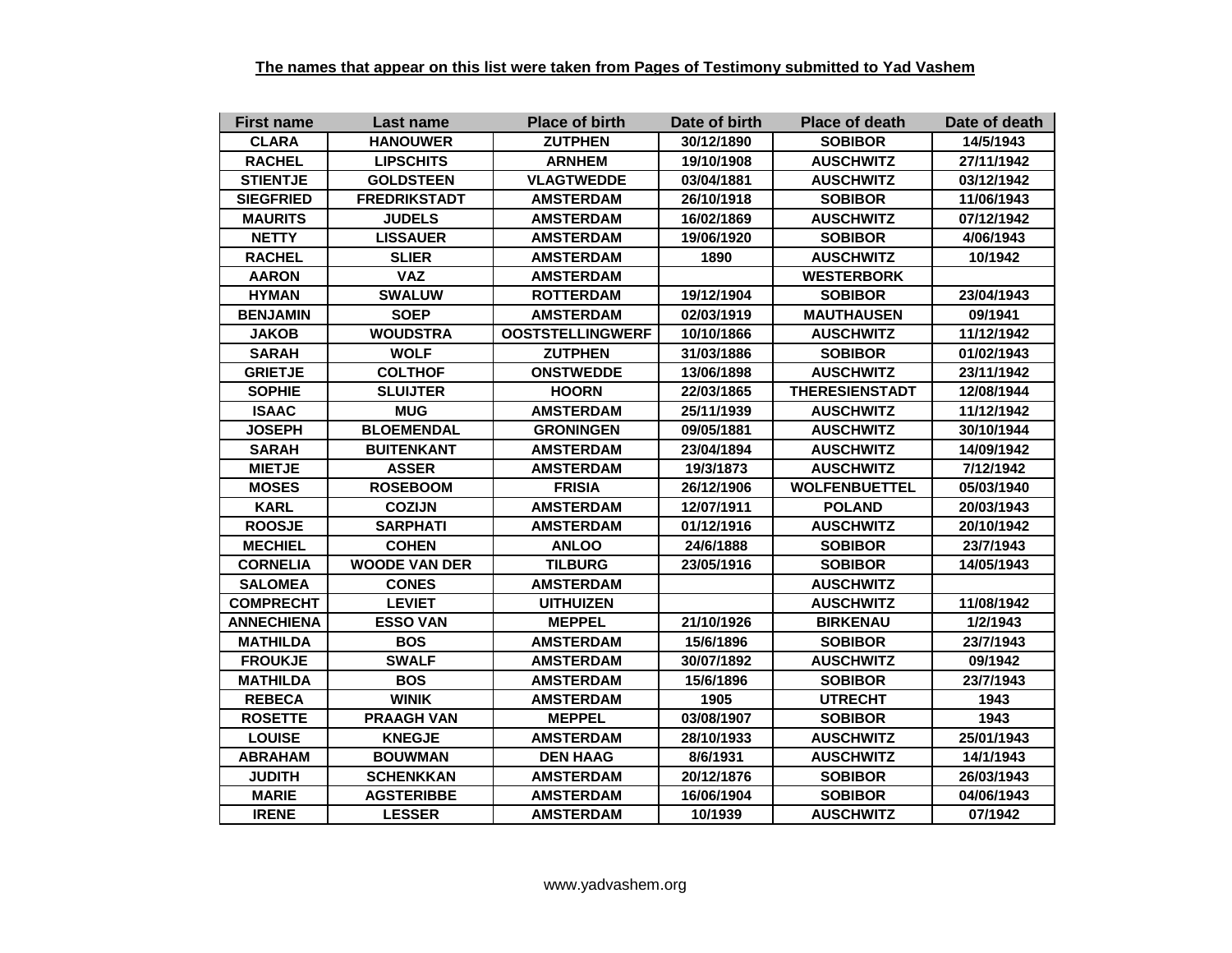| <b>First name</b> | Last name          | <b>Place of birth</b>     | Date of birth | <b>Place of death</b> | Date of death |
|-------------------|--------------------|---------------------------|---------------|-----------------------|---------------|
| <b>JETJE</b>      | <b>NOORT</b>       | <b>GRONINGEN</b>          | 10/02/1922    | <b>AUSCHWITZ</b>      | 01/02/1943    |
| <b>BETSY</b>      | <b>PHILIPS</b>     | <b>AMSTERDAM</b>          | 20/10/1903    | <b>SOBIBOR</b>        | 09/07/1943    |
| <b>MEIJER</b>     | <b>SPETTER</b>     | <b>ROTTERDAM</b>          | 09/07/1929    | <b>SOBIBOR</b>        | 23/04/1943    |
| <b>MOZES</b>      | <b>VERDUIN</b>     | <b>DIEMEN</b>             | 07/11/1860    | <b>SOBIBOR</b>        | 09/07/1943    |
| <b>BETSY</b>      | <b>BOASSON</b>     | <b>MIDDELBURG</b>         | 16/12/1875    | <b>WESTERBORK</b>     | 1942          |
| <b>HEINZ</b>      | <b>SCHLOSSER</b>   | <b>ROTTERDAM</b>          | 1908          | <b>AUSCHWITZ</b>      | 1943          |
| <b>MARY</b>       | <b>WENNEK</b>      | <b>ZANDVOORT</b>          | 14/8/1923     | <b>SOBIBOR</b>        | 31/5/1943     |
| <b>JANSJE</b>     | <b>SEALTIEL</b>    | <b>AMSTERDAM</b>          | 10/12/1921    | <b>AUSCHWITZ</b>      | 24/09/1943    |
| <b>MIETJE</b>     | <b>VAN</b>         | <b>WILDERVANK</b>         | 22/11/1894    | <b>AUSCHWITZ</b>      | 23/11/1943    |
| <b>ABRAHAM</b>    | <b>WEIJEL</b>      | <b>ZUTPHEN</b>            | 29/04/1875    | <b>SOBIBOR</b>        | 14/05/1943    |
| <b>HEINTJE</b>    | <b>PHILIPS</b>     | <b>BORCULO</b>            | 17/7/1902     | <b>SOBIBOR</b>        | 11/6/1943     |
| <b>MATTHYS</b>    | <b>POOL</b>        | <b>AMSTERDAM</b>          | 19/08/1940    | <b>WESTERBORK</b>     | 17/08/1943    |
| <b>PHILIP</b>     | <b>VLESSING</b>    | <b>IJMUIDEN</b>           | 1904          | <b>SOBIBOR</b>        |               |
| <b>SIENTJE</b>    | <b>SLIER</b>       | <b>AMSTERDAM</b>          | 1902          | <b>SOBIBOR</b>        | 06/1943       |
| <b>HENRIETTE</b>  | <b>JONG DE</b>     | <b>AMSTERDAM</b>          | 11/10/1936    | <b>AUSCHWITZ</b>      | 16/08/1942    |
| <b>MARCUS</b>     | <b>PELS</b>        | <b>AMSTERDAM</b>          | 03/02/1906    | <b>AUSCHWITZ</b>      | 03/1944       |
| <b>ROSELINE</b>   | <b>POPPELSDORF</b> | <b>AMSTERDAM</b>          | 14/09/1940    | <b>SOBIBOR</b>        | 04/06/1943    |
| <b>LENA</b>       | <b>DUITZ</b>       | <b>AMSTERDAM</b>          | 9/3/1880      | <b>AUSCHWITZ</b>      | 14/1/1943     |
| <b>HENRIETTE</b>  | <b>LEEUWE DE</b>   | <b>AMSTERDAM</b>          | 04/01/1902    | <b>SOBIBOR</b>        | 04/06/1943    |
| <b>KAREL</b>      | <b>PHILIPS</b>     | <b>ZUTPHEN</b>            | 4/8/1878      | <b>AUSCHWITZ</b>      | 14/1/1943     |
| <b>GERSON</b>     | <b>RIJN VAN</b>    | <b>ROTTERDAM</b>          | 20/6/1933     | <b>AUSCHWITZ</b>      | 25/1/1943     |
| <b>ROSE</b>       | <b>JOZEP</b>       | <b>ZUTPHEN</b>            | 17/11/1925    | <b>AUSCHWITZ</b>      | 19/02/1943    |
| <b>PHILIP</b>     | <b>PIEN VAN</b>    | <b>ALPHEN AAN DE RIJN</b> | 1912          | <b>TREBLINKA</b>      | 1943          |
| <b>ALEXANDER</b>  | <b>HEILBRON</b>    | <b>LOCHEM</b>             | 10/07/1899    | <b>AUSCHWITZ</b>      | 31/01/1943    |
| <b>MUMA</b>       | <b>GEUNS VAN</b>   | <b>ROTTERDAM</b>          |               | <b>AUSCHWITZ</b>      |               |
| <b>RACHEL</b>     | <b>APPELBOOM</b>   | <b>AMSTERDAM</b>          | 17/08/1897    | <b>AUSCHWITZ</b>      | 02/11/1942    |
| <b>ROOSJE</b>     | <b>BORSTROK</b>    | <b>AMSTERDAM</b>          | 30/10/1913    | <b>AUSCHWITZ</b>      | 01/02/1943    |
| <b>SALOMON</b>    | <b>WEST VAN</b>    | <b>AMSTERDAM</b>          | 18/02/1927    | <b>AUSCHWITZ</b>      | 30/09/1942    |
| <b>ROOSJE</b>     | <b>KNEGJE</b>      | <b>AMSTERDAM</b>          | 14/01/1890    | <b>SOBIBOR</b>        | 09/04/1943    |
| <b>JACOB</b>      | <b>DORMITS</b>     | <b>ZUTPHEN</b>            | 29/4/1865     | <b>SOBIBOR</b>        | 14/5/1943     |
| <b>JACOB</b>      | <b>SOUGET</b>      | <b>AMSTERDAM</b>          | 01/04/1921    | <b>MAUTHAUSEN</b>     | 1943          |
| <b>PHILIP</b>     | <b>WEIJEL</b>      | <b>ZUTPHEN</b>            | 03/10/1875    | <b>WESTERBORK</b>     | 08/04/1943    |
| <b>CLAIRE</b>     | <b>BINASCH</b>     | <b>APELDOORN</b>          | 04/10/1942    | <b>SOBIBOR</b>        | 11/05/1943    |
| <b>BETTY</b>      | <b>SOUGET</b>      | <b>AMSTERDAM</b>          | 20/06/1923    | <b>SOBIBOR</b>        | 1943          |
| <b>SAARTJE</b>    | <b>GANS</b>        | <b>VLAGTWEDDE</b>         | 21/03/1898    | <b>AUSCHWITZ</b>      | 12/10/1942    |
| <b>BETJE</b>      | <b>DRUKKER</b>     | <b>HOORN</b>              | 06/04/1867    | <b>SOBIBOR</b>        | 09/04/1943    |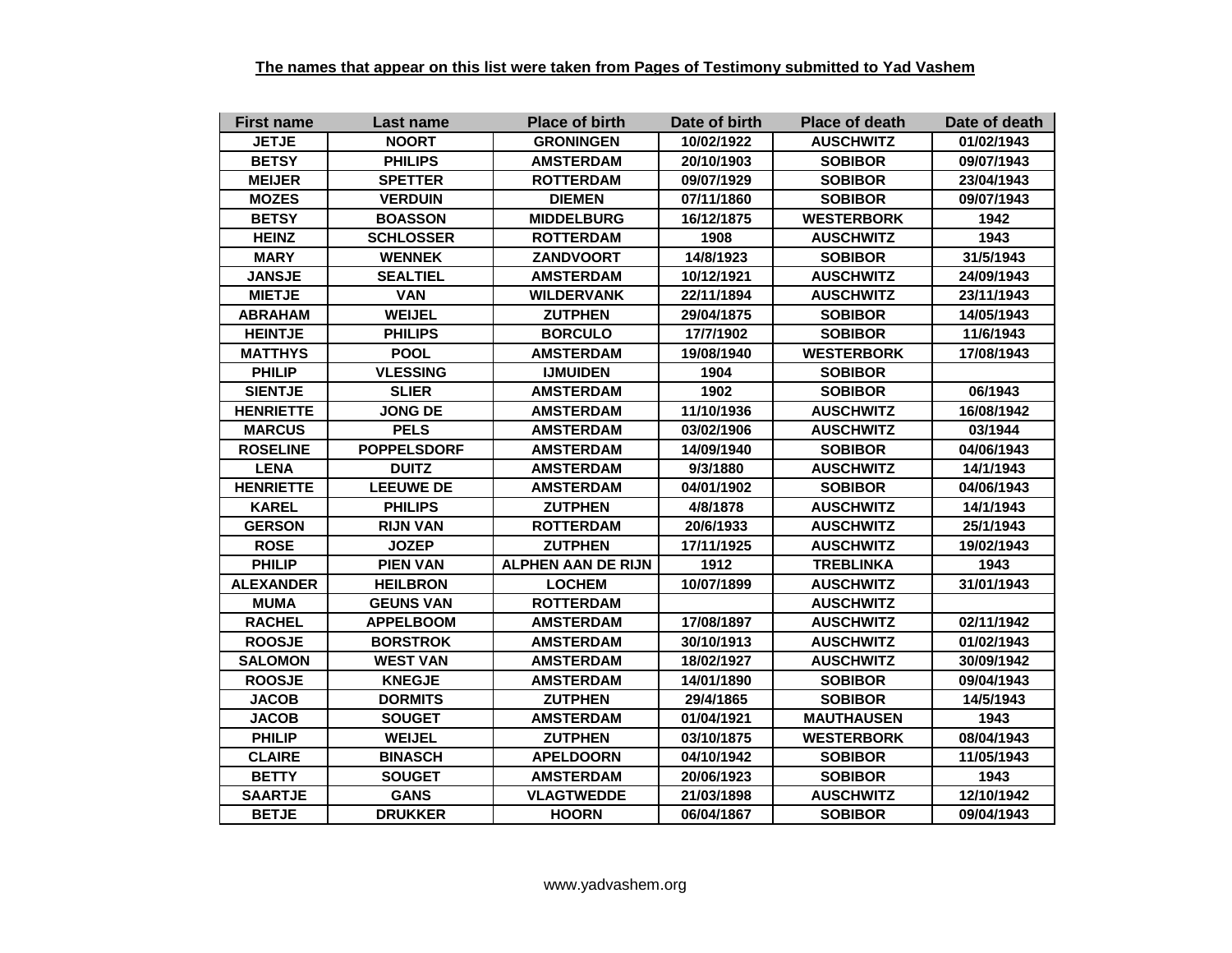| <b>First name</b> | Last name            | <b>Place of birth</b> | Date of birth | <b>Place of death</b> | Date of death |
|-------------------|----------------------|-----------------------|---------------|-----------------------|---------------|
| <b>MATTJE</b>     | <b>PRAAGA VAN</b>    | <b>ROTTERDAM</b>      | 11/08/1909    | <b>AUSCHWITZ</b>      | 12/02/1943    |
| <b>JOSEPHINE</b>  | <b>AMESFOORT</b>     | <b>AMSTERDAM</b>      | 17/01/1870    | <b>BIRKENAU</b>       | 05/02/1943    |
| <b>JOSEF</b>      | <b>VAN DER KOUS</b>  | <b>AMSTERDAM</b>      | 09/12/1931    | <b>AUSCHWITZ</b>      | 06/11/1942    |
| <b>MATTHEYS</b>   | <b>SOUGET</b>        | <b>AMSTERDAM</b>      | 09/02/1889    | <b>SOBIBOR</b>        | 1943          |
| <b>LEVIE</b>      | <b>WEIJEL</b>        | <b>ENSCHEDE</b>       | 26/09/1912    | <b>AUSCHWITZ</b>      | 31/01/1943    |
| <b>GANNA</b>      | <b>VREDENBURG</b>    | <b>ZWOLLE</b>         | 11/11/1903    | <b>SOBIBOR</b>        | 23/07/1943    |
| <b>MAURITS</b>    | <b>AUSSEN</b>        | <b>ZUTPHEN</b>        | 05/01/1930    | <b>AUSCHWITZ</b>      | 07/12/1942    |
| <b>MARY</b>       | <b>WEYL</b>          | <b>AMSTERDAM</b>      | 14/05/1920    | <b>MALINES</b>        | 1942          |
| <b>ISU</b>        | <b>SCHAIER</b>       | <b>DEN HAAG</b>       | 01/06/1884    | <b>BERGEN BELSEN</b>  |               |
| <b>LOUIS</b>      | <b>BEER DE</b>       | <b>AMSTERDAM</b>      | 11/02/1922    | <b>SOBIBOR</b>        | 23/07/1943    |
| <b>MARIANNE</b>   | <b>LIPSHITZ</b>      | <b>ZUTPHEN</b>        | 25/12/1891    | <b>AUSCHWITZ</b>      | 16/08/1942    |
| <b>MEIER</b>      | <b>VOMBERG</b>       | <b>ZUTPHEN</b>        | 3/6/1926      | <b>CENTRAL EUROPE</b> | 31/3/1944     |
| <b>MARIANNA</b>   | <b>COHEN</b>         | <b>ZUTPHEN</b>        | 18/12/1879    | <b>UTRECHT</b>        | 14/02/1940    |
| <b>NICO</b>       | <b>HERSCHEL</b>      | <b>ZWOLLE</b>         | 20/09/1915    | <b>SOBIBOR</b>        | 23/07/1943    |
| <b>SIBILLA</b>    | <b>WOUDSTRA</b>      | <b>BRUMMEN</b>        | 20/02/1887    | <b>AUSCHWITZ</b>      | 12/10/1942    |
| <b>KEETJE</b>     | <b>DASSIE</b>        | <b>HOORN</b>          | 21/08/1879    | <b>AUSCHWITZ</b>      | 19/11/1943    |
| <b>ABRAHAM</b>    | <b>KATS</b>          | <b>ENSCHEDE</b>       | 12/07/1900    | <b>MAUTHAUSEN</b>     | 24/09/1941    |
| <b>MARCUS</b>     | <b>AGSTERIBBE</b>    | <b>AMSTERDAM</b>      | 24/07/1901    | <b>SOBIBOR</b>        | 04/06/1943    |
| <b>MARIANNA</b>   | <b>GELDER</b>        | <b>CULEMBORG</b>      | 26/2/1873     | <b>SOBIBOR</b>        | 14/5/1943     |
| <b>IZAK</b>       | <b>CAHEN</b>         | <b>AMSTERDAM</b>      | 1919          | <b>AUSCHWITZ</b>      | 1943          |
| <b>HENDRICA</b>   | <b>COHEN</b>         | <b>ENSCHEDE</b>       | 30/07/1911    | <b>AUSCHWITZ</b>      | 12/10/1942    |
| <b>BETJE</b>      | <b>VREDENBURG</b>    | <b>ENSCHEDE</b>       | 02/02/1876    | <b>AUSCHWITZ</b>      | 26/02/1943    |
| <b>HENRIETTE</b>  | <b>ENGELSCHMAN</b>   | <b>AMSTERDAM</b>      | 09/12/1923    | <b>BIRKENAU</b>       | 01/1944       |
| <b>JOZUAD</b>     | <b>HELMSTADT</b>     | <b>STADSKANAAL</b>    | 18/12/1872    | <b>AUSCHWITZ</b>      | 25/01/1943    |
| <b>SALOMON</b>    | <b>HANOUWER</b>      | <b>ZUTPHEN</b>        | 2/4/1877      | <b>AUSCHWITZ</b>      | 27/11/1942    |
| <b>ARTHUR</b>     | <b>BOS</b>           | <b>AMSTERDAM</b>      | 22/05/1919    | <b>SOBIBOR</b>        | 16/07/1943    |
| <b>LOUIS</b>      | <b>BERG VAN DEN</b>  | <b>ROTTERDAM</b>      | 19/05/1909    | <b>DACHAU</b>         | 05/01/1945    |
| <b>LEVIE</b>      | <b>DE VRIES</b>      | <b>AMSTERDAM</b>      | 03/07/1908    | <b>SOBIBOR</b>        | 04/06/1943    |
| <b>IZAAK</b>      | <b>AUSSEN</b>        | <b>ZUTPHEN</b>        | 25/5/1937     | <b>AUSCHWITZ</b>      | 7/12/1942     |
| <b>MARIE</b>      | <b>MESSEL VAN</b>    | <b>ROTTERDAM</b>      | 18/11/1892    | <b>BERGEN BELSEN</b>  | 04/1945       |
| <b>BRANCA</b>     | <b>HIJMAN</b>        | <b>SHERTOGENBOSCH</b> | 09/03/1932    | <b>AUSCHWITZ</b>      | 01/10/1942    |
| <b>HENRIETTE</b>  | <b>JONG DE</b>       | <b>ROTTERDAM</b>      | 06/09/1880    | <b>AUSCHWITZ</b>      |               |
| <b>BETS</b>       | <b>COEVERDEN VAN</b> | <b>AMSTERDAM</b>      | 17/09/1900    | <b>SOBIBOR</b>        |               |
| <b>ROOSJE</b>     | <b>ZANTEN VAN</b>    | <b>ROTTERDAM</b>      | 12/11/1922    | <b>SOBIBOR</b>        | 4/6/1943      |
| <b>GRIETJE</b>    | <b>CHAPON</b>        | <b>AMSTERDAM</b>      | 30/04/1883    | <b>SOBIBOR</b>        | 20/03/1943    |
| <b>MEIJER</b>     | <b>AUSSEN</b>        | <b>STEENDEREN</b>     | 23/8/1900     | <b>BLECHHAMMER</b>    | 5/1/1943      |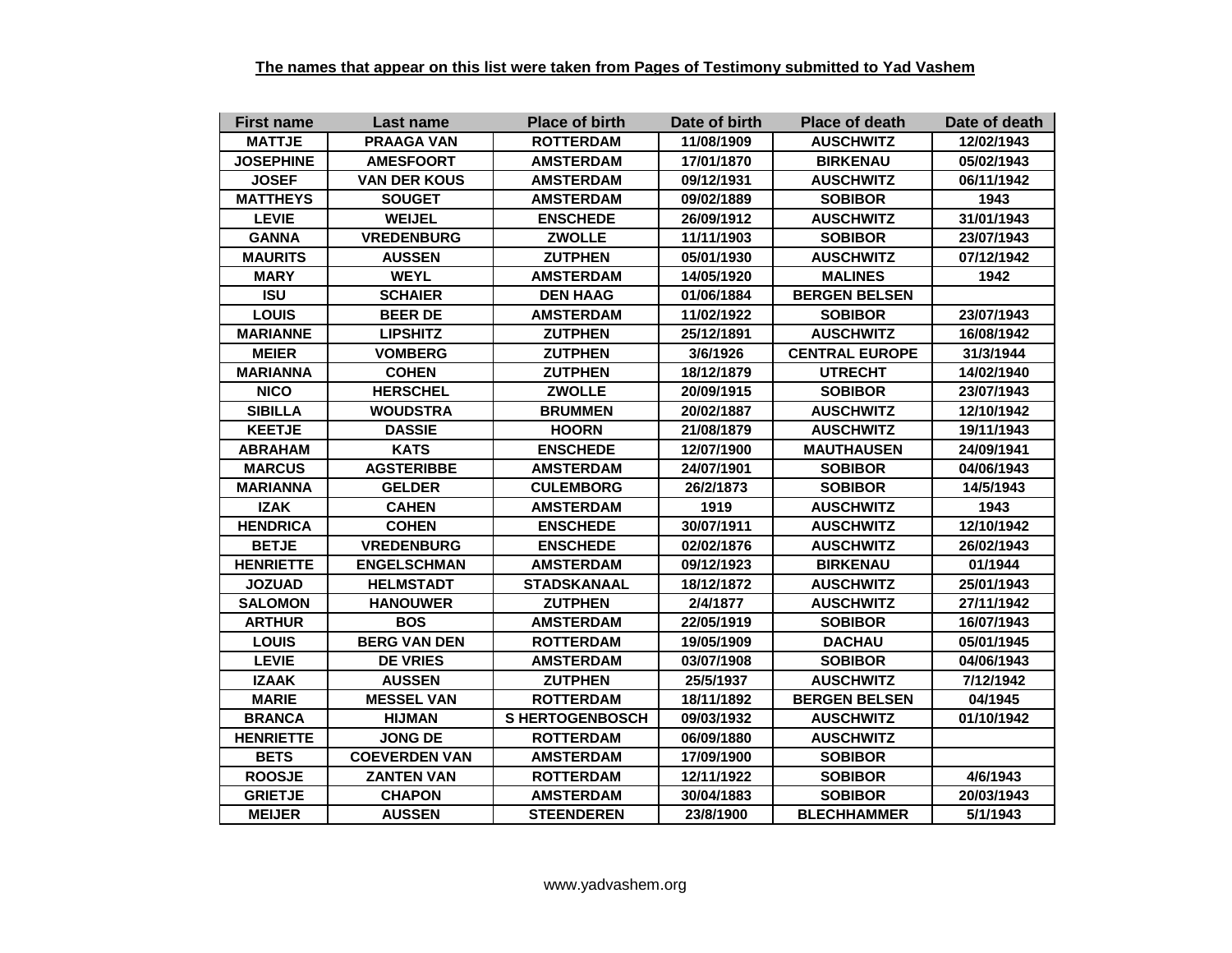| <b>First name</b> | Last name              | <b>Place of birth</b> | Date of birth | <b>Place of death</b> | Date of death |
|-------------------|------------------------|-----------------------|---------------|-----------------------|---------------|
| <b>JOHANNA</b>    | <b>HAAS</b>            | <b>ZUTPHEN</b>        | 29/11/1920    | <b>AUSCHWITZ</b>      | 5/2/1943      |
| <b>FRANCISCA</b>  | <b>LEESER</b>          | <b>ARNHEM</b>         | 01/11/1904    | <b>SOBIBOR</b>        | 09/04/1943    |
| <b>HARMANNA</b>   | <b>STOPPELMAN</b>      | <b>VLAGTWEDDE</b>     | 05/01/1914    | <b>SOBIBOR</b>        | 23/07/1943    |
| <b>JACOB</b>      | <b>BEUGEN VAN</b>      | <b>DEN HAAG</b>       | 3/2/1880      | <b>SOBIBOR</b>        | 20/3/1943     |
| <b>MEIJER</b>     | <b>LIPSCHITS</b>       | <b>ZUTPHEN</b>        | 3/6/1899      | <b>AUSCHWITZ</b>      | 24/9/1943     |
| <b>ABRAHAM</b>    | <b>DE JONG</b>         | <b>ROTTERDAM</b>      | 26/03/1919    | <b>AUSCHWITZ</b>      | 30/09/1942    |
| <b>JOSEPH</b>     | <b>WESEL VAN</b>       | <b>AMSTERDAM</b>      | 08/05/1899    | <b>SOBIBOR</b>        | 11/06/1943    |
| <b>BATJA</b>      | <b>KUSTER</b>          | <b>AMSTERDAM</b>      | 1896          | <b>SOBIBOR</b>        | 1942          |
| <b>CORNELIA</b>   | <b>ROOD</b>            | <b>ROTTERDAM</b>      | 17/09/1879    | <b>SOBIBOR</b>        | 02/08/1943    |
| <b>SOPHIE</b>     | <b>BERG VAN DEN</b>    | <b>ROTTERDAM</b>      | 27/05/1890    | <b>SOBIBOR</b>        | 05/1943       |
| <b>MEIJER</b>     | <b>WOUDSTRA</b>        | <b>HOOGEVEEN</b>      | 23/06/1887    | <b>AUSCHWITZ</b>      | 12/10/1942    |
| <b>JANTJE</b>     | <b>GRUNWALD</b>        | <b>STADSKANAAL</b>    | 06/09/1909    | <b>AUSCHWITZ</b>      | 05/10/1942    |
| <b>JETTY</b>      | <b>SPETTER</b>         | <b>ROTTERDAM</b>      | 16/1/1908     | <b>SOBIBOR</b>        | 23/4/1943     |
| <b>REBECCA</b>    | <b>BROGHOLTER</b>      | <b>ENSCHEDE</b>       | 03/09/1881    | <b>SOBIBOR</b>        | 23/04/1943    |
| <b>SALOMON</b>    | <b>COHEN</b>           | <b>TILBURG</b>        | 1880          | <b>AUSCHWITZ</b>      | 1942          |
| <b>ABRAHAM</b>    | <b>LOEN VAN</b>        | <b>AMSTERDAM</b>      | 03/02/1894    | <b>SOBIBOR</b>        | 07/1943       |
| <b>HENRIETTE</b>  | <b>KUYT</b>            | <b>AMSTERDAM</b>      | 17/09/1907    | <b>SOBIBOR</b>        | 1944          |
| <b>YONAS</b>      | YONGH DE               | <b>AMSTERDAM</b>      | 24/03/1923    | <b>SOBIBOR</b>        | 05/1943       |
| <b>LEVIE</b>      | <b>VAN</b>             | <b>WILDERVANK</b>     | 25/08/1882    | <b>AUSCHWITZ</b>      | 02/11/1942    |
| <b>JULIA</b>      | <b>ROSENDAAL</b>       | <b>ENSCHEDE</b>       | 25/03/1917    | <b>AUSCHWITZ</b>      | 11/12/1942    |
| <b>MARIANNE</b>   | <b>ROOSELAAR</b>       | <b>AMSTERDAM</b>      | 17/08/1885    | <b>AUSCHWITZ</b>      | 09/08/1942    |
| <b>ABRAHAM</b>    | <b>SCHATZ</b>          | <b>AMSTERDAM</b>      | 04/03/1881    | <b>SOBIBOR</b>        | 02/07/1943    |
| <b>MIMI</b>       | <b>SLUIS VAN DER</b>   | <b>GRONINGEN</b>      |               | <b>AUSCHWITZ</b>      |               |
| <b>HENRIETTE</b>  | <b>DRUKKER</b>         | <b>AMSTERDAM</b>      | 15/06/1910    | <b>SOBIBOR</b>        | 30/04/1943    |
| <b>MOZES</b>      | <b>ADELSBERGEN VAN</b> | <b>AMSTERDAM</b>      | 03/08/1912    | <b>SOBIBOR</b>        | 09/07/1943    |
| <b>GEERTJE</b>    | <b>BLOEMENDAL</b>      | <b>ONSTWEDDE</b>      | 06/04/1875    | <b>AUSCHWITZ</b>      | 08/10/1942    |
| <b>SAARTJE</b>    | <b>DE VRIES</b>        | <b>AMSTERDAM</b>      | 17/10/1905    | <b>SOBIBOR</b>        | 16/07/1943    |
| <b>REBECCA</b>    | <b>BROUWER</b>         | <b>HOORN</b>          | 13/11/1889    | <b>AUSCHWITZ</b>      | 14/04/1942    |
| <b>LOUISE</b>     | <b>PEEPER</b>          | <b>AMSTERDAM</b>      | 07/11/1915    | <b>AUSCHWITZ</b>      | 29/07/1942    |
| <b>ROOSJE</b>     | <b>MOL</b>             | <b>ROTTERDAM</b>      | 25/3/1883     | <b>SOBIBOR</b>        | 30/4/1943     |
| <b>ISRAEL</b>     | <b>SEALTIEL</b>        | <b>AMSTERDAM</b>      | 11/10/1893    | <b>SOBIBOR</b>        | 21/05/1943    |
| <b>MARIANNE</b>   | THIJN VAN              | <b>HOORN</b>          | 14/01/1871    | <b>AUSCHWITZ</b>      | 12/02/1943    |
| <b>BENEDICTUS</b> | <b>METZ DE</b>         | <b>LEEUWARDEN</b>     | 1878          | <b>SOBIBOR</b>        | 1943          |
| <b>HENRI</b>      | <b>WEIJL</b>           | <b>GRONINGEN</b>      | 12/01/1901    | <b>AUSCHWITZ</b>      | 28/02/1943    |
| <b>MEIJER</b>     | <b>ESSO VAN</b>        | <b>MEPPEL</b>         | 11/7/1893     | <b>AUSCHWITZ</b>      | 15/9/1943     |
| <b>TALLEGIEN</b>  | <b>LEVIE DE</b>        | <b>ONSTWEDDE</b>      | 21/06/1870    | <b>AUSCHWITZ</b>      | 23/11/1942    |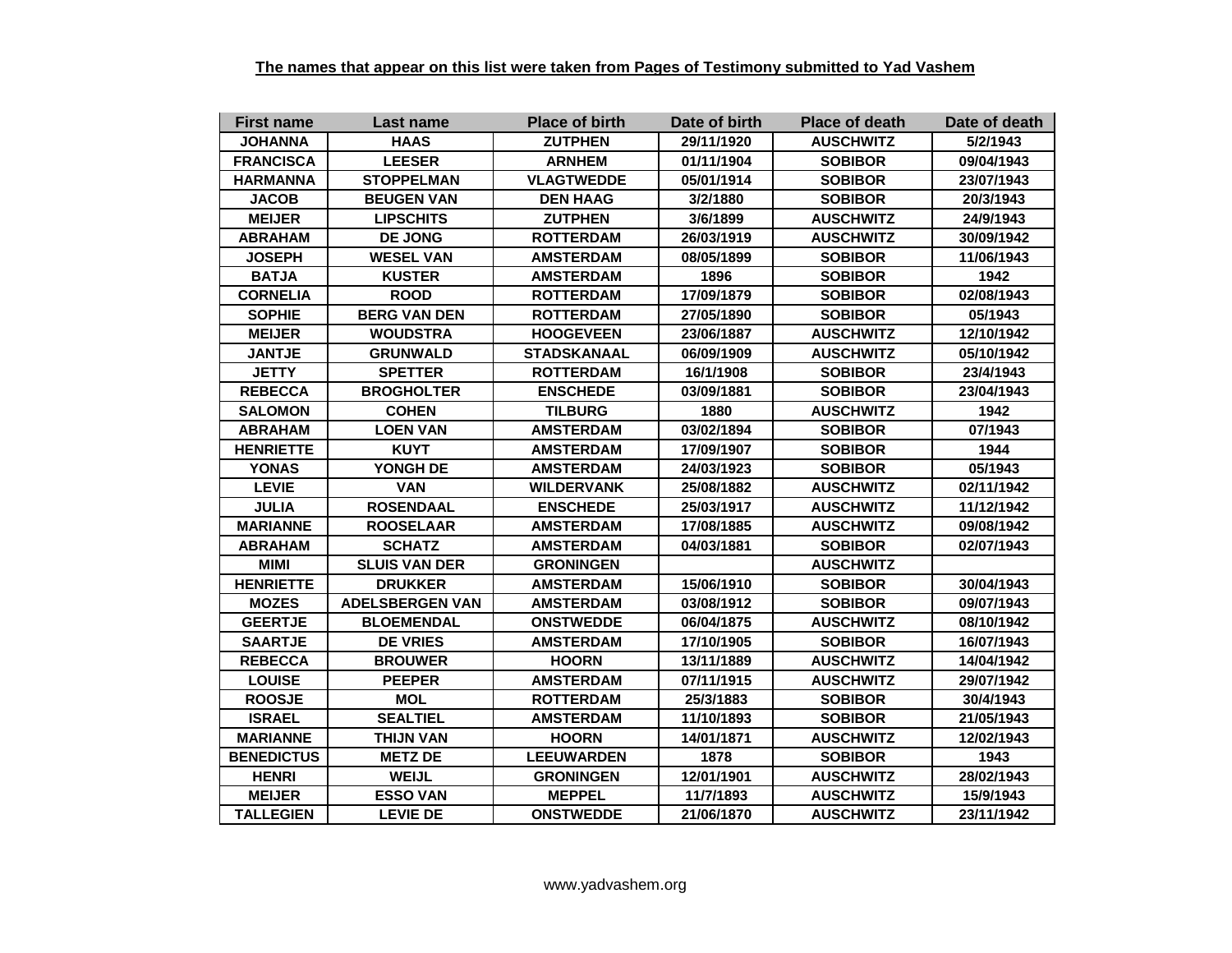| <b>First name</b> | Last name          | <b>Place of birth</b> | Date of birth | <b>Place of death</b> | Date of death |
|-------------------|--------------------|-----------------------|---------------|-----------------------|---------------|
| <b>JOSEPH</b>     | <b>ROSELAAR</b>    | <b>AMSTERDAM</b>      | 13/08/1889    | <b>AUSCHWITZ</b>      | 30/09/1942    |
| <b>RACHEL</b>     | <b>RODRIGUEZ</b>   | <b>AMSTERDAM</b>      | 21/05/1935    | <b>AUSCHWITZ</b>      | 21/09/1942    |
| <b>ANNAATJE</b>   | <b>WEST</b>        | <b>AMSTERDAM</b>      | 30/04/1909    | <b>SOBIBOR</b>        | 28/05/1943    |
| <b>CAROLINA</b>   | <b>MEIJER</b>      | <b>VLAGTWEDDE</b>     | 18/02/1883    | <b>AUSCHWITZ</b>      | 06/03/1944    |
| <b>MAURITZ</b>    | <b>WYNBERG</b>     | <b>GRONINGEN</b>      | 1918          | <b>AUSCHWITZ</b>      | 1943          |
| <b>JOHANNA</b>    | <b>SEALTIEL</b>    | <b>AMSTERDAM</b>      | 13/08/1926    | <b>AUSCHWITZ</b>      | 07/09/1942    |
| <b>MIETJE</b>     | <b>TOKKIE</b>      | <b>DEN HAAG</b>       | 5/4/1924      | <b>AUSCHWITZ</b>      | 31/5/1944     |
| <b>MANUEL</b>     | <b>MEIJERS</b>     | <b>ZUTPHEN</b>        | 29/07/1932    | <b>SOBIBOR</b>        | 11/06/1943    |
| <b>SOPHIE</b>     | <b>MEIJER</b>      | <b>ENSCHEDE</b>       | 04/09/1888    | <b>AUSCHWITZ</b>      | 12/10/1942    |
| <b>REBECCA</b>    | <b>HAL VAN DER</b> | <b>ADUARD</b>         | 19/12/1880    | <b>SOBIBOR</b>        | 16/4/1943     |
| <b>SCHOONTJE</b>  | <b>SEALTIEL</b>    | <b>AMSTERDAM</b>      | 03/08/1898    | <b>AUSCHWITZ</b>      | 26/01/1943    |
| <b>ISAAC</b>      | <b>MONTEZINOS</b>  | <b>AMSTERDAM</b>      | 01/02/1894    | <b>AUSCHWITZ</b>      | 31/08/1943    |
| <b>GRIETJE</b>    | <b>DELFT VAN</b>   | <b>WILDERVANK</b>     | 07/04/1926    | <b>AUSCHWITZ</b>      | 02/11/1942    |
| <b>NICO</b>       | <b>LINDEMAN</b>    | <b>HENGELO</b>        | 26/05/1910    | <b>UTYANY</b>         | 1944          |
| <b>MICHA</b>      | <b>SCHAUFEL</b>    | <b>ROTTERDAM</b>      | 1938          | <b>AUSCHWITZ</b>      |               |
| <b>ANDRE</b>      | <b>MOL</b>         | <b>DEN HAAG</b>       | 20/4/1875     | <b>SOBIBOR</b>        | 23/4/1943     |
| <b>JACOB</b>      | <b>DE VRIES</b>    | <b>VIANEN</b>         | 15/3/1876     | <b>SOBIBOR</b>        | 9/4/1943      |
| <b>MUMA</b>       | <b>GEUNS VAN</b>   | <b>ROTTERDAM</b>      |               | <b>AUSCHWITZ</b>      |               |
| <b>MEYER</b>      | <b>ELSAS</b>       | <b>ROTTERDAM</b>      | 25/3/1914     | <b>SOBIBOR</b>        | 07/05/1943    |
| <b>MEIJER</b>     | <b>SPETTER</b>     | <b>ROTTERDAM</b>      | 09/07/1929    | <b>SOBIBOR</b>        | 23/04/1943    |
| <b>AUGUSTE</b>    | <b>LEVY</b>        | <b>ENSCHEDE</b>       | 24/09/1864    | <b>THERESIENSTADT</b> | 03/02/1944    |
| <b>HARTOG</b>     | <b>VELLEMAN</b>    | <b>ROTTERDAM</b>      | 10/7/1888     | <b>AUSCHWITZ</b>      | 10/9/1942     |
| <b>MEIJER</b>     | <b>RODRIGUEZ</b>   | <b>AMSTERDAM</b>      | 11/09/1910    | <b>SOBIBOR</b>        | 28/05/1943    |
| <b>ALEIDA</b>     | <b>GRAAF</b>       | <b>VLAGTWEDDE</b>     | 03/04/1858    | <b>AUSCHWITZ</b>      | 23/11/1942    |
| <b>ANTJE</b>      | <b>VETERMAN</b>    | <b>ZWOLLE</b>         | 26/11/1900    | <b>AUSCHWITZ</b>      | 22/10/1942    |
| <b>MAURITS</b>    | <b>LIPSCHIETS</b>  | <b>ROTTERDAM</b>      | 20/12/1920    | <b>AUSCHWITZ</b>      | 30/09/1942    |
| <b>NAPHTALI</b>   | <b>SEALTIEL</b>    | <b>AMSTERDAM</b>      | 18/10/1934    | <b>SOBIBOR</b>        | 11/11/1943    |
| <b>JULIANA</b>    | <b>COZIJN</b>      | <b>AMSTERDAM</b>      | 08/06/1937    | <b>POLAND</b>         | 20/03/1943    |
| <b>JOHANNA</b>    | <b>WEISGLAS</b>    | <b>DEN HAAG</b>       | 22/5/1915     | <b>AUSCHWITZ</b>      | 29/8/1942     |
| <b>ISIDOR</b>     | <b>DRIEVOET</b>    | <b>WERKENDAM</b>      | 31/12/1901    | <b>BERGEN BELSEN</b>  | 16/02/1945    |
| <b>MOZES</b>      | <b>EMBDEN VAN</b>  | <b>HOOGEVEEN</b>      | 31/10/1864    | <b>SOBIBOR</b>        | 13/03/1943    |
| <b>CERICA</b>     | <b>GABAY</b>       | <b>AMSTERDAM</b>      | 30/04/1943    | <b>WESTERBORK</b>     | 18/02/1944    |
| <b>PHILIP</b>     | <b>JOZEP</b>       | <b>ZUTPHEN</b>        | 27/3/1927     | <b>AUSCHWITZ</b>      | 19/2/1943     |
| <b>VROUKJE</b>    | <b>COHEN</b>       | <b>AMSTERDAM</b>      | 10/08/1882    | <b>AUSCHWITZ</b>      | 12/02/1943    |
| <b>HENDRIKA</b>   | <b>RAYS</b>        | <b>AMSTERDAM</b>      | 15/04/1915    | <b>AUSCHWITZ</b>      | 30/09/1942    |
| <b>LENA</b>       | <b>LEERAAR</b>     | <b>ZUTPHEN</b>        | 28/11/1886    | <b>AUSCHWITZ</b>      | 15/10/1942    |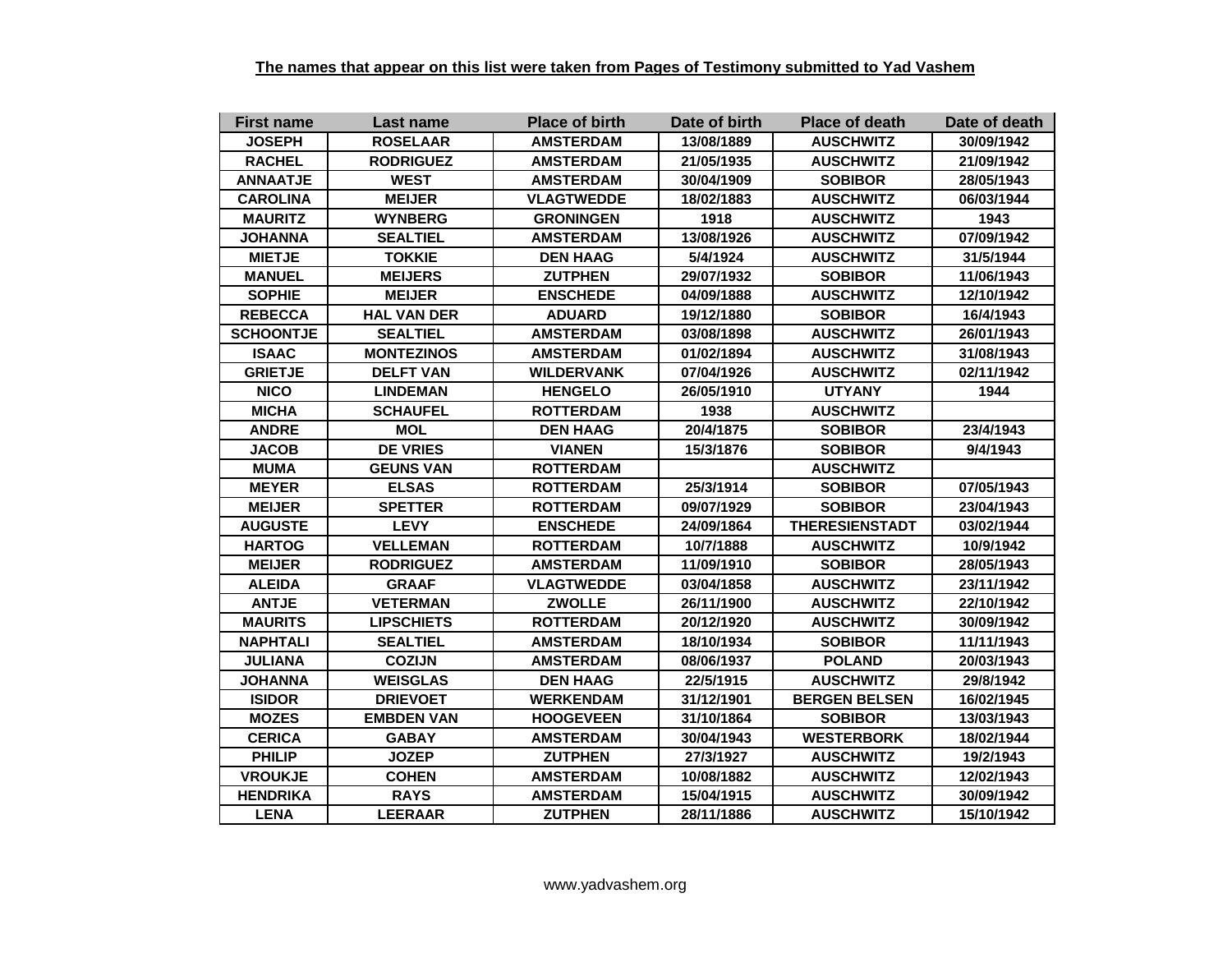| <b>First name</b> | <b>Last name</b>         | <b>Place of birth</b> | Date of birth | <b>Place of death</b> | Date of death |
|-------------------|--------------------------|-----------------------|---------------|-----------------------|---------------|
| <b>ALEIDA</b>     | <b>MOL</b>               | <b>AMSTERDAM</b>      | 5/10/1897     | <b>AUSCHWITZ</b>      | 8/10/1942     |
| <b>MAGDALINA</b>  | <b>MONASCH</b>           | <b>BOXMEER</b>        | 08/09/1919    | <b>AUSCHWITZ</b>      | 18/11/1942    |
| <b>YACOB</b>      | <b>DRUKKER</b>           | <b>ROTTERDAM</b>      | 03/06/1910    | <b>AUSCHWITZ</b>      | 03/08/1942    |
| <b>BETJE</b>      | <b>BLITS</b>             | <b>HOORN</b>          | 14/05/1878    | <b>AUSCHWITZ</b>      | 12/02/1943    |
| <b>MIETJE</b>     | <b>WEST VAN</b>          | <b>AMSTERDAM</b>      | 17/04/1865    | <b>BERGEN BELSEN</b>  | 11/01/1944    |
| <b>MARGARETHA</b> | <b>DE JONG</b>           | AMSTERDAM             | 31/07/1918    | <b>AUSCHWITZ</b>      | 16/08/1942    |
| <b>ABRAHAM</b>    | <b>HAAN DE</b>           | <b>AMSTERDAM</b>      |               | <b>AUSCHWITZ</b>      | 1942          |
| <b>CLARA</b>      | <b>BRAASEM</b>           | <b>AMSTERDAM</b>      | 17/03/1936    | <b>AUSCHWITZ</b>      | 08/10/1942    |
| <b>GRACIA</b>     | MOL                      | <b>AMSTERDAM</b>      | 22/11/1899    | <b>AUSCHWITZ</b>      | 7/9/1942      |
| <b>HENRI</b>      | <b>DE VRIES</b>          | <b>HILVERSUM</b>      | 03/12/1937    | <b>SOBIBOR</b>        | 30/04/1943    |
| <b>JOHN</b>       | <b>BUENO DE MESQUITA</b> | <b>DEN HAAG</b>       | 07/11/1936    | <b>AUSCHWITZ</b>      | 08/10/1944    |
| <b>JOSEF</b>      | <b>ZEGERIUS</b>          | <b>AMSTERDAM</b>      | 1909          | <b>AUSCHWITZ</b>      | 1942          |
| <b>BETJE</b>      | <b>WATERMAN</b>          | <b>AMSTERDAM</b>      | 25/12/1915    | <b>SOBIBOR</b>        | 21/05/1943    |
| <b>MIETJE</b>     | <b>BLOEMKOPER</b>        | <b>ENSCHEDE</b>       | 28/10/1879    | <b>SOBIBOR</b>        | 28/05/1943    |
| <b>MOZES</b>      | <b>SEALTIEL</b>          | <b>DEN HAAG</b>       | 06/09/1896    | <b>AUSCHWITZ</b>      | 30/09/1943    |
| <b>BETJE</b>      | <b>WALLAGE</b>           | <b>ONSTWEDDE</b>      | 20/05/1881    | <b>SOBIBOR</b>        | 16/04/1943    |
| <b>NATHAN</b>     | <b>HAK VAN DER</b>       | <b>SAPPEMEER</b>      | 16/01/1885    | <b>AUSCHWITZ</b>      | 29/10/1942    |
| <b>LEVIE</b>      | <b>TIJN VAN</b>          | <b>NAALDWIJK</b>      | 04/02/1918    | <b>AUSCHWITZ</b>      | 30/09/1942    |
| <b>CHAJIM</b>     | <b>MANDERER</b>          | <b>DEN HAAG</b>       | 1940          | <b>SOBIBOR</b>        | 1943          |
| <b>NAATJE</b>     | <b>TIJN VAN</b>          | <b>NAALDWIJK</b>      | 16/05/1886    | <b>AUSCHWITZ</b>      | 26/10/1942    |
| <b>IRWIN</b>      | <b>SERPHOS</b>           | <b>ENSCHEDE</b>       | 18/05/1922    | <b>AUSCHWITZ</b>      | 31/12/1942    |
| <b>LENA</b>       | <b>SCHMERLER</b>         | <b>DEN HAAG</b>       |               | <b>SOBIBOR</b>        | 09/04/1943    |
| <b>HEINTJE</b>    | <b>DORMITS</b>           | <b>ARNHEM</b>         | 28/7/1877     | <b>SOBIBOR</b>        | 14/5/1943     |
| <b>JETJE</b>      | <b>SEALTIEL</b>          | <b>DEN HAAG</b>       | 18/01/1928    | <b>AUSCHWITZ</b>      | 08/10/1942    |
| <b>STELLA</b>     | <b>RABBIE</b>            | <b>AMSTERDAM</b>      | 04/03/1900    | <b>AUSCHWITZ</b>      | 15/10/1942    |
| <b>LEENTJE</b>    | <b>SEALTIEL</b>          | <b>AMSTERDAM</b>      | 20/06/1906    | <b>SOBIBOR</b>        | 11/06/1943    |
| <b>NOACH</b>      | <b>LEVIE DE</b>          | <b>BEERTA</b>         | 04/06/1885    | <b>AUSCHWITZ</b>      | 18/02/1943    |
| <b>LEVIE</b>      | <b>DELFT VAN</b>         | <b>WINSCHOTEN</b>     | 02/03/1943    | <b>SOBIBOR</b>        | 07/05/1943    |
| <b>ISAAC</b>      | <b>COHEN</b>             | <b>AMSTERDAM</b>      | 03/06/1893    | <b>AUSCHWITZ</b>      | 01/10/1944    |
| <b>JOPIE</b>      | <b>HEIDE</b>             | <b>AMSTERDAM</b>      | 21/2/1939     | <b>AUSCHWITZ</b>      | 30/09/1942    |
| <b>AMMON</b>      | <b>FRANK VAN</b>         | <b>HAARLEM</b>        | 16/04/1923    | <b>MAJDANEK</b>       |               |
| <b>RIJNTJE</b>    | <b>DORMITS</b>           | <b>ZUTPHEN</b>        | 12/6/1904     | <b>AUSCHWITZ</b>      | 24/9/1943     |
| <b>CATHARINA</b>  | <b>COHEN</b>             | <b>ENSCHEDE</b>       | 09/05/1896    | <b>AUSCHWITZ</b>      | 12/10/1942    |
| <b>JOSEPH</b>     | <b>ISAACSON</b>          | <b>HAAG</b>           | 15/08/1873    | <b>SOBIBOR</b>        | 25/03/1943    |
| <b>BETJE</b>      | <b>DELFT VAN</b>         | <b>WILDERVANK</b>     | 12/11/1885    | <b>AUSCHWITZ</b>      | 02/11/1942    |
| <b>JOZEPH</b>     | <b>GELDEREN</b>          | <b>MAASSLUIS</b>      | 1888          | <b>AUSCHWITZ</b>      | 1942          |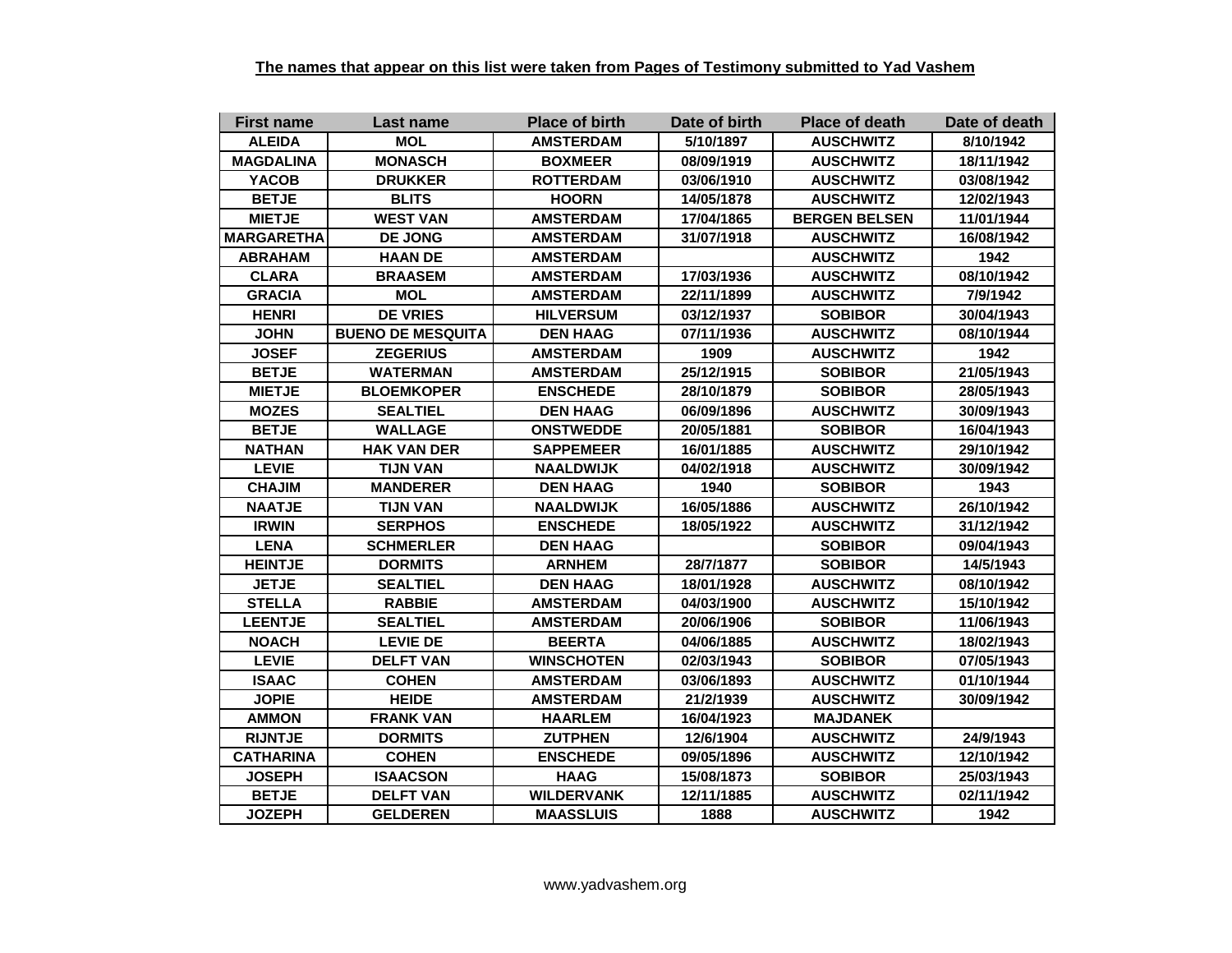| <b>First name</b> | Last name              | <b>Place of birth</b> | Date of birth | <b>Place of death</b> | Date of death |
|-------------------|------------------------|-----------------------|---------------|-----------------------|---------------|
| <b>BETTO</b>      | <b>KNORRINGA</b>       | <b>UITHUIZEN</b>      | 25/02/1924    | <b>SOBIBOR</b>        | 16/04/1943    |
| <b>LOUIS</b>      | <b>RHIJN VAN</b>       | <b>AMSTERDAM</b>      | 05/11/1880    | <b>AUSCHWITZ</b>      | 19/11/1943    |
| <b>FEMIA</b>      | <b>MEIJER</b>          | <b>ZUTPHEN</b>        | 1924          | <b>AUSCHWITZ</b>      | 1943          |
| <b>HARTOG</b>     | <b>JAS</b>             | <b>AMSTERDAM</b>      | 08/01/1916    | <b>SOBIBOR</b>        | 04/06/1943    |
| <b>JACOB</b>      | <b>LEEF DE</b>         | <b>HILVERSUM</b>      | 02/03/1875    | <b>AUSCHWITZ</b>      | 22/10/1943    |
| <b>MICHAEL</b>    | <b>RUDELSHEIM</b>      | <b>AMSTERDAM</b>      | 01/1914       | <b>BERGEN BELSEN</b>  | 03/1945       |
| <b>BERNHARD</b>   | <b>ADELSBERGEN VAN</b> | <b>AMSTERDAM</b>      | 24/02/1888    | <b>AUSCHWITZ</b>      | 19/10/1942    |
| <b>HANSJE</b>     | <b>ROOSNEK</b>         | <b>AMSTERDAM</b>      | 11/04/1938    | <b>POLAND</b>         |               |
| <b>JULES</b>      | <b>COEVORDEN</b>       | <b>GRONINGEN</b>      | 1923          | <b>AUSCHWITZ</b>      |               |
| <b>LIENA</b>      | <b>COLTHOF</b>         | <b>ONSTWEDDE</b>      | 13/09/1881    | <b>SOBIBOR</b>        | 23/07/1943    |
| NATHAN            | <b>HAK VAN DER</b>     | <b>SAPPEMEER</b>      | 16/01/1885    | <b>AUSCHWITZ</b>      | 29/10/1942    |
| <b>JONAS</b>      | <b>PACH</b>            | <b>AMSTERDAM</b>      | 1874          | <b>AUSCHWITZ</b>      | 1943          |
| <b>JACOB</b>      | <b>DELFT VAN</b>       | <b>WILDERVANK</b>     |               | <b>AUSCHWITZ</b>      | 11/12/1942    |
| <b>ABRAHAMINA</b> | <b>DELFT VAN</b>       | <b>HOOGEZAND</b>      |               | <b>AUSCHWITZ</b>      | 11/12/1942    |
| <b>BETS</b>       | <b>COHEN</b>           | <b>HAGUE</b>          |               | <b>AUSCHWITZ</b>      | 1942          |
| <b>MARIANNE</b>   | <b>SWAALEP</b>         | <b>AMSTERDAM</b>      | 14/04/1902    | <b>AUSCHWITZ</b>      | 30/01/1944    |
| <b>MARIANNE</b>   | <b>BOUWMAN</b>         | <b>DEN HAAG</b>       | 28/6/1902     | <b>AUSCHWITZ</b>      | 14/1/1943     |
| <b>RIWKA</b>      | <b>COHN</b>            | <b>WEESP</b>          | 14/03/1917    | <b>RAVENSBRUCK</b>    | 1943          |
| <b>JOSEPH</b>     | <b>BOS</b>             | <b>AMSTERDAM</b>      | 24/02/1886    | <b>SOBIBOR</b>        | 23/07/1943    |
| <b>JUDITH</b>     | <b>POLACK</b>          | <b>WINSCHOTEN</b>     | 29/10/1920    | <b>AUSCHWITZ</b>      | 05/11/1942    |
| <b>JOSEPH</b>     | <b>DRUKKER</b>         | <b>AMSTERDAM</b>      | 24/06/1891    | <b>AUSCHWITZ</b>      | 06/03/1944    |
| <b>NATHAN</b>     | <b>ELSAS</b>           | <b>AMSTERDAM</b>      | 1/1/1887      | <b>AUSCHWITZ</b>      | 28/9/1942     |
| <b>KAATJE</b>     | <b>DELIEMA</b>         | <b>HAGUE</b>          | 22/08/1889    | <b>AUSCHWITZ</b>      | 08/10/1942    |
| <b>SARAH</b>      | <b>POOL</b>            | <b>AMSTERDAM</b>      | 05/01/1871    | <b>AUSCHWITZ</b>      | 02/1943       |
| <b>JULES</b>      | <b>VOS</b>             | <b>GRONINGEN</b>      |               | <b>AUSCHWITZ</b>      |               |
| <b>MANUS</b>      | <b>BOS</b>             | <b>AMSTERDAM</b>      | 28/12/1890    | <b>SOBIBOR</b>        | 11/06/1943    |
| <b>JACOB</b>      | <b>WONDE VAN DER</b>   | <b>LEEUWARDEN</b>     |               | <b>AUSCHWITZ</b>      |               |
| <b>MARIANNE</b>   | <b>BOUWMAN</b>         | <b>DEN HAAG</b>       | 28/6/1902     | <b>AUSCHWITZ</b>      | 14/1/1943     |
| <b>REBECCA</b>    | <b>MAY</b>             | <b>AMSTERDAM</b>      | 1940          | <b>SOBIBOR</b>        | 1943          |
| <b>MARIANNE</b>   | <b>LOOTSTEEN</b>       | <b>AMSTERDAM</b>      | 23/5/1913     | <b>AUSCHWITZ</b>      | 31/01/1944    |
| MARIANNE          | <b>BERG VAN DEN</b>    | <b>AMSTERDAM</b>      | 20/09/1897    | <b>AUSCHWITZ</b>      | 15/10/1942    |
| <b>JOHANNA</b>    | <b>MEIJERS</b>         | <b>BRUMMEN</b>        | 16/4/1910     | <b>CENTRAL EUROPE</b> | 30/9/1944     |
| <b>ISRAEL</b>     | <b>LANGE DE</b>        | <b>AMSTERDAM</b>      | 17/6/1923     | <b>SOBIBOR</b>        | 4/6/1943      |
| <b>MARCUS</b>     | <b>SPITZ</b>           | <b>AMSTERDAM</b>      | 22/10/1883    | <b>AUSCHWITZ</b>      | 09/1943       |
| <b>FIKA</b>       | <b>LEEZER</b>          | <b>ONSTWEDDE</b>      | 06/12/1915    | <b>AUSCHWITZ</b>      | 29/10/1942    |
| <b>MIETJE</b>     | <b>JUDELS</b>          | <b>AMSTERDAM</b>      | 17/07/1896    | <b>SOBIBOR</b>        | 02/07/1943    |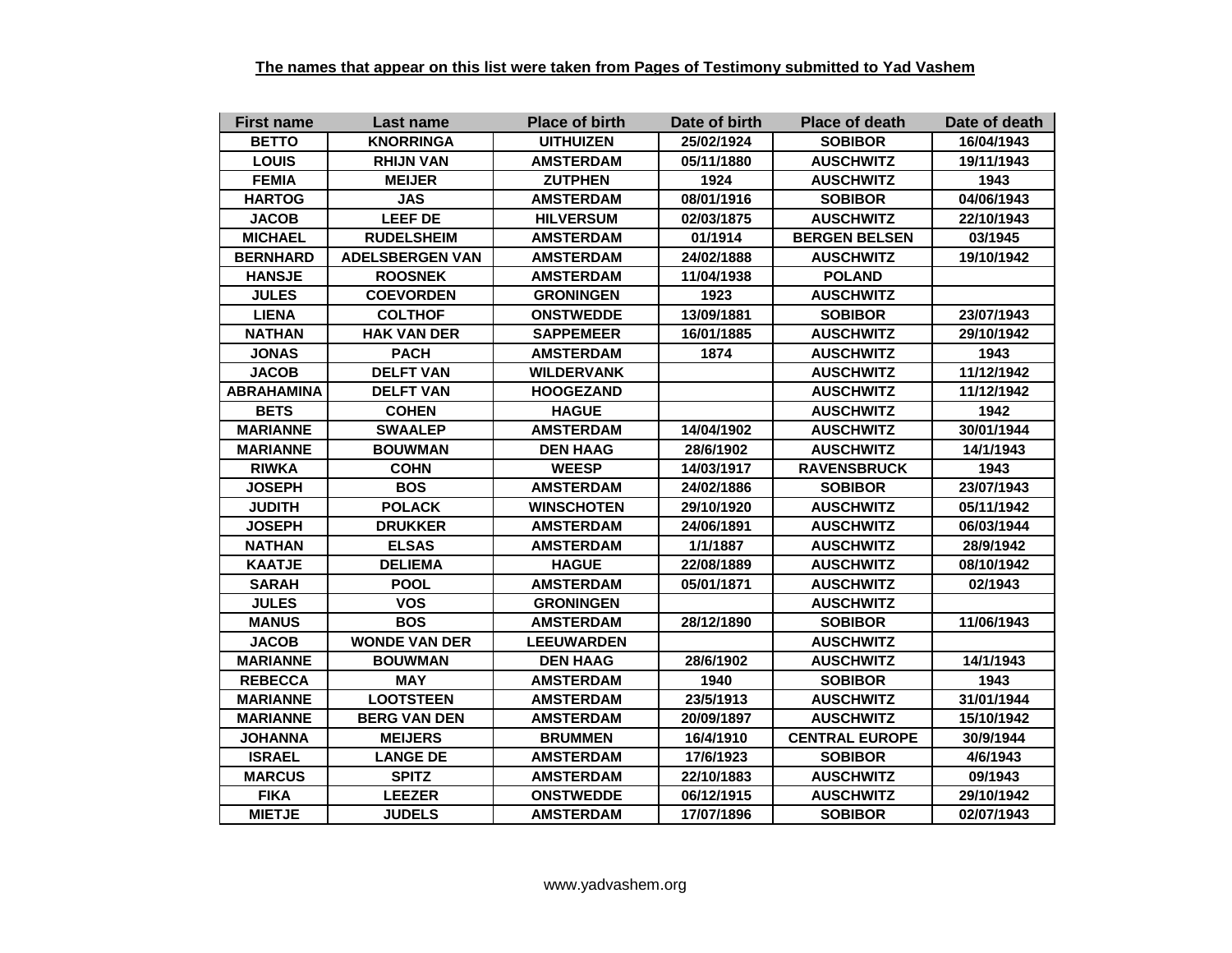| <b>First name</b> | Last name            | <b>Place of birth</b> | Date of birth | <b>Place of death</b> | Date of death |
|-------------------|----------------------|-----------------------|---------------|-----------------------|---------------|
| <b>MEIER</b>      | <b>VOMBERG</b>       | <b>ZUTPHEN</b>        | 3/6/1926      | <b>CENTRAL EUROPE</b> | 31/3/1944     |
| <b>SCHOONTJE</b>  | <b>ROODENBURG</b>    | <b>AMSTERDAM</b>      | 06/03/1859    | <b>AUSCHWITZ</b>      | 26/02/1943    |
| <b>JACOB</b>      | JONG DE              | <b>ROTTERDAM</b>      | 10/05/1886    | <b>SOBIBOR</b>        | 14/05/1943    |
| <b>KAATJE</b>     | <b>GOLDSMIT</b>      | <b>RHEDEN</b>         | 28/4/1873     | <b>SOBIBOR</b>        | 7/5/1943      |
| <b>JOSEPH</b>     | <b>JUDELS</b>        | <b>AMSTERDAM</b>      | 22/05/1895    | <b>SOBIBOR</b>        | 02/07/1943    |
| <b>MATTHEYS</b>   | <b>SOUGET</b>        | <b>AMSTERDAM</b>      | 09/02/1889    | <b>SOBIBOR</b>        | 1943          |
| <b>BABETTE</b>    | <b>SLUIS VAN DER</b> | <b>SHERTOGENBOSCH</b> | 18/05/1916    | <b>AUSCHWITZ</b>      | 22/10/1943    |
| <b>HENDERIKA</b>  | <b>SIJES</b>         | <b>ENSCHEDE</b>       | 02/06/1908    | <b>SOBIBOR</b>        | 28/05/1943    |
| <b>FROUWKE</b>    | <b>LEEZER</b>        | <b>ONSTWEDDE</b>      | 08/02/1892    | <b>AUSCHWITZ</b>      | 23/11/1942    |
| <b>FIEKA</b>      | <b>LEVIE DE</b>      | <b>ONSTWEDDE</b>      | 22/07/1905    | <b>AUSCHWITZ</b>      | 23/11/1942    |
| <b>REINA</b>      | <b>RHIJN VAN</b>     | <b>HILVERSUM</b>      | 09/11/1903    | <b>SOBIBOR</b>        | 04/06/1943    |
| <b>MARTIJN</b>    | <b>BERG VAN DEN</b>  | <b>ROTTERDAM</b>      | 12/02/1923    | <b>SOBIBOR</b>        |               |
| <b>ABRAHAM</b>    | <b>BUIJTEKANT</b>    | <b>AMSTERDAM</b>      |               | <b>AUSCHWITZ</b>      | 1942          |
| <b>MOZES</b>      | <b>ZWAAF</b>         | <b>AMSTERDAM</b>      | 09/11/1892    | <b>AUSCHWITZ</b>      | 21/01/1943    |
| <b>NETTIE</b>     | <b>BUIJTEKANT</b>    | <b>AMSTERDAM</b>      |               | <b>AUSCHWITZ</b>      | 1942          |
| <b>JACOB</b>      | <b>VALENSA</b>       | <b>AMSTERDAM</b>      | 14/06/1922    | <b>SOBIBOR</b>        | 23/07/1943    |
| <b>HEINTJE</b>    | <b>LIPSCHITS</b>     | <b>ZWOLLE</b>         | 16/7/1867     | <b>SOBIBOR</b>        | 14/05/1943    |
| <b>MORDECHAI</b>  | <b>VAZ DIAS</b>      | <b>AMSTERDAM</b>      | 29/07/1917    | <b>DACHAU</b>         | 05/04/1945    |
| <b>JETTA</b>      | <b>MEIJERS</b>       | <b>ZUTPHEN</b>        | 02/08/1929    | <b>SOBIBOR</b>        | 11/06/1943    |
| <b>MATHILDA</b>   | <b>MOL</b>           | <b>ROTTERDAM</b>      | 25/2/1878     | <b>AUSCHWITZ</b>      | 9/11/1942     |
| <b>RACHEL</b>     | <b>MOL</b>           | <b>AMSTERDAM</b>      | 30/07/1890    | <b>SOBIBOR</b>        | 09/04/1943    |
| <b>ROSETTE</b>    | <b>LOPES DIAS</b>    | <b>AMSTERDAM</b>      | 23/03/1878    | <b>AUSCHWITZ</b>      | 11/12/1942    |
| <b>JUDITH</b>     | <b>DE VRIES</b>      | <b>VIANEN</b>         | 05/01/1881    | <b>AUSCHWITZ</b>      | 19/02/1943    |
| <b>MEIJER</b>     | <b>AUSSEN</b>        | <b>STEENDEREN</b>     | 23/8/1900     | <b>BLECHHAMMER</b>    | 5/1/1943      |
| <b>MARIANNE</b>   | <b>LOEN VAN</b>      | <b>AMSTERDAM</b>      | 22/12/1894    | <b>SOBIBOR</b>        | 07/1943       |
| <b>GRIETJE</b>    | <b>BOLLEGRAAF</b>    | STADSKANAAL           | 18/04/1880    | <b>AUSCHWITZ</b>      | 23/11/1942    |
| <b>BETJE</b>      | <b>TOKKIE</b>        | <b>AMSTERDAM</b>      | 16/06/1887    | <b>AUSCHWITZ</b>      | 28/09/1942    |
| <b>ALEXANDER</b>  | <b>SJOUWERMAN</b>    | <b>AMSTERDAM</b>      | 19/02/1914    | <b>SOBIBOR</b>        | 19/03/1943    |
| <b>LOUIS</b>      | <b>BEER</b>          | <b>ZUTPHEN</b>        | 29/2/1922     | <b>CENTRAL EUROPE</b> | 9/5/1945      |
| <b>JACOB</b>      | <b>DONDORP</b>       | <b>HAARLEM</b>        | 28/12/1930    | <b>SOBIBOR</b>        | 6/6/1943      |
| <b>BETJE</b>      | <b>LEERAAR</b>       | <b>ZUTPHEN</b>        | 5/12/1909     | <b>AUSCHWITZ</b>      | 31/1/1943     |
| <b>SALOMON</b>    | <b>MOL</b>           | <b>ROTTERDAM</b>      | 4/12/1874     | <b>AUSCHWITZ</b>      | 19/10/1942    |
| <b>RACHEL</b>     | <b>BUIJTEKANT</b>    | <b>AMSTERDAM</b>      |               | <b>AUSCHWITZ</b>      | 1942          |
| <b>ABRAHAM</b>    | <b>NOACH</b>         | <b>ZUTPHEN</b>        | 21/10/1913    | <b>AUSCHWITZ</b>      | 28/7/1942     |
| <b>LOUIS</b>      | <b>CUTZIEN</b>       | <b>ZUTPHEN</b>        | 15/5/1925     | <b>AUSCHWITZ</b>      | 31/12/1942    |
| <b>MARIANNA</b>   | <b>GOUDSMIT</b>      | <b>AMSTERDAM</b>      | 27/12/1888    | <b>SOBIBOR</b>        | 03/04/1943    |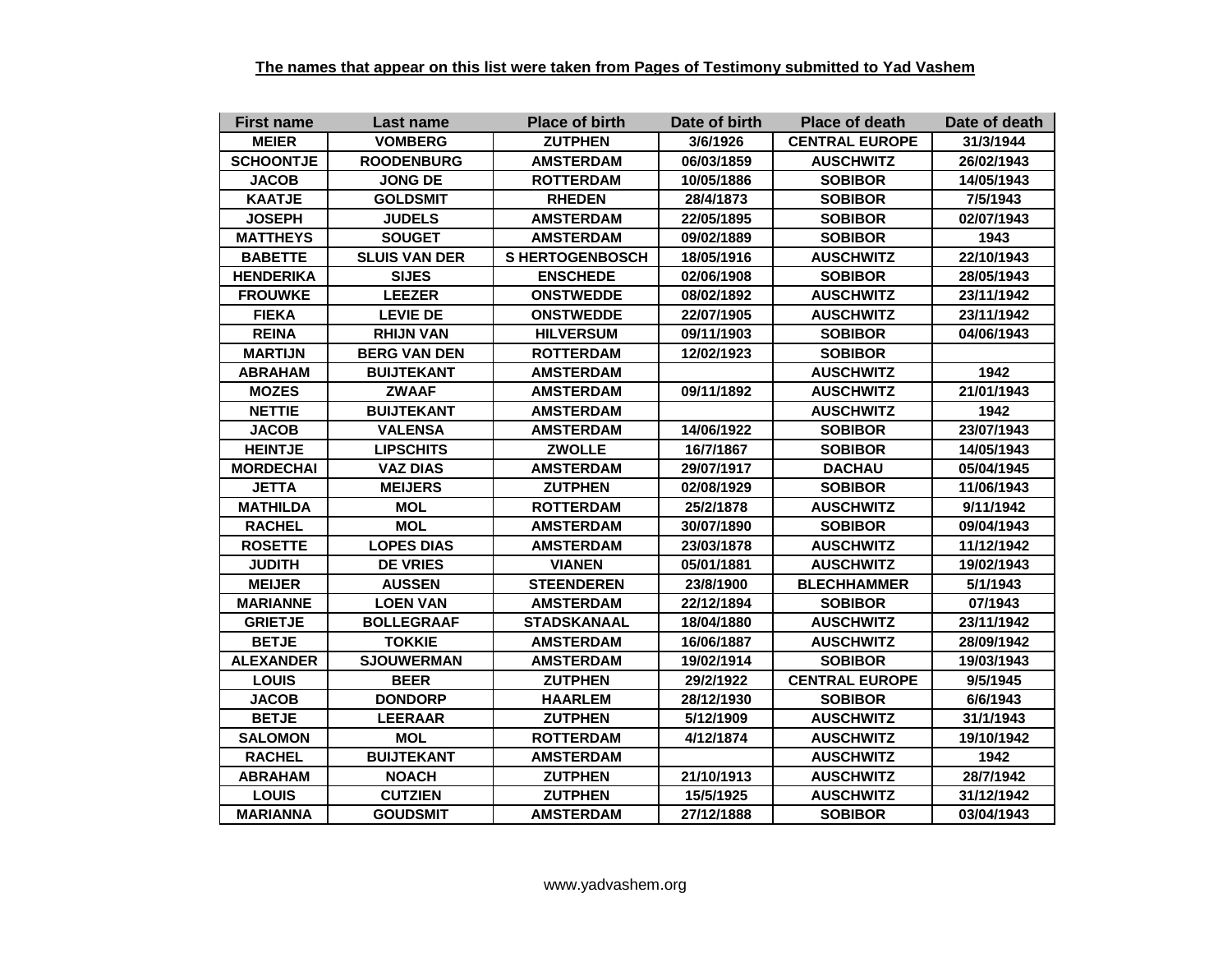| <b>First name</b> | Last name          | <b>Place of birth</b> | Date of birth | <b>Place of death</b> | Date of death |
|-------------------|--------------------|-----------------------|---------------|-----------------------|---------------|
| <b>MARIANNE</b>   | <b>WENNEK</b>      | <b>AMSTERDAM</b>      | 10/8/1881     | <b>SOBIBOR</b>        | 21/5/1943     |
| <b>MOZES</b>      | <b>JAS</b>         | <b>AMSTERDAM</b>      | 27/01/1881    | <b>AUSCHWITZ</b>      | 19/11/1942    |
| <b>WILLY</b>      | <b>SERPHOS</b>     | <b>ENSCHEDE</b>       | 31/10/1906    | <b>WARSAW</b>         | 12/1943       |
| <b>MIETJE</b>     | <b>TOKKIE</b>      | <b>DEN HAAG</b>       | 5/4/1924      | <b>AUSCHWITZ</b>      | 31/5/1944     |
| <b>WILLIE</b>     | <b>DEEN</b>        | <b>TILBURG</b>        | 03/03/1891    | <b>LUBLIN</b>         | 10/1943       |
| <b>MARIE</b>      | <b>COHEN</b>       | <b>LEEK</b>           | 31/5/1886     | <b>AUSCHWITZ</b>      | 1/10/1942     |
| <b>ANTONETTE</b>  | <b>STERNFELD</b>   | <b>ZUTPHEN</b>        | 07/12/1895    | <b>SOBIBOR</b>        | 11/06/1943    |
| <b>MAURITS</b>    | <b>SLIER</b>       | <b>AMSTERDAM</b>      | 1902          | <b>SOBIBOR</b>        | 07/1943       |
| <b>JUDA</b>       | <b>POPPELSDORF</b> | <b>AMSTERDAM</b>      | 06/10/1889    | <b>AUSCHWITZ</b>      | 26/03/1944    |
| <b>RACHEL</b>     | <b>ELSAS</b>       | <b>AMSTERDAM</b>      | 29/06/1941    | <b>SOBIBOR</b>        | 07/05/1943    |
| <b>JACOB</b>      | <b>RABBIE</b>      | <b>AMSTERDAM</b>      | 22/11/1890    | <b>SOBIBOR</b>        | 28/05/1943    |
| <b>CLARA</b>      | <b>ELSAS</b>       | <b>AMSTERDAM</b>      | 12/04/1881    | <b>AUSCHWITZ</b>      | 28/09/1942    |
| <b>MARIANNE</b>   | <b>BLOEMENDAL</b>  | <b>AMSTERDAM</b>      | 22/07/1920    | <b>AUSCHWITZ</b>      | 27/08/1943    |
| <b>SARAH</b>      | <b>COHEN</b>       | <b>THE HAGUE</b>      | 07/10/1884    | <b>AUSCHWITZ</b>      |               |
| <b>JUDITH</b>     | <b>PHILIP</b>      | <b>GROENLO</b>        | 7/5/1867      | <b>AUSCHWITZ</b>      | 14/1/1943     |
| <b>ABRAHAM</b>    | <b>BAREND</b>      | <b>AMSTERDAM</b>      | 1909          | <b>AUSCHWITZ</b>      | 1942          |
| <b>ALEXANDER</b>  | <b>THIJN VAN</b>   | <b>ZAANDAM</b>        | 18/05/1879    | <b>AUSCHWITZ</b>      |               |
| <b>NETTA</b>      | <b>LANGE DE</b>    | <b>ASSEN</b>          | 1918          | <b>SOBIBOR</b>        | 1942          |
| <b>SALOMON</b>    | <b>CITROEN</b>     | <b>AMSTERDAM</b>      | 22/01/1883    | <b>AUSCHWITZ</b>      | 06/03/1944    |
| <b>MARIANNE</b>   | <b>KATTENBURG</b>  | <b>AMSTERDAM</b>      | 22/08/1899    | <b>AUSCHWITZ</b>      | 10/09/1942    |
| <b>SALLY</b>      | <b>KNORRINGA</b>   | <b>UITHUIZEN</b>      |               | <b>AUSCHWITZ</b>      | 26/10/1942    |
| <b>LEENTJE</b>    | <b>MENDELS</b>     | <b>VLAGTWEDDE</b>     | 08/07/1901    | <b>AUSCHWITZ</b>      | 10/09/1943    |
| <b>MICHA</b>      | <b>SCHAUFEL</b>    | <b>ROTTERDAM</b>      | 1938          | <b>AUSCHWITZ</b>      |               |
| <b>ALEXANDER</b>  | <b>MEIJER</b>      | <b>BORCULO</b>        | 9/5/1874      | <b>SOBIBOR</b>        | 14/5/1943     |
| <b>MARIANNE</b>   | <b>LELIE</b>       | <b>AMSTERDAM</b>      | 13/05/1865    | <b>SOBIBOR</b>        | 05/03/1943    |
| <b>BENJAMIN</b>   | <b>BLOCQ</b>       | <b>AMSTERDAM</b>      | 06/08/1884    | <b>AUSCHWITZ</b>      | 1943          |
| <b>JEANNETTE</b>  | <b>CHASLER</b>     | <b>ROTTERDAM</b>      | 17/02/1915    | <b>BERGEN BELSEN</b>  | 31/05/1945    |
| <b>BETSIE</b>     | <b>HANOUWER</b>    | <b>ZUTPHEN</b>        | 12/12/1920    | <b>SOBIBOR</b>        | 9/7/1943      |
| <b>JONAS</b>      | <b>DELFT VAN</b>   | <b>WILDERVANK</b>     | 25/08/1914    | <b>SOBIBOR</b>        | 07/05/1943    |
| <b>MOZES</b>      | <b>RABBIE</b>      | <b>AMSTERDAM</b>      | 13/01/1928    | <b>SOBIBOR</b>        | 28/05/1943    |
| <b>SALOMON</b>    | <b>ZWAAP</b>       | <b>AMSTERDAM</b>      | 03/01/1905    | <b>SOBIBOR</b>        |               |
| <b>SAARTJE</b>    | <b>LEEZER</b>      | <b>ONSTWEDDE</b>      | 22/01/1914    | <b>SOBIBOR</b>        | 09/07/1943    |
| <b>JONAS</b>      | <b>WEIJEL</b>      | <b>ENSCHEDE</b>       | 10/08/1913    | <b>MAUTHAUSEN</b>     | 29/10/1941    |
| <b>MOZES</b>      | <b>SEALTIEL</b>    | <b>AMSTERDAM</b>      | 06/04/1922    | <b>AUSCHWITZ</b>      | 31/10/1943    |
| <b>MARY</b>       | <b>WEYL</b>        | <b>AMSTERDAM</b>      | 14/05/1920    | <b>MALINES</b>        | 1942          |
| <b>JUDA</b>       | <b>JUDELS</b>      | <b>AMSTERDAM</b>      | 17/12/1891    | <b>AUSCHWITZ</b>      | 31/12/1942    |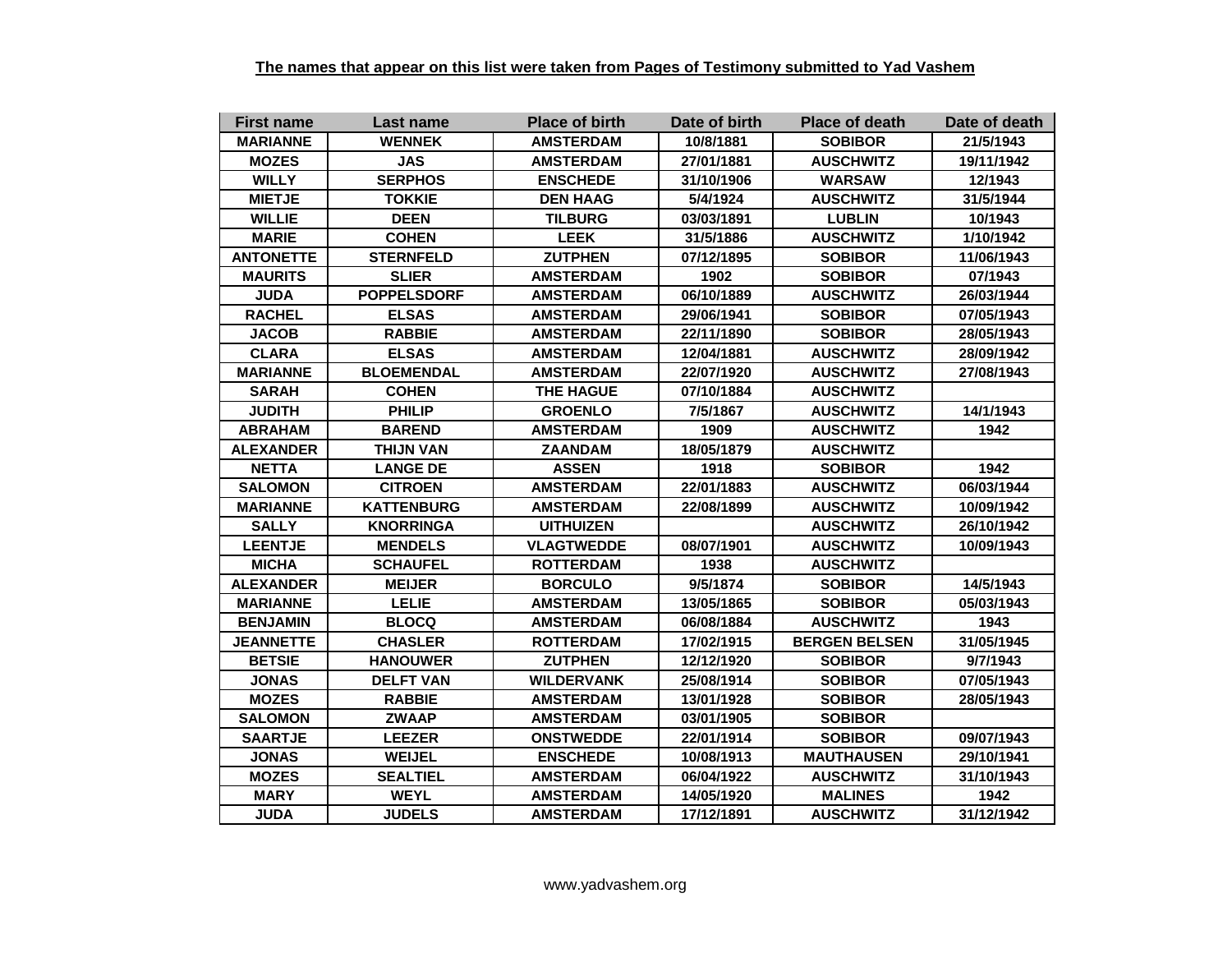| <b>First name</b> | Last name         | <b>Place of birth</b> | Date of birth | <b>Place of death</b> | Date of death |
|-------------------|-------------------|-----------------------|---------------|-----------------------|---------------|
| <b>ROZETTA</b>    | <b>CREVELD</b>    | <b>ROTTERDAM</b>      | 21/10/1915    | <b>AUSCHWITZ</b>      | 24/09/1942    |
| <b>SIENTJE</b>    | <b>KONING</b>     | <b>ROTTERDAM</b>      | 09/11/1916    | <b>AUSCHWITZ</b>      | 19/10/1942    |
| <b>JACOB</b>      | <b>VAN</b>        | <b>WILDERVANK</b>     | 21/09/1900    | <b>AUSCHWITZ</b>      | 31/01/1943    |
| <b>CATHARINA</b>  | <b>DE VRIES</b>   | <b>ROTTERDAM</b>      | 06/11/1905    | <b>AUSCHWITZ</b>      | 27/01/1945    |
| <b>ABRAHAM</b>    | <b>HANOUWER</b>   | <b>ZUTPHEN</b>        | 29/11/1904    | <b>SCHOPPENITZ</b>    | 31/10/1943    |
| <b>MECHIEL</b>    | <b>COHEN</b>      | <b>ANLOO</b>          | 24/06/1888    | <b>SOBIBOR</b>        | 23/07/1943    |
| <b>HENDRIKA</b>   | <b>WARRADIJN</b>  | <b>AMSTERDAM</b>      | 10/09/1890    | <b>AUSCHWITZ</b>      | 05/02/1943    |
| <b>MOZES</b>      | <b>MOL</b>        | <b>ROTTERDAM</b>      | 17/9/1889     | <b>SOBIBOR</b>        | 9/4/1943      |
| <b>SOPHIE</b>     | <b>KOEKOEK</b>    | <b>ROTTERDAM</b>      | 13/09/1920    | <b>AUSCHWITZ</b>      | 30/09/1942    |
| <b>FIJTJE</b>     | <b>WALVIS</b>     | <b>AMSTERDAM</b>      | 20/03/1870    | <b>AUSCHWITZ</b>      | 12/02/1943    |
| <b>NATHAN</b>     | <b>GUTTMAN</b>    | <b>WINSCHOTEN</b>     |               | <b>WINSCHOTEN</b>     | 1941          |
| <b>LOUISE</b>     | <b>CATZ</b>       | <b>ROTTERDAM</b>      | 06/05/1894    | <b>AUSCHWITZ</b>      | 11/1942       |
| <b>MIETJE</b>     | <b>BUITEKANT</b>  | <b>AMSTERDAM</b>      | 25/03/1898    | <b>SOBIBOR</b>        | 02/07/1943    |
| <b>NAATJE</b>     | <b>ROOD</b>       | <b>AMSTERDAM</b>      | 14/01/1883    | <b>SOBIBOR</b>        | 21/05/1943    |
| <b>BETJE</b>      | <b>WALLAGE</b>    | <b>VLAGTWEDDE</b>     | 20/01/1899    | <b>SOBIBOR</b>        | 26/03/1943    |
| <b>MEIER</b>      | <b>BUITENKANT</b> | <b>AMSTERDAM</b>      | 02/12/1896    | <b>SEIBERSDORF</b>    | 31/03/1943    |
| <b>REBECCA</b>    | <b>HIJMAN</b>     | <b>SHERTOGENBOSCH</b> | 22/09/1909    | <b>AUSCHWITZ</b>      | 01/10/1942    |
| <b>ROOSJE</b>     | <b>BOEKEN</b>     | <b>AMSTERDAM</b>      | 18/02/1922    | <b>AUSCHWITZ</b>      | 30/09/1942    |
| <b>HARTOG</b>     | <b>DRUKKER</b>    | <b>ZAANDAM</b>        | 21/06/1875    | <b>SOBIBOR</b>        | 26/03/1943    |
| <b>SOPHIA</b>     | <b>WIJNSCHENK</b> | <b>AMSTERDAM</b>      | 14/12/1917    | <b>BIRKENAU</b>       | 12/1943       |
| <b>ROZETTE</b>    | <b>SEALTIEL</b>   | <b>AMSTERDAM</b>      | 06/04/1915    | <b>SOBIBOR</b>        | 11/06/1943    |
| <b>HENDRIKA</b>   | <b>BUIJTEKANT</b> | <b>AMSTERDAM</b>      |               | <b>AUSCHWITZ</b>      | 1942          |
| <b>KAREL</b>      | <b>SOESMAN</b>    | <b>VALKENBURG</b>     | 31/01/1881    | <b>AUSCHWITZ</b>      | 1941          |
| <b>MIETJE</b>     | <b>JUDELS</b>     | <b>AMSTERDAM</b>      | 17/07/1896    | <b>SOBIBOR</b>        | 02/07/1943    |
| <b>MIMI</b>       | <b>LEEUVA DE</b>  | <b>AMSTERDAM</b>      |               | <b>SOBIBOR</b>        | 1943          |
| <b>MOZES</b>      | <b>COHEN</b>      | <b>WILDERVANK</b>     | 21/9/1856     | <b>AUSCHWITZ</b>      | 26/1/1943     |
| <b>CALMAN</b>     | <b>POONS</b>      | <b>DEN HAAG</b>       | 10/01/1922    | <b>AUSCHWITZ</b>      | 28/02/1943    |
| <b>NATHAN</b>     | <b>WOUTSTRA</b>   | <b>LEEUWARDEN</b>     | 02/02/1890    | <b>AUSCHWITZ</b>      | 23/11/1942    |
| <b>ISAAC</b>      | <b>RODRIGUEZ</b>  | <b>AMSTERDAM</b>      | 16/02/1933    | <b>SOBIBOR</b>        | 28/05/1943    |
| <b>BERTHA</b>     | <b>COHEN</b>      | <b>OLDENZAAL</b>      | 31/05/1894    | <b>AUSCHWITZ</b>      | 1944          |
| <b>MARGARETHA</b> | <b>CROST</b>      | <b>AMSTERDAM</b>      | 13/02/1940    | <b>AUSCHWITZ</b>      | 12/02/1943    |
| <b>MIETJE</b>     | <b>FRANKFORT</b>  | <b>AMSTERDAM</b>      | 27/01/1891    | <b>AUSCHWITZ</b>      | 28/01/1944    |
| <b>MOZES</b>      | <b>VERDUIN</b>    | <b>DIEMEN</b>         | 07/11/1860    | <b>SOBIBOR</b>        | 09/07/1943    |
| <b>IZAAK</b>      | <b>COHEN</b>      | <b>COEVORDEN</b>      | 13/12/1912    | <b>AUSCHWITZ</b>      | 31/01/1943    |
| <b>MIETJE</b>     | <b>POONS</b>      | <b>DEN HAAG</b>       | 24/06/1900    | <b>AUSCHWITZ</b>      | 22/10/1942    |
| <b>LODEWYK</b>    | <b>LEEUW DE</b>   | <b>ARNHEM</b>         | 22/11/1878    | <b>AUSCHWITZ</b>      | 07/09/1942    |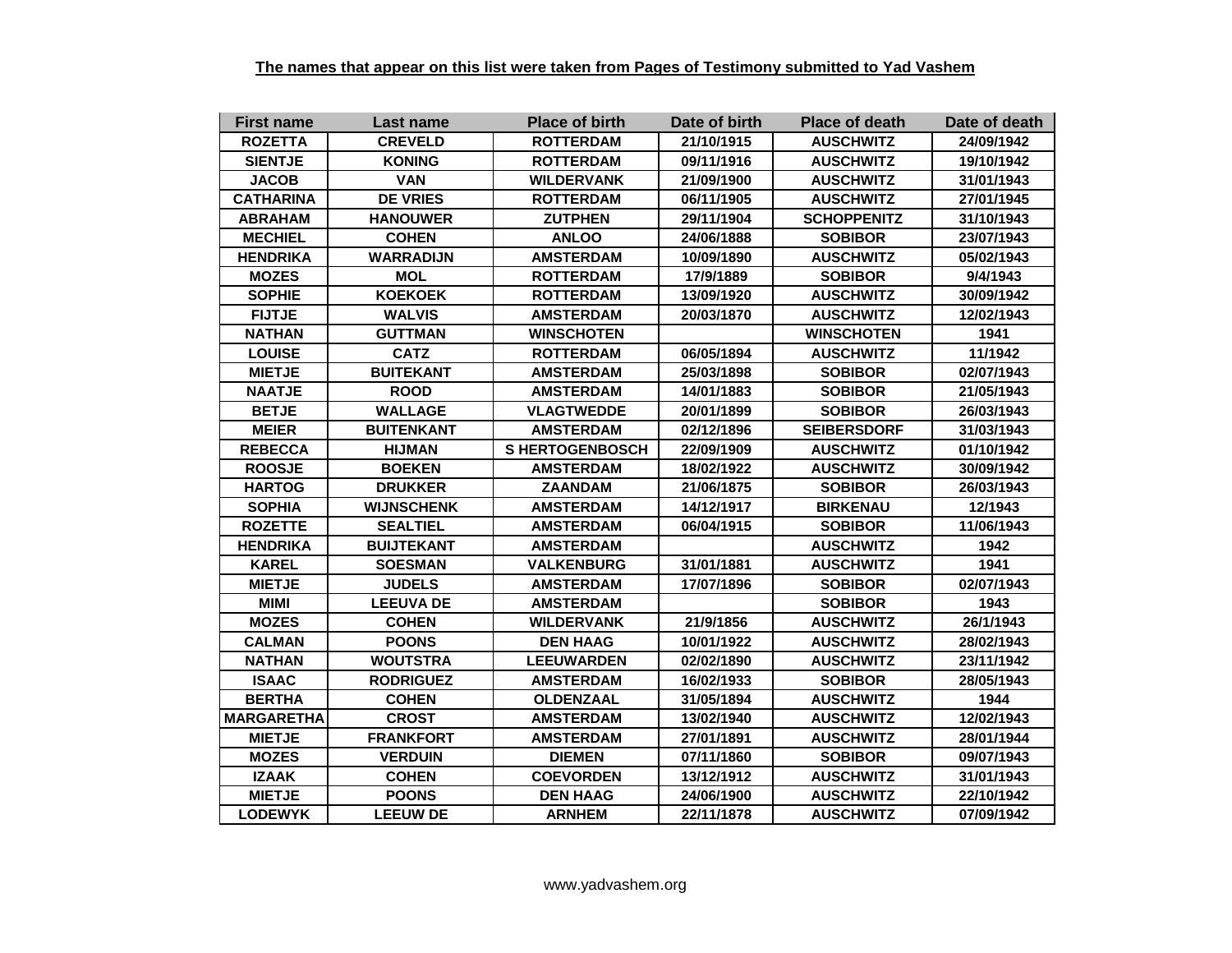| <b>First name</b> | Last name            | <b>Place of birth</b> | Date of birth | <b>Place of death</b> | Date of death |
|-------------------|----------------------|-----------------------|---------------|-----------------------|---------------|
| <b>ALEXANDER</b>  | <b>CONTENT</b>       | <b>AMSTERDAM</b>      | 21/4/1886     | <b>SOBIBOR</b>        | 7/5/1943      |
| <b>GODFRIED</b>   | <b>DE JONG</b>       | <b>AMSTERDAM</b>      | 17/08/1891    | <b>SOBIBOR</b>        | 04/06/1943    |
| <b>MEYER</b>      | <b>WEIJEL</b>        | <b>ZUTPHEN</b>        | 10/12/1933    | <b>SOBIBOR</b>        | 09/07/1943    |
| <b>BERTHA</b>     | <b>WOLF</b>          | <b>ZUTPHEN</b>        | 13/5/1874     | <b>AUSCHWITZ</b>      | 1/2/1943      |
| <b>JENNY</b>      | <b>AUSSEN</b>        | <b>ZUTPHEN</b>        | 1/9/1925      | <b>AUSCHWITZ</b>      | 7/12/1942     |
| <b>JEANETTE</b>   | <b>COEVERDEN VAN</b> | <b>COEVORDEN</b>      | 17/12/1937    | <b>SOBIBOR</b>        | 11/06/1943    |
| <b>GEERTRUIDA</b> | <b>GOBETS</b>        | <b>HOOGEVEEN</b>      | 15/1/1884     | <b>AUSCHWITZ</b>      | 14/9/1942     |
| <b>BETJE</b>      | <b>DE VRIES</b>      | <b>AMSTERDAM</b>      | 22/07/1931    | <b>SOBIBOR</b>        | 16/07/1943    |
| <b>YSAAK</b>      | <b>YAKOBSON</b>      | <b>AMSTERDAM</b>      |               | <b>THERESIENSTADT</b> |               |
| <b>HIJMAN</b>     | <b>TROEDER</b>       | <b>AMSTERDAM</b>      | 06/09/1901    | <b>AUSCHWITZ</b>      | 31/01/1944    |
| <b>MARIANNE</b>   | <b>ROOSELAAR</b>     | <b>AMSTERDAM</b>      | 17/08/1885    | <b>AUSCHWITZ</b>      | 09/08/1942    |
| <b>ISSAC</b>      | <b>SWAEP</b>         | <b>AMSTERDAM</b>      | 16/10/1883    | <b>AUSCHWITZ</b>      | 30/09/1942    |
| <b>REBECCA</b>    | <b>LIPSCHITS</b>     | <b>ZUTPHEN</b>        | 24/12/1903    | <b>AUSCHWITZ</b>      | 3/12/1942     |
| <b>WOLF</b>       | <b>TOKKIE</b>        | <b>DEN HAAG</b>       | 23/01/1928    | <b>AUSCHWITZ</b>      | 26/02/1943    |
| <b>ISAAC</b>      | <b>SEALTIEL</b>      | <b>AMSTERDAM</b>      | 29/03/1853    | <b>AUSCHWITZ</b>      | 07/12/1942    |
| <b>MOZES</b>      | <b>COHEN</b>         | <b>LOPPERSUM</b>      | 29/3/1870     | <b>SOBIBOR</b>        | 28/5/1943     |
| <b>LOUIS</b>      | <b>LEVITICUS</b>     | <b>DORDRECHT</b>      | 18/07/1918    | <b>SOBIBOR</b>        | 27/04/1943    |
| <b>MIRJAM</b>     | <b>ROSENBERG</b>     | <b>AMSTERDAM</b>      | 21/01/1941    | <b>SOBIBOR</b>        | 09/07/1943    |
| <b>HESTER</b>     | <b>DENNEBOOM</b>     | <b>ASSEN</b>          | 1898          | <b>AUSCHWITZ</b>      |               |
| <b>JOEL</b>       | <b>KROPVELD</b>      | <b>S GRAVENHAGE</b>   | 16/08/1897    | <b>REICHENBACH</b>    | 22/02/1945    |
| <b>JETJE</b>      | <b>GELDEREN</b>      | <b>ZUTPHEN</b>        | 1887          | <b>AUSCHWITZ</b>      | 1942          |
| <b>ABRAHAM</b>    | <b>LEEUW DE</b>      | <b>S GRAVENHAGE</b>   | 11/05/1899    | <b>AUSCHWITZ</b>      | 15/12/1942    |
| <b>SALLY</b>      | <b>WURM</b>          | <b>ROTTERDAM</b>      |               | <b>SOBIBOR</b>        | 20/04/1942    |
| <b>REBECCA</b>    | <b>AMSTEL VAN</b>    | <b>AMSTERDAM</b>      | 31/03/1928    | <b>SOBIBOR</b>        | 02/07/1943    |
| <b>BETJE</b>      | <b>SCHUIJER</b>      | <b>VLAGTWEDDE</b>     | 25/07/1907    | <b>SOBIBOR</b>        | 02/11/1942    |
| <b>REBECCA</b>    | <b>POPPELSDORF</b>   | <b>AMSTERDAM</b>      | 09/07/1933    | <b>AUSCHWITZ</b>      | 29/07/1942    |
| <b>SOPHIA</b>     | <b>GROOT</b>         | <b>ZUTPHEN</b>        | 2/1/1906      | <b>AUSCHWITZ</b>      | 14/1/1943     |
| <b>ABRAHAM</b>    | <b>COEVERDEN VAN</b> | <b>COEVORDEN</b>      | 12/06/1927    | <b>SOBIBOR</b>        |               |
| <b>GEERTRUIDA</b> | <b>RIJN VAN</b>      | <b>ROTTERDAM</b>      | 13/4/1930     | <b>AUSCHWITZ</b>      | 25/1/1943     |
| <b>PHILIP</b>     | <b>WEIJEL</b>        | <b>ZUTPHEN</b>        | 11/06/1907    | <b>AUSCHWITZ</b>      | 30/09/1942    |
| <b>BERTHA</b>     | <b>NEUBERGER</b>     | <b>GOUDA</b>          | 14/06/1902    | <b>AUSCHWITZ</b>      | 18/01/1943    |
| <b>ISRAEL</b>     | <b>OLMAN</b>         | <b>ROTTERDAM</b>      | 31/12/1896    | <b>AUSCHWITZ</b>      | 1944          |
| <b>JACOB</b>      | <b>SPREEKMEESTER</b> | <b>AMSTERDAM</b>      | 08/10/1895    | <b>AUSCHWITZ</b>      | 11/12/1942    |
| <b>MARTHYN</b>    | <b>WYNBERG</b>       | <b>GRONINGEN</b>      | 1920          | <b>AUSCHWITZ</b>      | 1943          |
| <b>MOSES</b>      | <b>ROSEBOOM</b>      | <b>FRISIA</b>         | 26/12/1906    | <b>WOLFENBUETTEL</b>  | 05/03/1940    |
| <b>JOANNA</b>     | <b>BLOCH</b>         | <b>AMSTERDAM</b>      | 3/8/1924      | <b>AUSCHWITZ</b>      | 17/7/1942     |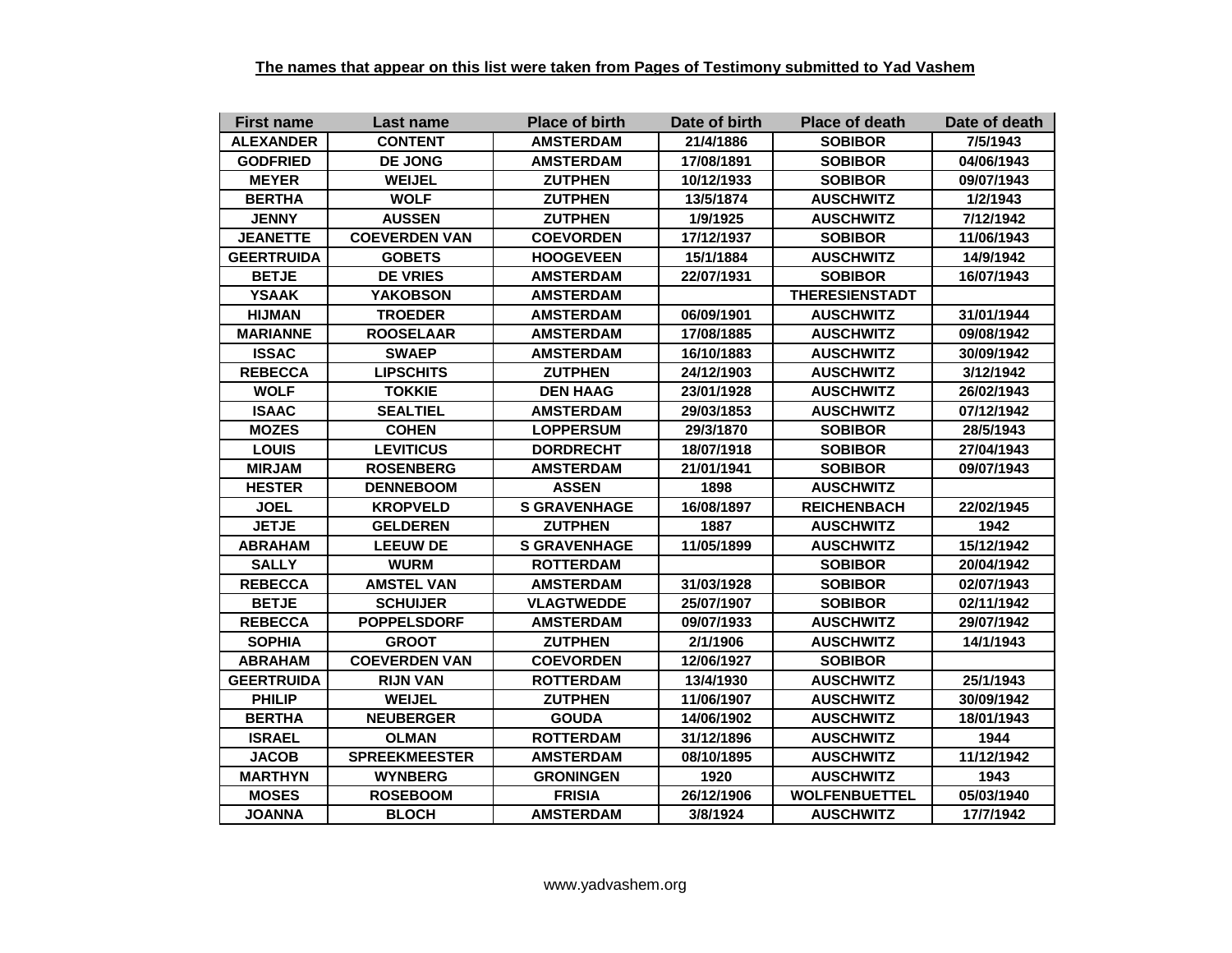| <b>First name</b> | Last name          | <b>Place of birth</b> | Date of birth | <b>Place of death</b> | Date of death |
|-------------------|--------------------|-----------------------|---------------|-----------------------|---------------|
| <b>RACHEL</b>     | <b>TOKKIE</b>      | <b>AMSTERDAM</b>      | 23/04/1875    | <b>SOBIBOR</b>        | 28/05/1943    |
| <b>FROUKJE</b>    | <b>DENNEBOOM</b>   | <b>VEENDAM</b>        | 24/5/1863     | <b>AUSCHWITZ</b>      | 14/1/1943     |
| <b>IZAAK</b>      | <b>WEIJEL</b>      | <b>ZUTPHEN</b>        | 01/02/1932    | <b>AUSCHWITZ</b>      | 22/10/1942    |
| <b>HANNA</b>      | <b>BOSMAN</b>      | <b>ROTTERDAM</b>      | 14/08/1917    | <b>BERGEN BELSEN</b>  | 02/1945       |
| MARGARETHA        | <b>LES</b>         | <b>AMSTERDAM</b>      | 11/09/1905    | <b>AUSCHWITZ</b>      | 30/09/1942    |
| <b>AARON</b>      | <b>LEEUWEN VAN</b> | <b>THE HAGUE</b>      |               | <b>BERGEN BELSEN</b>  |               |
| <b>STEFFEN</b>    | <b>WRESCHNER</b>   | AMSTERDAM             | 02/12/1934    | <b>BERGEN BELSEN</b>  | 21/03/1945    |
| <b>REBECCA</b>    | <b>KUYT</b>        | <b>AMSTERDAM</b>      | 21/10/1878    | <b>AUSCHWITZ</b>      | 1944          |
| <b>HANNIE</b>     | <b>BLOMHOF</b>     | <b>AMSTERDAM</b>      | 04/07/1924    | <b>SOBIBOR</b>        | 1942          |
| <b>MOURITZ</b>    | <b>ENGERS</b>      | <b>WINSCHOTEN</b>     | 11/01/1885    | <b>AUSCHWITZ</b>      | 19/10/1942    |
| <b>LOUIS</b>      | <b>FRANCKEN</b>    | <b>VENLO</b>          | 1904          | <b>AUSCHWITZ</b>      |               |
| <b>MIETJE</b>     | <b>BUITEKANT</b>   | <b>AMSTERDAM</b>      | 25/03/1898    | <b>SOBIBOR</b>        | 02/07/1943    |
| <b>SOPHIE</b>     | <b>ENGERS</b>      | <b>WINSCHOTEN</b>     | 01/06/1892    | <b>AUSCHWITZ</b>      | 01/02/1943    |
| <b>SOPHIE</b>     | <b>MEYER</b>       | <b>SITTARD</b>        | 02/11/1866    | <b>THERESIENSTADT</b> |               |
| <b>JUDITH</b>     | <b>GAZAN</b>       | <b>AMSTERDAM</b>      | 09/12/1923    | <b>SOBIBOR</b>        | 04/06/1943    |
| <b>ANNE</b>       | <b>DE VRIES</b>    | <b>AMSTERDAM</b>      | 4/11/1939     | <b>AUSCHWITZ</b>      | 6/10/1944     |
| <b>VROUWTJE</b>   | <b>MEIJERS</b>     | <b>MAASTRICHT</b>     | 20/08/1909    | <b>SOBIBOR</b>        | 11/06/1943    |
| <b>MEIJER</b>     | <b>SMEER</b>       | <b>AMSTERDAM</b>      | 08/09/1886    | <b>AUSCHWITZ</b>      | 28/01/1944    |
| <b>SALOMON</b>    | <b>WIJLER</b>      | <b>LOCHEM</b>         | 15/06/1892    | <b>AUSCHWITZ</b>      | 30/11/1943    |
| <b>SIJBELLA</b>   | <b>KLEERKOPER</b>  | <b>AMSTERDAM</b>      | 17/03/1881    | <b>SOBIBOR</b>        | 02/07/1943    |
| <b>MAURITS</b>    | <b>ROOD</b>        | <b>THE HAGUE</b>      | 05/02/1916    | <b>AUSCHWITZ</b>      | 1943          |
| <b>HARTOG</b>     | <b>SOUBICE</b>     | <b>ALKMAAR</b>        | 12/04/1885    | <b>SOBIBOR</b>        | 04/06/1943    |
| <b>ISAAC</b>      | <b>JUDELS</b>      | <b>AMSTERDAM</b>      | 18/02/1874    | <b>AUSCHWITZ</b>      | 07/12/1942    |
| <b>SAARTJE</b>    | <b>VAS DIAS</b>    | <b>AMSTERDAM</b>      | 17/1/1891     | <b>SOBIBOR</b>        | 28/5/1943     |
| <b>JONAS</b>      | <b>NORDEN VAN</b>  | <b>AMSTERDAM</b>      | 12/06/1884    | <b>SOBIBOR</b>        | 1943          |
| <b>MIETJE</b>     | <b>DROOMER</b>     | <b>ROTTERDAM</b>      | 14/08/1918    | <b>SOBIBOR</b>        | 07/05/1943    |
| <b>MARCUS</b>     | <b>COUZIJN</b>     | <b>AMSTERDAM</b>      | 25/12/1905    | <b>AUSCHWITZ</b>      | 28/8/1942     |
| <b>ROOSJE</b>     | <b>GEUS DE</b>     | <b>AMSTERDAM</b>      | 13/08/1876    | <b>SOBIBOR</b>        | 25/05/1943    |
| <b>ANNIE</b>      | <b>SEALTIEL</b>    | <b>AMSTERDAM</b>      | 22/10/1896    | <b>SOBIBOR</b>        | 02/07/1943    |
| <b>MENO</b>       | <b>LIIUW DE</b>    | <b>AMSTERDAM</b>      | 1920          | <b>AUSCHWITZ</b>      | 1943          |
| <b>ASSER</b>      | <b>MOSSEL</b>      | <b>AMSTERDAM</b>      | 15/05/1881    | <b>AUSCHWITZ</b>      | 05/10/1942    |
| <b>JACOB</b>      | <b>BOSMAN</b>      | <b>ROTTERDAM</b>      | 01/06/1878    | <b>BERGEN BELSEN</b>  | 12/1944       |
| <b>POLLY</b>      | <b>THEEBOOM</b>    | <b>ROTTERDAM</b>      | 22/02/1921    | <b>AUSCHWITZ</b>      | 1944          |
| <b>MARIE</b>      | <b>WOLF</b>        | <b>MEPPEL</b>         | 3/3/1879      | <b>SOBIBOR</b>        | 5/3/1943      |
| <b>MAURITS</b>    | <b>WYNSCHENK</b>   | <b>AMSTERDAM</b>      | 08/09/1921    | <b>FLOSSENBUERG</b>   | 21/03/1945    |
| <b>JACOB</b>      | <b>MUG</b>         | <b>AMSTERDAM</b>      | 20/08/1907    | <b>AUSCHWITZ</b>      | 22/01/1943    |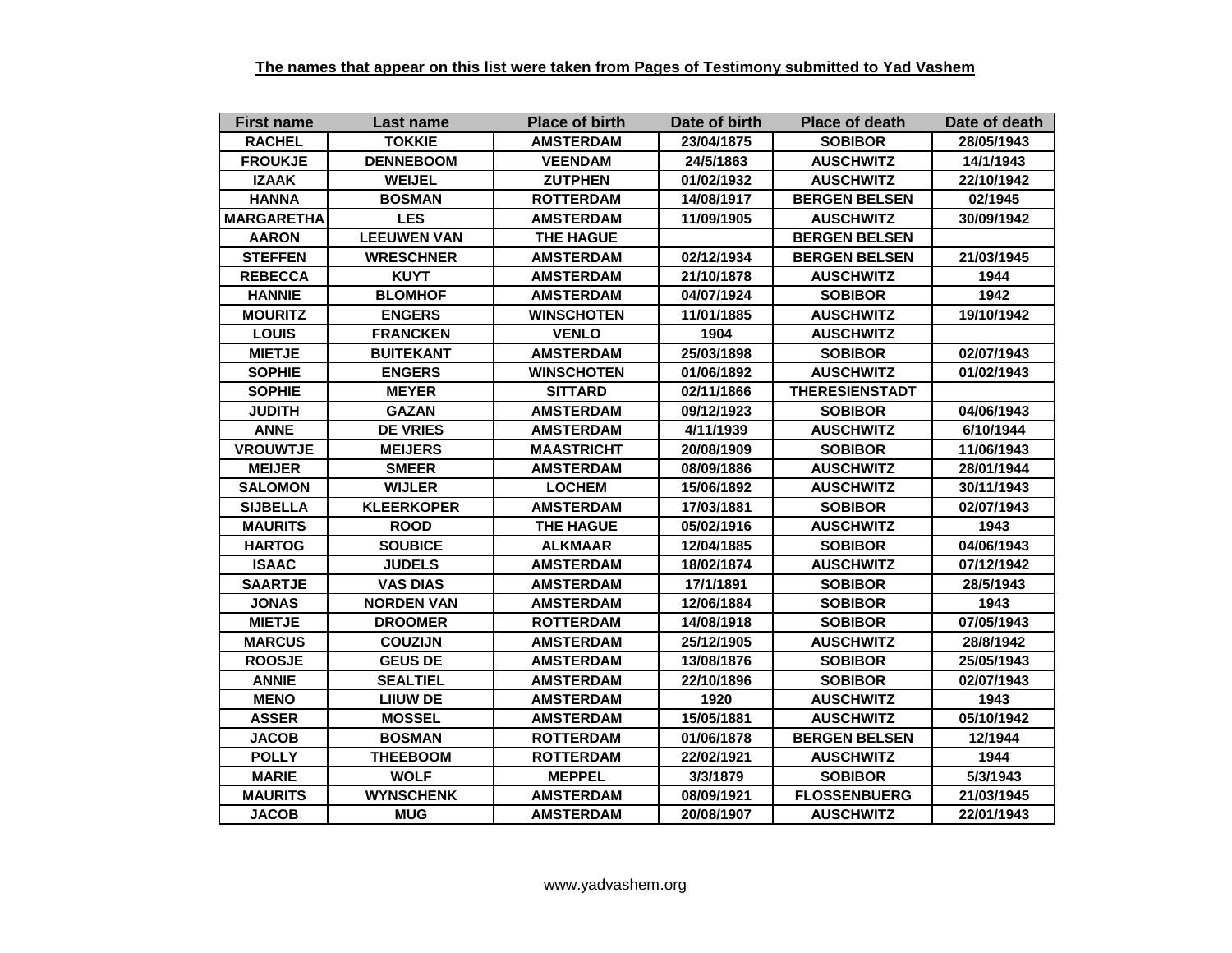| <b>First name</b> | Last name            | <b>Place of birth</b> | Date of birth | Place of death    | Date of death |
|-------------------|----------------------|-----------------------|---------------|-------------------|---------------|
| <b>NAPHTALI</b>   | <b>SEALTIEL</b>      | <b>AMSTERDAM</b>      | 06/12/1888    | <b>AUSCHWITZ</b>  | 02/11/1942    |
| MARIANNA          | <b>GOUDSMIT</b>      | <b>AMSTERDAM</b>      | 27/12/1888    | <b>SOBIBOR</b>    | 03/04/1943    |
| <b>LOUIS</b>      | <b>WYNSCHENK</b>     | <b>AMSTERDAM</b>      | 07/12/1928    | <b>AUSCHWITZ</b>  | 03/12/1942    |
| <b>MAURITS</b>    | <b>GOUDSTIKKER</b>   | <b>AMSTERDAM</b>      | 30/03/1893    | <b>AUSCHWITZ</b>  | 1944          |
| <b>MICHEL</b>     | JONG DE              | <b>ROTTERDAM</b>      | 30/04/1914    | <b>AUSCHWITZ</b>  | 30/09/1942    |
| <b>JOSEPH</b>     | <b>WAAGENAAR</b>     | <b>AMSTERDAM</b>      | 17/12/1934    | <b>AUSCHWITZ</b>  | 01/1944       |
| <b>LEVIE</b>      | <b>WALVIS</b>        | <b>AMSTERDAM</b>      | 06/07/1890    | <b>AUSCHWITZ</b>  | 03/09/1942    |
| <b>HENRI</b>      | <b>WEIJL</b>         | <b>GRONINGEN</b>      | 12/01/1901    | <b>AUSCHWITZ</b>  | 28/02/1943    |
| <b>BETJE</b>      | <b>JACOBS</b>        | <b>MEPPEL</b>         | 23/05/1902    | <b>AUSCHWITZ</b>  | 22/10/1943    |
| <b>JACQUES</b>    | <b>DRESDEN</b>       | <b>AMSTERDAM</b>      | 13/10/1921    | <b>GERMANY</b>    | 1943          |
| <b>GRETE</b>      | <b>PARRA</b>         | <b>ROTTERDAM</b>      | 15/12/1911    | <b>AUSCHWITZ</b>  | 1942          |
| <b>FREDDY</b>     | <b>AGSTERIBBE</b>    | <b>AMSTERDAM</b>      | 06/11/1931    | <b>SOBIBOR</b>    | 04/06/1943    |
| <b>FRITS</b>      | <b>POPPELSDORF</b>   | <b>AMSTERDAM</b>      | 28/01/1911    | <b>AUSCHWITZ</b>  | 30/09/1942    |
| <b>MOSINA</b>     | <b>COHEN</b>         | <b>VEENDAM</b>        | 27/7/1858     | <b>SOBIBOR</b>    | 13/3/1943     |
| <b>COMPRECHT</b>  | <b>KNORRINGA</b>     | <b>UITHUIZEN</b>      | 1856          | <b>WESTERBORK</b> | 26/07/1943    |
| <b>LION</b>       | <b>JUDELS</b>        | <b>AMSTERDAM</b>      | 03/04/1941    | <b>SOBIBOR</b>    | 02/07/1943    |
| <b>NANETTE</b>    | <b>DE JONG</b>       | <b>AMSTERDAM</b>      | 21/02/1884    | <b>SOBIBOR</b>    | 09/07/1943    |
| <b>SOPHIA</b>     | <b>SEALTIEL</b>      | <b>AMSTERDAM</b>      | 27/12/1929    | <b>SOBIBOR</b>    | 11/06/1943    |
| <b>ISAAC</b>      | <b>FRESCO</b>        | <b>THE HAGUE</b>      | 23/05/1929    | <b>SOBIBOR</b>    | 20/05/1943    |
| <b>RABECCA</b>    | <b>HAKKER</b>        | <b>HOORN</b>          | 01/08/1912    | <b>AUSCHWITZ</b>  | 03/09/1942    |
| <b>JACKI</b>      | <b>STER VAN DER</b>  | <b>ROTTERDAM</b>      |               | <b>AUSCHWITZ</b>  | 1942          |
| <b>JOSEPH</b>     | <b>BUIJTEKANT</b>    | <b>AMSTERDAM</b>      |               | <b>AUSCHWITZ</b>  | 1942          |
| <b>SCHOONTJE</b>  | <b>JUDELS</b>        | <b>AMSTERDAM</b>      | 15/11/1925    | <b>SOBIBOR</b>    | 28/05/1943    |
| <b>LENA</b>       | <b>JACOBS</b>        | <b>AMSTERDAM</b>      | 29/09/1910    | <b>AUSCHWITZ</b>  | 28/01/1944    |
| <b>MEYER</b>      | <b>SEALTIEL</b>      | <b>AMSTERDAM</b>      | 28/02/1940    | <b>SOBIBOR</b>    | 05/03/1943    |
| <b>JOZEF</b>      | <b>VAN DELFT</b>     | <b>GRONINGEN</b>      |               | <b>AUSCHWITZ</b>  | 26/10/1942    |
| <b>FEMMINA</b>    | <b>GEUS DE</b>       | <b>AMSTERDAM</b>      | 06/04/1906    | <b>AUSCHWITZ</b>  | 22/10/1943    |
| <b>HEINTJE</b>    | <b>SEALTIEL</b>      | <b>AMSTERDAM</b>      | 11/04/1920    | <b>AUSCHWITZ</b>  | 07/09/1942    |
| <b>BETTY</b>      | <b>WONDE VAN DER</b> | <b>LEEUWARDEN</b>     |               | <b>AUSCHWITZ</b>  |               |
| <b>SOPHIA</b>     | <b>PRINS</b>         | <b>COEVORDEN</b>      | 20/03/1937    | <b>AUSCHWITZ</b>  | 22/10/1942    |
| <b>ABRAHAM</b>    | <b>LEEUW DE</b>      | <b>DEN HAAG</b>       | 11/05/1899    | <b>AUSCHWITZ</b>  | 15/12/1942    |
| <b>JOZEF</b>      | <b>DELFT VAN</b>     | <b>OUDE PEKELA*</b>   |               | <b>AUSCHWITZ</b>  | 28/02/1943    |
| <b>HIKKE</b>      | <b>VRIES</b>         | <b>LEEUWARDEN</b>     | 09/09/1875    | <b>SOBIBOR</b>    | 23/04/1943    |
| <b>ROSA</b>       | <b>MOSES</b>         | <b>ROTTERDAM</b>      | 20/02/1898    | <b>SOBIBOR</b>    | 19/02/1943    |
| <b>SELLIE</b>     | <b>POPPELSDORF</b>   | <b>AMSTERDAM</b>      | 19/08/1902    | <b>SOBIBOR</b>    | 11/06/1943    |
| <b>HESTER</b>     | <b>LEVIE</b>         | <b>ROTTERDAM</b>      | 31/01/1892    | <b>AUSCHWITZ</b>  | 19/10/1942    |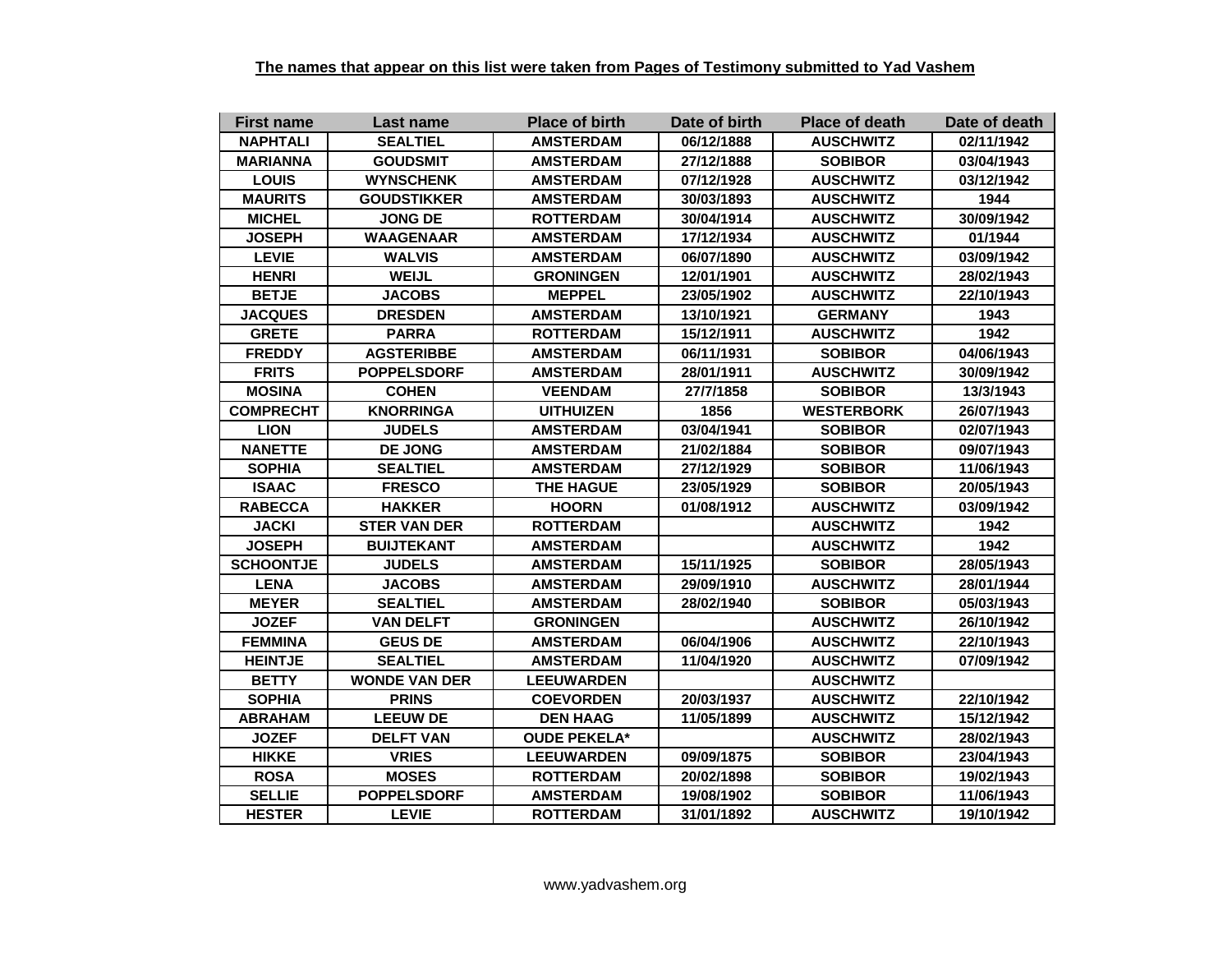| <b>First name</b> | Last name             | <b>Place of birth</b>     | Date of birth | <b>Place of death</b> | Date of death |
|-------------------|-----------------------|---------------------------|---------------|-----------------------|---------------|
| <b>PHILIPH</b>    | <b>FLESSCHEDRAGER</b> | <b>AMSTERDAM</b>          | 1925          | <b>AUSCHWITZ</b>      | 10/1943       |
| <b>ISRAEL</b>     | <b>CASSIER</b>        | <b>ALPHEN AAN DE RIJN</b> | 29/11/1934    | <b>AUSCHWITZ</b>      | 19/08/1942    |
| <b>JAKOV</b>      | <b>HARTOG DEN</b>     | <b>AMSTERDAM</b>          | 1918          | <b>AUSCHWITZ</b>      | 1945          |
| <b>PHILIP</b>     | <b>WEIJL</b>          | <b>GRONINGEN</b>          | 15/03/1897    | <b>AUSCHWITZ</b>      |               |
| <b>JOSEPH</b>     | <b>STER VAN DER</b>   | <b>ROTTERDAM</b>          |               | <b>AUSCHWITZ</b>      | 1942          |
| <b>JOSINA</b>     | <b>LEUVENBERG</b>     | <b>OPSTERLAND</b>         | 07/01/1875    | <b>AUSCHWITZ</b>      | 25/01/1943    |
| <b>SOPHIA</b>     | <b>SAX</b>            | <b>HOORN</b>              | 03/06/1876    | <b>SOBIBOR</b>        | 05/03/1943    |
| <b>MANUEL</b>     | <b>MEIJERS</b>        | <b>ZUTPHEN</b>            | 29/07/1932    | <b>SOBIBOR</b>        | 11/06/1943    |
| <b>MARCUS</b>     | <b>KNOOP</b>          | <b>AMSTERDAM</b>          | 27/10/1906    | <b>SOBIBOR</b>        | 04/06/1943    |
| <b>NAATJE</b>     | <b>SEALTIEL</b>       | <b>AMSTERDAM</b>          | 19/01/1889    | <b>SOBIBOR</b>        | 02/07/1943    |
| <b>SALOMON</b>    | <b>LELIE</b>          | <b>AMSTERDAM</b>          | 07/12/1870    | <b>SOBIBOR</b>        | 05/03/1943    |
| <b>KLAARTJE</b>   | <b>MENK</b>           | <b>ZWOLLE</b>             | 22/6/1887     | <b>AUSCHWITZ</b>      | 26/01/1943    |
| <b>AALTJE</b>     | <b>WIJK VAN DER</b>   | <b>VLAGTWEDDE</b>         | 16/09/1888    | <b>AUSCHWITZ</b>      | 12/10/1942    |
| <b>SALOMONS</b>   | <b>STRATEN VAN</b>    | <b>AMSTERDAM</b>          | 9/12/1908     | <b>BERGEN BELSEN</b>  | 6/3/1944      |
| <b>BILLA</b>      | <b>KOPPEL</b>         | <b>MEERSSEN</b>           | 09/09/1888    | <b>SOBIBOR</b>        | 11/06/1943    |
| <b>JACOB</b>      | <b>GOUDSTIKKER</b>    | <b>AMSTERDAM</b>          | 16/09/1927    | <b>PRAG</b>           | 06/1945       |
| <b>MOZES</b>      | <b>KONIJN</b>         | <b>AMSTERDAM</b>          | 11/07/1877    | <b>BERGEN BELSEN</b>  | 25/04/1944    |
| <b>AMMON</b>      | <b>FRANK VAN</b>      | <b>HARLEM</b>             | 16/04/1922    | <b>AUSCHWITZ</b>      |               |
| <b>JOHANNA</b>    | <b>BENJAMINS</b>      | <b>BEESD</b>              | 16/11/1879    | <b>AUSCHWITZ</b>      | 2/12/1942     |
| <b>BRAM</b>       | <b>TROMPETTER</b>     | <b>HOOGEVEEN</b>          | 15/05/1927    | <b>BLECHHAMMER</b>    | 1943          |
| <b>HARRIET</b>    | <b>MODIJEFSKY</b>     | <b>ARNHEM</b>             | 27/09/1924    | <b>SOBIBOR</b>        | 30/04/1943    |
| <b>MARGOT</b>     | <b>PELS</b>           | <b>ROTTERDAM</b>          | 11/09/1905    | <b>AUSCHWITZ</b>      | 15/10/1942    |
| <b>CAROLINA</b>   | <b>LIPSCHITS</b>      | <b>ZUTPHEN</b>            | 10/8/1938     | <b>AUSCHWITZ</b>      | 27/11/1942    |
| <b>MARIANNE</b>   | <b>PLAS</b>           | <b>AMSTERDAM</b>          | 14/2/1885     | <b>AUSCHWITZ</b>      | 25/1/1943     |
| <b>CATHARINA</b>  | <b>LIPSCHITS</b>      | <b>ZUTPHEN</b>            | 16/7/1931     | <b>AUSCHWITZ</b>      | 27/11/1942    |
| <b>BRANCA</b>     | <b>SEALTIEL</b>       | <b>AMSTERDAM</b>          | 01/06/1928    | <b>SOBIBOR</b>        | 02/07/1943    |
| <b>MIRJAM</b>     | <b>ZLINDER</b>        | <b>AMSTERDAM</b>          | 1909          | <b>AUSCHWITZ</b>      | 1942          |
| <b>ISAAC</b>      | <b>ELSAS</b>          | <b>AMSTERDAM</b>          | 01/04/1909    | <b>BIRKENAU</b>       | 03/04/1944    |
| <b>MARIE</b>      | <b>WOLF</b>           | <b>MEPPEL</b>             | 3/3/1879      | <b>SOBIBOR</b>        | 5/3/1943      |
| <b>RACHEL</b>     | <b>GRUNWALD</b>       | <b>AMSTERDAM</b>          | 11/06/1909    | <b>SOBIBOR</b>        | 23/04/1943    |
| <b>WOLF</b>       | <b>NATHAN</b>         | <b>ROTTERDAM</b>          |               | <b>AUSCHWITZ</b>      | 01/1944       |
| <b>GRACIA</b>     | <b>CARDOZO</b>        | <b>AMSTERDAM</b>          | 14/01/1873    | <b>AUSCHWITZ</b>      | 17/09/1942    |
| <b>ABRAHAM</b>    | <b>BROMMET</b>        | <b>VEENDAM</b>            | 30/10/1880    | <b>AUSCHWITZ</b>      | 9/1942        |
| <b>MARIE</b>      | <b>GELDER</b>         | <b>ZUTPHEN</b>            | 31/12/1897    | <b>AUSCHWITZ</b>      | 15/12/1942    |
| <b>HANNA</b>      | <b>CROST</b>          | <b>SNEEK</b>              | 13/08/1868    | <b>SOBIBOR</b>        | 02/07/1943    |
| <b>WOLF</b>       | <b>JOZEP</b>          | <b>ZUTPHEN</b>            | 21/1/1930     | <b>AUSCHWITZ</b>      | 19/2/1943     |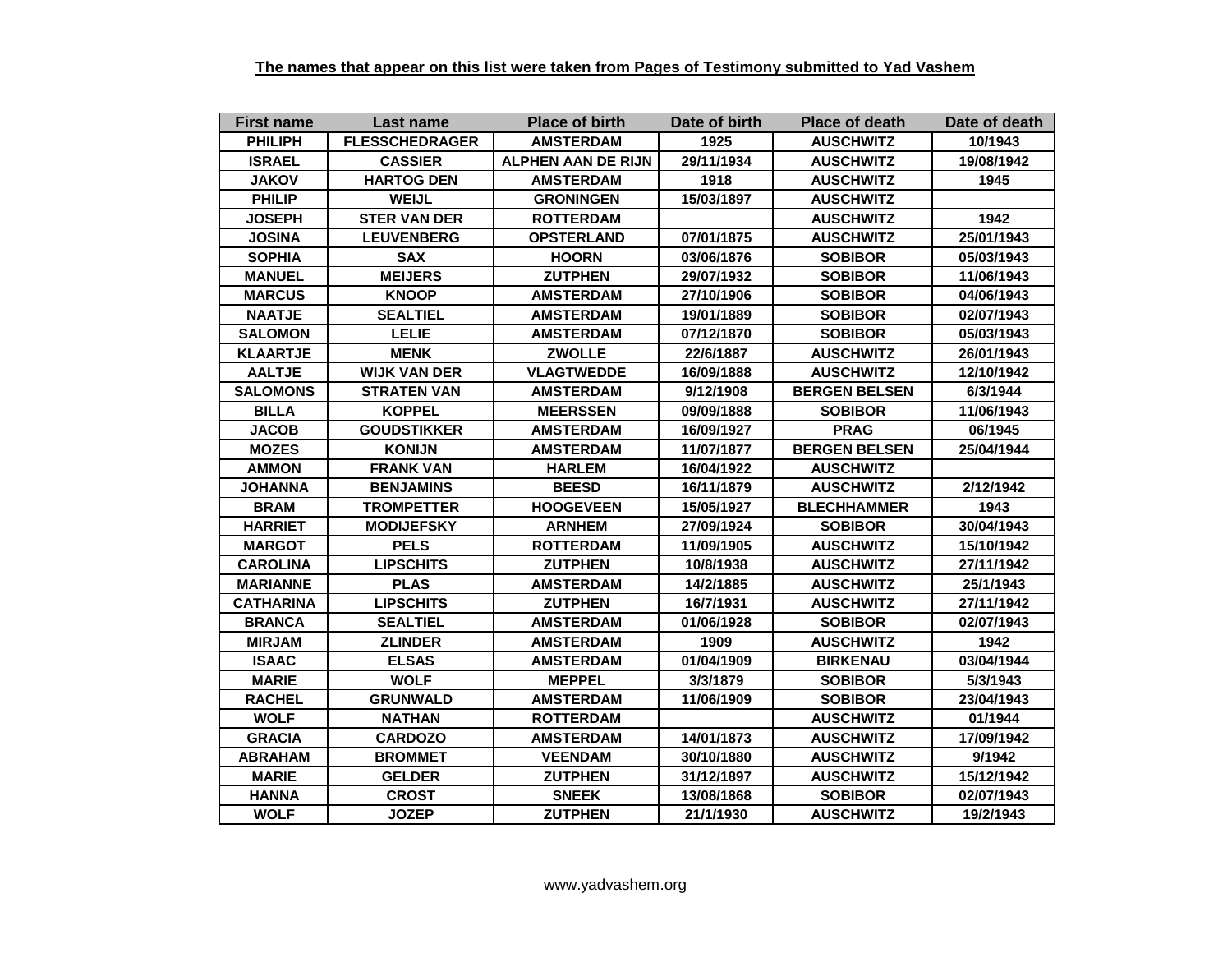| <b>First name</b> | Last name           | <b>Place of birth</b> | Date of birth | <b>Place of death</b> | Date of death |
|-------------------|---------------------|-----------------------|---------------|-----------------------|---------------|
| <b>MARCUS</b>     | <b>BENJAMINS</b>    | <b>GRONINGEN</b>      | 09/09/1937    | <b>AUSCHWITZ</b>      | 1942          |
| <b>JOSEPH</b>     | <b>STOFKOOPER</b>   | <b>ZUTPHEN</b>        | 14/3/1921     | <b>SOBIBOR</b>        | 2/4/1943      |
| <b>SOPHIE</b>     | <b>SLIER</b>        | <b>AMSTERDAM</b>      | 07/10/1916    | <b>AUSCHWITZ</b>      | 08/10/1942    |
| <b>RACHEL</b>     | <b>SWAAP</b>        | <b>HOORN</b>          | 07/07/1885    | <b>AUSCHWITZ</b>      | 31/08/1942    |
| <b>SALOMON</b>    | <b>SCHELLEVIS</b>   | <b>AMSTERDAM</b>      | 08/11/1888    | <b>AUSCHWITZ</b>      | 05/10/1942    |
| <b>MARIANNE</b>   | <b>SWAALEP</b>      | <b>AMSTERDAM</b>      | 14/04/1902    | <b>AUSCHWITZ</b>      | 30/01/1944    |
| <b>MARIANNE</b>   | <b>LOEN VAN</b>     | <b>AMSTERDAM</b>      | 22/12/1894    | <b>SOBIBOR</b>        | 07/1943       |
| <b>PHILIP</b>     | <b>LIPSCHITS</b>    | <b>ZUTPHEN</b>        | 22/2/1939     | <b>AUSCHWITZ</b>      | 27/11/1942    |
| <b>ABRAHAM</b>    | <b>RODRIGUEZ</b>    | <b>AMSTERDAM</b>      | 12/06/1905    | <b>AUSCHWITZ</b>      | 02/03/1944    |
| <b>JEANETH</b>    | <b>THJN VAN</b>     | <b>AMSTERDAM</b>      | 03/02/1873    | <b>SOBIBOR</b>        | 05/03/1943    |
| <b>JACOB</b>      | <b>JONG DE</b>      | <b>ROTTERDAM</b>      | 23/08/1936    | <b>SOBIBOR</b>        | 11/06/1943    |
| <b>RIEKA</b>      | <b>WIJK VAN DER</b> | <b>ONSTWEDDE</b>      | 09/07/1911    | <b>SOBIBOR</b>        | 14/05/1943    |
| <b>JACOB</b>      | <b>WEIJEL</b>       | <b>ZUTPHEN</b>        | 14/06/1870    | <b>AUSCHWITZ</b>      | 27/11/1942    |
| <b>ISIDOR</b>     | <b>LANGE DE</b>     | <b>AMSTERDAM</b>      | 12/09/1892    | <b>SOBIBOR</b>        | 21/05/1943    |
| <b>HARTOG</b>     | <b>TURFRIJER</b>    | <b>AMSTERDAM</b>      | 28/12/1901    | <b>SOBIBOR</b>        | 09/04/1943    |
| <b>ABRAHAM</b>    | <b>POTS</b>         | <b>AMSTERDAM</b>      | 19/05/1897    | <b>DEN HAAG</b>       | 24/07/1942    |
| <b>ISRAEL</b>     | <b>WATERMAN</b>     | <b>GORINCHEM</b>      | 19/08/1869    | <b>SOBIBOR</b>        | 09/04/1943    |
| <b>SUZANNA</b>    | <b>PRAAGA VAN</b>   | <b>ROTTERDAM</b>      | 23/03/1935    | <b>AUSCHWITZ</b>      | 12/02/1943    |
| <b>LEVIE</b>      | <b>COOPMAN</b>      | <b>AMSTERDAM</b>      | 10/01/1884    | <b>SOBIBOR</b>        | 09/04/1943    |
| <b>JOSEF</b>      | <b>LEEUWEN</b>      | <b>HAAG</b>           | 1902          | <b>AUSCHWITZ</b>      |               |
| <b>JUDITH</b>     | <b>LANGE DE</b>     | <b>AMSTERDAM</b>      | 1/5/1929      | <b>AUSCHWITZ</b>      | 15/10/1942    |
| <b>SOPHIA</b>     | <b>NIEWEG</b>       | <b>APPINGEDAM</b>     | 12/03/1877    | <b>SOBIBOR</b>        | 23/7/1943     |
| <b>MICHEL</b>     | <b>BLOEMENDAL</b>   | <b>WINSCHOTEN</b>     | 15/11/1883    | <b>SOBIBOR</b>        | 23/07/1943    |
| <b>JOZEF</b>      | <b>KLEEREKOPER</b>  | <b>AMSTERDAM</b>      |               | <b>AUSCHWITZ</b>      | 1942          |
| <b>HARTOG</b>     | <b>SEALTIEL</b>     | <b>AMSTERDAM</b>      | 07/09/1920    | <b>AUSCHWITZ</b>      | 30/09/1942    |
| <b>BERTHA</b>     | <b>WOLF DE</b>      | <b>ARNHEM</b>         | 18/10/1943    | <b>BERGEN BELSEN</b>  | 26/04/1945    |
| <b>JUDITH</b>     | <b>SEALTIEL</b>     | <b>AMSTERDAM</b>      | 23/12/1887    | <b>SOBIBOR</b>        | 21/05/1943    |
| <b>MARCUS</b>     | <b>PARSER</b>       | <b>AMSTERDAM</b>      | 11/02/1894    | <b>BERGEN BELSEN</b>  |               |
| <b>MIETJE</b>     | <b>KOOPMAN</b>      | <b>AMSTERDAM</b>      | 27/03/1880    | <b>AUSCHWITZ</b>      | 22/09/1942    |
| <b>ISAAC</b>      | <b>SPEIJER</b>      | <b>AMSTERDAM</b>      | 29/01/1890    | <b>AUSCHWITZ</b>      | 30/09/1944    |
| <b>ABRAHAM</b>    | <b>SWAALEP</b>      | <b>AMSTERDAM</b>      | 03/10/1900    | <b>AUSCHWITZ</b>      | 31/01/1944    |
| <b>MARCUS</b>     | <b>SPITZ</b>        | <b>AMSTERDAM</b>      | 22/10/1883    | <b>AUSCHWITZ</b>      | 09/1943       |
| <b>SALOMON</b>    | <b>BENDIEN</b>      | <b>ALMELO</b>         | 11/05/1860    | <b>AUSCHWITZ</b>      | 14/09/1942    |
| <b>CORNELIA</b>   | <b>OLMAN</b>        | <b>ROTTERDAM</b>      | 03/08/1895    | <b>AUSCHWITZ</b>      | 1944          |
| <b>CLARA</b>      | <b>MEULEMAN</b>     | <b>AMSTERDAM</b>      | 01/08/1909    | <b>SOBIBOR</b>        | 11/06/1943    |
| <b>MARIANNE</b>   | <b>KATTENBURG</b>   | <b>AMSTERDAM</b>      | 22/08/1899    | <b>AUSCHWITZ</b>      | 10/09/1942    |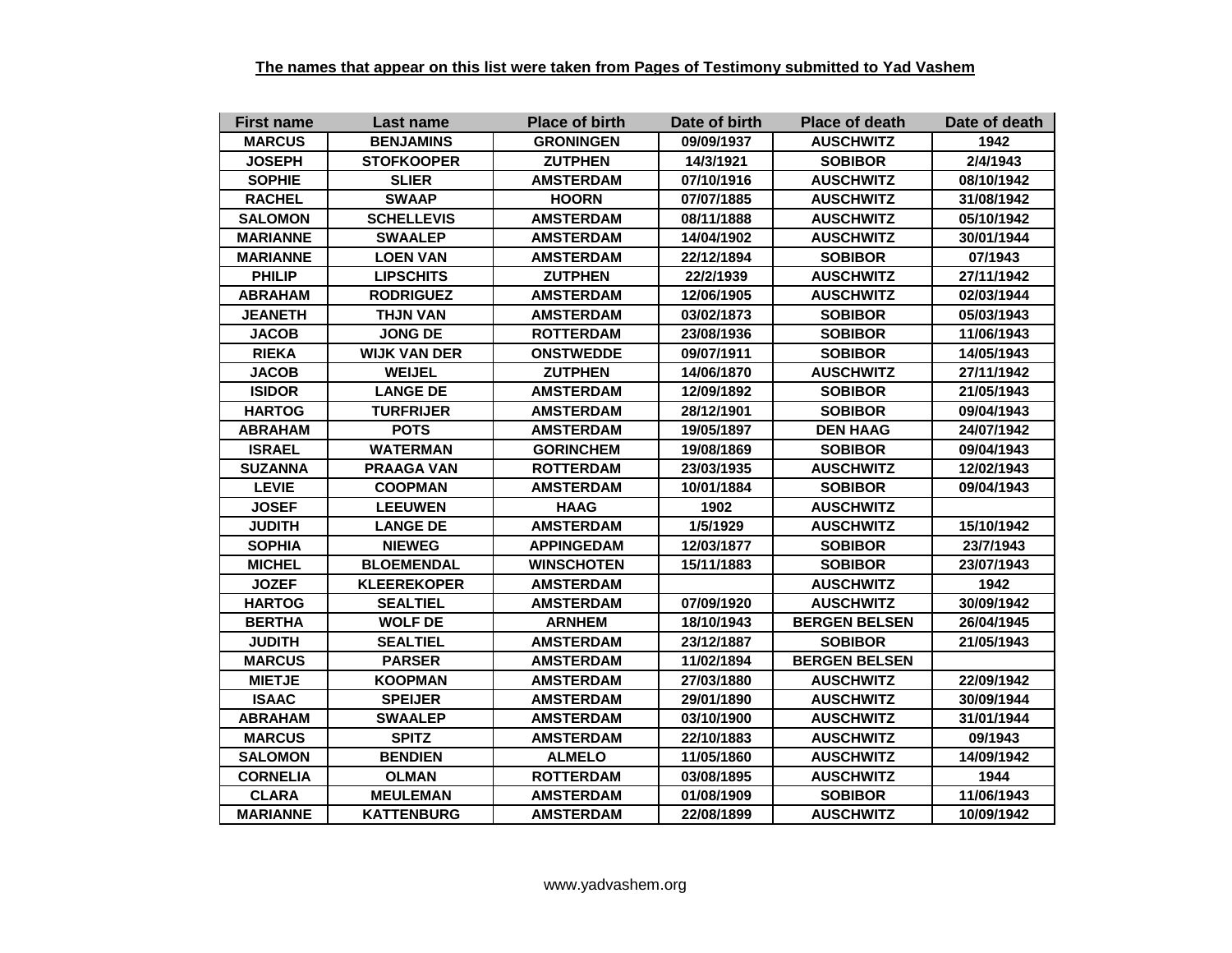| <b>First name</b> | Last name          | <b>Place of birth</b> | Date of birth | <b>Place of death</b> | Date of death |
|-------------------|--------------------|-----------------------|---------------|-----------------------|---------------|
| <b>MOSINA</b>     | <b>COHEN</b>       | <b>VEENDAM</b>        | 27/7/1858     | <b>SOBIBOR</b>        | 13/3/1943     |
| <b>PHILIP</b>     | <b>HASSELT VAN</b> | <b>LEEK</b>           | 22/02/1863    | <b>AUSCHWITZ</b>      | 11/12/1942    |
| <b>GERSON</b>     | <b>VROMEN</b>      | <b>LOCHEM</b>         | 20/06/1885    | <b>AUSCHWITZ</b>      |               |
| <b>MARIANNA</b>   | <b>VAN LEEUWEN</b> | <b>AMSTERDAM</b>      | 27/1/1938     | <b>SOBIBOR</b>        | 23/7/1943     |
| <b>JACQUES</b>    | <b>LEON DE</b>     | <b>AMSTERDAM</b>      | 20/07/1933    | <b>AUSCHWITZ</b>      | 02/1944       |
| <b>REBECCA</b>    | <b>SEALTIEL</b>    | <b>AMSTERDAM</b>      | 26/07/1894    | <b>SOBIBOR</b>        | 02/07/1943    |
| <b>MEIJER</b>     | <b>RODRIGUEZ</b>   | <b>AMSTERDAM</b>      | 11/09/1910    | <b>SOBIBOR</b>        | 28/05/1943    |
| <b>BENJAMIN</b>   | <b>DELFT VAN</b>   | <b>GRONINGEN</b>      | 25/09/1925    | <b>AUSCHWITZ</b>      | 28/02/1943    |
| <b>MARIANNE</b>   | <b>VAN LEEUWEN</b> | <b>AMSTERDAM</b>      | 6/3/1883      | <b>SOBIBOR</b>        | 21/5/1943     |
| <b>BENJAMIN</b>   | <b>KNORRINGA</b>   | <b>UITHUIZEN</b>      | 25/11/1878    | <b>SOBIBOR</b>        | 02/04/1943    |
| <b>MATHILDA</b>   | <b>GANS</b>        | <b>DIEMEN</b>         | 26/04/1895    | <b>SOBIBOR</b>        | 02/07/1943    |
| <b>SALO</b>       | <b>MEIJERS</b>     | <b>HAAG</b>           | 4/4/1937      | <b>AUSCHWITZ</b>      | 26/3/1944     |
| <b>MARCUS</b>     | <b>KANTEMAN</b>    | <b>ENSCHEDE</b>       | 17/5/1876     | <b>SOBIBOR</b>        | 30/4/1943     |
| <b>MIETJE</b>     | <b>DAL VAN</b>     | <b>AMSTERDAM</b>      | 20/02/1879    | <b>SOBIBOR</b>        | 26/03/1943    |
| <b>IZAAK</b>      | <b>AUSSEN</b>      | <b>STEENDEREN</b>     | 20/11/1898    | <b>AUSCHWITZ</b>      | 28/2/1943     |
| <b>JACOB</b>      | <b>SCHREUDERS</b>  | <b>AMERSFOORT</b>     | 11/05/1890    | <b>AUSCHWITZ</b>      | 19/10/1942    |
| <b>RACHEL</b>     | <b>LOBATTO</b>     | <b>AMSTERDAM</b>      | 19/12/1924    | <b>SOBIBOR</b>        | 11/05/1943    |
| <b>JAKOB</b>      | <b>MEIJERS</b>     | <b>HENGELO</b>        | 9/7/1893      | <b>GUSEN</b>          | 13/3/1945     |
| <b>LOUIS</b>      | <b>GEUS DE</b>     | <b>AMSTERDAM</b>      | 05/06/1904    | <b>AUSCHWITZ</b>      | 31/03/1944    |
| <b>JUDITH</b>     | <b>TOKKIE</b>      | <b>DEN HAAG</b>       | 25/7/1899     | <b>AUSCHWITZ</b>      | 26/2/1943     |
| <b>JOHANNA</b>    | <b>SCHULMAN</b>    | <b>HILVERSUM</b>      | 31/5/1889     | <b>AUSCHWITZ</b>      | 3/12/1942     |
| <b>JOSEF</b>      | <b>COHEN</b>       | <b>UDEN</b>           | 1892          | <b>SOBIBOR</b>        | 1943          |
| <b>GEZINA</b>     | <b>VRIES</b>       | <b>DIEPENHEIM</b>     | 16/3/1887     | <b>AUSCHWITZ</b>      | 12/10/1942    |
| <b>JOZEF</b>      | <b>WINTER</b>      | <b>ZUTPHEN</b>        | 24/09/1932    | <b>SOBIBOR</b>        | 23/07/1943    |
| <b>WOLF</b>       | <b>TIJN VAN</b>    | <b>NAALDWIJK</b>      | 20/01/1874    | <b>AUSCHWITZ</b>      | 26/10/1942    |
| <b>GEERTRUIDA</b> | <b>SJOUWERMAN</b>  | <b>AMSTERDAM</b>      | 21/03/1892    | <b>SOBIBOR</b>        | 19/03/1943    |
| <b>FLOORTJE</b>   | <b>SEALTIEL</b>    | <b>AMSTERDAM</b>      | 18/04/1904    | <b>SOBIBOR</b>        | 05/03/1943    |
| <b>LIEPMAN</b>    | <b>LEGER</b>       | <b>AMSTERDAM</b>      | 28/05/1883    | <b>AUSCHWITZ</b>      | 29/10/1942    |
| <b>ISRAEL</b>     | <b>GELDER</b>      | <b>ZUTPHEN</b>        | 4/9/1920      | <b>CENTRAL EUROPE</b> | 31/3/1944     |
| <b>ABRAHAM</b>    | <b>HEIDE</b>       | <b>AMSTERDAM</b>      | 1/2/1934      | <b>AUSCHWITZ</b>      | 26/8/1942     |
| <b>LEVIE</b>      | <b>LOCHER</b>      | <b>AMSTERDAM</b>      | 13/01/1887    | <b>SOBIBOR</b>        | 23/07/1943    |
| <b>KAATJE</b>     | <b>PRAAG VAN</b>   | <b>AMSTERDAM</b>      | 01/11/1889    | <b>AUSCHWITZ</b>      | 03/10/1944    |
| <b>MICHEL</b>     | <b>WELTEVREEDE</b> | <b>AMSTERDAM</b>      | 23/12/1897    | <b>AUSCHWITZ</b>      | 18/09/1942    |
| <b>JACOB</b>      | <b>ROODVELDT</b>   | <b>AMSTERDAM</b>      | 06/02/1888    | <b>AUSCHWITZ</b>      | 19/12/1942    |
| <b>JOLES</b>      | <b>LOSCHINSKI</b>  | <b>AMSTERDAM</b>      | 19/09/1909    | <b>BERGEN BELSEN</b>  | 03/12/1944    |
| <b>HENRIETTA</b>  | <b>DUITS</b>       | <b>AMSTERDAM</b>      | 08/03/1911    | <b>SOBIBOR</b>        |               |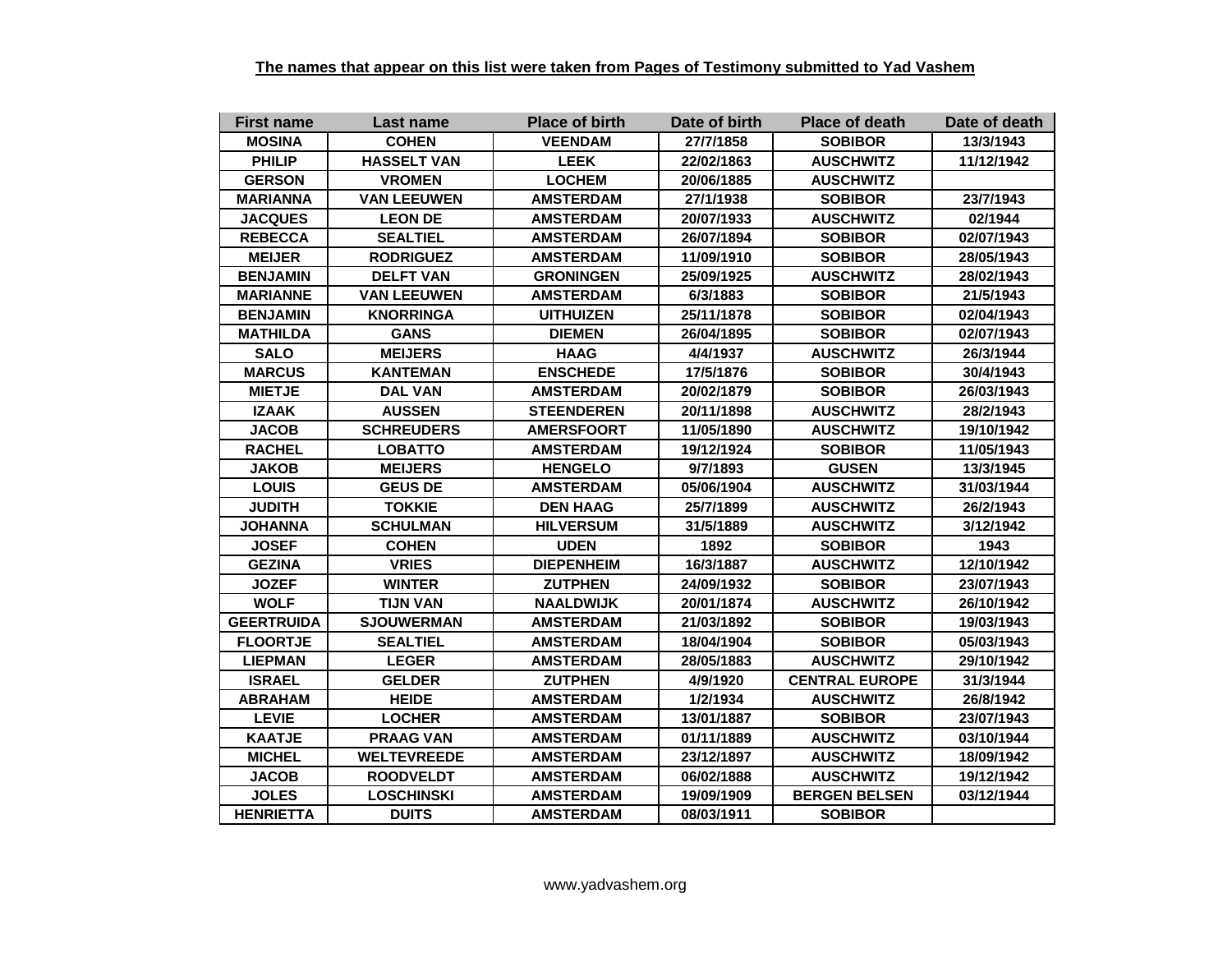| <b>First name</b> | Last name           | <b>Place of birth</b> | Date of birth | <b>Place of death</b> | Date of death |
|-------------------|---------------------|-----------------------|---------------|-----------------------|---------------|
| <b>CLARA</b>      | <b>KOPPEL</b>       | <b>ZUTPHEN</b>        | 28/9/1888     | <b>SOBIBOR</b>        | 28/5/1943     |
| <b>MEIJER</b>     | <b>JUDELS</b>       | <b>AMSTERDAM</b>      | 13/07/1908    | <b>AUSCHWITZ</b>      | 03/09/1942    |
| <b>BENJAMIN</b>   | <b>FEITSMA</b>      | <b>GRIJPSKERK</b>     | 31/01/1864    | <b>SOBIBOR</b>        | 30/04/1943    |
| <b>BETJE</b>      | <b>SEALTIEL</b>     | <b>AMSTERDAM</b>      | 03/03/1934    | <b>SOBIBOR</b>        | 11/06/1943    |
| <b>JACOB</b>      | <b>GOUDSMIT</b>     | <b>AMSTERDAM</b>      | 30/08/1889    | <b>SOBIBOR</b>        | 9/4/1943      |
| <b>CELIEN</b>     | <b>DINSDAG</b>      | <b>AMSTERDAM</b>      | 24/03/1911    | <b>AUSCHWITZ</b>      | 19/11/1942    |
| <b>RACHEL</b>     | <b>GOEN VAN DER</b> | <b>AMSTERDAM</b>      | 24/06/1895    | <b>AUSCHWITZ</b>      | 07/09/1942    |
| <b>GRACIA</b>     | <b>LAUS</b>         | <b>AMSTERDAM</b>      | 30/05/1912    | <b>SOBIBOR</b>        |               |
| <b>JOSEPH</b>     | <b>WAAGENAAR</b>    | <b>AMSTERDAM</b>      | 17/12/1934    | <b>AUSCHWITZ</b>      | 01/1944       |
| <b>ISAAC</b>      | <b>MEIJERS</b>      | <b>BRUMMEN</b>        | 16/6/1926     | <b>DOROHUSK</b>       | 30/11/1943    |
| <b>ABRAHAM</b>    | <b>KUIPER</b>       | <b>AMSTERDAM</b>      | 1870          | <b>AMSTERDAM</b>      | 1943          |
| <b>JACOB</b>      | <b>MOSES</b>        | <b>DEN HAAG</b>       | 05/10/1896    | <b>SOBIBOR</b>        | 1943          |
| <b>MIRJAM</b>     | <b>HAAFF DE</b>     | <b>AMSTERDAM</b>      | 11/4/1882     | <b>AUSCHWITZ</b>      | 10/1942       |
| <b>MIENTJE</b>    | <b>JOZEP</b>        | <b>ZUTPHEN</b>        | 09/12/1902    | <b>AUSCHWITZ</b>      | 19/02/1943    |
| <b>LILLIAN</b>    | <b>CAMNITZER</b>    | <b>S GRAVENHAGE</b>   | 07/03/1939    | <b>AUSCHWITZ</b>      | 03/09/1943    |
| <b>GEZIENA</b>    | <b>VRENGEL</b>      | <b>VLAGTWEDDE</b>     | 17/07/1865    | <b>SOBIBOR</b>        | 20/03/1943    |
| <b>LOUIS</b>      | <b>GROOT DE</b>     | <b>AMSTERDAM</b>      | 01/03/1917    | <b>SOBIBOR</b>        | 04/06/1943    |
| <b>NATHAN</b>     | <b>BUIJTEKANT</b>   | <b>AMSTERDAM</b>      |               | <b>AUSCHWITZ</b>      | 1942          |
| <b>HENDRIKA</b>   | <b>SCHARIS</b>      | <b>AMSTERDAM</b>      | 30/05/1901    | <b>SOBIBOR</b>        | 16/04/1943    |
| <b>KAREL</b>      | <b>DENNEBOOM</b>    | <b>ZWOLLE</b>         | 11/02/1879    | <b>AUSCHWITZ</b>      | 27/08/1943    |
| <b>JOSEPH</b>     | <b>WEIJEL</b>       | <b>ZUTPHEN</b>        | 23/9/1911     | <b>SCHOEPENITZ</b>    | 10/2/1943     |
| <b>MIETJE</b>     | <b>SLIER</b>        | <b>AMSTERDAM</b>      | 12/12/1889    | <b>SOBIBOR</b>        | 16/07/1943    |
| <b>HENRIETTE</b>  | <b>COHEN</b>        | <b>AMSTERDAM</b>      | 08/10/1897    | <b>SOBIBOR</b>        | 04/06/1943    |
| <b>JOSEF</b>      | <b>WEIJEL</b>       | <b>ZUTPHEN</b>        | 13/02/1901    | <b>SCHOPPINITZ</b>    | 10/02/1943    |
| <b>SALOMON</b>    | <b>MEIJLER</b>      | <b>VRIEZENVEEN</b>    | 25/05/1885    | <b>AUSCHWITZ</b>      | 22/10/1942    |
| <b>PHILIPP</b>    | <b>COEZIJN</b>      | <b>AMSTERDAM</b>      | 06/12/1914    | <b>MAUTHAUSEN</b>     | 01/09/1941    |
| <b>BENJAMIN</b>   | <b>SOESAN</b>       | <b>AMSTERDAM</b>      | 08/02/1906    | <b>AUSCHWITZ</b>      |               |
| <b>FREERK</b>     | <b>ENGERS</b>       | <b>WINSCHOTEN</b>     | 02/05/1883    | <b>SOBIBOR</b>        | 23/09/1943    |
| <b>MEIJER</b>     | <b>VETERMAN</b>     | <b>ZWOLLE</b>         | 20/09/1929    | <b>AUSCHWITZ</b>      | 22/10/1942    |
| <b>JUDITH</b>     | <b>LANGE DE</b>     | <b>AMSTERDAM</b>      | 1876          | <b>SOBIBOR</b>        | 1942          |
| <b>LOUIS</b>      | <b>JUDELS</b>       | <b>AMSTERDAM</b>      | 20/07/1939    | <b>AUSCHWITZ</b>      | 26/07/1942    |
| <b>ISAAC</b>      | <b>WORKUM</b>       | <b>AMSTERDAM</b>      | 14/08/1911    | <b>POLAND</b>         | 06/1943       |
| <b>BRAM</b>       | <b>LEEUWEN VAN</b>  | <b>THE HAGUE</b>      |               | <b>BERGEN BELSEN</b>  |               |
| <b>JUDA</b>       | <b>LEERAAR</b>      | <b>ZUTPHEN</b>        | 21/1/1884     | <b>AUSCHWITZ</b>      | 30/9/1942     |
| <b>NATHAN</b>     | <b>ELSAS</b>        | <b>AMSTERDAM</b>      | 1/1/1887      | <b>AUSCHWITZ</b>      | 28/9/1942     |
| <b>SABBATAI</b>   | <b>MOL</b>          | <b>DEN HAAG</b>       | 10/5/1873     | <b>AUSCHWITZ</b>      | 10/12/1942    |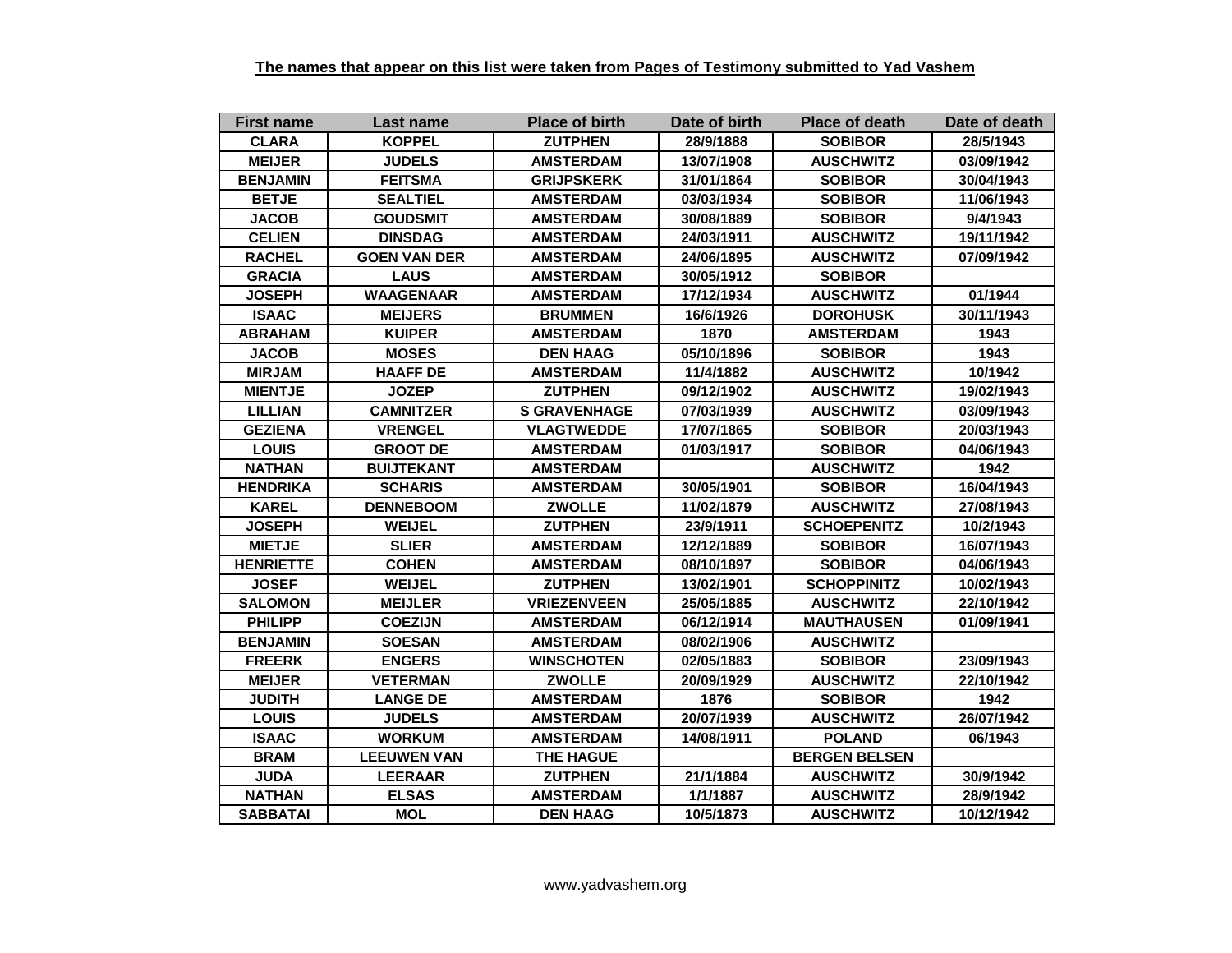| <b>First name</b> | Last name           | <b>Place of birth</b>   | Date of birth | <b>Place of death</b> | Date of death |
|-------------------|---------------------|-------------------------|---------------|-----------------------|---------------|
| <b>ISAAC</b>      | <b>SEALTIEL</b>     | <b>AMSTERDAM</b>        | 10/01/1925    | <b>LUDWIGSDORF</b>    | 04/07/1943    |
| <b>WILHELM</b>    | <b>COHEN</b>        | <b>AMSTERDAM</b>        | 30/6/1908     | <b>DACHAU</b>         | 23/6/1942     |
| <b>CLARA</b>      | <b>LEVIJ</b>        | <b>OOSTSTELLINGWERF</b> | 13/5/1868     | <b>SOBIBOR</b>        | 13/3/1943     |
| <b>NAATJE</b>     | <b>VAN THYN</b>     | <b>AMSTERDAM</b>        | 14/08/1919    | <b>AUSCHWITZ</b>      | 22/10/1943    |
| <b>VROUWTJE</b>   | <b>CHASLER</b>      | <b>ROTTERDAM</b>        | 10/5/1881     | <b>ROTTERDAM</b>      | 1/10/1942     |
| <b>ROOS</b>       | <b>MOL</b>          | <b>DEN HAAG</b>         |               | <b>SOBIBOR</b>        |               |
| <b>SAARTJE</b>    | <b>GANS</b>         | <b>ONSTWEDDE</b>        | 22/01/1914    | <b>SOBIBOR</b>        | 09/07/1943    |
| <b>JACOB</b>      | <b>DRUKKER</b>      | <b>AMSTERDAM</b>        | 10/03/1886    | <b>SOBIBOR</b>        | 01/02/1943    |
| <b>MARGARETHA</b> | <b>LES</b>          | <b>AMSTERDAM</b>        | 11/09/1905    | <b>AUSCHWITZ</b>      | 30/09/1942    |
| <b>MIETJE</b>     | <b>PRIJS</b>        | <b>AMSTERDAM</b>        | 28/2/1864     | <b>SOBIBOR</b>        | 9/4/1943      |
| <b>MARCUS</b>     | <b>LOEN VAN</b>     | <b>AMSTERDAM</b>        | 21/04/1921    | <b>DOROHUCZA</b>      | 07/1943       |
| <b>MEYER</b>      | <b>ELSAS</b>        | <b>ROTTERDAM</b>        | 25/3/1914     | <b>SOBIBOR</b>        | 07/05/1943    |
| <b>ARON</b>       | <b>AREND DEN</b>    | <b>ROTTERDAM</b>        | 16/03/1923    | <b>AUSCHWITZ</b>      | 30/09/1942    |
| <b>BRANCA</b>     | <b>MOUWES</b>       | <b>AMSTERDAM</b>        | 06/01/1912    | <b>AUSCHWITZ</b>      | 27/08/1943    |
| <b>MARIE</b>      | <b>MESSEL VAN</b>   | <b>ROTTERDAM</b>        | 18/11/1892    | <b>BERGEN BELSEN</b>  | 04/1945       |
| <b>BRANCA</b>     | <b>DE LEON</b>      | <b>ZUTPHEN</b>          | 24/08/1905    | <b>AUSCHWITZ</b>      | 11/02/1944    |
| <b>CLARA</b>      | <b>SCHENKKAN</b>    | <b>AMSTERDAM</b>        | 16/9/1919     | <b>AUSCHWITZ</b>      | 30/9/1942     |
| <b>REBECCA</b>    | <b>FRANSMAN</b>     | <b>AMSTERDAM</b>        | 27/07/1907    | <b>AUSCHWITZ</b>      |               |
| <b>HENRY</b>      | <b>LEVITICUS</b>    | <b>DORDRECHT</b>        | 05/12/1912    | <b>AUSCHWITZ</b>      | 21/09/1942    |
| <b>MAURITS</b>    | <b>GOUDSMIT</b>     | <b>ROTTERDAM</b>        | 28/10/1890    | <b>AUSCHWITZ</b>      | 01/10/1942    |
| <b>NOACH</b>      | <b>LEVIE DE</b>     | <b>BEERTA</b>           | 04/06/1885    | <b>AUSCHWITZ</b>      | 18/02/1943    |
| <b>BERTHA</b>     | <b>HANOUER</b>      | <b>ZUTPHEN</b>          | 20/8/1924     | <b>AUSCHWITZ</b>      | 27/11/1942    |
| <b>ABRAHAM</b>    | <b>WEIJEL</b>       | <b>ZUTPHEN</b>          | 13/02/1901    | <b>AUSCHWITZ</b>      | 31/01/1943    |
| <b>NICO</b>       | <b>STAM VAN DER</b> | <b>ROTTERDAM</b>        |               | <b>AUSCHWITZ</b>      |               |
| <b>AALTJE</b>     | <b>APTROOT</b>      | <b>MEPPEL</b>           | 28/08/1879    | <b>SOBIBOR</b>        | 26/03/1943    |
| <b>MIETJE</b>     | <b>GRANAAT</b>      | <b>HOORN</b>            | 31/10/1874    | <b>SOBIBOR</b>        | 09/07/1943    |
| <b>HERITA</b>     | <b>HAIMANS</b>      | <b>ENSCHEDE</b>         |               | <b>AUSCHWITZ</b>      |               |
| <b>BERTHA</b>     | <b>GALEWSKA</b>     | <b>ROTTERDAM</b>        |               | <b>SOBIBOR</b>        |               |
| <b>JETTJE</b>     | <b>HAREN VAN</b>    | <b>VLAGTWEDDE</b>       | 17/06/1885    | <b>AUSCHWITZ</b>      | 23/11/1942    |
| <b>ARON</b>       | <b>DE VRIES</b>     | <b>APPINGEDAM</b>       | 08/05/1881    | <b>SOBIBOR</b>        | 11/06/1944    |
| <b>MARCEL</b>     | <b>CUTZIEN</b>      | <b>ZUTPHEN</b>          | 15/01/1931    | <b>AUSCHWITZ</b>      | 21/09/1942    |
| <b>MARCUS</b>     | <b>ROOD</b>         | <b>THE HAGUE</b>        | 01/04/1879    | <b>SOBIBOR</b>        | 02/08/1943    |
| <b>BENJAMIN</b>   | <b>LEEZER</b>       | <b>ROLDE</b>            |               | <b>AUSCHWITZ</b>      | 1942          |
| <b>ABRAHAM</b>    | <b>VELLEMAN</b>     | <b>ZUTPHEN</b>          | 9/10/1936     | <b>AUSCHWITZ</b>      | 3/9/1943      |
| <b>MEYER</b>      | <b>KELLERMAN</b>    | <b>ARNHEM</b>           | 12/09/1871    | <b>SOBIBOR</b>        | 23/07/1943    |
| <b>SALOMON</b>    | <b>KEYSER</b>       | <b>SCHOONHOVEN</b>      | 18/02/1857    | <b>WESTERBORK</b>     | 09/05/1943    |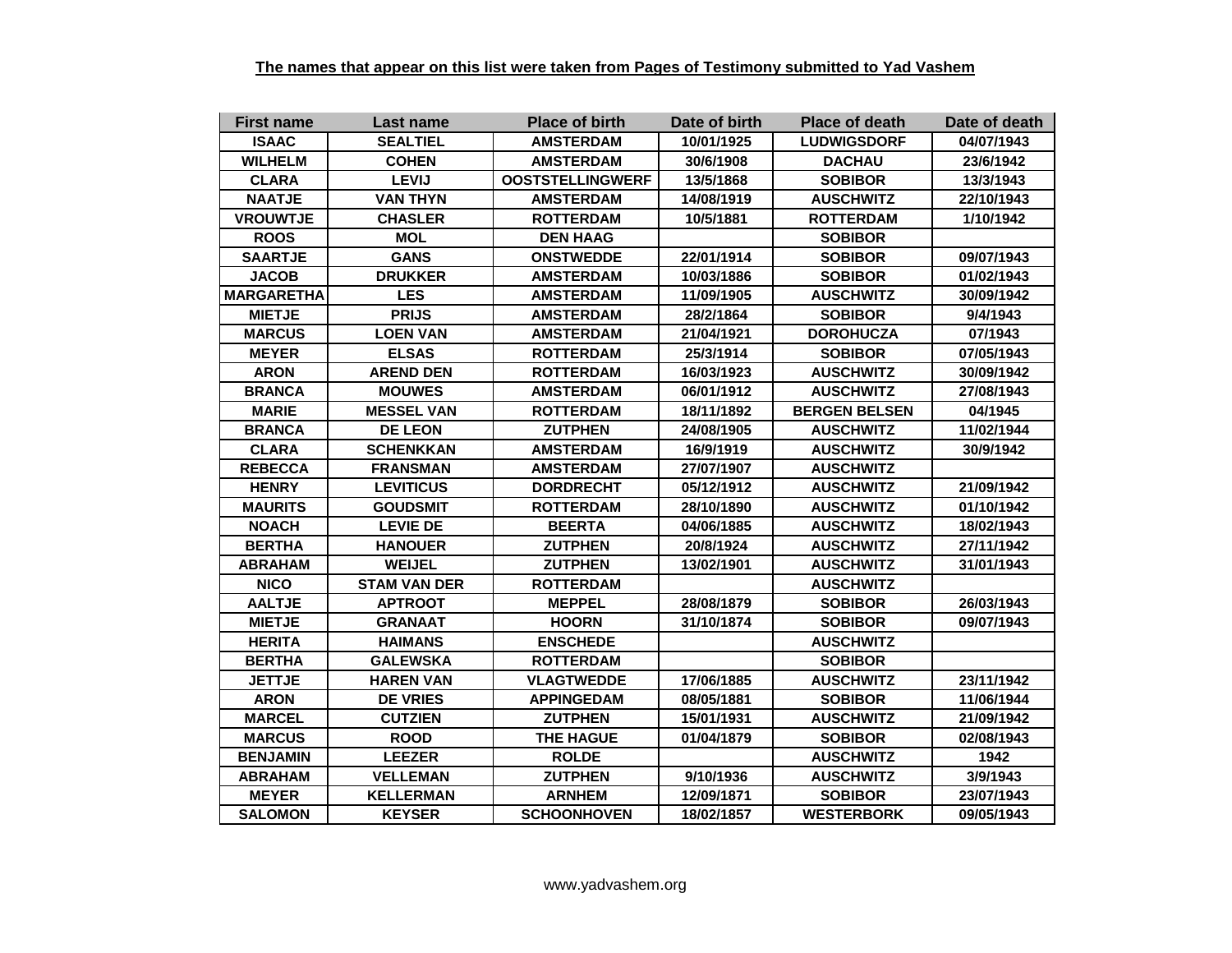| <b>First name</b> | Last name            | <b>Place of birth</b> | Date of birth | <b>Place of death</b> | Date of death |
|-------------------|----------------------|-----------------------|---------------|-----------------------|---------------|
| <b>JOSEPH</b>     | <b>WEIJEL</b>        | <b>ZUTPHEN</b>        | 19/12/1887    | <b>AUSCHWITZ</b>      | 22/10/1942    |
| <b>SALLY</b>      | <b>WINTER</b>        | <b>ZUTPHEN</b>        | 26/3/1929     | <b>SOBIBOR</b>        | 23/7/1943     |
| <b>MIMI</b>       | <b>LEEUVA DE</b>     | <b>AMSTERDAM</b>      |               | <b>SOBIBOR</b>        | 1943          |
| <b>BELLA</b>      | KAMM                 | <b>DEN HAAG</b>       | 17/03/1939    | <b>AUSCHWITZ</b>      | 23/08/1942    |
| <b>LAURENS</b>    | <b>PHILIPS</b>       | <b>GROENLO</b>        | 13/6/1924     | <b>AUSCHWITZ</b>      | 31/3/1944     |
| <b>MEIJER</b>     | <b>SPREEKMEESTER</b> | <b>AMSTERDAM</b>      | 15/11/1893    | <b>SOBIBOR</b>        | 02/07/1943    |
| <b>JUDITH</b>     | <b>DIEN VAN</b>      | ALPHEN AAN DE RIJN    | 1908          | TREBLINKA             | 1943          |
| <b>SIENTJE</b>    | <b>VELLEMAN</b>      | <b>ENSCHEDE</b>       | 16/08/1918    | <b>AUSCHWITZ</b>      | 31/01/1944    |
| <b>JUDITH</b>     | <b>GROOT DE</b>      | <b>AMSTERDAM</b>      | 23/09/1918    | <b>SOBIBOR</b>        | 04/06/1943    |
| <b>ISIDORE</b>    | <b>STIEL</b>         | <b>THE HAGUE</b>      | 1915          | <b>AUSCHWITZ</b>      | 02/1945       |
| <b>MIETJE</b>     | <b>FRANKFORT</b>     | <b>AMSTERDAM</b>      | 27/01/1891    | <b>AUSCHWITZ</b>      | 28/01/1944    |
| <b>LION</b>       | <b>PRAAGA VAN</b>    | <b>S GRAVENHAGE</b>   | 15/12/1940    | <b>AUSCHWITZ</b>      | 12/02/1943    |
| <b>ABRAHAM</b>    | <b>DELFT VAN</b>     | <b>WILDERVANK</b>     | 17/08/1909    | <b>SOBIBOR</b>        | 07/05/1943    |
| <b>BETSIE</b>     | <b>BERGH VAN DER</b> | <b>AMSTERDAM</b>      | 1883          | <b>SOBIBOR</b>        | 1943          |
| <b>MARIANNA</b>   | <b>MEERLOO</b>       | <b>HAG</b>            | 1887          | <b>AUSCHWITZ</b>      | 22/04/1943    |
| <b>ISAAC</b>      | <b>NOORT</b>         | <b>AMSTERDAM</b>      | 12/07/1897    | <b>SOBIBOR</b>        | 30/04/1943    |
| <b>MARIANNE</b>   | <b>MEIJER</b>        | <b>HILVERSUM</b>      |               | <b>GERMANY</b>        |               |
| <b>ADOLPHINE</b>  | <b>WEIJEL</b>        | <b>ZUTPHEN</b>        | 07/04/1923    | <b>AUSCHWITZ</b>      | 31/01/1943    |
| <b>NICO</b>       | <b>COHEN</b>         | <b>WILDERVANK</b>     | 25/10/1925    | <b>AUSCHWITZ</b>      | 28/2/1943     |
| <b>SALOMON</b>    | <b>SCHEPP</b>        | <b>AMSTERDAM</b>      | 11/01/1888    | <b>SOBIBOR</b>        | 02/04/1943    |
| <b>MATTHYS</b>    | <b>POOL</b>          | <b>AMSTERDAM</b>      | 19/08/1940    | <b>WESTERBORK</b>     | 17/08/1943    |
| <b>SALOMO</b>     | <b>COHEN</b>         | <b>LOPPERSUM</b>      | 3/7/1876      | <b>AUSCHWITZ</b>      | 19/10/1942    |
| <b>ISAK</b>       | <b>ESSO VAN</b>      | <b>MEPPEL</b>         | 17/9/1891     | <b>BIRKENAU</b>       | 1/2/1943      |
| <b>JONAS</b>      | <b>KATTENBURG</b>    | <b>AMSTERDAM</b>      | 07/07/1895    | <b>AUSCHWITZ</b>      | 08/02/1944    |
| <b>MICHAEL</b>    | <b>RUDELSHEIM</b>    | <b>AMSTERDAM</b>      | 01/1914       | <b>BERGEN BELSEN</b>  | 03/1945       |
| <b>MICHEL</b>     | <b>MAAS</b>          | <b>ROTTERDAM</b>      | 15/02/1926    | <b>AUSCHWITZ</b>      |               |
| <b>RACHEL</b>     | <b>LANGE DE</b>      | <b>AMSTERDAM</b>      | 11/12/1924    | <b>AUSCHWITZ</b>      | 15/10/1942    |
| <b>CAREL</b>      | <b>GELDER</b>        | <b>ZUTPHEN</b>        | 13/7/1883     | <b>AUSCHWITZ</b>      | 22/10/1942    |
| <b>ALEXANDER</b>  | <b>SEALTIEL</b>      | <b>AMSTERDAM</b>      | 12/06/1895    | <b>SOBIBOR</b>        | 31/08/1943    |
| <b>SALOMON</b>    | <b>BEEKMAN</b>       | <b>AMSTERDAM</b>      | 31/07/1878    | <b>SOBIBOR</b>        | 02/07/1943    |
| <b>MEIJER</b>     | <b>ESSO VAN</b>      | <b>MEPPEL</b>         | 11/7/1893     | <b>AUSCHWITZ</b>      | 15/9/1943     |
| <b>MIRJAM</b>     | <b>HAAFF DE</b>      | <b>AMSTERDAM</b>      | 11/4/1882     | <b>AUSCHWITZ</b>      | 10/1942       |
| <b>BEREND</b>     | <b>RHIJN VAN</b>     | <b>HOOGEVEEN</b>      | 07/04/1868    | <b>SOBIBOR</b>        | 04/06/1943    |
| <b>JOEL</b>       | <b>GELDER</b>        | <b>ZUTPHEN</b>        | 23/3/1920     | <b>AUSCHWITZ</b>      | 30/9/1942     |
| <b>JOHANNA</b>    | <b>LEVIJ</b>         | <b>STADSKANAAL</b>    | 08/07/1902    | <b>AUSCHWITZ</b>      | 10/11/1942    |
| <b>ALEXANDER</b>  | <b>JAKOBS</b>        | <b>AMSTERDAM</b>      | 16/05/1868    | <b>SOBIBOR</b>        | 1943          |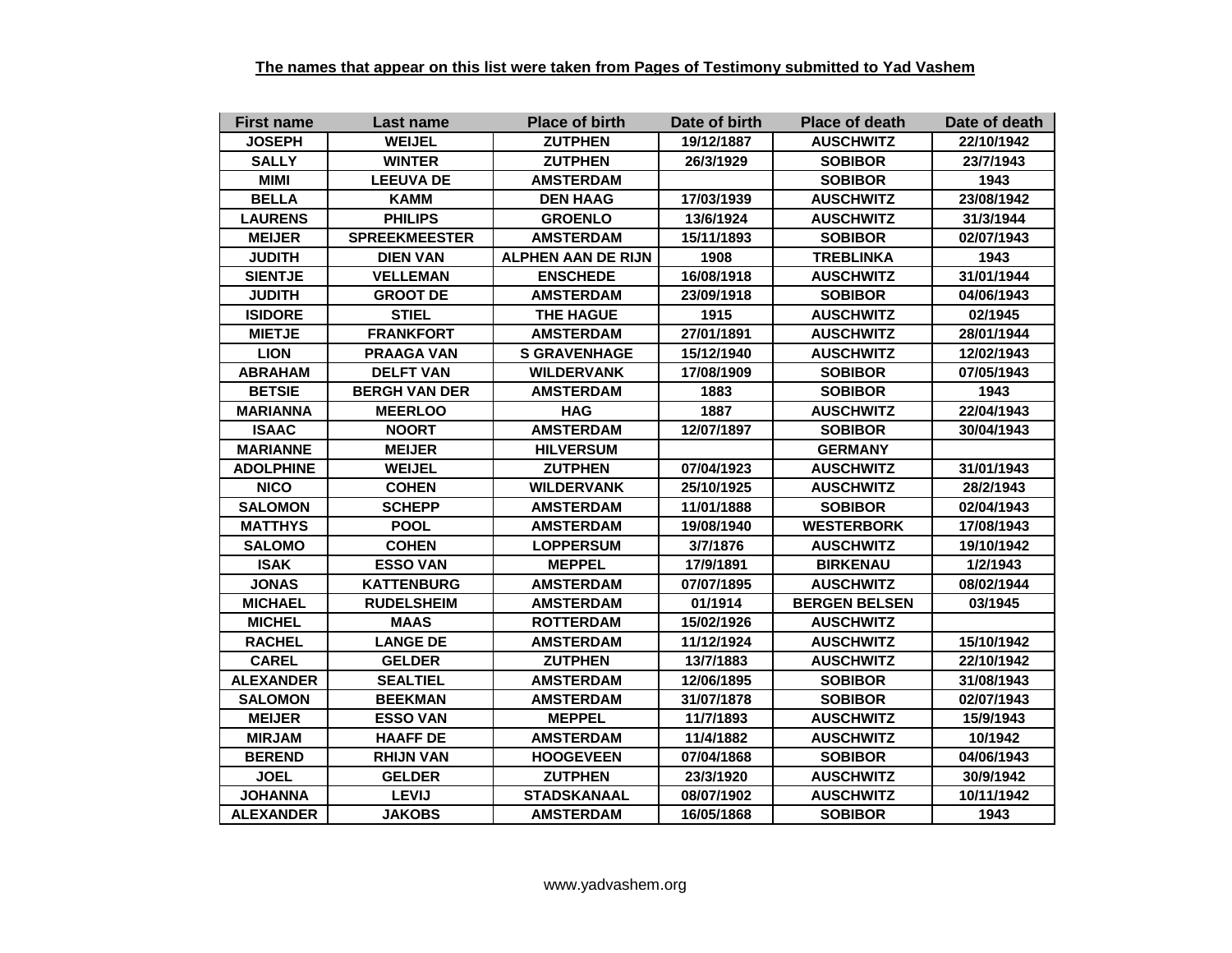| <b>First name</b> | Last name         | <b>Place of birth</b> | Date of birth | <b>Place of death</b> | Date of death |
|-------------------|-------------------|-----------------------|---------------|-----------------------|---------------|
| <b>JOHANNA</b>    | <b>SCHENKKAN</b>  | <b>AMSTERDAM</b>      | 29/3/1890     | <b>AUSCHWITZ</b>      | 2/11/1942     |
| <b>JETTINA</b>    | <b>KNORRINGA</b>  | <b>UITHUIZEN</b>      | 01/12/1920    | <b>AUSCHWITZ</b>      | 23/11/1942    |
| <b>SYGMUND</b>    | <b>ZUIDEN VAN</b> | <b>ENSCHEDE</b>       | 19/02/1898    | <b>AUSCHWITZ</b>      | 29/02/1944    |
| <b>JEANETTE</b>   | <b>THIJN VAN</b>  | <b>AMSTERDAM</b>      | 03/01/1878    | <b>SOBIBOR</b>        |               |
| <b>HENRIETTE</b>  | <b>LANDAN</b>     | <b>AMSTERDAM</b>      | 28/11/1938    | <b>AUSCHWITZ</b>      | 14/10/1944    |
| <b>PHILLIPH</b>   | <b>SEALTIEL</b>   | <b>AMSTERDAM</b>      | 22/08/1932    | <b>SOBIBOR</b>        | 05/03/1943    |
| <b>LOUIS</b>      | <b>KOPPEL</b>     | <b>ZUTPHEN</b>        | 27/7/1876     | <b>MAUTHAUSEN</b>     | 9/11/1942     |
| KITI              | <b>PACH</b>       | <b>AMSTERDAM</b>      | 1902          | <b>AUSCHWITZ</b>      | 1943          |
| <b>SAARTJE</b>    | <b>OPPENHEIM</b>  | <b>VLAGTWEDDE</b>     | 01/01/1898    | <b>SOBIBOR</b>        | 20/03/1943    |
| <b>HENDRIK</b>    | <b>COHEN</b>      | <b>HAARLEM</b>        | 05/09/1919    | <b>SOBIBOR</b>        | 11/06/1943    |
| <b>MIRJAM</b>     | <b>COUZIJN</b>    | <b>AMSTERDAM</b>      | 23/8/1941     | <b>AUSCHWITZ</b>      | 28/8/1942     |
| <b>KARL</b>       | <b>ZILVERSMIT</b> | <b>HENGELO</b>        | 06/06/1888    | <b>LUBLIN</b>         |               |
| <b>JOSEF</b>      | <b>WEIJEL</b>     | <b>ZWOLLE</b>         | 09/10/1921    | <b>BOBREK</b>         | 31/03/1943    |
| <b>JOZEF</b>      | <b>GAZAN</b>      | <b>AMSTERDAM</b>      | 09/02/1923    | <b>SOBIBOR</b>        | 04/06/1943    |
| <b>HARTOG</b>     | <b>WARRADIJN</b>  | <b>AMSTERDAM</b>      | 12/07/1861    | <b>BIRKENAU</b>       | 05/02/1943    |
| <b>HENRI</b>      | <b>PRAAG VAN</b>  | <b>AMSTERDAM</b>      | 11/12/1918    | <b>JAWISZOWICE</b>    | 31/03/1944    |
| <b>ABRAHAM</b>    | <b>WEIJEL</b>     | <b>ZUTPHEN</b>        | 17/12/1876    | <b>AUSCHWITZ</b>      | 11/12/1942    |
| <b>FRITZ</b>      | <b>WEYL</b>       | <b>SHERTOGENBOSCH</b> | 25/03/1909    | <b>AUSCHWITZ</b>      |               |
| <b>NATHAN</b>     | <b>SWART</b>      | <b>AMSTERDAM</b>      | 09/1920       | <b>SOBIBOR</b>        |               |
| <b>MICHEL</b>     | <b>JONG DE</b>    | <b>ROTTERDAM</b>      | 30/04/1914    | <b>AUSCHWITZ</b>      | 30/09/1942    |
| <b>MAURITS</b>    | <b>MOUWES</b>     | <b>AMSTERDAM</b>      | 18/02/1908    | <b>SOBIBOR</b>        | 04/06/1943    |
| <b>SALOMON</b>    | <b>PRAAG VAN</b>  | <b>AMSTERDAM</b>      | 15/06/1888    | <b>AUSCHWITZ</b>      | 03/10/1944    |
| <b>JOHANNA</b>    | <b>NOACH</b>      | <b>ZUTPHEN</b>        | 20/04/1909    | <b>AUSCHWITZ</b>      | 27/11/1942    |
| <b>SUSANNE</b>    | <b>SWALUW</b>     | <b>ROTTERDAM</b>      | 28/01/1913    | <b>SOBIBOR</b>        | 23/04/1943    |
| <b>MAURITS</b>    | <b>SEALTIEL</b>   | <b>AMSTERDAM</b>      | 14/10/1910    | <b>AUSCHWITZ</b>      | 08/01/1944    |
| <b>BELLA</b>      | <b>MAANDAG</b>    | <b>AMSTERDAM</b>      | 26/09/1933    | <b>AUSCHWITZ</b>      |               |
| <b>BETJE</b>      | <b>BEUGEN VAN</b> | <b>DEN HAAG</b>       | 16/2/1881     | <b>SOBIBOR</b>        | 20/3/1943     |
| <b>HENDRIK</b>    | <b>BIEGEL</b>     | <b>GORINCHEM</b>      | 06/1900       | <b>DEN HAAG</b>       | 06/1943       |
| <b>JEANNETTE</b>  | <b>PACH</b>       | <b>AMSTERDAM</b>      | 23/12/1912    | <b>AUSCHWITZ</b>      | 08/02/1943    |
| <b>PHILIP</b>     | <b>SCHAIER</b>    | <b>DEN HAAG</b>       | 08/11/1922    | <b>BERGEN BELSEN</b>  |               |
| <b>CLARA</b>      | <b>SWAAP</b>      | <b>AMSTERDAM</b>      |               | <b>WESTERBORK</b>     | 1942          |
| <b>JACOB</b>      | <b>KOPPEL</b>     | <b>ZUTPHEN</b>        | 1922          | <b>AUSCHWITZ</b>      | 1944          |
| <b>CELIENTJE</b>  | <b>KYL</b>        | <b>AMSTERDAM</b>      | 24/05/1921    | <b>AUSCHWITZ</b>      | 20/08/1942    |
| <b>ABRAHAM</b>    | <b>WOLF DE</b>    | <b>LEIDEN</b>         | 27/02/1878    | <b>SOBIBOR</b>        | 02/07/1943    |
| <b>MARTIJN</b>    | <b>KOPPEL</b>     | <b>ZUTPHEN</b>        | 1924          | <b>SOBIBOR</b>        |               |
| <b>VROUWTJE</b>   | <b>MULLEM</b>     | <b>HOORN</b>          | 03/06/1863    | <b>SOBIBOR</b>        | 09/04/1943    |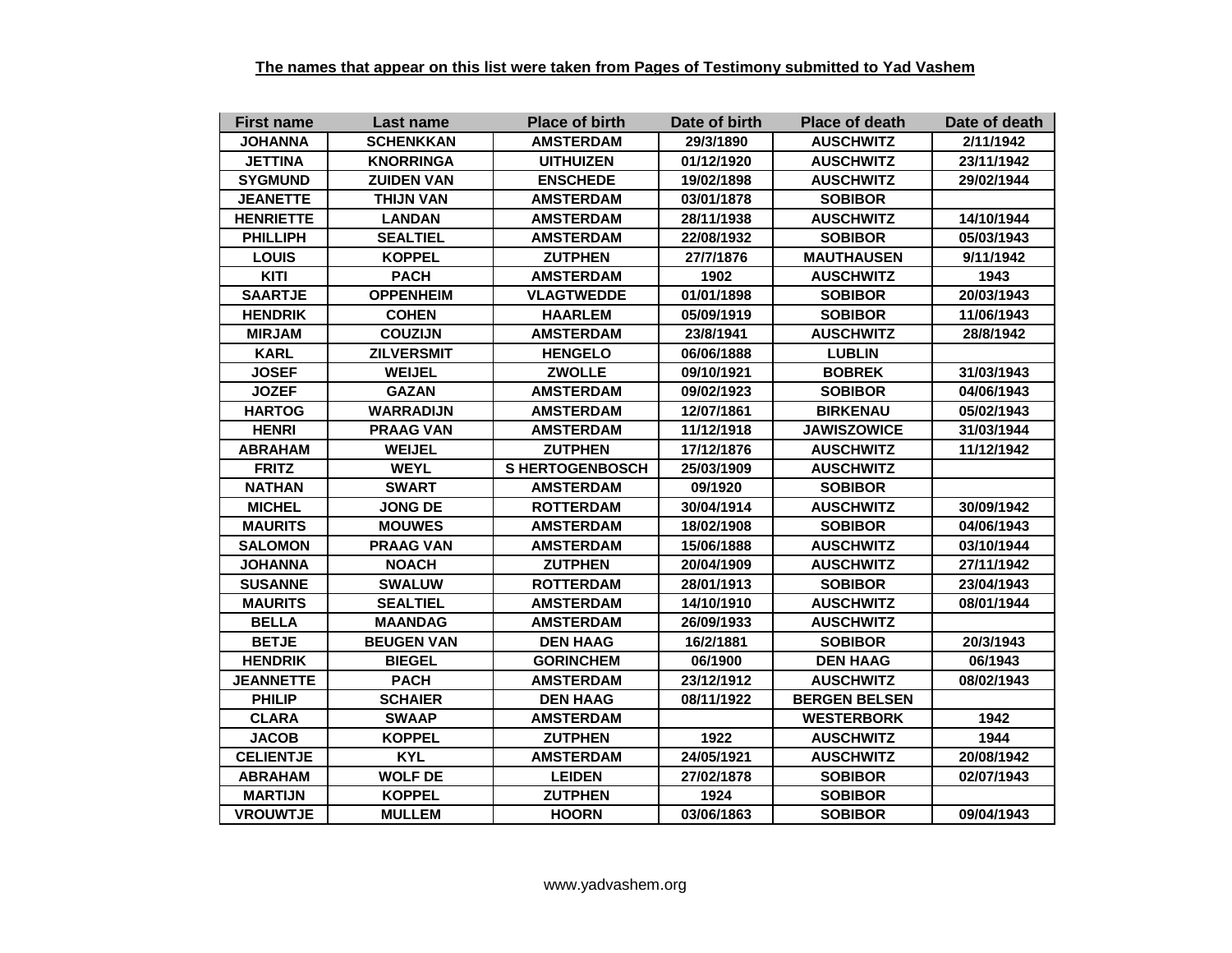| <b>First name</b> | Last name               | <b>Place of birth</b> | Date of birth | <b>Place of death</b> | Date of death |
|-------------------|-------------------------|-----------------------|---------------|-----------------------|---------------|
| <b>SCHOONTJE</b>  | <b>JUDELS</b>           | <b>AMSTERDAM</b>      | 26/07/1936    | <b>AUSCHWITZ</b>      | 19/02/1943    |
| <b>MARGARETHA</b> | <b>DE JONG</b>          | <b>AMSTERDAM</b>      | 31/07/1918    | <b>AUSCHWITZ</b>      | 16/08/1942    |
| <b>AARON</b>      | <b>DINSDAG</b>          | <b>AMSTERDAM</b>      | 21/04/1885    | <b>SOBIBOR</b>        | 04/06/1943    |
| <b>MEIJER</b>     | <b>VETERMAN</b>         | <b>ZWOLLE</b>         | 06/11/1920    | <b>AUSCHWITZ</b>      | 28/02/1943    |
| <b>PHILIPPUS</b>  | <b>COHEN</b>            | <b>DELFZIJL</b>       | 10/12/1874    | <b>AUSCHWITZ</b>      | 22/10/1943    |
| <b>MARIANNE</b>   | <b>PLAS</b>             | <b>AMSTERDAM</b>      | 14/2/1885     | <b>AUSCHWITZ</b>      | 25/1/1943     |
| <b>ABRAHAM</b>    | <b>MOL</b>              | <b>DEN HAAG</b>       | 16/1/1869     | <b>AUSCHWITZ</b>      | 9/11/1942     |
| <b>LEVY</b>       | <b>BARZELAY</b>         | <b>AMSTERDAM</b>      | 01/02/1894    | <b>AUSCHWITZ</b>      | 1943          |
| <b>HENRI</b>      | <b>SLUIS VAN DER</b>    | <b>AMSTERDAM</b>      | 31/01/1898    | <b>AUSCHWITZ</b>      |               |
| <b>ROOSJE</b>     | <b>GELDER VAN</b>       | <b>VEENDAM</b>        | 22/1/1920     | <b>SOBIBOR</b>        |               |
| <b>JUDITH</b>     | <b>MEIJERS</b>          | <b>BRUMMEN</b>        | 13/12/1919    | <b>SOBIBOR</b>        | 14/5/1943     |
| <b>ROSEMARIE</b>  | <b>BERGH VAN DEN</b>    | <b>NIJMEGEN</b>       | 25/07/1936    | <b>AUSCHWITZ</b>      | 11/12/1944    |
| <b>MIETJE</b>     | <b>DORMITS</b>          | <b>ZUTPHEN</b>        | 17/7/1914     | <b>AUSCHWITZ</b>      | 1/2/1943      |
| <b>NATHAN</b>     | <b>SWART</b>            | <b>AMSTERDAM</b>      | 09/1920       | <b>SOBIBOR</b>        |               |
| <b>BETJE</b>      | <b>ADELSBERGEN VAN</b>  | <b>HOORN</b>          | 30/08/1873    | <b>SOBIBOR</b>        | 13/03/1943    |
| <b>ALEXANDER</b>  | <b>JUDELS</b>           | <b>AMSTERDAM</b>      | 08/09/1911    | <b>AUSCHWITZ</b>      | 30/04/1943    |
| <b>RAPHAEL</b>    | <b>SEALTIEL</b>         | <b>AMSTERDAM</b>      | 29/06/1892    | <b>AUSCHWITZ</b>      | 01/11/1942    |
| <b>HENNY</b>      | <b>LEVIE</b>            | <b>STADSKANAAL</b>    | 18/08/1910    | <b>AUSCHWITZ</b>      | 27/11/1942    |
| <b>MEIJER</b>     | <b>JUDELS</b>           | <b>AMSTERDAM</b>      | 13/07/1908    | <b>AUSCHWITZ</b>      | 03/09/1942    |
| <b>JEANETTE</b>   | <b>MEIJER</b>           | STADSKANAAL           | 06/12/1892    | <b>AUSCHWITZ</b>      | 08/10/1942    |
| <b>PHILIP</b>     | <b>BLANKENSTEIN VAN</b> | <b>OUDERKIRK</b>      | 21/02/1886    | <b>AUSCHWITZ</b>      | 15/10/1944    |
| <b>ROOSJE</b>     | <b>GELDER VAN</b>       | <b>VEENDAM</b>        | 22/1/1920     | <b>SOBIBOR</b>        | 20/3/1943     |
| <b>RACHEL</b>     | <b>KOLLEM VAN</b>       | <b>AMSTERDAM</b>      | 25/11/1886    | <b>SOBIBOR</b>        | 04/06/1943    |
| <b>HENRIETTE</b>  | <b>MUG</b>              | <b>AMSTERDAM</b>      | 23/06/1912    | <b>AUSCHWITZ</b>      | 30/09/1942    |
| <b>ALEXANDER</b>  | <b>WOLFF</b>            | <b>VENLO</b>          | 08/05/1904    | <b>AUSCHWITZ</b>      |               |
| <b>NATHAN</b>     | <b>PELS</b>             | <b>DELFZIJL</b>       | 19/10/1872    | <b>AUSCHWITZ</b>      | 15/10/1942    |
| <b>MICHEL</b>     | <b>BLOEMENDAL</b>       | <b>WINSCHOTEN</b>     | 15/11/1883    | <b>SOBIBOR</b>        | 23/07/1943    |
| <b>MARIANNE</b>   | <b>LOOTSTEEN</b>        | <b>AMSTERDAM</b>      | 23/5/1913     | <b>AUSCHWITZ</b>      | 31/01/1944    |
| <b>ISIDOR</b>     | <b>GROEN</b>            | <b>AMSTERDAM</b>      | 21/01/1909    | <b>WARSAW</b>         | 1944          |
| <b>HENRIETTE</b>  | <b>RHIJN VAN</b>        | <b>ENSCHEDE</b>       | 10/06/1936    | <b>AUSCHWITZ</b>      | 17/10/1942    |
| <b>MEYER</b>      | <b>KNOOP</b>            | <b>AMSTERDAM</b>      | 10/08/1920    | <b>SOBIBOR</b>        | 28/05/1943    |
| <b>ISAAC</b>      | <b>SEALTIEL</b>         | <b>AMSTERDAM</b>      | 16/10/1895    | <b>MALAPANE</b>       | 31/12/1942    |
| <b>MAGDALINA</b>  | <b>MONASCH</b>          | <b>BOXMEER</b>        | 08/09/1919    | <b>AUSCHWITZ</b>      | 18/11/1942    |
| <b>MARIE</b>      | <b>COHEN</b>            | <b>LEEK</b>           | 31/5/1886     | <b>AUSCHWITZ</b>      | 1/10/1942     |
| <b>CLARA</b>      | <b>WEEZEL</b>           | <b>HARDERWIJK</b>     |               | <b>UNKNOWN</b>        |               |
| <b>BETJE</b>      | <b>NOACH</b>            | <b>ZUTPHEN</b>        | 25/2/1883     | <b>AUSCHWITZ</b>      | 26/1/1943     |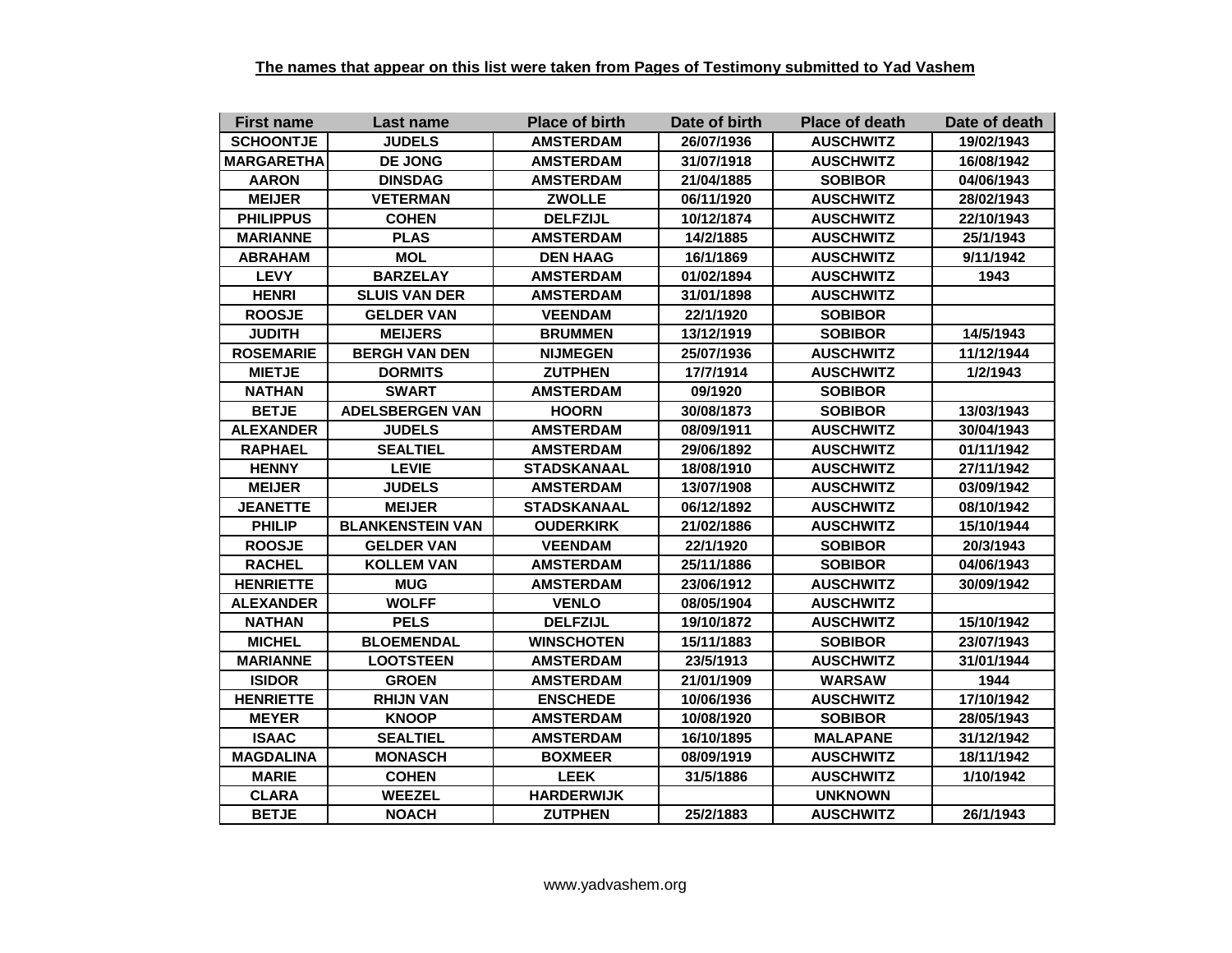| <b>First name</b> | Last name             | <b>Place of birth</b>  | Date of birth | <b>Place of death</b> | Date of death |
|-------------------|-----------------------|------------------------|---------------|-----------------------|---------------|
| <b>MOSES</b>      | <b>WIERA</b>          | <b>AMSTERDAM</b>       | 1891          | <b>AUSCHWITZ</b>      | 1943          |
| <b>COENRAAD</b>   | <b>LEZER</b>          | <b>ASSEN</b>           | 14/07/1875    | <b>SOBIBOR</b>        | 1942          |
| <b>KAREL</b>      | <b>PHILIPS</b>        | <b>ZUTPHEN</b>         | 26/10/1913    | <b>AUSCHWITZ</b>      | 30/4/1943     |
| <b>ISAAC</b>      | <b>SEALTIEL</b>       | <b>AMSTERDAM</b>       | 13/11/1915    | <b>AUSCHWITZ</b>      | 30/07/1942    |
| <b>WILHELMINA</b> | <b>PHILIPSE</b>       | <b>AMSTERDAM</b>       | 1892          | <b>SOBIBOR</b>        | 1943          |
| <b>MAURITS</b>    | <b>ROOD</b>           | <b>THE HAGUE</b>       | 05/02/1916    | <b>AUSCHWITZ</b>      | 1943          |
| <b>SIENTJE</b>    | <b>ESSO VAN</b>       | <b>MEPPEL</b>          | 19/1/1887     | <b>AUSCHWITZ</b>      | 19/2/1943     |
| <b>JOHANNA</b>    | <b>MEYER</b>          | <b>ZALTBOMMEL</b>      |               | <b>AUSCHWITZ</b>      | 1942          |
| <b>BERTHA</b>     | <b>VROMEN</b>         | <b>AMSTERDAM</b>       | 29/7/1880     | <b>AUSCHWITZ</b>      | 27/11/1942    |
| <b>MARY</b>       | <b>WENNEK</b>         | <b>ZANDVOORT</b>       | 14/8/1923     | <b>SOBIBOR</b>        | 31/5/1943     |
| <b>MARIE</b>      | <b>GELDER VAN</b>     | <b>ROTTERDAM</b>       | 29/05/1916    | <b>FRIESLAND</b>      | 1944          |
| <b>MIMI</b>       | <b>SLUIS VAN DER</b>  | <b>GRONINGEN</b>       |               | <b>AUSCHWITZ</b>      |               |
| <b>NANETTE</b>    | <b>DE JONG</b>        | <b>AMSTERDAM</b>       | 21/02/1884    | <b>SOBIBOR</b>        | 09/07/1943    |
| <b>HENRI</b>      | <b>HEIJDEN</b>        | <b>GRONINGEN</b>       | 1888          | <b>AUSCHWITZ</b>      | 1943          |
| <b>MARIANNA</b>   | <b>SPEIJER</b>        | <b>AMSTERDAM</b>       | 28/12/1883    | <b>AUSCHWITZ</b>      | 6/10/1944     |
| <b>ROOSJE</b>     | <b>POTS</b>           | <b>AMSTERDAM</b>       | 07/12/1924    | <b>SOBIBOR</b>        | 04/04/1943    |
| <b>ABRAHAM</b>    | <b>CARANSA</b>        | <b>AMSTERDAM</b>       | 1870          | <b>BIRKENAU</b>       | 1942          |
| <b>SALOMON</b>    | <b>TOKKIE</b>         | <b>DEN HAAG</b>        | 12/10/1901    | <b>AUSCHWITZ</b>      | 21/01/1943    |
| <b>JULES</b>      | <b>BORSTROCK</b>      | <b>AMSTERDAM</b>       | 28/07/1942    | <b>AUSCHWITZ</b>      | 01/02/1943    |
| <b>HENRIETTE</b>  | <b>LEVIE</b>          | <b>AMSTERDAM</b>       | 06/11/1890    | <b>SOBIBOR</b>        | 04/1943       |
| <b>FRED</b>       | <b>WATERMAN</b>       | <b>WINSCHOTEN</b>      | 11/1939       | <b>SOBIBOR</b>        | 02/03/1943    |
| <b>JUDITH</b>     | <b>SLAGER</b>         | <b>ARNHEM</b>          | 22/2/1871     | <b>SOBIBOR</b>        | 14/5/1943     |
| <b>MARTINUS</b>   | <b>VAN DER HEYDEN</b> | <b>S HERTOGENBOSCH</b> | 19/01/1913    | <b>SOBIBOR</b>        | 1944          |
| <b>NATHAN</b>     | <b>WURMS</b>          | <b>AMSTERDAM</b>       | 04/01/1918    | <b>AUSCHWITZ</b>      | 02/08/1944    |
| <b>MIETJE</b>     | <b>GRANAAT</b>        | <b>HOORN</b>           | 31/10/1874    | <b>SOBIBOR</b>        | 09/07/1943    |
| <b>RACHEL</b>     | <b>RABBIE</b>         | <b>AMSTERDAM</b>       | 02/09/1892    | <b>SOBIBOR</b>        | 28/05/1943    |
| <b>ISAAC</b>      | <b>SEALTIEL</b>       | <b>AMSTERDAM</b>       | 04/10/1917    | <b>VUGHT</b>          | 15/05/1943    |
| <b>NATHAN</b>     | <b>VOMBERG</b>        | <b>ZUTPHEN</b>         | 1944          | <b>CENTRAL EUROPE</b> | 1944          |
| <b>JOSEPHINE</b>  | <b>BUIJTEKANT</b>     | <b>AMSTERDAM</b>       |               | <b>AUSCHWITZ</b>      | 1942          |
| <b>JETTY</b>      | <b>GELDER VAN</b>     | <b>HILVERSUM</b>       | 11/05/1896    | <b>BIRKENAU</b>       | 14/10/1944    |
| <b>NIKO</b>       | <b>HARTOG DEN</b>     | <b>HILVERSUM</b>       | 1921          | <b>AUSCHWITZ</b>      | 1943          |
| <b>JACOB</b>      | <b>COOPMAN</b>        | <b>AMSTERDAM</b>       | 20/12/1896    | <b>AUSCHWITZ</b>      | 31/10/1942    |
| <b>IZAK</b>       | <b>WEIJEL</b>         | <b>ZUTPHEN</b>         | 3/4/1904      | <b>AUSCHWITZ</b>      | 24/9/1943     |
| <b>REBECCA</b>    | <b>EISSENDRATH</b>    | <b>AMSTERDAM</b>       |               | <b>AUSCHWITZ</b>      |               |
| <b>RAALTJE</b>    | <b>SEALTIEL</b>       | <b>AMSTERDAM</b>       | 01/05/1890    | <b>SOBIBOR</b>        | 09/07/1943    |
| <b>SAARTJE</b>    | <b>HES DE</b>         | <b>DELFZIJL</b>        | 12/4/1868     | <b>AUSCHWITZ</b>      | 5/2/1943      |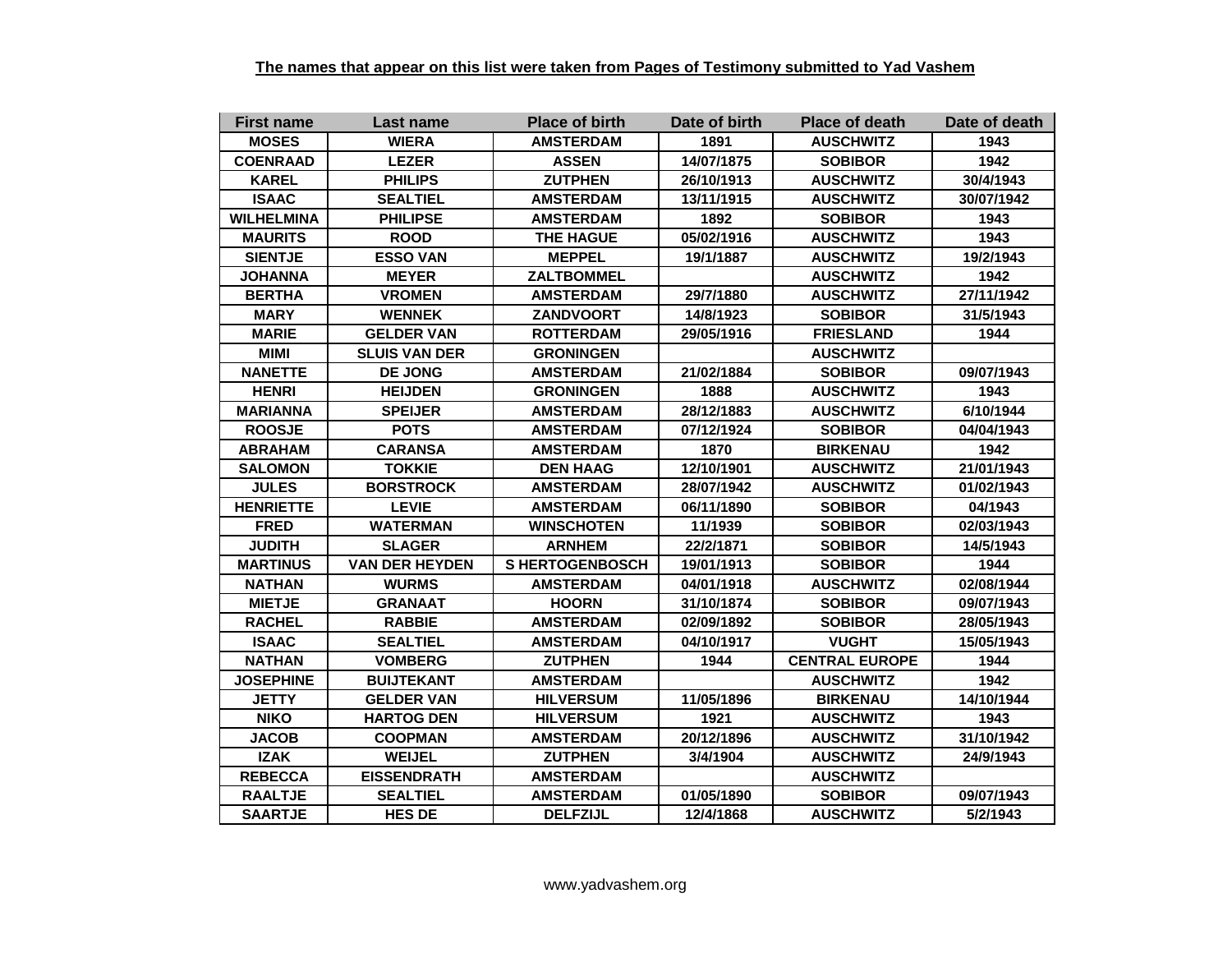| <b>First name</b> | Last name            | <b>Place of birth</b> | Date of birth | <b>Place of death</b> | Date of death |
|-------------------|----------------------|-----------------------|---------------|-----------------------|---------------|
| <b>MOZES</b>      | <b>LIPSCHITS</b>     | <b>ZUTPHEN</b>        | 14/9/1932     | <b>AUSCHWITZ</b>      | 27/11/1942    |
| <b>JACOB</b>      | <b>JACOBS</b>        | <b>BORNE</b>          | 30/10/1891    | <b>AUSCHWITZ</b>      | 24/09/1943    |
| <b>ROOSJE</b>     | <b>KNEGJE</b>        | <b>AMSTERDAM</b>      | 03/04/1931    | <b>AUSCHWITZ</b>      | 25/01/1943    |
| <b>MAURITS</b>    | <b>AUSSEN</b>        | <b>ZUTPHEN</b>        | 05/01/1930    | <b>AUSCHWITZ</b>      | 07/12/1942    |
| <b>MAURITS</b>    | <b>SEALTIEL</b>      | <b>AMSTERDAM</b>      | 14/10/1910    | <b>AUSCHWITZ</b>      | 08/01/1944    |
| <b>NAPHTALI</b>   | <b>SEALTIEL</b>      | <b>AMSTERDAM</b>      | 06/12/1888    | <b>AUSCHWITZ</b>      | 02/11/1942    |
| <b>GITL</b>       | <b>WATERMAN</b>      | <b>AMSTERDAM</b>      | 1895          | <b>AUSCHWITZ</b>      | 1943          |
| <b>LOUIS</b>      | <b>STERNFELD</b>     | <b>ZUTPHEN</b>        | 10/2/1864     | <b>SOBIBOR</b>        | 14/5/1943     |
| <b>MIETJE</b>     | <b>SEALTIEL</b>      | <b>AMSTERDAM</b>      | 08/10/1922    | <b>AUSCHWITZ</b>      | 07/09/1942    |
| <b>LION</b>       | <b>MEIJERS</b>       | <b>ZUTPHEN</b>        | 11/12/1933    | <b>SOBIBOR</b>        | 11/6/1943     |
| <b>IZAK</b>       | <b>DORMITS</b>       | <b>ZUTPHEN</b>        | 11/2/1925     | <b>AUSCHWITZ</b>      | 31/3/1944     |
| <b>MOZES</b>      | <b>KAR VAN DE</b>    | <b>AMSTERDAM</b>      | 27/07/1888    | <b>AUSCHWITZ</b>      | 07/09/1942    |
| <b>MEYER</b>      | <b>VAN DER KOUS</b>  | <b>AMSTERDAM</b>      | 23/05/1929    | <b>AUSCHWITZ</b>      | 09/11/1942    |
| <b>SALLY</b>      | <b>KNORRINGA</b>     | <b>UITHUIZEN</b>      | 04/02/1888    | <b>AUSCHWITZ</b>      | 17/09/1943    |
| <b>RICHEL</b>     | <b>MUG</b>           | <b>WISCH</b>          | 18/07/1883    | <b>AUSCHWITZ</b>      | 26/02/1943    |
| <b>ABRAHAM</b>    | <b>GELDER VAN</b>    | <b>ZUTPHEN</b>        | 11/01/1884    | <b>AUSCHWITZ</b>      | 27/11/1942    |
| <b>MARCUS</b>     | <b>KANTEMAN</b>      | <b>ENSCHEDE</b>       | 17/5/1876     | <b>SOBIBOR</b>        | 30/4/1943     |
| <b>BLOEME</b>     | <b>SLUIS VAN DER</b> | <b>AMSTERDAM</b>      | 10/03/1924    | <b>AUSCHWITZ</b>      | 03/09/1943    |
| <b>JOZEF</b>      | <b>AGSTERIBBE</b>    | <b>AMSTERDAM</b>      | 02/04/1895    | <b>SOBIBOR</b>        | 04/06/1943    |
| <b>ISAAC</b>      | <b>ROODVELDT</b>     | <b>AMSTERDAM</b>      | 08/01/1921    | <b>MAUTHAUSEN</b>     | 06/09/1941    |
| <b>RACHEL</b>     | <b>MOL</b>           | <b>DEN HAAG</b>       | 20/6/1906     | <b>AUSCHWITZ</b>      | 1/11/1942     |
| <b>ROOSJE</b>     | <b>WALG</b>          | <b>AMSTERDAM</b>      | 26/07/1930    | <b>SOBIBOR</b>        | 04/06/1943    |
| <b>ABRAHAM</b>    | <b>MEIJERS</b>       | <b>BRUMMEN</b>        | 30/9/1915     | <b>CENTRAL EUROPE</b> | 9/5/1945      |
| <b>HENDRIKJE</b>  | <b>BESEME VAN</b>    | <b>ONSTWEDDE</b>      | 23/01/1892    | <b>SOBIBOR</b>        | 04/06/1943    |
| <b>CLARA</b>      | <b>WEIJEL</b>        | <b>ARNHEM</b>         | 29/10/1877    | <b>SOBIBOR</b>        | 14/03/1943    |
| <b>GRIETJE</b>    | <b>SWAAN DE</b>      | <b>UTRECHT</b>        | 25/01/1874    | <b>AUSCHWITZ</b>      |               |
| <b>JOHANNE</b>    | <b>COHEN</b>         | <b>ONSTWEDDE</b>      | 28/12/1914    | <b>AUSCHWITZ</b>      | 19/10/1942    |
| <b>MARIANNA</b>   | <b>SPEIJER</b>       | <b>AMSTERDAM</b>      | 28/12/1883    | <b>AUSCHWITZ</b>      | 6/10/1944     |
| <b>TRIJNTJE</b>   | <b>MEIJERS</b>       | <b>ZUTPHEN</b>        | 14/6/1932     | <b>SOBIBOR</b>        | 11/6/1943     |
| <b>BETJE</b>      | <b>GOUDSMIT</b>      | <b>AMSTERDAM</b>      | 21/12/1884    | <b>SOBIBOR</b>        | 9/4/1943      |
| <b>HARTOG</b>     | <b>COHEN</b>         | <b>ZUTPHEN</b>        | 5/10/1890     | <b>MAUTHAUSEN</b>     | 23/10/1941    |
| <b>MEIJER</b>     | <b>SPREEKMEESTER</b> | <b>AMSTERDAM</b>      | 15/11/1893    | <b>SOBIBOR</b>        | 02/07/1943    |
| <b>MENO</b>       | <b>LIIUW DE</b>      | <b>AMSTERDAM</b>      | 1920          | <b>AUSCHWITZ</b>      | 1943          |
| <b>LOUIS</b>      | <b>SCHENKKAN</b>     | <b>AMSTERDAM</b>      | 29/01/1915    | <b>MAUTHAUSEN</b>     | 14/10/1941    |
| <b>ABRAHAM</b>    | <b>WEIJEL</b>        | <b>ZUTPHEN</b>        | 29/4/1875     | <b>SOBIBOR</b>        | 14/5/1943     |
| <b>ANTONETTE</b>  | <b>STERNFELD</b>     | <b>ZUTPHEN</b>        | 7/12/1895     | <b>SOBIBOR</b>        | 11/6/1943     |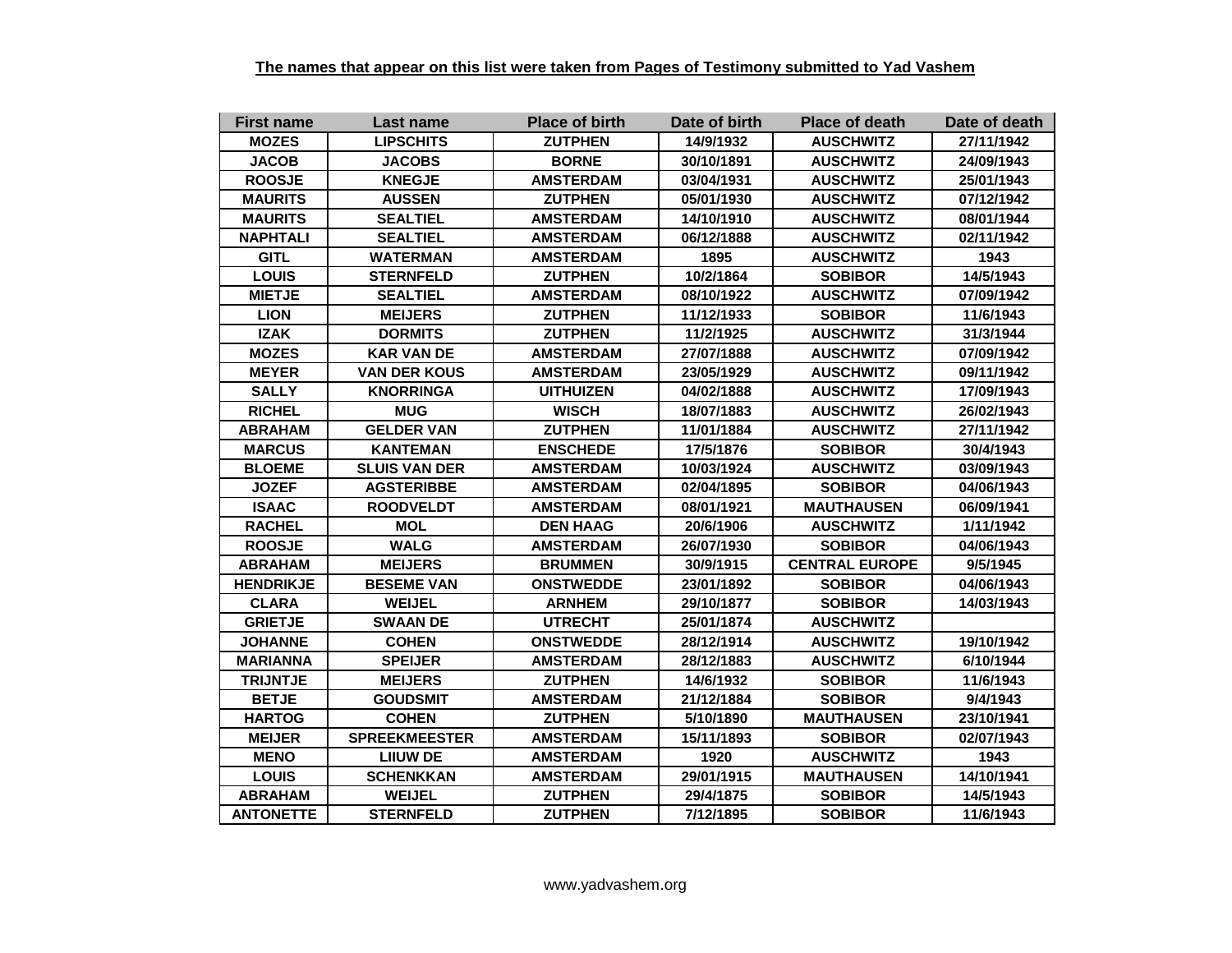| <b>First name</b> | Last name            | <b>Place of birth</b> | Date of birth | <b>Place of death</b> | Date of death |
|-------------------|----------------------|-----------------------|---------------|-----------------------|---------------|
| <b>MOZES</b>      | <b>KONIJN</b>        | <b>AMSTERDAM</b>      | 11/07/1877    | <b>BERGEN BELSEN</b>  | 25/04/1944    |
| <b>SALOMON</b>    | <b>WOODE VAN DER</b> | <b>AMSTERDAM</b>      | 05/09/1921    | <b>SOBIBOR</b>        | 23/04/1943    |
| <b>SARLINE</b>    | <b>HESSEN VAN</b>    | <b>AMSTERDAM</b>      | 13/8/1884     | <b>AUSCHWITZ</b>      | 8/4/1944      |
| <b>BERENDJE</b>   | <b>SCHELVIS</b>      | <b>ONSTWEDDE</b>      | 18/04/1905    | <b>AUSCHWITZ</b>      | 02/08/1942    |
| <b>SIEGFRIED</b>  | <b>WEIJL</b>         | <b>GRONINGEN</b>      | 07/11/1899    | <b>AUSCHWITZ</b>      |               |
| <b>JOHANNA</b>    | <b>KOGEL</b>         | <b>EINDHOVEN</b>      | 15/01/1880    | <b>SOBIBOR</b>        |               |
| <b>REBECCA</b>    | <b>JAKOBS</b>        | <b>AMSTERDAM</b>      | 01/01/1918    | <b>THERESIENSTADT</b> |               |
| <b>JACOB</b>      | <b>THIJN VAN</b>     | <b>AMSTERDAM</b>      |               | <b>AUSCHWITZ</b>      | 22/10/1943    |
| <b>HARTOG</b>     | <b>ZWAAF</b>         | <b>AMSTERDAM</b>      |               | <b>AUSCHWITZ</b>      | 26/10/1942    |
| <b>LEVIE</b>      | <b>ENGELSCHMAN</b>   | <b>AMSTERDAM</b>      | 09/12/1884    | <b>AUSCHWITZ</b>      | 21/09/1942    |
| <b>AALTJE</b>     | <b>RHIJN VAN</b>     | <b>AMSTERDAM</b>      | 28/10/1880    | <b>SOBIBOR</b>        | 04/06/1943    |
| <b>MARTYN</b>     | <b>COHEN</b>         | <b>AMSTERDAM</b>      | 04/1939       | <b>SOBIBOR</b>        | 07/1943       |
| <b>MAURITS</b>    | <b>ROODVELDT</b>     | <b>AMSTERDAM</b>      | 09/12/1922    | <b>SOBIBOR</b>        | 02/04/1943    |
| <b>JONAS</b>      | <b>COEZIJN</b>       | <b>AMSTERDAM</b>      | 25/09/1921    | <b>AUSCHWITZ</b>      | 31/10/1942    |
| <b>HESTER</b>     | <b>SWAEP</b>         | <b>ROTTERDAM</b>      | 11/02/1923    | <b>AUSCHWITZ</b>      | 30/09/1942    |
| <b>RACHEL</b>     | <b>FRENK</b>         | <b>MEPPEL</b>         | 20/6/1897     | <b>SOBIBOR</b>        | 9/4/1943      |
| <b>CLARA</b>      | <b>KLEEREKOPER</b>   | <b>DEN HELDER</b>     | 21/11/1871    | <b>SOBIBOR</b>        | 23/06/1943    |
| <b>HENRIETTE</b>  | <b>BOLLEGRAAF</b>    | <b>GRONINGEN</b>      | 14/8/1913     | <b>AUSCHWITZ</b>      | 26/11/1942    |
| <b>ALBERTHA</b>   | <b>UITERWIJK</b>     | <b>ONSTWEDDE</b>      | 18/12/1906    | <b>RAVENSBRUCK</b>    | 27/03/1945    |
| <b>MARIE</b>      | <b>RHIJN VAN</b>     | <b>HILVERSUM</b>      | 14/07/1902    | <b>SOBIBOR</b>        | 04/06/1943    |
| <b>WILLIE</b>     | <b>VELLEMAN</b>      | <b>LEIDEN</b>         |               | <b>AUSCHWITZ</b>      | 1942          |
| <b>BERTHA</b>     | <b>WOLF</b>          | <b>ZUTPHEN</b>        | 13/05/1880    | <b>SOBIBOR</b>        | 1942          |
| <b>RACHEL</b>     | <b>BOS</b>           | <b>ZUTPHEN</b>        | 8/12/1900     | <b>AUSCHWITZ</b>      | 27/11/1942    |
| <b>JETTE</b>      | <b>THIJN VAN</b>     | <b>VLAGTWEDDE</b>     | 05/07/1862    | <b>AUSCHWITZ</b>      | 01/02/1943    |
| <b>FRITZ</b>      | <b>BLEIWEISS</b>     | <b>DEN HAAG</b>       |               | <b>AUSCHWITZ</b>      | 1943          |
| <b>BENJAMIN</b>   | <b>BLOEMENDAL</b>    | <b>AMSTERDAM</b>      | 02/05/1938    | <b>AUSCHWITZ</b>      | 08/10/1942    |
| <b>SIENTJE</b>    | <b>DORMITS</b>       | <b>RIJSSEN</b>        | 3/8/1893      | <b>SOBIBOR</b>        | 28/5/1943     |
| <b>JACOB</b>      | <b>ENGERS</b>        | <b>WINSCHOTEN</b>     | 21/12/1882    | <b>SOBIBOR</b>        | 21/05/1943    |
| <b>BRANCA</b>     | <b>WURMS</b>         | <b>WESTERBORK</b>     | 20/07/1943    | <b>AUSCHWITZ</b>      | 17/09/1943    |
| <b>CELLIE</b>     | <b>STRELISKI</b>     | <b>AMSTERDAM</b>      | 20/03/1867    | <b>AUSCHWITZ</b>      | 02/05/1943    |
| <b>JETTA</b>      | <b>JACOB</b>         | <b>ONSTWEDDE</b>      | 31/07/1907    | <b>AUSCHWITZ</b>      | 12/10/1942    |
| <b>ROZETTA</b>    | <b>SCHENKKAN</b>     | <b>AMSTERDAM</b>      | 2/5/1889      | <b>SOBIBOR</b>        | 20/3/1943     |
| <b>JOHANNA</b>    | <b>LEESER</b>        | <b>HASSELT</b>        | 13/01/1874    | <b>SOBIBOR</b>        | 23/04/1943    |
| <b>BENJAMIN</b>   | <b>ESSO VAN</b>      | <b>MEPPEL</b>         | 6/6/1895      | <b>SOBIBOR</b>        | 5/3/1943      |
| <b>BENNO</b>      | <b>KATS</b>          | <b>APELDOORN</b>      | 1877          | <b>BIRKENAU</b>       | 1942          |
| <b>HIJMAN</b>     | <b>SEALTIEL</b>      | <b>AMSTERDAM</b>      | 08/04/1935    | <b>AUSCHWITZ</b>      | 19/10/1942    |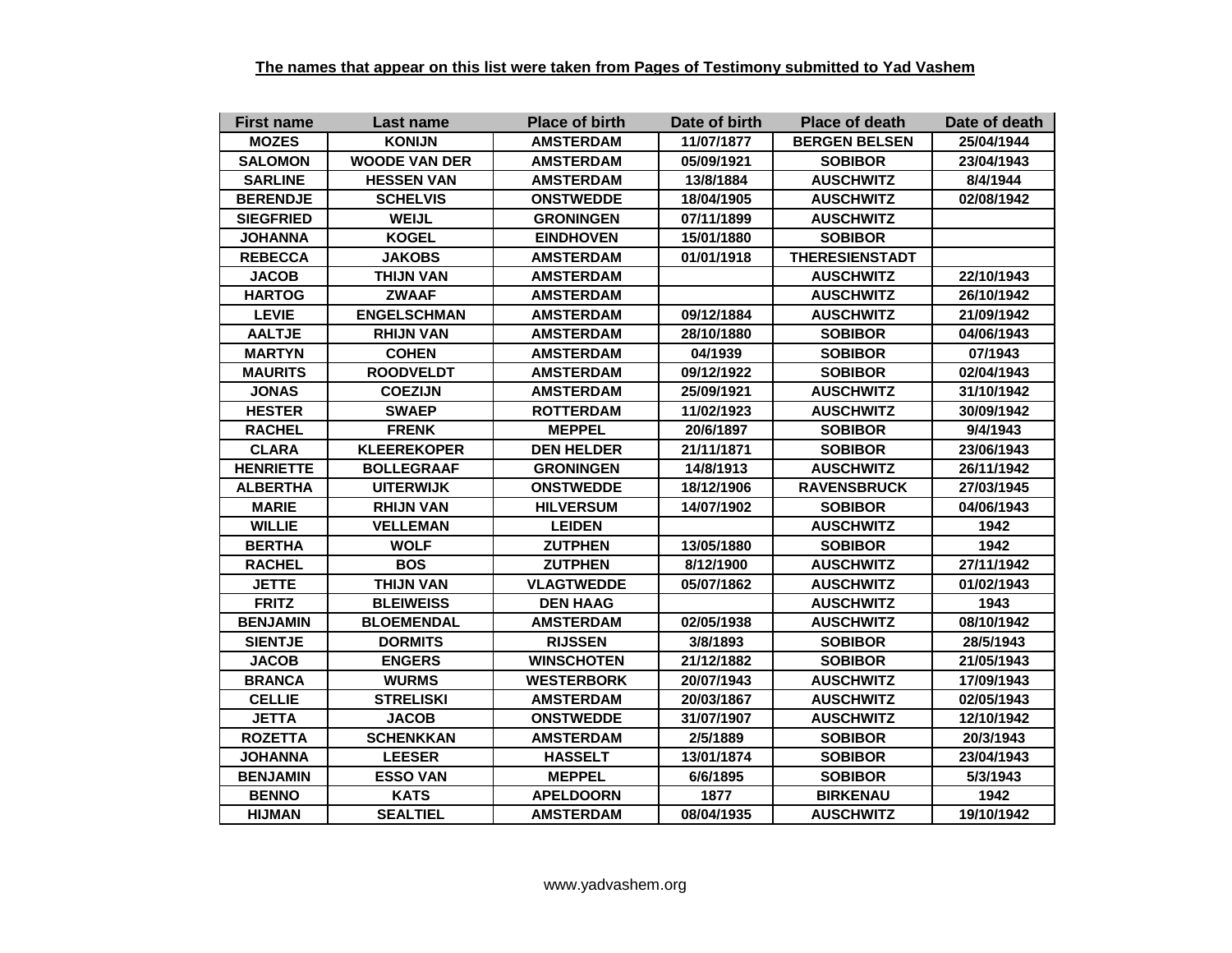| <b>First name</b> | Last name            | <b>Place of birth</b> | Date of birth | <b>Place of death</b> | Date of death |
|-------------------|----------------------|-----------------------|---------------|-----------------------|---------------|
| <b>CLARA</b>      | <b>SWARTZ</b>        | <b>AMSTERDAM</b>      |               | <b>UNKNOWN</b>        |               |
| <b>SALOMON</b>    | <b>RODRIQUES</b>     | <b>AMSTERDAM</b>      | 13/03/1929    | <b>AUSCHWITZ</b>      | 21/09/1942    |
| <b>HARRY</b>      | <b>HEYMANS</b>       | <b>GROENLO</b>        |               | <b>MAUTHAUSEN</b>     | 1942          |
| <b>HENRIETTE</b>  | <b>MULLER</b>        | <b>AMSTERDAM</b>      | 02/06/1894    | <b>BIRKENAU</b>       | 06/1943       |
| <b>CAREL</b>      | <b>WEIJEL</b>        | <b>ZUTPHEN</b>        | 29/10/1918    | <b>AUSCHWITZ</b>      | 25/01/1943    |
| <b>MARCUS</b>     | <b>COUZIJN</b>       | <b>AMSTERDAM</b>      | 25/12/1905    | <b>AUSCHWITZ</b>      | 28/8/1942     |
| <b>NETTIE</b>     | <b>BUIJTEKANT</b>    | <b>AMSTERDAM</b>      |               | <b>AUSCHWITZ</b>      | 1942          |
| <b>VROUWTJE</b>   | <b>DEEN</b>          | <b>HOORN</b>          | 03/09/1867    | <b>AUSCHWITZ</b>      | 14/01/1943    |
| <b>MOZES</b>      | <b>PRINS</b>         | <b>COEVORDEN</b>      | 02/03/1941    | <b>AUSCHWITZ</b>      | 1942          |
| <b>ROOSJE</b>     | <b>FRANKENHUIS</b>   | <b>ENSCHEDE</b>       | 09/09/1882    | <b>BERGEN BELSEN</b>  | 10/10/1944    |
| <b>NATHAN</b>     | <b>SEALTIEL</b>      | <b>DEN HAAG</b>       | 16/09/1898    | <b>AUSCHWITZ</b>      | 21/01/1943    |
| <b>IZAK</b>       | <b>GELDER</b>        | <b>ZUTPHEN</b>        | 30/8/1912     | <b>CENTRAL EUROPE</b> | 31/3/1944     |
| <b>SALOMON</b>    | <b>JOZEP</b>         | <b>ONSTWEDDE</b>      | 22/03/1896    | <b>AUSCHWITZ</b>      | 19/02/1943    |
| <b>MARIE</b>      | <b>GELDER VAN</b>    | <b>ROTTERDAM</b>      | 29/05/1916    | <b>FRIESLAND</b>      | 1944          |
| <b>LOUISA</b>     | <b>DIJK VAN</b>      | <b>WINSCHOTEN</b>     | 13/09/1883    | <b>AUSCHWITZ</b>      | 01/02/1943    |
| <b>JOSEPH</b>     | <b>BUIJTEKANT</b>    | <b>AMSTERDAM</b>      |               | <b>AUSCHWITZ</b>      | 1942          |
| <b>JOSEPH</b>     | <b>BUIJTEKANT</b>    | <b>AMSTERDAM</b>      | 26/12/1935    | <b>AUSCHWITZ</b>      | 07/1942       |
| <b>LEENDERT</b>   | <b>HOND DE</b>       | <b>AMSTERDAM</b>      | 1/11/1938     | <b>SOBIBOR</b>        | 16/7/1943     |
| <b>HEINTJE</b>    | <b>SWART</b>         | <b>AMSTERDAM</b>      | 26/01/1888    | <b>AUSCHWITZ</b>      | 02/11/1942    |
| <b>SALOMON</b>    | <b>MESSEL VAN</b>    | <b>HARLINGEN</b>      | 21/05/1892    | <b>BERGEN BELSEN</b>  | 01/1945       |
| <b>BLOEME</b>     | <b>DELFT VAN</b>     | <b>GRONINGEN</b>      |               | <b>AUSCHWITZ</b>      | 26/10/1942    |
| <b>RENEE</b>      | <b>JAKOBOWITZ</b>    | <b>AMSTERDAM</b>      | 08/05/1942    | <b>AUSCHWITZ</b>      | 17/07/1942    |
| <b>MOOS</b>       | <b>QUIROS</b>        | <b>AMSTERDAM</b>      |               | <b>AUSCHWITZ</b>      |               |
| <b>YAACOV</b>     | <b>MOSES</b>         | <b>HAGUE</b>          | 05/10/1894    | <b>SOBIBOR</b>        | 1943          |
| <b>RACHEL</b>     | <b>SCHENKKAN</b>     | <b>AMSTERDAM</b>      | 5/4/1876      | <b>SOBIBOR</b>        | 26/3/1943     |
| <b>ROSALIE</b>    | <b>SEALTIEL</b>      | <b>ROTTERDAM</b>      | 25/03/1905    | <b>SOBIBOR</b>        | 09/07/1943    |
| <b>JUDITH</b>     | <b>SEALTIEL</b>      | <b>AMSTERDAM</b>      | 30/08/1888    | <b>SOBIBOR</b>        | 09/07/1943    |
| <b>MICHAEL</b>    | <b>GOLDSTEEN</b>     | <b>HENGELO</b>        | 1875          | <b>AUSCHWITZ</b>      | 1942          |
| <b>REBECCA</b>    | <b>JONG DE</b>       | <b>NYMEGEN</b>        | 11/03/1933    | <b>AUSCHWITZ</b>      | 09/08/1942    |
| <b>MIENTJE</b>    | <b>JOZEP</b>         | <b>ZUTPHEN</b>        | 09/12/1902    | <b>AUSCHWITZ</b>      | 19/02/1943    |
| <b>SOPHIE</b>     | <b>CHASLER</b>       | <b>ROTTERDAM</b>      | 15/04/1914    | <b>AUSCHWITZ</b>      | 01/10/1942    |
| <b>SALOMON</b>    | <b>LEERAAR</b>       | <b>ZUTPHEN</b>        | 23/12/1916    | <b>AUSCHWITZ</b>      | 30/9/1942     |
| <b>ANTOINETTE</b> | <b>SEALTIEL</b>      | <b>AMSTERDAM</b>      | 01/06/1928    | <b>SOBIBOR</b>        | 02/07/1943    |
| <b>ALEXANDER</b>  | <b>VAN DYK</b>       | <b>GEFFEN</b>         | 08/04/1896    | <b>AUSCHWITZ</b>      | 01/05/1943    |
| <b>LOUIS</b>      | <b>MOSES</b>         | <b>UTRECHT</b>        |               | <b>BERGEN BELSEN</b>  |               |
| <b>ROBERT</b>     | <b>BERGH VAN DEN</b> | <b>THE HAGUE</b>      | 1922          | <b>DACHAU</b>         | 1944          |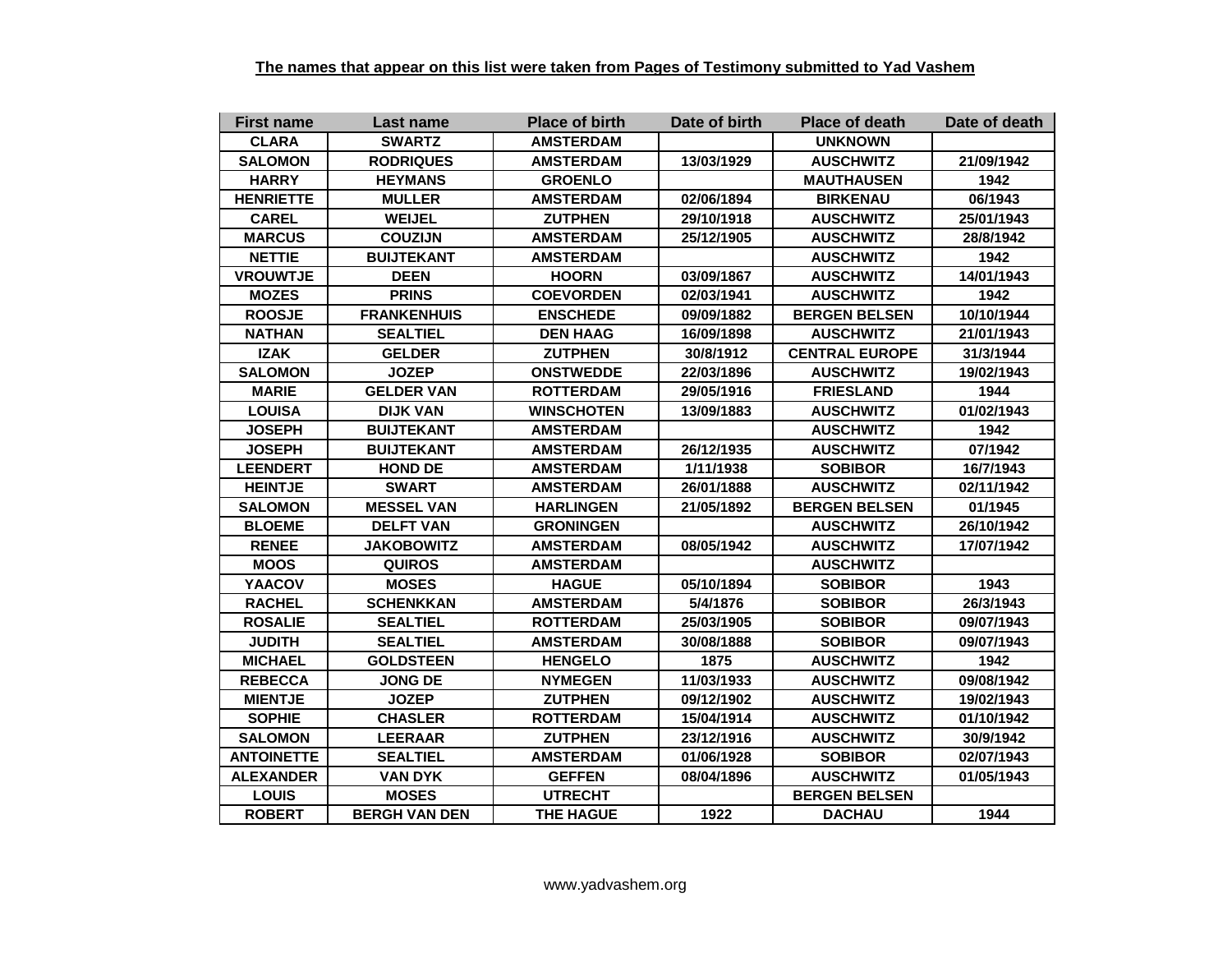| <b>First name</b> | Last name          | <b>Place of birth</b>     | Date of birth | <b>Place of death</b> | Date of death |
|-------------------|--------------------|---------------------------|---------------|-----------------------|---------------|
| <b>JACOB</b>      | <b>SEALTIEL</b>    | <b>AMSTERDAM</b>          | 25/08/1905    | <b>AUSCHWITZ</b>      | 28/02/1943    |
| <b>ASSER</b>      | <b>JUDELS</b>      | <b>AMSTERDAM</b>          | 02/01/1904    | <b>AUSCHWITZ</b>      | 30/04/1943    |
| <b>BEN</b>        | <b>MAANDAG</b>     | <b>AMSTERDAM</b>          |               | <b>AUSCHWITZ</b>      |               |
| <b>SALOMON</b>    | <b>LIPSCHITS</b>   | <b>ZUTPHEN</b>            | 3/8/1906      | <b>AUSCHWITZ</b>      | 28/2/1943     |
| <b>SOPHIA</b>     | <b>WAISVISZ</b>    | AMSTERDAM                 | 03/09/1873    | <b>AUSCHWITZ</b>      | 31/08/1942    |
| <b>NATHAN</b>     | <b>HIJMAN</b>      | <b>AMSTERDAM</b>          | 07/12/1909    | <b>AUSCHWITZ</b>      | 31/01/1943    |
| <b>LEVIE</b>      | <b>SCHENKKAN</b>   | <b>AMSTERDAM</b>          | 22/2/1933     | <b>AUSCHWITZ</b>      | 28/1/1944     |
| <b>HADASSA</b>    | <b>DRESDEN</b>     | <b>AMSTERDAM</b>          | 13/09/1879    | <b>SOBIBOR</b>        | 04/1943       |
| <b>PHILIP</b>     | <b>COHEN</b>       | <b>ALMELO</b>             | 04/05/1892    | <b>MAUTHAUSEN</b>     | 21/10/1941    |
| <b>MANUS</b>      | <b>BOS</b>         | <b>AMSTERDAM</b>          | 28/12/1890    | <b>SOBIBOR</b>        | 11/06/1943    |
| <b>MAURITS</b>    | <b>PHILIPS</b>     | <b>ZUTPHEN</b>            | 12/12/1935    | <b>SOBIBOR</b>        | 11/06/1943    |
| <b>GEERTRUIDA</b> | <b>WIJNSCHENK</b>  | <b>AMSTERDAM</b>          | 19/07/1912    | <b>BIRKENAU</b>       | 12/1943       |
| <b>MOURITZ</b>    | <b>ENGERS</b>      | <b>WINSCHOTEN</b>         | 11/01/1885    | <b>AUSCHWITZ</b>      | 19/10/1942    |
| <b>CATO</b>       | <b>GOTSCHALK</b>   | <b>AMSTERDAM</b>          |               | <b>AUSCHWITZ</b>      | 1942          |
| <b>NICO</b>       | <b>DIEN VAN</b>    | <b>ALPHEN AAN DE RIJN</b> | 1913          | <b>TREBLINKA</b>      | 1943          |
| <b>MARCUS</b>     | <b>ROOD</b>        | <b>THE HAGUE</b>          | 01/04/1879    | <b>SOBIBOR</b>        | 02/08/1943    |
| <b>ROOSJE</b>     | <b>MOL</b>         | <b>ROTTERDAM</b>          | 26/4/1923     | <b>AUSCHWITZ</b>      | 30/9/1942     |
| <b>KITTY</b>      | <b>ESSO VAN</b>    | <b>AMSTERDAM</b>          | 14/11/1932    | <b>SOBIBOR</b>        | 5/3/1943      |
| <b>ISAAC</b>      | <b>TROOSTWIJK</b>  | <b>AMSTERDAM</b>          | 24/12/1880    | <b>WESTERBORK</b>     | 28/11/1942    |
| <b>MARIANNE</b>   | <b>VAN LEEUWEN</b> | <b>AMSTERDAM</b>          | 6/3/1883      | <b>SOBIBOR</b>        | 21/5/1943     |
| <b>RUBEN</b>      | <b>POTS</b>        | <b>AMSTERDAM</b>          | 12/09/1930    | <b>SOBIBOR</b>        | 02/07/1943    |
| <b>MARIANNA</b>   | <b>VAN LEEUWEN</b> | <b>AMSTERDAM</b>          | 27/1/1938     | <b>SOBIBOR</b>        | 23/7/1943     |
| <b>MAURITS</b>    | <b>KIJZER</b>      | <b>AMSTERDAM</b>          | 17/03/1889    | <b>AUSCHWITZ</b>      | 12/02/1943    |
| <b>MEIJER</b>     | <b>SPETER</b>      | <b>ROTTERDAM</b>          | 09/07/1929    | <b>AUSCHWITZ</b>      | 23/04/1943    |
| <b>JOSEF</b>      | <b>BUTTERTEIG</b>  | <b>MAASTRICHT</b>         | 07/1935       | <b>MAASTRICHT</b>     |               |
| <b>MARTYN</b>     | <b>MEYERS</b>      | <b>ALMELO</b>             | 1900          | <b>SOBIBOR</b>        | 1942          |
| <b>ROSETTE</b>    | <b>LIVER DE</b>    | <b>DORDRECHT</b>          | 14/05/1924    | <b>AUSCHWITZ</b>      | 10/12/1942    |
| <b>JETTE</b>      | <b>WOLFF</b>       | <b>VLAGTWEDDE</b>         | 19/03/1908    | <b>SOBIBOR</b>        | 21/05/1943    |
| <b>SIMONE</b>     | <b>MOGENDORFF</b>  | <b>GOUDA</b>              | 1915          | <b>SOBIBOR</b>        | 1943          |
| <b>NATHAN</b>     | <b>VELLEMAN</b>    | <b>AMSTERDAM</b>          | 05/05/1915    | <b>AUSCHWITZ</b>      |               |
| <b>MOZES</b>      | <b>COHEN</b>       | <b>LOPPERSUM</b>          | 29/3/1870     | <b>SOBIBOR</b>        | 28/5/1943     |
| <b>MARIANNA</b>   | <b>COHEN</b>       | <b>ZUTPHEN</b>            | 18/12/1879    | <b>UTRECHT</b>        | 14/02/1940    |
| <b>JOHANNA</b>    | <b>BENJAMINS</b>   | <b>BEESD</b>              | 16/11/1879    | <b>AUSCHWITZ</b>      | 02/12/1942    |
| <b>CAROLINA</b>   | <b>STOPPELMAN</b>  | <b>VLAGTWEDDE</b>         | 14/04/1888    | <b>AUSCHWITZ</b>      | 23/11/1942    |
| <b>MARY</b>       | <b>WIDMANN</b>     | <b>AMSTERDAM</b>          | 9/11/1928     | <b>SOBIBOR</b>        | 6/11/1943     |
| <b>NATHAN</b>     | GUTTMAN            | <b>WINSCHOTEN</b>         |               | <b>WINSCHOTEN</b>     | 1941          |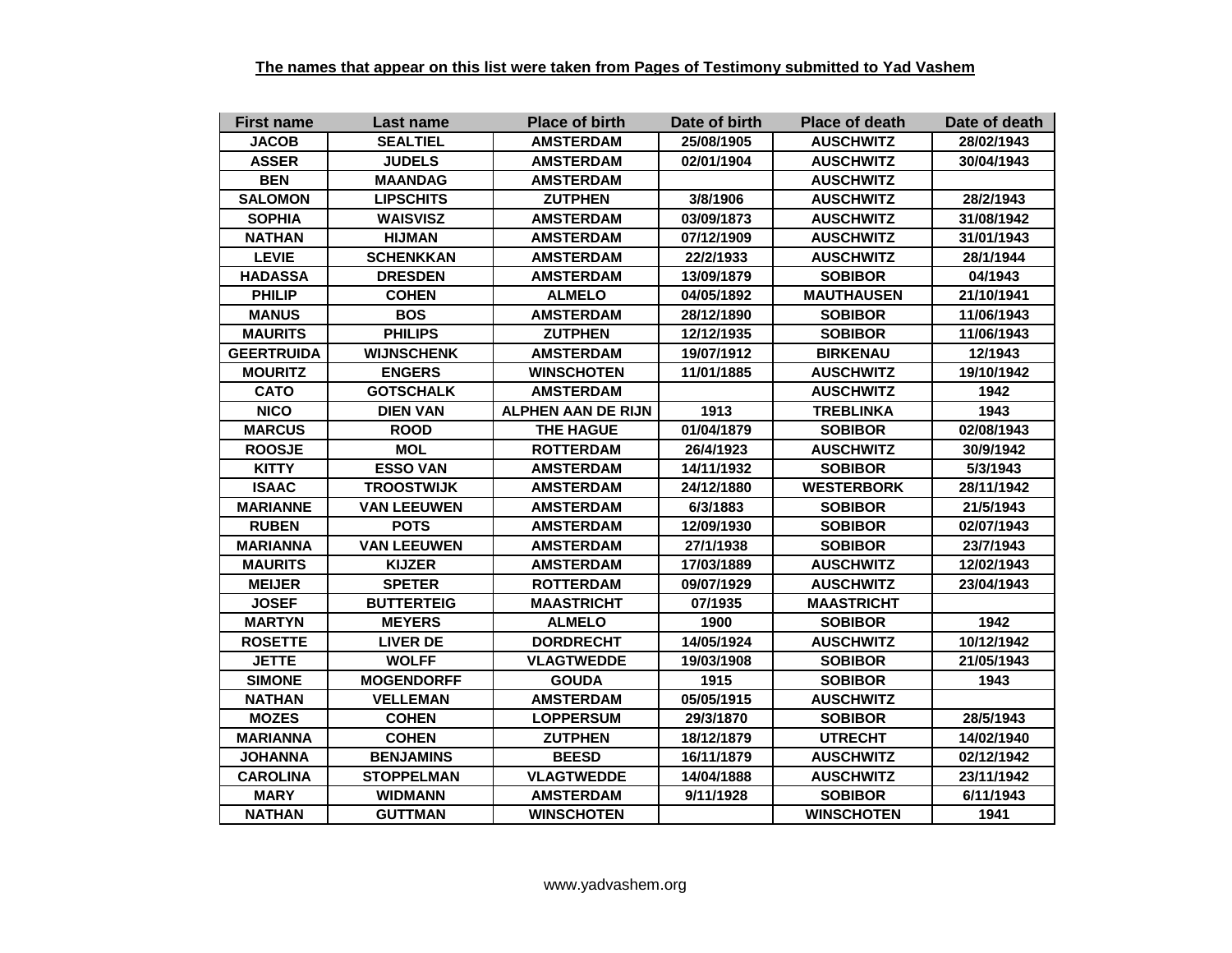| <b>First name</b> | Last name              | <b>Place of birth</b> | Date of birth | <b>Place of death</b> | Date of death |
|-------------------|------------------------|-----------------------|---------------|-----------------------|---------------|
| <b>REBECCA</b>    | <b>SEALTIEL</b>        | <b>ARNHEM</b>         | 15/03/1884    | <b>SOBIBOR</b>        | 1942          |
| <b>SARAH</b>      | <b>DIEN VAN</b>        | <b>ROTTERDAM</b>      |               | <b>TREBLINKA</b>      | 1943          |
| <b>MAURITS</b>    | <b>ROODVELDT</b>       | <b>AMSTERDAM</b>      | 09/12/1922    | <b>SOBIBOR</b>        | 02/04/1943    |
| <b>SALOMON</b>    | <b>POPPELSDORF</b>     | <b>AMSTERDAM</b>      | 03/03/1860    | <b>AUSCHWITZ</b>      | 12/02/1943    |
| <b>ROSA</b>       | <b>CUTZIEN</b>         | <b>ZUTPHEN</b>        | 23/7/1926     | <b>AUSCHWITZ</b>      | 21/9/1942     |
| <b>MARIANNE</b>   | <b>DE VRIES</b>        | <b>AMSTERDAM</b>      | 11/10/1929    | <b>THERESIENSTADT</b> | 1944          |
| <b>RACHEL</b>     | <b>MOSSEL</b>          | <b>AMSTERDAM</b>      | 29/02/1880    | <b>AUSCHWITZ</b>      | 05/10/1942    |
| <b>MAURITS</b>    | <b>MOUWES</b>          | <b>AMSTERDAM</b>      | 18/02/1908    | <b>SOBIBOR</b>        | 04/06/1943    |
| <b>ABRAHAM</b>    | <b>COEZIJN</b>         | <b>AMSTERDAM</b>      | 12/04/1932    | <b>SOBIBOR</b>        | 11/06/1943    |
| <b>SALOMON</b>    | <b>POONS</b>           | <b>DEN HAAG</b>       | 31/03/1902    | <b>AUSCHWITZ</b>      | 28/02/1943    |
| <b>SIPPORA</b>    | <b>ADELSBERGEN VAN</b> | <b>AMSTERDAM</b>      | 24/09/1896    | <b>AUSCHWITZ</b>      | 10/09/1942    |
| <b>MOOS</b>       | <b>QUIROS</b>          | <b>AMSTERDAM</b>      |               | <b>AUSCHWITZ</b>      |               |
| <b>SOPHIA</b>     | <b>COHEN</b>           | <b>VLAGTWEDDE</b>     | 10/04/1894    | <b>AUSCHWITZ</b>      | 31/08/1942    |
| <b>SUZANNA</b>    | <b>KOPUIT</b>          | <b>AMSTERDAM</b>      | 11/04/1905    | <b>SOBIBOR</b>        | 08/06/1943    |
| <b>SALLY</b>      | <b>KAUFFMANN</b>       | <b>GENNEP</b>         | 24/05/1875    | <b>AUSCHWITZ</b>      | 1943          |
| <b>IZAAK</b>      | <b>JAS</b>             | <b>AMSTERDAM</b>      | 24/10/1903    | <b>SOBIBOR</b>        | 21/05/1943    |
| <b>JOEL</b>       | <b>DELFT VAN</b>       | <b>WILDERVANK</b>     | 15/10/1936    | <b>SOBIBOR</b>        | 07/05/1943    |
| <b>CARL</b>       | <b>CHASLER</b>         | <b>ROTTERDAM</b>      | 24/07/1913    | <b>SOBIBOR</b>        | 20/3/1943     |
| <b>BEA</b>        | <b>KOOPERBERG</b>      | <b>RYSWICK</b>        | 1934          | <b>OSTEND</b>         |               |
| <b>MARCUS</b>     | <b>PARSER</b>          | <b>AMSTERDAM</b>      | 11/02/1894    | <b>BERGEN BELSEN</b>  |               |
| <b>JAKOB</b>      | <b>BRILLESLIJPER</b>   | <b>AMSTERDAM</b>      | 1921          | <b>AUSCHWITZ</b>      | 1942          |
| <b>MEIJER</b>     | <b>SMEER</b>           | <b>AMSTERDAM</b>      | 08/09/1886    | <b>AUSCHWITZ</b>      | 28/01/1944    |
| <b>SALAMON</b>    | <b>KNORRINGA</b>       | <b>UITHUIZEN</b>      |               | <b>AUSCHWITZ</b>      | 28/02/1943    |
| <b>MOURITS</b>    | <b>WOLFF</b>           | <b>ARNHEM</b>         | 31/01/1871    | <b>AUSCHWITZ</b>      | 12/02/1942    |
| <b>GRACIA</b>     | <b>SLOSSER</b>         | <b>AMSTERDAM</b>      | 22/03/1916    | <b>SOBIBOR</b>        | 16/07/1943    |
| <b>LOUIS</b>      | <b>ENGERS</b>          | <b>WINSCHOTEN</b>     | 09/08/1888    | <b>AUSCHWITZ</b>      | 09/11/1942    |
| MARIANNA          | <b>LANGE DE</b>        | <b>AMSTERDAM</b>      | 12/09/1892    | <b>SOBIBOR</b>        | 21/05/1943    |
| <b>IZAAK</b>      | <b>WEIJEL</b>          | <b>ZUTPHEN</b>        | 1/2/1932      | <b>AUSCHWITZ</b>      | 22/10/1942    |
| <b>SCHOONTJE</b>  | <b>BONT</b>            | <b>AMSTERDAM</b>      | 12/12/1892    | <b>AUSCHWITZ</b>      | 10/09/1943    |
| <b>SALOMON</b>    | <b>ROOZENDAAL</b>      | <b>ENSCHEDE</b>       | 07/02/1859    | <b>SOBIBOR</b>        | 30/04/1943    |
| <b>MOSES</b>      | <b>WIERA</b>           | <b>AMSTERDAM</b>      | 1891          | <b>AUSCHWITZ</b>      | 1943          |
| <b>IZAK</b>       | <b>COHEN</b>           | <b>LEIDEN</b>         | 1920          | <b>AUSCHWITZ</b>      | 1942          |
| <b>FLIKAS</b>     | <b>MANCHEN</b>         | <b>ROTTERDAM</b>      | 1888          | <b>ROTTERDAM</b>      |               |
| <b>BRANCA</b>     | <b>SMEER</b>           | <b>AMSTERDAM</b>      | 05/04/1887    | <b>AUSCHWITZ</b>      | 28/01/1944    |
| <b>YOSEPH</b>     | <b>DINNER</b>          | <b>AMSTERDAM</b>      | 1915          | <b>AUSCHWITZ</b>      | 1942          |
| <b>MEYER</b>      | <b>VAN DER KOUS</b>    | <b>AMSTERDAM</b>      | 23/05/1929    | <b>AUSCHWITZ</b>      | 09/11/1942    |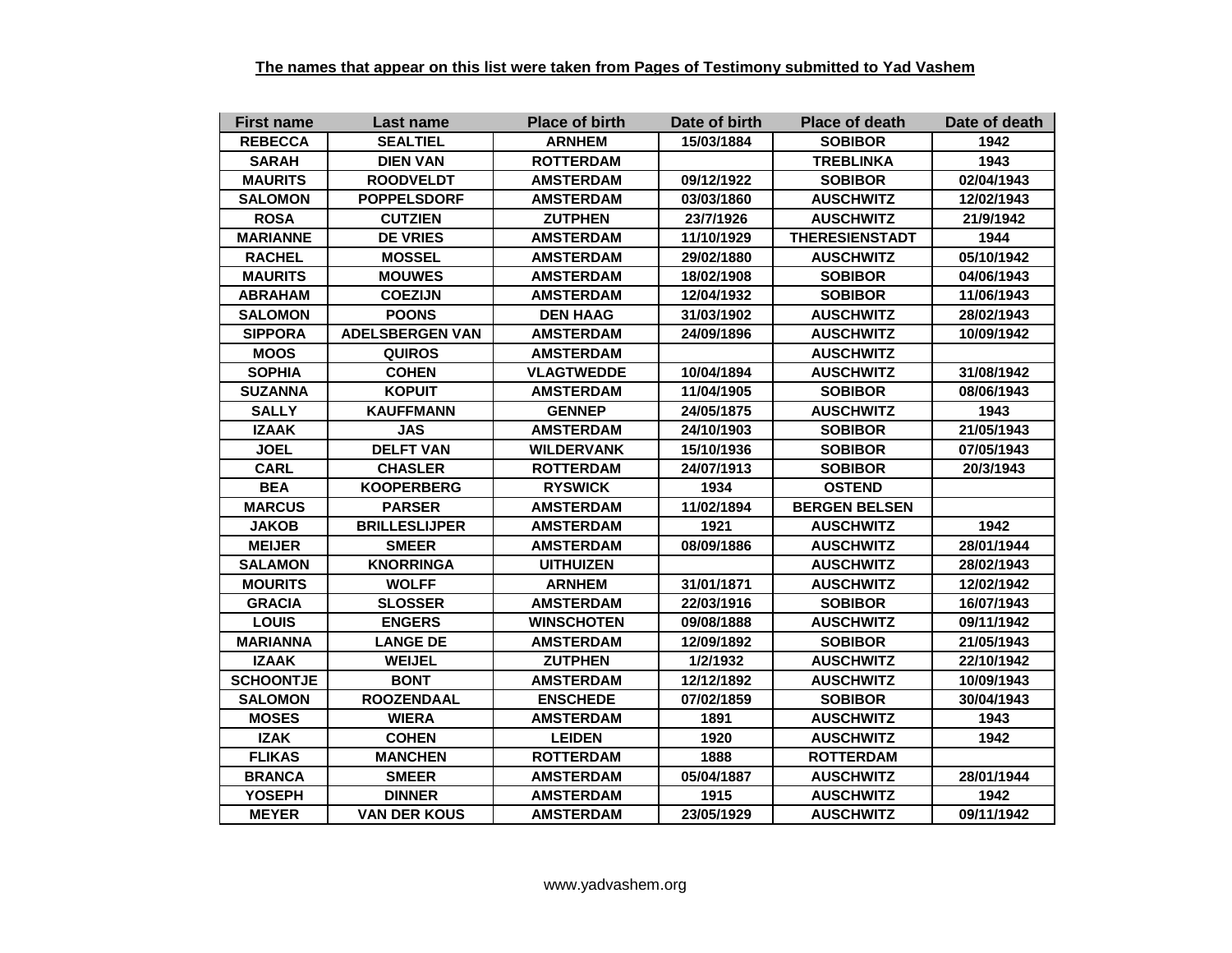| <b>First name</b> | Last name            | <b>Place of birth</b> | Date of birth | <b>Place of death</b> | Date of death |
|-------------------|----------------------|-----------------------|---------------|-----------------------|---------------|
| <b>NAATJE</b>     | <b>VAN THYN</b>      | <b>AMSTERDAM</b>      | 14/08/1919    | <b>AUSCHWITZ</b>      | 22/10/1943    |
| <b>HEINTJE</b>    | <b>KOEKOEK</b>       | <b>AMSTERDAM</b>      | 01/07/1890    | <b>SOBIBOR</b>        | 09/04/1943    |
| <b>LUISE</b>      | <b>HARTOG DEN</b>    | <b>HILVERSUM</b>      | 1920          | <b>HILVERSUM</b>      | 1942          |
| <b>JAQUES</b>     | <b>BUIJTEKANT</b>    | <b>AMSTERDAM</b>      |               | <b>AUSCHWITZ</b>      | 1942          |
| <b>BRANCA</b>     | <b>SCHENKKAN</b>     | <b>AMSTERDAM</b>      | 13/02/1879    | <b>SOBIBOR</b>        | 26/03/1943    |
| <b>FLOOR</b>      | <b>SPREEKMEESTER</b> | <b>AMSTERDAM</b>      | 09/05/1931    | <b>AUSCHWITZ</b>      | 11/12/1942    |
| <b>HENRIETTE</b>  | <b>KAR VAN DE</b>    | <b>AMSTERDAM</b>      |               | <b>AUSCHWITZ</b>      | 08/10/1942    |
| <b>MEIER</b>      | <b>BUITENKANT</b>    | <b>AMSTERDAM</b>      | 02/12/1896    | <b>SEIBERSDORF</b>    | 31/03/1943    |
| <b>LOUIS</b>      | <b>CUTZIEN</b>       | <b>ZUTPHEN</b>        | 15/05/1925    | <b>AUSCHWITZ</b>      | 31/12/1942    |
| <b>RACHEL</b>     | <b>ULLEM VAN</b>     | <b>AMSTERDAM</b>      | 7/3/1886      | <b>AUSCHWITZ</b>      | 3/12/1942     |
| <b>MAURITS</b>    | <b>SCHATZ</b>        | <b>AMSTERDAM</b>      | 23/09/1879    | <b>AUSCHWITZ</b>      | 07/12/1942    |
| <b>MAURITZ</b>    | <b>WYNBERG</b>       | <b>GRONINGEN</b>      | 1918          | <b>AUSCHWITZ</b>      | 1943          |
| <b>SOPHIA</b>     | <b>PELS</b>          | <b>ARNHEM</b>         | 30/11/1911    | <b>AUSCHWITZ</b>      | 07/12/1942    |
| <b>BERTHA</b>     | <b>VOMBERG</b>       | <b>ZUTPHEN</b>        | 10/3/1925     | <b>AUSCHWITZ</b>      | 26/10/1942    |
| <b>JUDIK</b>      | <b>LEVIE</b>         | <b>VLAGTWEDDE</b>     | 10/02/1899    | <b>AUSCHWITZ</b>      | 23/11/1942    |
| <b>MAURITS</b>    | <b>KIJZER</b>        | <b>AMSTERDAM</b>      | 17/03/1889    | <b>AUSCHWITZ</b>      | 12/02/1943    |
| <b>JACOB</b>      | <b>HANOUER</b>       | <b>ZUTPHEN</b>        | 1919          | <b>AUSCHWITZ</b>      | 1943          |
| <b>STELLA</b>     | <b>LEEUW DE</b>      | <b>ALMELO</b>         | 1921          | <b>APELDOORN</b>      | 1943          |
| <b>MIETJE</b>     | <b>CHASLER</b>       | <b>DORDRECHT</b>      | 8/02/1888     | <b>AUSCHWITZ</b>      | 01/10/1942    |
| <b>NAATJE</b>     | <b>LANGE DE</b>      | <b>AMSTERDAM</b>      | 27/8/1932     | <b>AUSCHWITZ</b>      | 15/10/1942    |
| <b>ISAAC</b>      | <b>VELZEN VAN</b>    | <b>AMSTERDAM</b>      | 29/08/1919    | <b>MAUTHAUSEN</b>     | 17/07/1942    |
| <b>BERTHA</b>     | <b>KEYZER</b>        | <b>VENLO</b>          | 01/07/1928    | <b>AUSCHWITZ</b>      |               |
| <b>ROOSJE</b>     | <b>GELDER</b>        | <b>ZUTPHEN</b>        | 23/3/1920     | <b>AUSCHWITZ</b>      | 30/9/1942     |
| <b>JOEL</b>       | <b>VAN DELFT</b>     | <b>WILDERVANK</b>     | 29/12/1871    | <b>AUSCHWITZ</b>      | 17/08/1942    |
| <b>HERMANN</b>    | <b>MESSCHER</b>      | <b>HARLINGEN</b>      | 1905          | <b>THERESIENSTADT</b> |               |
| <b>MECHIEL</b>    | <b>COHEN</b>         | <b>ANLOO</b>          | 24/6/1888     | <b>SOBIBOR</b>        | 23/7/1943     |
| <b>ISRAEL</b>     | <b>NOACH</b>         | <b>DEVENTER</b>       | 8/1/1881      | <b>AUSCHWITZ</b>      | 26/1/1943     |
| <b>GODFRIED</b>   | <b>BEEVER VAN</b>    | <b>GRONINGEN</b>      | 08/02/1923    | <b>AUSCHWITZ</b>      | 5/01/1943     |
| <b>SALOMON</b>    | <b>KYL</b>           | <b>AMSTERDAM</b>      | 23/11/1919    | <b>SCHOPPINITZ</b>    | 28/02/1943    |
| <b>MARIANNE</b>   | <b>LIPSHITZ</b>      | <b>ZUTPHEN</b>        | 25/12/1891    | <b>AUSCHWITZ</b>      | 16/08/1942    |
| <b>SCHANETTA</b>  | <b>DRIELSMA</b>      | <b>GRONINGEN</b>      | 9/12/1932     | <b>AUSCHWITZ</b>      | 19/10/1942    |
| <b>YTA</b>        | <b>STIMER</b>        | <b>DEN HAAG</b>       | 1934          | <b>AUSCHWITZ</b>      |               |
| <b>MEYER</b>      | <b>SEALTIEL</b>      | <b>AMSTERDAM</b>      | 28/02/1940    | <b>SOBIBOR</b>        | 05/03/1943    |
| <b>SCHOONTJE</b>  | <b>HASSELT VAN</b>   | <b>NOORDWOLDE</b>     | 03/04/1862    | <b>AUSCHWITZ</b>      | 11/12/1942    |
| <b>ABRAHAM</b>    | <b>SEALTIEL</b>      | <b>AMSTERDAM</b>      | 29/01/1906    | <b>AUSCHWITZ</b>      | 25/01/1943    |
| <b>MARIANNE</b>   | <b>BAALE VAN</b>     | <b>ROTTERDAM</b>      |               | <b>AUSCHWITZ</b>      | 03/08/1942    |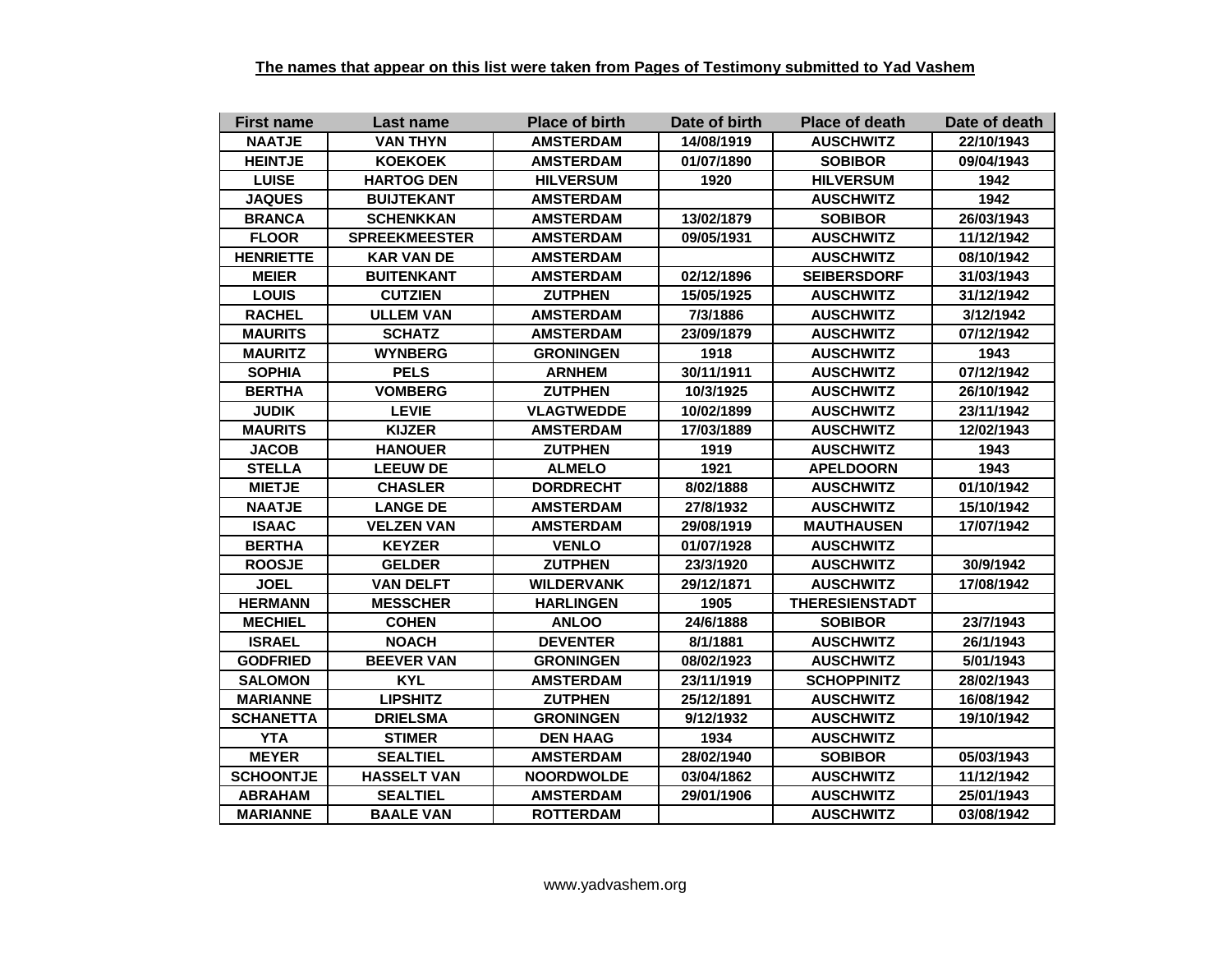| <b>First name</b> | Last name                | <b>Place of birth</b> | Date of birth | <b>Place of death</b> | Date of death |
|-------------------|--------------------------|-----------------------|---------------|-----------------------|---------------|
| <b>MARIANNE</b>   | <b>LEVIE</b>             | <b>AMSTERDAM</b>      | 02/08/1906    | <b>AUSCHWITZ</b>      | 12/02/1943    |
| <b>MOZES</b>      | <b>LIPSCHITS</b>         | <b>ZUTPHEN</b>        | 14/9/1932     | <b>AUSCHWITZ</b>      | 27/11/1942    |
| <b>JOSEPH</b>     | <b>VELLEMAN</b>          | <b>HAARLEM</b>        | 14/07/1889    | <b>AUSCHWITZ</b>      | 19/11/1942    |
| <b>ASSER</b>      | <b>HAAN DE</b>           | <b>AMSTERDAM</b>      | 14/01/1893    | <b>DACHAU</b>         | 01/1944       |
| <b>ROZEL</b>      | <b>CORONEL</b>           | <b>HOORN</b>          | 19/10/1911    | <b>AUSCHWITZ</b>      | 30/09/1942    |
| <b>RACHEL</b>     | <b>KOOL</b>              | <b>DEN HELDER</b>     | 18/06/1873    | <b>SOBIBOR</b>        | 16/04/1943    |
| <b>NATHAN</b>     | <b>BUIJTEKANT</b>        | <b>AMSTERDAM</b>      |               | <b>AUSCHWITZ</b>      | 1942          |
| <b>JETTA</b>      | <b>LIPSCHITS</b>         | <b>DOETINCHEM</b>     | 21/8/1896     | <b>SOBIBOR</b>        | 11/6/1943     |
| <b>NOACH</b>      | <b>LEVIE DE</b>          | <b>BEERTA</b>         | 04/06/1885    | <b>AUSCHWITZ</b>      |               |
| <b>CELINE</b>     | <b>KRANT</b>             | <b>AMSTERDAM</b>      | 17/11/1918    | <b>HAMBURG</b>        | 28/05/1945    |
| <b>HENRIETTE</b>  | <b>STEINMANN</b>         | <b>HENGELO</b>        | 19/12/1901    | <b>SOBIBOR</b>        | 21/05/1943    |
| <b>ISAAC</b>      | <b>WATERMAN</b>          | <b>AMSTERDAM</b>      | 28/12/1928    | <b>SOBIBOR</b>        | 14/05/1943    |
| <b>GRIETJE</b>    | <b>SAJET</b>             | STADSKANAAL           | 25/01/1919    | <b>AUSCHWITZ</b>      | 30/09/1942    |
| <b>ABRAHAM</b>    | <b>PRAAGA VAN</b>        | <b>ROTTERDAM</b>      | 30/09/1904    | <b>AUSCHWITZ</b>      | 30/09/1942    |
| <b>CELINE</b>     | <b>KNEGJE</b>            | <b>AMSTERDAM</b>      | 21/09/1935    | <b>SOBIBOR</b>        | 28/05/1943    |
| <b>ISAAC</b>      | <b>SEALTIEL</b>          | <b>AMSTERDAM</b>      | 07/04/1904    | <b>LUBLIN</b>         | 30/11/1943    |
| <b>VROUWTJE</b>   | <b>JAS</b>               | <b>AMSTERDAM</b>      | 21/07/1880    | <b>AUSCHWITZ</b>      | 19/11/1942    |
| <b>MIETJE</b>     | <b>WONDER</b>            | <b>DELDEN</b>         | 10/03/1890    | <b>SOBIBOR</b>        | 1943          |
| <b>REBECCA</b>    | <b>VRIES</b>             | <b>AMSTERDAM</b>      | 25/10/1889    | <b>SOBIBOR</b>        | 1943          |
| <b>GRIETJE</b>    | <b>SPETTER</b>           | <b>ROTTERDAM</b>      | 21/3/1877     | <b>AUSCHWITZ</b>      | 15/10/1942    |
| <b>NAATJE</b>     | <b>MEYER</b>             | <b>AMSTERDAM</b>      | 12/06/1881    | <b>AUSCHWITZ</b>      | 11/09/1942    |
| <b>NATHAN</b>     | <b>WOUTSTRA</b>          | <b>LEEUWARDEN</b>     | 02/02/1890    | <b>AUSCHWITZ</b>      | 23/11/1942    |
| <b>MARION</b>     | <b>KAUFMANN</b>          | <b>AMSTERDAM</b>      | 13/07/1930    | <b>AUSCHWITZ</b>      |               |
| <b>REBECCA</b>    | <b>SCHAAP</b>            | <b>AMSTERDAM</b>      | 21/04/1884    | <b>SOBIBOR</b>        | 04/06/1943    |
| <b>ROOSJE</b>     | <b>ZWAAP</b>             | <b>AMSTERDAM</b>      |               | <b>SOBIBOR</b>        |               |
| <b>ISIDORE</b>    | <b>PIETERS</b>           | <b>ROTTERDAM</b>      | 16/04/1877    | <b>MONOWITZ</b>       | 10/05/1944    |
| <b>JACQES</b>     | <b>MOL</b>               | <b>BERGEN OP ZOOM</b> | 1/3/1894      | <b>AUSCHWITZ</b>      | 12/2/1943     |
| <b>BEN</b>        | <b>SCHLOSSER</b>         | <b>HILVERSUM</b>      | 1923          | <b>AUSCHWITZ</b>      |               |
| <b>JOSEPH</b>     | <b>OLMAN</b>             | <b>ROTTERDAM</b>      | 19/04/1926    | <b>AUSCHWITZ</b>      | 1944          |
| <b>BETJE</b>      | <b>HAMMEL</b>            | <b>AMSTERDAM</b>      | 23/08/1894    | <b>AUSCHWITZ</b>      | 30/09/1942    |
| <b>CAROLINA</b>   | <b>POOL</b>              | <b>AMSTERDAM</b>      | 06/09/1903    | <b>BERGEN BELSEN</b>  | 29/01/1944    |
| <b>ISABELA</b>    | <b>STOKFISCH</b>         | <b>AMSTERDAM</b>      | 1905          | <b>AUSCHWITZ</b>      | 1942          |
| <b>MIETJE</b>     | <b>DAL VAN</b>           | <b>AMSTERDAM</b>      | 20/02/1879    | <b>SOBIBOR</b>        | 26/03/1943    |
| <b>PHILIP</b>     | <b>NOACH</b>             | <b>ZUTPHEN</b>        | 13/5/1940     | <b>AUSCHWITZ</b>      | 11/2/1944     |
| <b>BLOEME</b>     | <b>LEYDEN VAN AMSTEL</b> | <b>AMSTERDAM</b>      |               | <b>SOBIBOR</b>        | 02/07/1943    |
| <b>SIPORA</b>     | <b>JONG DE</b>           | <b>ROTTERDAM</b>      | 02/12/1909    | <b>AUSCHWITZ</b>      | 05/08/1942    |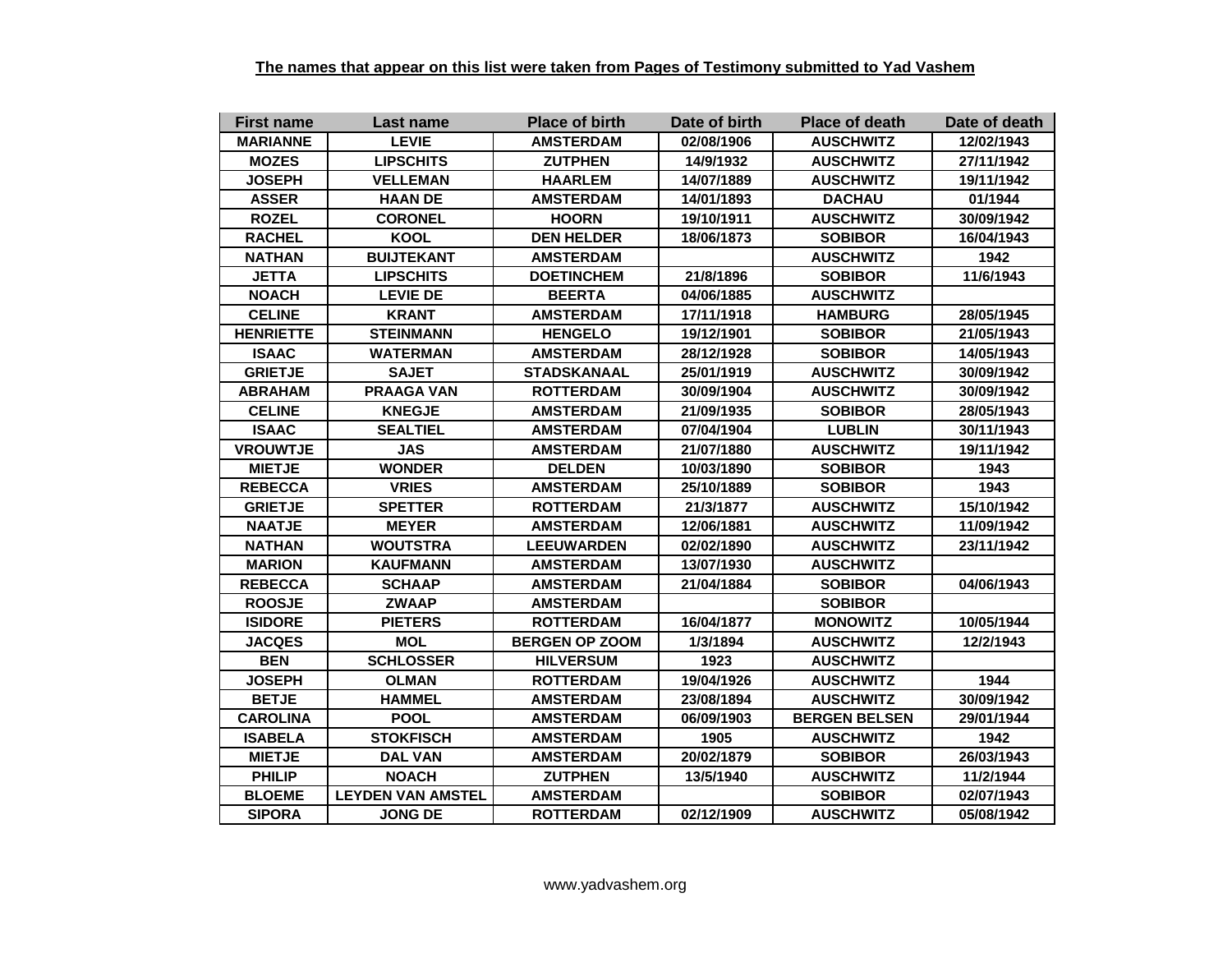| <b>First name</b> | Last name             | <b>Place of birth</b>  | Date of birth | <b>Place of death</b> | Date of death |
|-------------------|-----------------------|------------------------|---------------|-----------------------|---------------|
| <b>ROSA</b>       | <b>WOLFF</b>          | <b>SITTARD</b>         | 16/10/1885    | <b>SOBIBOR</b>        | 21/05/1943    |
| <b>NETTA</b>      | <b>LANGE DE</b>       | <b>ASSEN</b>           | 1918          | <b>SOBIBOR</b>        | 1942          |
| <b>SALOMON</b>    | <b>SCHEFFER</b>       | <b>AMSTERDAM</b>       | 17/11/1919    | <b>AUSCHWITZ</b>      | 31/03/1944    |
| <b>ROOSA</b>      | <b>JONGE VAN</b>      | <b>WINSCHOTEN</b>      | 18/4/1909     | <b>AUSCHWITZ</b>      | 27/10/1942    |
| <b>SJELLIE</b>    | <b>LEGER</b>          | <b>AMSTERDAM</b>       | 07/02/1917    | <b>AUSCHWITZ</b>      | 31/01/1944    |
| <b>SALLY</b>      | <b>SPETTER</b>        | <b>ROTTERDAM</b>       | 30/5/1931     | <b>SOBIBOR</b>        | 23/4/1943     |
| <b>REINTJE</b>    | <b>FRANCKEN</b>       | <b>HOORN</b>           | 16/04/1885    | <b>SOBIBOR</b>        | 02/07/1943    |
| <b>ISAAC</b>      | <b>COPPENHAGEN</b>    | <b>AMSTERDAM</b>       | 24/06/1874    | <b>BIRKENAU</b>       | 17/09/1942    |
| <b>JOSEPH</b>     | <b>SPETTER</b>        | <b>ROTTERDAM</b>       | 8/1/1900      | <b>SOBIBOR</b>        | 23/4/1943     |
| <b>MAURITS</b>    | <b>GOUDSMIT</b>       | <b>ROTTERDAM</b>       | 28/10/1890    | <b>AUSCHWITZ</b>      | 01/10/1942    |
| <b>SALO</b>       | <b>KOHN</b>           | <b>ZUIDLAREN</b>       |               | <b>AUSCHWITZ</b>      |               |
| <b>MARY</b>       | <b>WIDMANN</b>        | <b>AMSTERDAM</b>       | 9/11/1928     | <b>SOBIBOR</b>        | 6/11/1943     |
| <b>BETJE</b>      | <b>HOEK</b>           | <b>LEEK</b>            | 26/01/1899    | <b>AUSCHWITZ</b>      | 10/02/1944    |
| <b>NETTA</b>      | <b>MOL</b>            | <b>COEVORDEN</b>       | 12/5/1911     | <b>AUSCHWITZ</b>      | 15/12/1942    |
| <b>YACOB</b>      | <b>BEEKMAN</b>        | <b>AMSTERDAM</b>       | 16/12/1882    | <b>AUSCHWITZ</b>      | 11/09/1942    |
| <b>ISIDOOR</b>    | <b>GOVETZ</b>         | <b>AMSTERDAM</b>       | 8/2/1899      | <b>AUSCHWITZ</b>      | 12/2/1943     |
| <b>MAURITS</b>    | <b>GOUDSTIKKER</b>    | <b>AMSTERDAM</b>       | 30/03/1893    | <b>AUSCHWITZ</b>      | 1944          |
| <b>WILHELMINA</b> | <b>WEYL</b>           | <b>SHERTOGENBOSCH</b>  | 30/11/1909    | <b>AUSCHWITZ</b>      |               |
| <b>MIETJE</b>     | <b>SLIER</b>          | <b>AMSTERDAM</b>       | 12/12/1889    | <b>SOBIBOR</b>        | 16/07/1943    |
| <b>HEINTJE</b>    | <b>LIPSCHITS</b>      | <b>ZUTPHEN</b>         | 25/12/1929    | <b>SOBIBOR</b>        | 11/06/1943    |
| <b>LEENDERT</b>   | <b>WENNIK</b>         | <b>AMSTERDAM</b>       | 2/5/1902      | <b>AUSCHWITZ</b>      | 31/3/1944     |
| <b>MARTINUS</b>   | <b>VAN DER HEYDEN</b> | <b>S HERTOGENBOSCH</b> | 19/01/1913    | <b>SOBIBOR</b>        | 1944          |
| <b>MARCUS</b>     | <b>PELS</b>           | <b>AMSTERDAM</b>       | 03/02/1906    | <b>AUSCHWITZ</b>      | 03/1944       |
| <b>MOZES</b>      | <b>SEALTIEL</b>       | <b>DEN HAAG</b>        | 06/09/1896    | <b>AUSCHWITZ</b>      | 30/09/1943    |
| <b>JOOP</b>       | <b>CAUVEREN VAN</b>   | <b>AMSTERDAM</b>       |               | <b>BIRKENAU</b>       | 1945          |
| <b>JOSEPH</b>     | <b>BEEKMAN</b>        | <b>AMSTERDAM</b>       | 22/08/1885    | <b>AUSCHWITZ</b>      | 14/09/1942    |
| <b>BETSIE</b>     | <b>ROOS</b>           | <b>AMSTERDAM</b>       | 8/3/1909      | <b>AUSCHWITZ</b>      | 10/9/1943     |
| <b>JETTA</b>      | <b>DELFT VAN</b>      | <b>WILDERVANK</b>      | 17/01/1923    | <b>AUSCHWITZ</b>      | 02/11/1942    |
| <b>HEINTJE</b>    | <b>EISENBERG</b>      | <b>AMSTERDAM</b>       | 29/01/1896    | <b>AUSCHWITZ</b>      | 06/03/1944    |
| <b>CLARA</b>      | <b>WEIJEL</b>         | <b>ARNHEM</b>          | 27/8/1886     | <b>SOBIBOR</b>        | 14/5/1943     |
| <b>ARON</b>       | <b>MOPURGO</b>        | <b>AMSTERDAM</b>       | 06/07/1885    | <b>AUSCHWITZ</b>      | 30/09/1942    |
| <b>JOEL</b>       | <b>NOOT</b>           | <b>AMSTERDAM</b>       | 05/08/        | <b>SOBIBOR</b>        |               |
| <b>ABRAHAM</b>    | <b>SCHENKKAN</b>      | <b>AMSTERDAM</b>       | 19/5/1931     | <b>SOBIBOR</b>        | 20/3/1943     |
| <b>REBEKA</b>     | <b>ZWART</b>          | <b>AMSTERDAM</b>       | 1878          | <b>AUSCHWITZ</b>      | 1942          |
| <b>NATHAN</b>     | <b>WURMS</b>          | <b>AMSTERDAM</b>       | 04/01/1918    | <b>AUSCHWITZ</b>      | 02/08/1944    |
| <b>REBECCA</b>    | <b>POPPELSDORF</b>    | <b>AMSTERDAM</b>       | 20/12/1885    | <b>AUSCHWITZ</b>      | 12/02/1943    |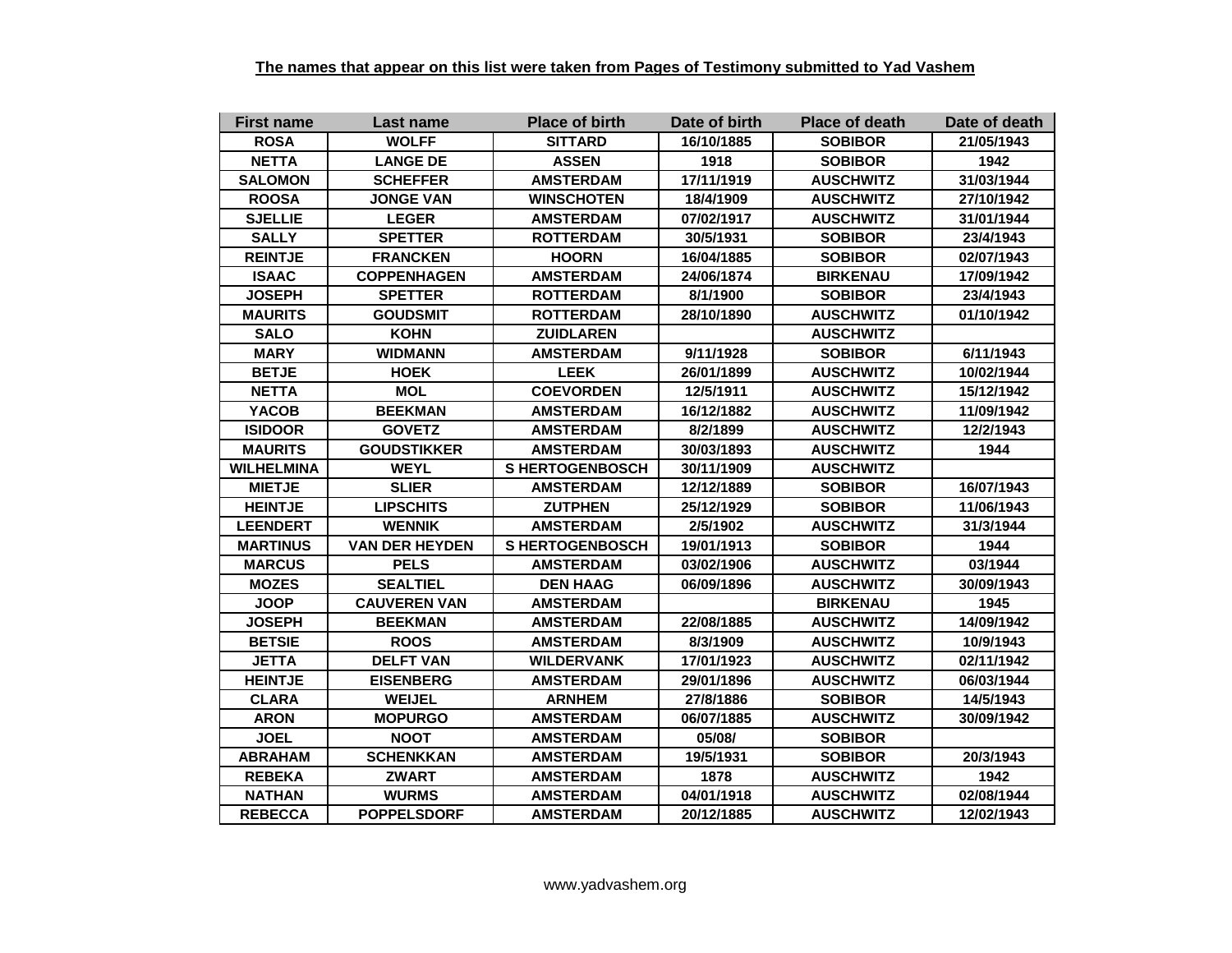| <b>First name</b> | Last name            | <b>Place of birth</b>     | Date of birth | <b>Place of death</b> | Date of death |
|-------------------|----------------------|---------------------------|---------------|-----------------------|---------------|
| <b>GRIETJE</b>    | <b>COHEN</b>         | <b>ENSCHEDE</b>           | 10/09/1874    | <b>SOBIBOR</b>        | 14/05/1943    |
| <b>CAROLINA</b>   | <b>HEERTJE</b>       | <b>ENSCHEDE</b>           | 02/09/1911    | <b>SOBIBOR</b>        | 28/05/1943    |
| <b>FROUWKE</b>    | <b>GOBETS</b>        | <b>ONSTWEDDE</b>          | 11/07/1906    | <b>AUSCHWITZ</b>      | 12/10/1942    |
| <b>JEANNETTE</b>  | <b>COHEN</b>         | <b>DEN HAAG</b>           | 13/09/1914    | <b>AUSCHWITZ</b>      | 24/08/1943    |
| <b>SUSANNE</b>    | <b>CAHEN</b>         | <b>HOORN</b>              | 09/09/1889    | <b>AUSCHWITZ</b>      | 01/07/1944    |
| <b>JOHANNA</b>    | <b>VALENSA</b>       | <b>AMSTERDAM</b>          | 07/12/1923    | <b>SOBIBOR</b>        | 23/07/1943    |
| <b>MATHILDA</b>   | <b>MOL</b>           | <b>ROTTERDAM</b>          | 25/2/1878     | <b>AUSCHWITZ</b>      | 9/11/1942     |
| <b>MEIJER</b>     | <b>LIPSCHITS</b>     | <b>ZUTPHEN</b>            | 3/6/1899      | <b>AUSCHWITZ</b>      | 24/9/1943     |
| <b>BEREND</b>     | <b>LANGE DE</b>      | <b>AMSTERDAM</b>          | 1923          | <b>SOBIBOR</b>        | 1942          |
| <b>REBECCA</b>    | <b>COHEN</b>         | <b>ROTTERDAM</b>          | 09/05/1918    | <b>AUSCHWITZ</b>      | 30/04/1943    |
| <b>JACOB</b>      | <b>HEIJDEN</b>       | <b>GRONINGEN</b>          | 1883          | <b>AUSCHWITZ</b>      | 1941          |
| <b>CATO</b>       | <b>BUIJTEKANT</b>    | <b>AMSTERDAM</b>          |               | <b>AUSCHWITZ</b>      | 1942          |
| <b>SIBILLA</b>    | <b>COHEN</b>         | <b>EDE</b>                | 22/2/1892     | <b>SOBIBOR</b>        | 21/5/1943     |
| <b>JANSI</b>      | <b>DIEN VAN</b>      | <b>ALPHEN AAN DE RIJN</b> | 1913          | <b>TREBLINKA</b>      | 1943          |
| <b>MOZES</b>      | <b>PRINS</b>         | <b>COEVORDEN</b>          | 02/03/1941    | <b>AUSCHWITZ</b>      | 1942          |
| <b>JEREMIAS</b>   | <b>HEERTJES</b>      | <b>ZUTPHEN</b>            | 07/09/1881    | <b>BERGEN BELSEN</b>  | 11/02/1945    |
| <b>SOPHIA</b>     | <b>HANOUWER</b>      | <b>SCHIJNDEL</b>          | 13/07/1887    | <b>AUSCHWITZ</b>      | 27/11/1942    |
| <b>MEYER</b>      | <b>KNOOP</b>         | <b>AMSTERDAM</b>          | 10/08/1920    | <b>SOBIBOR</b>        | 28/05/1943    |
| <b>ROSALIE</b>    | <b>JUDELS</b>        | <b>ARNHEM</b>             | 05/09/1880    | <b>AUSCHWITZ</b>      | 24/09/1943    |
| <b>JACOB</b>      | <b>COEVERDEN VAN</b> | <b>COEVORDEN</b>          | 07/10/1911    | <b>DACHAU</b>         | 18/02/1945    |
| <b>ROSA</b>       | <b>MOSES</b>         | <b>ROTTERDAM</b>          | 20/02/1898    | <b>SOBIBOR</b>        | 1943          |
| <b>JOSEPH</b>     | <b>STOFKOOPER</b>    | <b>ZUTPHEN</b>            | 14/03/1921    | <b>SOBIBOR</b>        | 02/04/1943    |
| <b>HENRIETTE</b>  | <b>PHILIPS</b>       | <b>DEVENTER</b>           | 13/8/1893     | <b>AUSCHWITZ</b>      | 22/10/1942    |
| <b>SALOMON</b>    | <b>FRANKENHUIS</b>   | <b>ALMELO</b>             | 1932          | <b>POLAND</b>         | 1942          |
| <b>ISRAEL</b>     | <b>SEALTIEL</b>      | <b>AMSTERDAM</b>          | 07/09/1924    | <b>AUSCHWITZ</b>      | 03/09/1942    |
| <b>ROSA</b>       | <b>CUTZIEN</b>       | <b>ZUTPHEN</b>            | 23/07/1926    | <b>AUSCHWITZ</b>      | 21/09/1942    |
| <b>RACHELLE</b>   | <b>COEVORDEN</b>     | <b>COEVORDEN</b>          | 19/01/1885    | <b>LUBLIN</b>         | 1942          |
| <b>NAATJE</b>     | <b>LANGE DE</b>      | <b>AMSTERDAM</b>          | 27/8/1932     | <b>AUSCHWITZ</b>      | 15/10/1942    |
| <b>JOEL</b>       | <b>TROMPETTER</b>    | <b>HOOGEVEEN</b>          | 14/09/1922    | <b>BLECHHAMMER</b>    | 1943          |
| <b>MARIANNE</b>   | <b>BERG VAN DEN</b>  | <b>AMSTERDAM</b>          | 20/09/1897    | <b>AUSCHWITZ</b>      | 15/10/1942    |
| <b>JANE</b>       | <b>CUTZIEN</b>       | <b>ZUTPHEN</b>            | 28/8/1933     | <b>SOBIBOR</b>        | 11/6/1943     |
| <b>CATO</b>       | <b>COHEN</b>         | <b>HAGUE</b>              |               | <b>AUSCHWITZ</b>      | 1942          |
| <b>MAURITS</b>    | <b>SLIER</b>         | <b>AMSTERDAM</b>          | 1902          | <b>SOBIBOR</b>        | 07/1943       |
| <b>JACOB</b>      | <b>ITALIAANDER</b>   | <b>AMSTERDAM</b>          | 25/07/1873    | <b>SOBIBOR</b>        | 02/04/1943    |
| <b>VERONICA</b>   | <b>SEALTIEL</b>      | <b>AMSTERDAM</b>          | 21/07/1926    | <b>AUSCHWITZ</b>      | 19/10/1942    |
| <b>MARIANNE</b>   | <b>LEVIE</b>         | <b>AMSTERDAM</b>          | 02/08/1906    | <b>AUSCHWITZ</b>      | 12/02/1943    |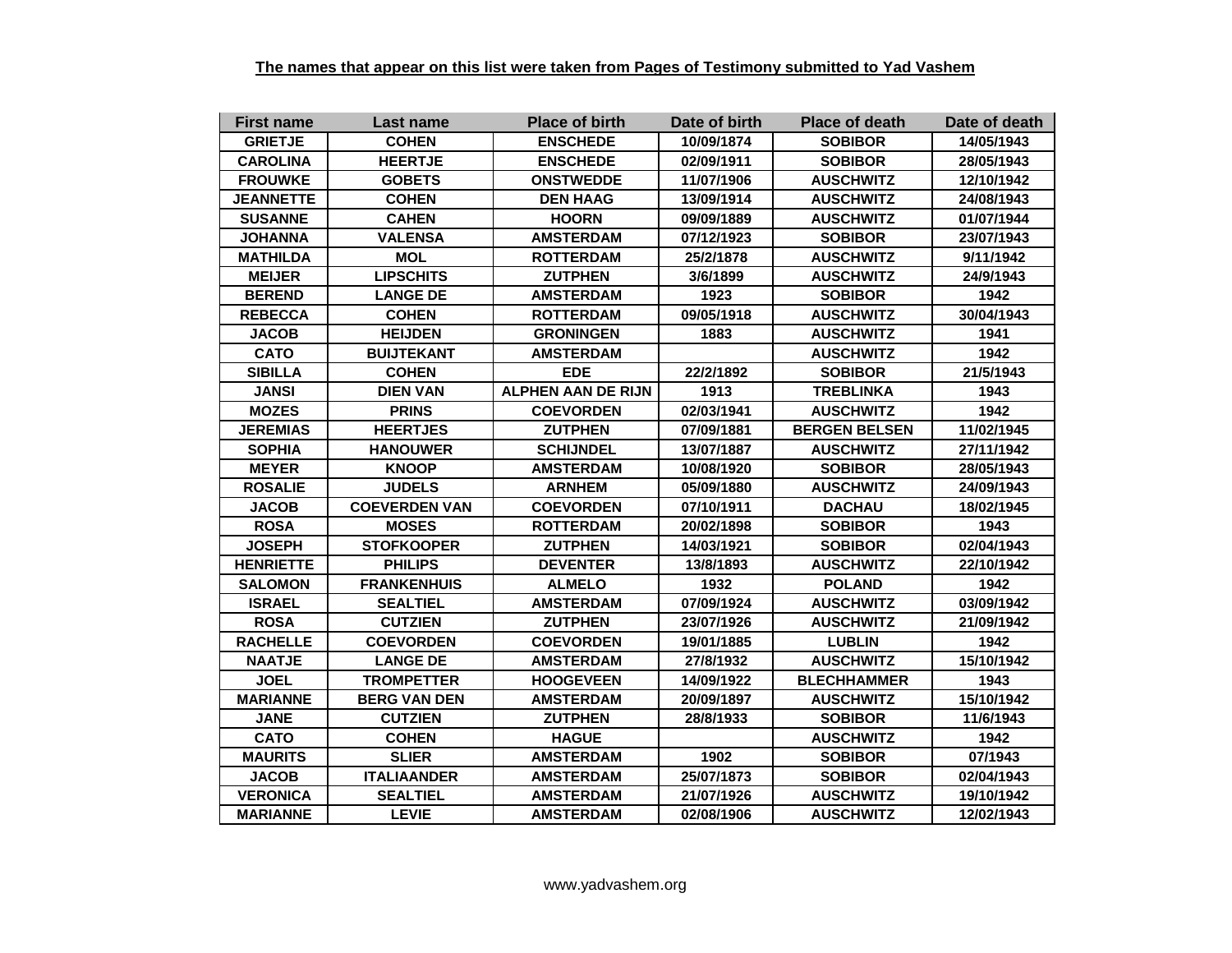| <b>First name</b> | Last name            | <b>Place of birth</b>     | Date of birth | <b>Place of death</b> | Date of death |
|-------------------|----------------------|---------------------------|---------------|-----------------------|---------------|
| <b>MEYER</b>      | <b>WEIJEL</b>        | <b>ZUTPHEN</b>            | 10/12/1933    | <b>SOBIBOR</b>        | 09/07/1943    |
| <b>MARTYN</b>     | <b>MEYERS</b>        | <b>ALMELO</b>             | 1900          | <b>SOBIBOR</b>        | 1942          |
| <b>ISABELLA</b>   | <b>KOPPEL</b>        | <b>ZUTPHEN</b>            | 4/1/1882      | <b>SOBIBOR</b>        | 14/5/1943     |
| <b>JACOB</b>      | <b>SEALTIEL</b>      | <b>AMSTERDAM</b>          | 21/01/1889    | <b>SOBIBOR</b>        | 09/07/1943    |
| <b>MARGARETHA</b> | <b>CUTZIEN</b>       | <b>ROTTERDAM</b>          | 1/2/1894      | <b>AUSCHWITZ</b>      | 21/9/1942     |
| <b>ISRAEL</b>     | <b>WEILAND</b>       | <b>AMSTERDAM</b>          | 25/02/1931    | <b>AUSCHWITZ</b>      | 03/1944       |
| <b>HARTOG</b>     | <b>DE JONG</b>       | <b>ROTTERDAM</b>          | 07/06/1915    | <b>GOLLESCHAU</b>     | 07/02/1943    |
| <b>SIMONE</b>     | <b>WEERDEN VAN</b>   | <b>DEN HAAG</b>           | 17/12/1918    | <b>AUSCHWITZ</b>      | 03/11/1942    |
| <b>MAURITS</b>    | <b>POOL</b>          | <b>AMSTERDAM</b>          | 07/02/1900    | <b>SOBIBOR</b>        | 09/04/1943    |
| <b>LENA</b>       | <b>LEVITICUS</b>     | <b>AALTEN</b>             | 12/01/1902    | <b>AUSCHWITZ</b>      | 11/1942       |
| <b>MARIETJE</b>   | <b>JUDELS</b>        | <b>AMSTERDAM</b>          | 18/11/1912    | <b>AUSCHWITZ</b>      | 26/07/1942    |
| <b>MOSINA</b>     | <b>ZALIGMAN</b>      | <b>ANLO</b>               | 15/7/1886     | <b>AUSCHWITZ</b>      | 8/10/1942     |
| <b>MARCUS</b>     | <b>KNOOP</b>         | <b>AMSTERDAM</b>          | 27/10/1906    | <b>SOBIBOR</b>        | 04/06/1943    |
| <b>REBECCA</b>    | <b>HILLESUM</b>      | <b>AMSTERDAM</b>          | 27/09/1913    | <b>GERMANY</b>        | 1943          |
| <b>MARCUS</b>     | <b>BENJAMINS</b>     | <b>GRONINGEN</b>          | 09/09/1937    | <b>AUSCHWITZ</b>      | 1942          |
| <b>ROSALY</b>     | <b>DIEN VAN</b>      | <b>ALPHEN AAN DE RIJN</b> | 1918          | <b>TREBLINKA</b>      | 1943          |
| <b>SOPHIE</b>     | <b>SWAALEP</b>       | <b>AMSTERDAM</b>          | 14/06/1925    | <b>AUSCHWITZ</b>      | 31/01/1944    |
| <b>ROSINA</b>     | <b>GOUDSMIT</b>      | <b>GRONINGEN</b>          | 08/02/1872    | <b>AUSCHWITZ</b>      | 1943          |
| <b>CATHARINA</b>  | <b>ROZENDAAL</b>     | <b>ROTTERDAM</b>          | 20/07/1904    | <b>AUSCHWITZ</b>      | 22/10/1943    |
| <b>LOUISE</b>     | <b>SPIJER</b>        | <b>HOORN</b>              | 13/07/1887    | <b>AUSCHWITZ</b>      | 28/01/1944    |
| <b>BENNO</b>      | <b>ESSO VAN</b>      | <b>MEPPEL</b>             | 23/3/1909     | <b>CENTRAL EUROPE</b> | 31/3/1944     |
| <b>JAMES</b>      | <b>CATZ</b>          | <b>ROTTERDAM</b>          | 31/10/1888    | <b>AUSCHWITZ</b>      | 11/1942       |
| <b>JUDITH</b>     | <b>GOBITS</b>        | <b>AMSTERDAM</b>          | 31/01/1889    | <b>SOBIBOR</b>        | 09/04/1943    |
| <b>NETTY</b>      | <b>LISSAUER</b>      | <b>AMSTERDAM</b>          | 19/06/1920    | <b>SOBIBOR</b>        | 4/06/1943     |
| <b>LOUISA</b>     | <b>TROMPETTER</b>    | <b>HOORN</b>              | 15/08/1881    | <b>SOBIBOR</b>        | 04/06/1943    |
| <b>JOSEPH</b>     | <b>SPREEKMEESTER</b> | <b>AMSTERDAM</b>          | 21/12/1901    | <b>SOBIBOR</b>        | 11/06/1943    |
| <b>JACOB</b>      | <b>PHILIPS</b>       | <b>STEENDEREN</b>         | 09/01/1879    | <b>POLAND</b>         | 1943          |
| <b>JOEL</b>       | <b>GELDER</b>        | <b>ZUTPHEN</b>            | 15/3/1880     | <b>AUSCHWITZ</b>      | 27/11/1942    |
| <b>WILHELMINA</b> | <b>WIJNSCHENK</b>    | <b>KERKDRIEL</b>          | 02/05/1899    | <b>SOBIBOR</b>        | 05/1943       |
| <b>ISABELLA</b>   | <b>BARON</b>         | <b>ZUTPHEN</b>            | 22/01/1876    | <b>SOBIBOR</b>        | 14/05/1943    |
| <b>MAURITS</b>    | <b>ROOD</b>          | <b>THE HAGUE</b>          | 05/02/1916    | <b>AUSCHWITZ</b>      | 1943          |
| <b>KAREL</b>      | <b>COZIJN</b>        | <b>WESTERBORK</b>         | 22/01/1943    | <b>POLAND</b>         | 20/03/1943    |
| <b>SELINA</b>     | <b>OS VAN</b>        | <b>AMSTERDAM</b>          | 08/08/1896    | <b>SOBIBOR</b>        | 09/07/1943    |
| <b>HENDRIKA</b>   | <b>DIJK VAN</b>      | <b>GOUDA</b>              | 23/08/1890    | <b>AUSCHWITZ</b>      | 19/10/1942    |
| <b>SIPPORA</b>    | <b>TROOSTWIJK</b>    | <b>ZWOLLE</b>             | 24/10/1904    | <b>AUSCHWITZ</b>      | 03/09/1943    |
| <b>NAATJE</b>     | <b>ROOD</b>          | <b>AMSTERDAM</b>          | 14/01/1883    | <b>SOBIBOR</b>        | 21/05/1943    |